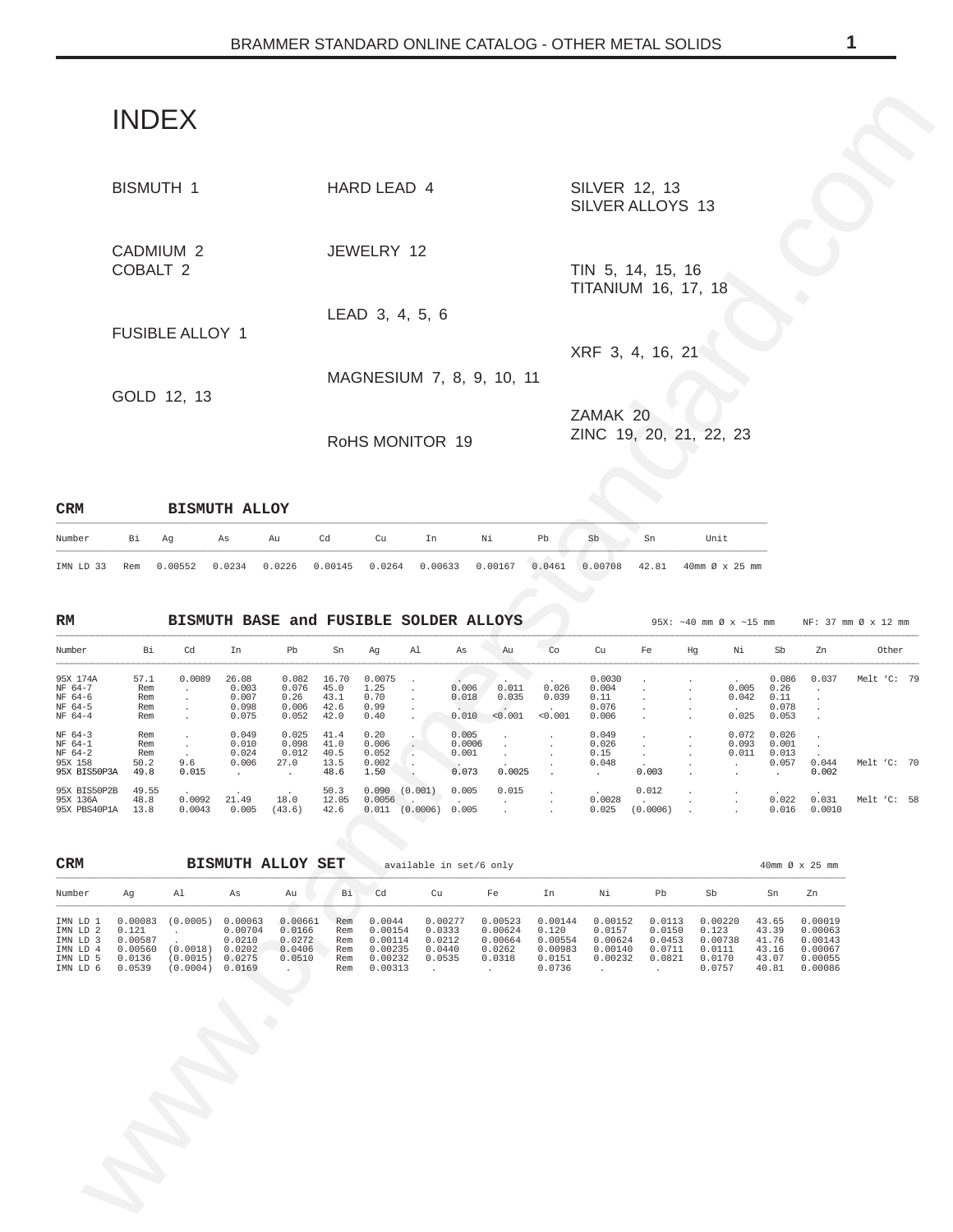<span id="page-1-0"></span>

| RМ                     |                    | CADMIUM ALLOY  |                                    |       |  |
|------------------------|--------------------|----------------|------------------------------------|-------|--|
| Number                 | Cd                 | Sn             |                                    | Units |  |
| 95X SC34A<br>95X SC36A | (65.99)<br>(63.98) | 34.05<br>36.09 | 40 mm Ø x 15 mm<br>40 mm Ø x 15 mm |       |  |

# **CRM CADMIUM SET**

| SET ONLY                                       |                                                   |                                            | 40 mm $\varnothing$ x 25 mm discs               |                                        |
|------------------------------------------------|---------------------------------------------------|--------------------------------------------|-------------------------------------------------|----------------------------------------|
| Number                                         | As                                                | Νi                                         | Sb                                              | Sn                                     |
| IMN K1<br>TMN K2<br>TMN K3<br>IMN K4<br>TMN K5 | (0.00030)<br>0.0012<br>0.0010<br>0.0056<br>0.0014 | 0.0086<br>0.018<br>0.063<br>0.11<br>0.0054 | 0.0064<br>0.0038<br>0.0010<br>0.0011<br>0.00017 | 0.0061<br>0.0032<br>0.00065<br>0.00091 |

## **COBALT BASE ALLOYS**

| Number                                                                                                                                              | Cd                                        | Sn                                             |                                               | Units                                            |                                              |                                                      |                                                |                                                 |                                                  |                                                    |                                                                        |                                               |                                                                               |                                                                         |                                                                                          |                                       |
|-----------------------------------------------------------------------------------------------------------------------------------------------------|-------------------------------------------|------------------------------------------------|-----------------------------------------------|--------------------------------------------------|----------------------------------------------|------------------------------------------------------|------------------------------------------------|-------------------------------------------------|--------------------------------------------------|----------------------------------------------------|------------------------------------------------------------------------|-----------------------------------------------|-------------------------------------------------------------------------------|-------------------------------------------------------------------------|------------------------------------------------------------------------------------------|---------------------------------------|
| 95X SC34A<br>95X SC36A                                                                                                                              | (65.99)<br>(63.98)                        | 34.05<br>36.09                                 |                                               | 40 mm Ø x 15 mm<br>40 mm Ø x 15 mm               |                                              |                                                      |                                                |                                                 |                                                  |                                                    |                                                                        |                                               |                                                                               |                                                                         |                                                                                          |                                       |
| <b>CRM</b>                                                                                                                                          |                                           | <b>CADMIUM SET</b>                             |                                               |                                                  |                                              |                                                      |                                                |                                                 |                                                  |                                                    |                                                                        |                                               |                                                                               |                                                                         |                                                                                          |                                       |
| SET ONLY                                                                                                                                            |                                           |                                                |                                               | 40 mm Ø x 25 mm discs                            |                                              |                                                      |                                                |                                                 |                                                  |                                                    |                                                                        |                                               |                                                                               |                                                                         |                                                                                          |                                       |
| Number                                                                                                                                              | As<br>(0.00030)                           | Νi<br>0.0086                                   | Sb<br>0.0064                                  |                                                  | Sn<br>0.0061                                 |                                                      |                                                |                                                 |                                                  |                                                    |                                                                        |                                               |                                                                               |                                                                         |                                                                                          |                                       |
| IMN K1<br>IMN K2<br>IMN K3<br>IMN K4<br>IMN K5                                                                                                      | 0.0012<br>0.0010<br>0.0056<br>0.0014      | 0.018<br>0.063<br>0.11<br>0.0054               | 0.0038<br>0.0010<br>0.0011                    | 0.00017                                          | 0.0032<br>0.00065<br>0.00091<br>$\cdot$      |                                                      |                                                |                                                 |                                                  |                                                    |                                                                        |                                               |                                                                               |                                                                         |                                                                                          |                                       |
|                                                                                                                                                     |                                           |                                                |                                               | COBALT BASE ALLOYS                               |                                              |                                                      |                                                |                                                 |                                                  |                                                    |                                                                        |                                               |                                                                               |                                                                         |                                                                                          |                                       |
| # Number                                                                                                                                            | $#$ = class, where $1$ = CRM and $2$ = rm | Cr                                             | Fe                                            | Mn                                               | Mo                                           | analysis listed in mass %<br>Nb                      | Νi                                             | 17025<br>W                                      | Al                                               | $\mathtt{C}$                                       | Cu                                                                     | $\, {\mathbb P}$                              | $\rm S$                                                                       | Si                                                                      | Τi                                                                                       | Co                                    |
| IARM Co6B-18<br>1<br>ECRM 378-1D<br>1<br>$\overline{c}$<br>BS 173<br>IMZ 188<br>$\mathbf{1}$                                                        |                                           | 30.7<br>28.22<br>27.5<br>26.44                 | 2.68<br>0.606<br>0.19<br>1.14                 | 1.48<br>0.0579<br>0.76<br>0.68                   | 0.020<br>0.053<br>5.62<br>0.42               | (0.014)<br>(0.002)<br>0.045                          | 2.59<br>0.617<br>0.14<br>10.76                 | 3.92<br>4.43<br>$\cdot$<br>7.46                 | (0.07)<br>(0.04)<br>(0.005)                      | 1.02<br>1.181<br>0.046<br>0.526                    | (0.015)<br>(0.008)<br>0.025                                            | (0.0023)<br>(0.003)<br>0.011                  | (<0.0010)<br>0.0055<br>0.001<br>(0.0002)                                      | 0.61<br>1.172<br>0.61<br>0.69                                           | (0.007)<br>(0.004)<br>(0.007)                                                            | 57.0<br>63.52<br>65.0<br>51.64        |
| $\mathbf{1}$<br>IMZ 186<br>$\mathbf{1}$<br><b>BS 172B</b><br>2<br><b>BS 172A</b><br>2<br><b>BS 171B</b><br>$\mathbf{1}$<br>$\mathbf{1}$<br>BS MP35N | IARM CoElgiloy-18                         | 23.14<br>22.8<br>21.85<br>20.5<br>20.4<br>20.4 | 0.10<br>2.46<br>1.76<br>1.82<br>12.6<br>0.327 | $\cdot$<br>0.97<br>0.77<br>1.90<br>2.36<br>0.008 | $\sim$<br>0.28<br>0.30<br>0.65<br>8.6<br>9.7 | $\sim$<br>0.042<br>0.09<br>0.046<br>(0.006)<br>0.017 | 10.22<br>22.5<br>23.7<br>10.68<br>15.9<br>35.6 | 7.17<br>15.2<br>14.0<br>15.1<br>(0.008)<br>0.05 | 0.28<br>0.21<br>0.08<br>0.08<br>(0.011)<br>0.047 | 0.59<br>0.055<br>0.098<br>0.087<br>0.008<br>0.009  | $\ddot{\phantom{a}}$<br>(0.02)<br>0.027<br>0.035<br>(0.005)<br>(0.014) | (0.008)<br>(0.011)<br>0.008<br>0.0019<br>0.01 | $\cdot$<br>(0.0009)<br>(<0.0005)<br>0.001<br>(0.0018)<br>0.01                 | $\cdot$<br>0.33<br>0.37<br>0.29<br>0.05<br>0.05                         | 0.19<br>0.079<br>$\sim$<br>(0.004)<br>0.75                                               | Rem<br>34.8<br>$\sim$<br>40.4<br>33.2 |
| 1<br><b>BS 171C</b><br><b>BS 171D</b><br>1<br>SRM 1242<br>$\mathbf{1}$                                                                              |                                           | 20.3<br>20.2<br>20.0                           | 1.07<br>1.07<br>1.80                          | 1.47<br>1.47<br>1.58                             | (0.08)<br>(0.08)<br>$\sim$                   | (0.006)<br>(0.006)<br>(< 0.005)                      | 10.1<br>10.1<br>9.78                           | 15.3<br>15.3<br>15.1                            | (0.04)<br>(0.05)<br>(0.01)                       | 0.119<br>0.120<br>0.126                            | (0.02)<br>(0.02)<br>0.0010                                             | (0.008)<br>(0.01)<br>0.002                    | $(0.0008)$ $(0.1)$<br>$(0.0009)$ $(0.1)$<br>0.0007                            | 0.016                                                                   | (0.07)<br>(0.05)<br>$\cdot$                                                              | 51.2<br>51.2<br>51.5                  |
| #<br>Number                                                                                                                                         |                                           | Cr                                             | Fe                                            | Mn                                               | Mo                                           | Nb                                                   | Νi                                             | W                                               | Al                                               | $\mathtt{C}$                                       | Cu                                                                     | $\, {\mathbb P}$                              | S                                                                             | Si                                                                      | Τi                                                                                       | Co                                    |
|                                                                                                                                                     |                                           |                                                |                                               |                                                  |                                              |                                                      |                                                |                                                 |                                                  |                                                    |                                                                        |                                               |                                                                               |                                                                         |                                                                                          |                                       |
| Number                                                                                                                                              | IARM Co6B-18                              | В                                              | La                                            | Mg                                               | $\mathbb N$<br>0.017                         | $\circ$                                              |                                                | Pb                                              | Sn                                               | Ta                                                 | $\boldsymbol{\mathrm{V}}$<br>0.011                                     | Zr                                            |                                                                               | Units<br>31 mm Ø x 2 or 18 mm                                           |                                                                                          |                                       |
| BS 173<br>IMZ 188<br>IMZ 186                                                                                                                        | ECRM 378-1D                               | $\cdot$<br>(0.001)<br>0.0009<br>(0.007)        | $\cdot$                                       | $\cdot$                                          | 0.190<br>$\cdot$<br>$\ddot{\phantom{a}}$     | $\cdot$<br>(0.002)<br>$\cdot$<br>$\cdot$             |                                                | $\cdot$                                         |                                                  | $\ddot{\phantom{a}}$<br>$\cdot$<br>(0.011)<br>3.78 | (0.01)<br>(0.011)<br>$\sim$                                            | 0.40                                          | (0.0004) 1/4 of 75 mm Ø cylinder x 20 mm<br>$1/4$ of 78 mm Ø cylinder x 30 mm | 40 mm Ø x 20 mm                                                         | 35 mm Ø x ~12 or 19 mm                                                                   | last                                  |
| <b>BS 172B</b><br><b>BS 172A</b><br><b>BS 171B</b><br>BS MP35N                                                                                      | IARM CoElgiloy-18 (0.002)                 | (0.004)<br>(0.003)<br>0.0034                   | 0.059<br>0.045<br>$\cdot$                     | (0.001)<br>(0.001)<br>$\cdot$<br>$<\!0$ . $01$   | 0.033<br>$\sim$<br>0.0034<br>0.0016          | 0.0011<br>$\cdot$<br>0.009<br>(0.0004)               |                                                | As: (0.05)                                      | 0.01                                             | (0.01)<br>(0.024)<br>(0.01)<br>0.0021              | 0.0081<br>0.007<br>(0.02)<br>(0.009)<br>0.0095                         | (0.008)<br>last<br>$\sim$<br>(0.002)          |                                                                               | 38 mm Ø x 19+ mm<br>31 mm Ø x 2 or 18 mm                                | 17025<br>38 mm Ø x ~10, ~14 or 19 mm<br>38 mm Ø x ~10 to 41 mm<br>38 mm Ø x 19+ mm 17025 | last                                  |
| <b>BS 171C</b><br><b>BS 171D</b><br>SRM 1242<br>IARM 326A                                                                                           |                                           | (0.004)<br>(0.004)<br>(<0.0001)<br>(0.001)     | (0.03)<br>(0.02)<br>$\cdot$                   | (0.001)<br>(0.0008)<br>( < 0.001)<br>(0.001)     | 0.0045<br>0.0046<br>0.026<br>0.0004          | (0.002)<br>(0.0008)<br>0.0082                        |                                                | (<0.0001)                                       | (<0.001)<br>0.001                                | (0.02)<br>(0.02)<br>( < 0.01)<br>(0.01)            | (0.009)<br>(0.01)<br>0.005<br>1.94                                     | (0.01)<br>(0.01)<br>(<0.01)<br>0.002          |                                                                               | 38 mm Ø x 19 mm<br>38 mm Ø x 19 mm<br>43 mm Ø x 20 mm<br>31 mm Ø x 2 mm |                                                                                          |                                       |
| Number                                                                                                                                              |                                           | $\, {\bf B}$                                   | La                                            | Mg                                               | $\mathbb N$                                  | $\circ$                                              |                                                | $_{\rm Pb}$                                     | ${\rm Sn}$                                       | Ta                                                 | $\boldsymbol{\mathrm{V}}$                                              | Zr                                            |                                                                               | Units                                                                   |                                                                                          |                                       |
|                                                                                                                                                     |                                           |                                                |                                               |                                                  |                                              |                                                      |                                                |                                                 |                                                  |                                                    |                                                                        |                                               |                                                                               |                                                                         |                                                                                          |                                       |
|                                                                                                                                                     |                                           |                                                |                                               |                                                  |                                              |                                                      |                                                |                                                 |                                                  |                                                    |                                                                        |                                               | Need a larger size?<br><b>Most BS items are</b><br>available in any height.   |                                                                         |                                                                                          |                                       |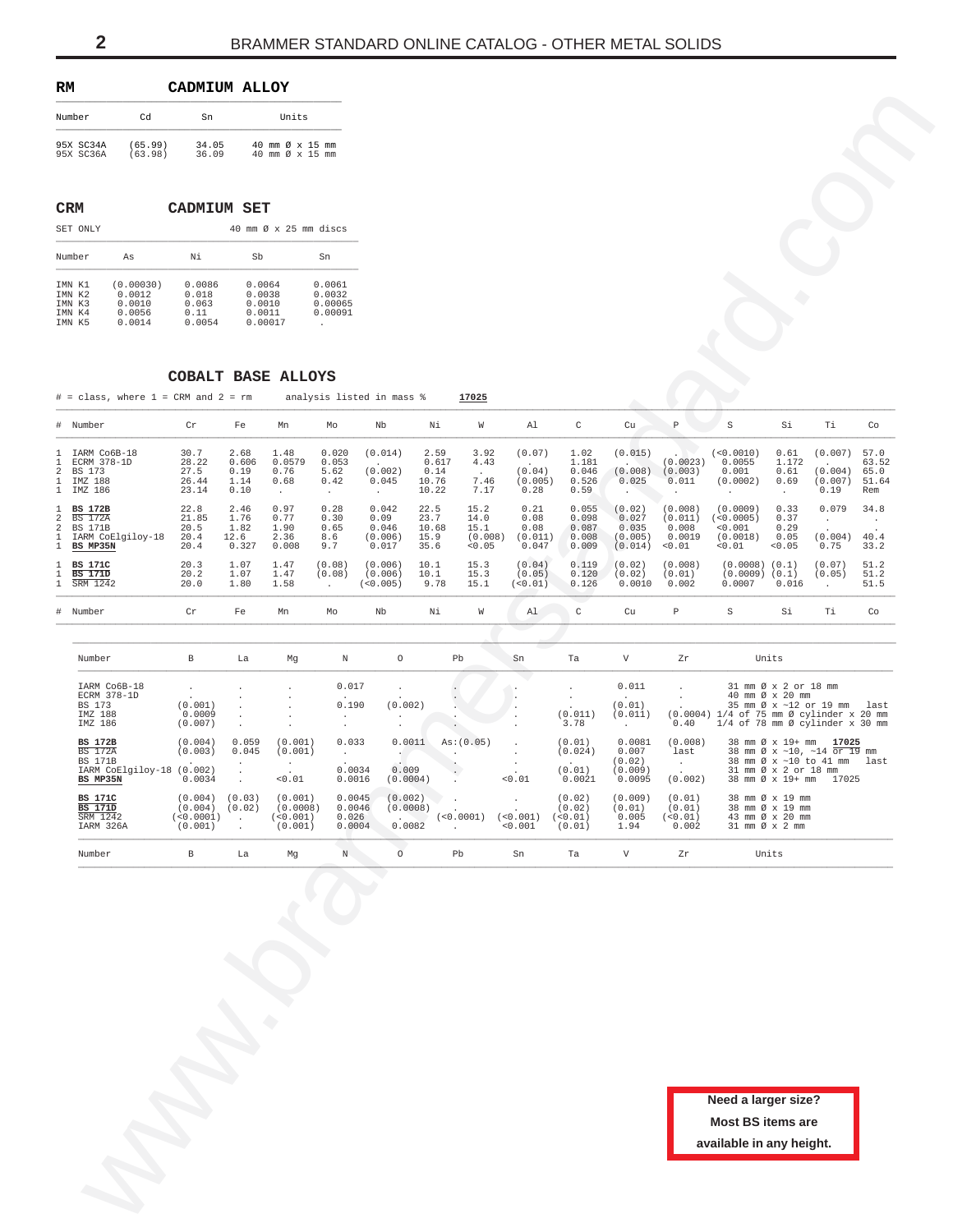<span id="page-2-0"></span>

|                                      |                                                                     |                                   | LEAD                                              |                                                                                  | $#$ = class, where $1$ = CRM and $2$ = RM          |                                                                      |                                                                    | analysis listed in mass %                            |                                              |           |                                                        |                   |                                                 |                                                    |                                                                                                                                                         |
|--------------------------------------|---------------------------------------------------------------------|-----------------------------------|---------------------------------------------------|----------------------------------------------------------------------------------|----------------------------------------------------|----------------------------------------------------------------------|--------------------------------------------------------------------|------------------------------------------------------|----------------------------------------------|-----------|--------------------------------------------------------|-------------------|-------------------------------------------------|----------------------------------------------------|---------------------------------------------------------------------------------------------------------------------------------------------------------|
| #                                    | Number                                                              | Ag                                |                                                   | As                                                                               | Βi                                                 | Cd                                                                   | Cu                                                                 | Νi                                                   | Sb                                           |           | Se                                                     | Sn                |                                                 | Te                                                 | Zn                                                                                                                                                      |
| 1<br>1<br>1<br>$\mathbf{1}$          | 83X PR7C<br>83X PR1K<br>IMN PNA2<br>IMN PNA1<br>IMN PNA3            | 0.287                             | 0.1029<br>0.0591<br>0.0357<br>0.0214              | 0.050<br>0.0338<br>$\sim$<br>$\ddot{\phantom{0}}$<br>$\mathcal{L}_{\mathcal{A}}$ | 0.497<br>0.0508<br>0.0353<br>0.0149<br>0.0137      | 0.450<br>0.074<br>$\sim$                                             | 0.148<br>0.0465<br>$\mathbf{r}$                                    | 0.0027<br>(0.0004)<br>$\ddot{\phantom{0}}$           | 0.78<br>0.0100<br>$\sim$                     |           | 0.0069<br>0.0008<br>$\sim$<br>$\ddot{\phantom{0}}$     | 0.559<br>0.361    | 0.218<br>0.016<br>0.493                         | 0.0094<br>0.0058<br>$\ddot{\phantom{0}}$           | (0.002)<br>$\sim$                                                                                                                                       |
| 1<br>$\mathbf{1}$<br>1<br>1<br>1     | 83X PR4J<br>SRM C2417<br>BAM M109<br>83X PR11A<br>83X PR3G          | 0.010                             | 0.0104<br>0.0045<br>0.0030<br>0.0029              | $\sim$<br>0.011<br>0.0113<br>0.0095<br>0.0011                                    | 0.0131<br>0.010<br>0.0193<br>0.0117<br>0.144       | 0.0073<br>(<0.0002)<br>0.00353<br>0.0008<br>0.0462                   | 0.038<br>0.010<br>0.00196<br>0.0551<br>0.0694                      | 0.0018<br>(<0.0005)<br>0.00035<br>0.0011<br>0.0116   | 0.0040<br>0.010<br>0.0098<br>0.497<br>0.0888 |           | 0.0024<br>$\Delta \sim 10^{-11}$<br>(0.0001)<br>0.0166 | (<0.010)          | $\sim$<br>0.115<br>0.119<br>0.0417              | (0.020)<br>(<0.0005)<br>0.0030<br>0.0039           | (<0.0005)<br>0.0031<br>(0.0007)                                                                                                                         |
| 1<br>1<br>1<br>1<br>1                | 83X PR12B<br>83X CU06A<br><b>BCR 287A</b><br>83X PR5J<br>BAM M112   |                                   | 0.0021<br>0.0019<br>0.00152<br>0.0008<br>(0.0008) | (0.0001)<br>< 0.0000003<br>0.00038<br><b>Service</b>                             | 0.0116<br>0.0134<br>0.00673<br>0.0087<br>(0.0070)  | 0.00104<br>(0.00006)<br>0.000036<br>0.00052<br><b>Allen Control</b>  | 0.036<br>0.0554<br>0.000098<br>0.00095<br>0.00082                  | 0.0009<br>0.0003<br>0.0000024<br>(0.0005)<br>0.00053 | (0.0008)<br>0.0009<br>$\sim$ 100 $\pm$       | 0.0000040 | (0.0005)<br>< 0.000005<br>0.00048<br>0.00052           | < 0.001<br>$\sim$ | 0.0007<br>(0.0004)<br>< 0.000005                | (0.0002)<br>< 0.00002<br>0.0006<br>0.00053         | (0.0003)<br>< 0.00001<br>< 0.001                                                                                                                        |
| 1<br>1<br>$\,2$<br>1<br>$\mathbf{1}$ | SRM C2418<br>83X PR5H<br>BCS 210e *<br><b>BCR 286A</b><br>ERM-EB107 |                                   | 0.0007<br>0.00045<br>0.0001<br>0.0000015          | (<0.0001)<br>(0.0001)<br>< 0.0000002                                             | (<0.0005)<br>0.0081<br>0.0008<br>0.00215<br>$\sim$ | 0.0003<br>0.00078<br><b>Carl Corporation</b><br>0.0000125<br>0.00261 | (<0.0001)<br>0.00061<br>0.0006<br>0.000149<br>$\ddot{\phantom{a}}$ | (<0.0005)<br>0.00016<br>< 0.001<br>0.0000041         | (<0.0001)<br>0.00067<br>< 0.002<br>0.000010  |           | (0.0002)<br><b>Contractor</b><br>< 0.000005            |                   | (<0.0005)<br>(0.0006)<br>< 0.002<br>< 0.000005  | (<0.0005)<br>0.00059<br>$\sim$ $\sim$<br>< 0.00001 | (<0.0005)<br>(0.00015)<br>< 0.005<br>< 0.00001<br>$\sim$                                                                                                |
| $\mathbf{1}$                         | ERM-EB108                                                           |                                   |                                                   |                                                                                  | ia.                                                | 0.00260                                                              |                                                                    |                                                      |                                              |           |                                                        |                   |                                                 |                                                    |                                                                                                                                                         |
| Number                               |                                                                     | Al                                | Au                                                | Ca                                                                               | Fe                                                 | Hg                                                                   | In                                                                 | Mn                                                   | Na                                           | Pt        | $\mathbf S$                                            | Ti                | Tl                                              |                                                    | Units                                                                                                                                                   |
|                                      | 83X PR7C<br>83X PR1K<br>IMN PNA2<br>IMN PNA1<br>IMN PNA3            | (0.0003)<br>0.0186<br>0.0538      | 0.0019<br>$\sim$                                  | $\sim$<br>0.0520<br>0.0480<br>0.245                                              |                                                    |                                                                      | 0.55<br>0.0080                                                     |                                                      |                                              | 0.0047    |                                                        |                   |                                                 |                                                    | $\sim$ 40 mm Ø x $\sim$ 15 mm<br>$\sim$ 40 mm Ø x $\sim$ 15 mm<br>40 mm Ø x ~30 mm<br>40 mm $\varnothing$ x ~30 mm<br>40 mm Ø x ~30 mm                  |
|                                      | 83X PR4J<br>SRM C2417<br><b>BAM M109</b><br>83X PR11A<br>83X PR3G   | $\sim$<br>(<0.0001)<br>(<0.00021) | 0.0021<br>$\ddot{\phantom{a}}$<br>0.0036          | (<0.001)<br>$\cdot$                                                              | (<0.0003)<br>(0.0003)<br>$\ddot{\phantom{a}}$      | (0.02)<br>0.0008                                                     | (0.0015)<br><b>Contract Contract</b><br>(<0.00005)<br>0.0093       | (<0.0003)                                            | $(0.0038)$ .                                 |           | 0.009                                                  |                   | 0.0022<br>$\sim$<br>0.00030<br>0.0042<br>0.0033 |                                                    | $\sim$ 40 mm Ø x $\sim$ 15 mm<br>50 mm Ø x 16 mm<br>40 mm Ø x 40 mm<br>$\sim$ 40 mm Ø x $\sim$ 15 mm<br>$\sim$ 40 mm Ø x $\sim$ 15 mm                   |
|                                      | 83X PR12B<br>83X CU06A<br>BCR 287A<br>83X PR5J<br>BAM M112          |                                   |                                                   |                                                                                  | 0.0007                                             | 0.00045<br>$\sim$                                                    | 0.00034                                                            |                                                      |                                              |           | 0.0011<br>$0.00054$ (0.00037).                         |                   | 0.000073<br>0.0008<br>(0.0013)                  |                                                    | $\sim$ 40 mm Ø x $\sim$ 15 mm<br>$\sim$ 40 mm Ø x $\sim$ 15 mm<br>60 mm x 60 mm x 12 mm<br>$\sim 40$ mm $\varnothing$ x $\sim 15$ mm<br>38 mm Ø x 38 mm |
|                                      | SRM C2418<br>83X PR5H<br>BCS 210e *<br><b>BCR 286A</b><br>ERM-EB107 | (<0.0001)<br>< 0.001              |                                                   | (< 0.0005)                                                                       | (<0.0005)<br><b>Contract Contract</b><br>0.0005    | (<0.0005)<br><b>Service</b><br>0.00113                               | (0.00014)<br>$\ddot{\phantom{a}}$                                  | (<0.0005)<br>< 0.001                                 |                                              |           |                                                        | 0.001             | (0.0002)<br><b>Contract Contract</b><br>0.00025 |                                                    | 50 mm Ø x 16 mm<br>$\sim$ 40 mm Ø x $\sim$ 15 mm<br>500 g(10.5 x 2 x 2 cms)<br>60 mm x 60 mm x 12 mm<br>40 mm Ø x 40 mm                                 |
|                                      | ERM-EB108                                                           |                                   |                                                   |                                                                                  |                                                    | 0.00083                                                              |                                                                    |                                                      |                                              |           |                                                        |                   |                                                 |                                                    | 40 mm Ø x 40 mm                                                                                                                                         |

\*\* BCS 210e has a certified melting point of 327.3 'C and Pb: 99.996

| <b>CRM</b>                                   |                             |                          | <b>REFINED</b>            | LEAD   | SET                |                           |                                | available in SET/7 ONLY |                            | analysis listed in mg/kg  |                           |                    |                     |                           | 40 mm Ø x 27 mm            |                     |
|----------------------------------------------|-----------------------------|--------------------------|---------------------------|--------|--------------------|---------------------------|--------------------------------|-------------------------|----------------------------|---------------------------|---------------------------|--------------------|---------------------|---------------------------|----------------------------|---------------------|
| Number                                       | Aq                          | As                       | Bi                        | Ca     | Cd                 | Cu                        | Fe                             | In                      | Mn                         | Νi                        | Sb                        | Se                 | Sn                  | Te                        | T1                         | Zn                  |
| IMN PL 1<br>IMN PL 2<br>IMN PL 3<br>IMN PL 4 | 193<br>97.0<br>17.0<br>10.3 | 3.6<br>2.6<br>2.5<br>345 | 729<br>460<br>101<br>59.9 | (3.4)  | 218<br>15.7<br>5.1 | 7.3<br>14.9<br>105<br>197 | 4.5<br>4.4<br>(2.4)<br>$\cdot$ | (64.3)<br>(6.4)<br>5.9  | (0.20)<br>(0.17)<br>(0.60) | 136<br>159<br>39.4<br>8.5 | 15.4<br>7.2<br>8.0<br>3.4 | 33.3<br>2.7<br>2.7 | 3.0<br>2.6<br>2.1   | 145<br>349<br>235<br>23.6 | 569<br>228<br>26.4<br>21.5 | 6.0<br>(1.7)<br>1.8 |
| IMN PL 5<br>IMN PL 6<br>IMN PL 7             | 27.3<br>64.3<br>151         | 159<br>318<br>(74.3)     | 296<br>48.3<br>61.7       | (81.1) | 623<br>53.2        | 9.1<br>4.7<br>6.8         | (2.0)                          | 287<br>104              | (0.50)                     | 6.7<br>5.5                | 572<br>310<br>77.7        |                    | 13.7<br>7.6<br>26.3 | 13.6<br>8.2<br>270        | 135<br>494<br>99.2         | 3.5                 |

# LEAD BINARY

|           | available individually |       |              |     | typical analysis |                 |           | typical analysis |                          |              |                      | $40$ mm $\varnothing$ x $15$ mm |                      |
|-----------|------------------------|-------|--------------|-----|------------------|-----------------|-----------|------------------|--------------------------|--------------|----------------------|---------------------------------|----------------------|
| Class     | Number                 | Sn    | As           | Pb  | Sb               | Units           |           | Class Number     | Sb                       | Αq           | As                   | Bi                              | Mq                   |
| RM        | 91X S40PD              | 40.0  |              | Rem |                  | 40 mm Ø x 15 mm | CRM       | 81X PA12.5D      | 12.72                    |              |                      |                                 |                      |
| <b>RM</b> | NF 19                  | 12.0  |              | Rem |                  | 37 mm Ø x 12 mm | CRM       | 81X PA3.5E       | 3.49                     |              |                      |                                 |                      |
| CRM       | 91X S10PD              | 10.07 |              | Rem |                  | 40 mm Ø x 15 mm | CRM       | 81X PA1.0C       | 0.989                    |              |                      | $\cdot$                         | $\mathbf{r}$         |
| RM        | NF 18                  | 9.80  |              | Rem | $\sim$           | 37 mm Ø x 12 mm | CRM       | 81X PA0.5C       | 0.481                    | $\mathbf{r}$ |                      |                                 |                      |
| RM        | NF 17                  | 6.80  |              | Rem |                  | 37 mm Ø x 12 mm | <b>RM</b> | 81X PAs1A        | (0.02)                   |              | 1.25                 | (0.03)                          | last<br>$\mathbf{r}$ |
| RM        | NF 16                  | 3.00  |              | Rem | $\cdot$          | 37 mm Ø x 12 mm | <b>RM</b> | 81X PMg1A        | $\cdot$                  |              |                      | $\cdot$                         | 1.15                 |
| RM        | NF 35                  | 0.97  | 0.94         | Rem | 14.0             | 37 mm Ø x 12 mm | RM        | 81X PMg2A        | $\cdot$                  |              | $\ddot{\phantom{0}}$ | $\cdot$                         | 0.173                |
| RM        | NF 42                  |       |              | Rem | 12.9             | 37 mm Ø x 12 mm | <b>RM</b> | 81X PMg3A        | $\overline{\phantom{a}}$ |              | $\ddot{\phantom{0}}$ | $\mathbf{r}$                    | 0.023                |
| RM        | NF 41                  |       |              | Rem | 9.86             | 37 mm Ø x 12 mm | <b>RM</b> | 82X PAGO.9A      | $\mathbf{r}$             | 0.903        | $\mathbf{r}$         | $\mathbf{r}$                    | $\cdot$              |
| RM        | NF 40                  |       |              | Rem | 6.83             | 37 mm Ø x 12 mm | <b>RM</b> | 82X PAGO.7A      | $\mathbf{r}$             | 0.733        |                      |                                 |                      |
| RM        | NF 39                  |       |              | Rem | 3.6              | 37 mm Ø x 12 mm |           |                  |                          |              |                      |                                 |                      |
| RM        | NF 38                  |       | $\mathbf{r}$ | Rem | 2.02             | 37 mm Ø x 12 mm |           |                  |                          |              |                      |                                 |                      |
| RM        | NF 37                  |       |              | Rem | 0.99             | 37 mm Ø x 12 mm |           |                  |                          |              |                      |                                 |                      |
| RM        | NF 36                  |       |              | Rem | 0.48             | 37 mm Ø x 12 mm |           |                  |                          |              |                      |                                 |                      |
|           |                        |       |              |     |                  |                 |           |                  |                          |              |                      |                                 |                      |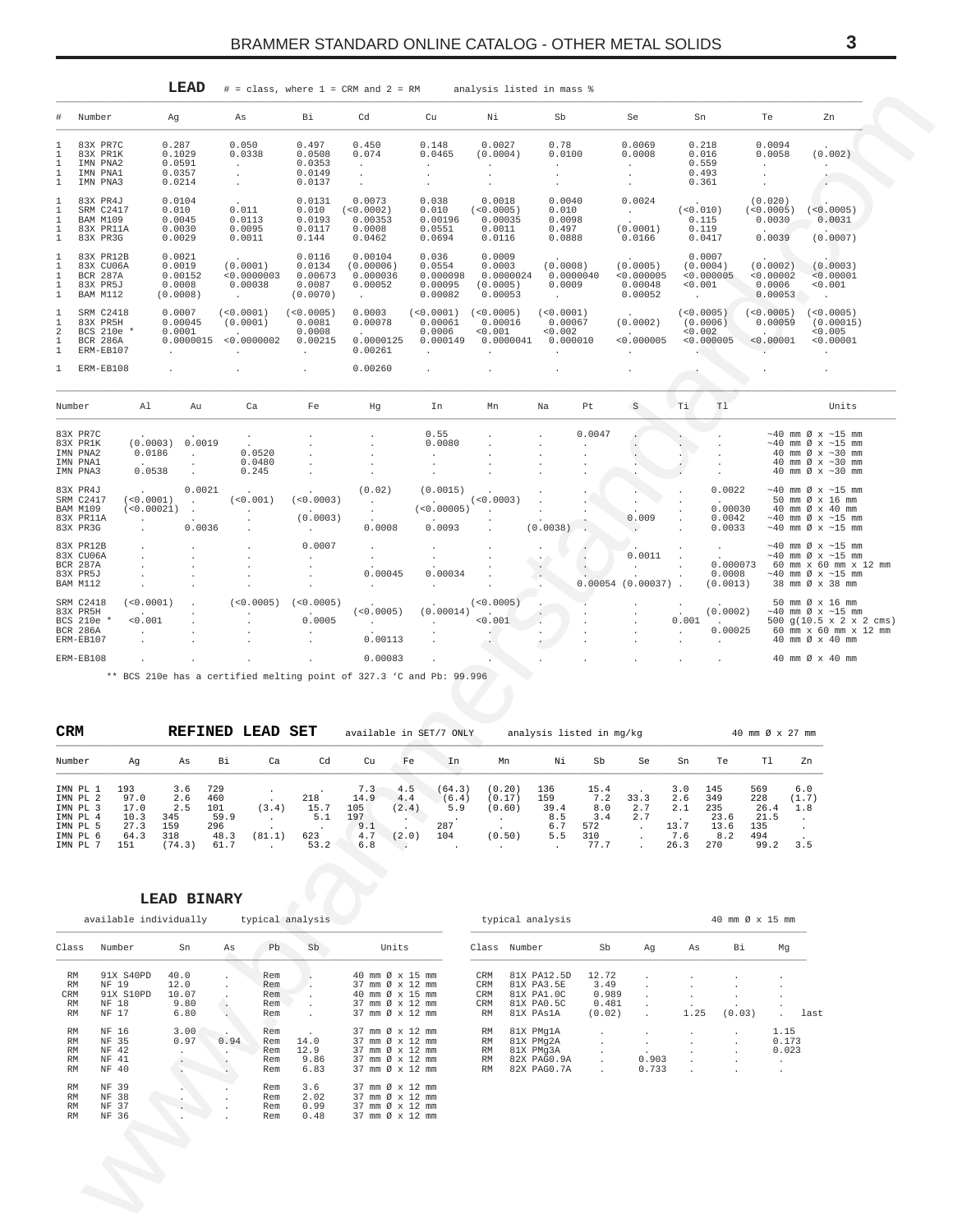<span id="page-3-0"></span>

| <b>CRM</b><br>LEAD BASE XRF SET |  |  |  |
|---------------------------------|--|--|--|
|---------------------------------|--|--|--|

| SET/4 ONLY                                                                   |                               | analysis listed in mass %                |                                 | 40 mm $\varnothing \times 4$ mm        |
|------------------------------------------------------------------------------|-------------------------------|------------------------------------------|---------------------------------|----------------------------------------|
| Number                                                                       | Aq                            | Cd                                       | $C_{11}$                        | Ph                                     |
| <b>JSAC 0131</b><br><b>JSAC 0132</b><br><b>JSAC 0133</b><br><b>JSAC 0134</b> | 0.488<br>2.98<br>3.41<br>3.91 | (<0.0003)<br>0.00873<br>0.0830<br>0.1530 | 0.102<br>1.01<br>0.756<br>0.513 | 0.00139<br>0.05177<br>0.1021<br>0.2004 |

| SET/4 ONLY                                                                              |                                               | analysis listed in mass %                               |                                                     |                                                                      | 40 mm Ø x 4 mm                                      |                                                     |                                                      |                                                        |                                          |                                                     |                                            |                                          |                                                                                                       |                                 |                                      |                                      |
|-----------------------------------------------------------------------------------------|-----------------------------------------------|---------------------------------------------------------|-----------------------------------------------------|----------------------------------------------------------------------|-----------------------------------------------------|-----------------------------------------------------|------------------------------------------------------|--------------------------------------------------------|------------------------------------------|-----------------------------------------------------|--------------------------------------------|------------------------------------------|-------------------------------------------------------------------------------------------------------|---------------------------------|--------------------------------------|--------------------------------------|
| Number                                                                                  | Ag                                            |                                                         | Cd                                                  | Cu                                                                   | Pb                                                  |                                                     |                                                      |                                                        |                                          |                                                     |                                            |                                          |                                                                                                       |                                 |                                      |                                      |
| <b>JSAC 0131</b><br><b>JSAC 0132</b><br><b>JSAC 0133</b><br><b>JSAC 0134</b>            | 0.488<br>2.98<br>3.41<br>3.91                 |                                                         | (<0.0003)<br>0.00873<br>0.0830<br>0.1530            | 0.102<br>1.01<br>0.756<br>0.513                                      | 0.00139<br>0.05177<br>0.1021<br>0.2004              |                                                     |                                                      |                                                        |                                          |                                                     |                                            |                                          |                                                                                                       |                                 |                                      |                                      |
| RM                                                                                      |                                               |                                                         | <b>ALLOYED LEAD</b>                                 |                                                                      |                                                     |                                                     |                                                      |                                                        |                                          |                                                     |                                            |                                          |                                                                                                       |                                 | 37 mm Ø x 12 mm                      |                                      |
| Number                                                                                  | Sn                                            | Ag                                                      | Al                                                  | As                                                                   | Au                                                  | Вi                                                  | Ca                                                   | Cd                                                     | Cu                                       | Fe                                                  |                                            | In                                       | Νi                                                                                                    | Pb                              | Sb                                   | Zn                                   |
| $NF 30-1$<br>$NF 30-3$<br>NF 30-2                                                       | 40.00<br>39.70<br>39.30                       | 0.005<br>0.025<br>0.01                                  | $\cdot$<br>$\cdot$<br>$\cdot$                       | 0.007<br>0.03<br>0.01                                                | $\cdot$<br>$\cdot$<br>$\cdot$                       | 0.03<br>0.15<br>0.06                                | $\cdot$                                              | $\cdot$<br>$\blacksquare$<br>$\overline{\phantom{a}}$  | 0.005<br>0.04<br>0.011                   | $\cdot$<br>$\cdot$<br>$\cdot$                       |                                            | $\cdot$                                  | 0.1<br>0.1<br>0.1                                                                                     | Rem<br>Rem<br>Rem               | 0.15<br>0.75<br>0.43                 | $\cdot$<br>$\cdot$                   |
| $NF 43-3$<br>$NF 31-3$<br>$NF$ 31-2<br>$NF 43-2$                                        | 11.3<br>10.7<br>10.0<br>10.0                  | 0.010<br>1.10<br>2.15<br>0.004                          | (0.004)<br>$\sim$<br>(0.002)                        | 0.004<br>$\sim$<br>0.003                                             | 0.012<br>$\sim$<br>0.009                            | 0.040<br>0.032<br>0.010<br>0.012                    | $\cdot$<br>$\cdot$<br>$\cdot$<br>$\cdot$             | 0.009<br>$\sim$<br>0.002                               | 0.003<br>0.0045<br>0.014<br>0.002        | 0.1<br>$\sim$<br>0.1                                |                                            | 0.036<br>$\cdot$<br>0.011                | 0.1<br>$\cdot$<br>0.1                                                                                 | Rem<br>Rem<br>Rem<br>Rem        | 0.20<br>0.048<br>0.085<br>0.11       | 0.1<br>$\sim$<br>0.1                 |
| NF 43-1<br>NF 31-1                                                                      | 9.5<br>8.6                                    | 0.002<br>2.50                                           | (0.005)<br>$\cdot$                                  | 0.0009<br>$\cdot$                                                    | 0.005<br>$\cdot$                                    | 0.011<br>0.0079                                     | $\cdot$<br>$\cdot$                                   | 0.0007<br>$\sim$                                       | 0.001<br>0.02                            | 0.1<br>$\cdot$                                      |                                            | 0.005<br>$\cdot$                         | < 0.1<br>$\sim$                                                                                       | Rem<br>Rem                      | 0.015<br>0.20                        | 0.1<br>$\sim$ $\sim$                 |
| NF 32-3<br>NF 44-6<br>NF 32-2                                                           | 1.40<br>1.05<br>0.97                          | 0.50<br>0.7<br>1.50                                     | $\cdot$<br>$\cdot$<br>$\cdot$                       | (0.02)<br>(0.01)                                                     | $\cdot$<br>$\cdot$<br>$\cdot$                       | 0.27<br>0.8<br>0.10                                 | $\cdot$<br>$\cdot$                                   | 0.53<br>$\sim$                                         | 0.068<br>0.064<br>0.14                   | $\cdot$<br>$\cdot$<br>$\cdot$                       |                                            | 0.5<br>$\cdot$                           | $\cdot$                                                                                               | Rem<br>Rem<br>Rem               | 0.11<br>0.9<br>0.25                  | (0.005)<br>0.01<br>(0.0025)          |
| NF 44-5<br>NF 32-1<br>$NF$ 34-3<br>$NF$ 44-4<br>$NF$ 34-2                               | 0.56<br>0.41<br>0.25<br>0.13<br>0.10          | 0.2<br>1.90<br>6.5<br>0.033<br>5.5                      | $\cdot$<br>$\cdot$<br>$\cdot$<br>$\cdot$<br>$\cdot$ | 0.53<br>(0.005)<br>0.02<br>0.06<br>0.01                              | $\cdot$<br>$\cdot$<br>$\cdot$<br>$\cdot$            | 0.49<br>0.055<br>0.25<br>0.053<br>0.10              | $\cdot$<br>$\cdot$<br>$\cdot$<br>$\cdot$<br>$\cdot$  | 0.12<br>$\sim$<br>0.04<br>$\sim$                       | 0.042<br>0.23<br>0.08<br>0.03<br>0.15    | $\cdot$<br>$\cdot$<br>$\cdot$<br>$\cdot$<br>$\cdot$ |                                            | 0.01<br>$\sim$<br>0.01<br>$\sim 10^{-1}$ |                                                                                                       | Rem<br>Rem<br>Rem<br>Rem<br>Rem | 0.60<br>0.42<br>0.10<br>0.06<br>0.25 | < 0.01<br>(0.001)<br>0.005<br>0.0025 |
| $NF 44-3$<br>$NF$ 34-1<br>$NF 44-2$<br>$NF$ 44-1                                        | 0.06<br>0.05<br>0.0030<br>0.003               | 0.02<br>4.5<br>0.005<br>0.0013                          | $\cdot$<br>$\cdot$<br>$\cdot$<br>$\cdot$            | 0.02<br>0.005<br>0.006<br>0.0007                                     | $\cdot$<br>$\cdot$<br>$\cdot$<br>$\cdot$            | 0.021<br>0.05<br>0.0051<br>0.0009                   | 0.0090<br>$\sim$<br>0.0037                           | 0.02<br>0.00070<br>0.0021                              | 0.02<br>0.30<br>0.006<br>0.0009          | 0.005<br>< 0.005<br>0.005                           |                                            | 0.01<br>< 0.01<br>0.01                   | 0.01<br>< 0.01<br>< 0.01                                                                              | Rem<br>Rem<br>Rem<br>Rem        | 0.02<br>0.40<br>0.0054<br>0.003      | 0.001<br>0.01                        |
| <b>CRM</b>                                                                              |                                               | SOLD IN SETS ONLY, AS GROUPED                           | <b>HARD LEAD</b>                                    | SETS                                                                 |                                                     |                                                     |                                                      |                                                        |                                          |                                                     |                                            |                                          |                                                                                                       |                                 |                                      |                                      |
| Number                                                                                  | Sb                                            | Sn                                                      | Ag                                                  | As                                                                   | Вi                                                  | Cd                                                  | ${\rm cu}$                                           | In                                                     | Se                                       | Te                                                  | Zn                                         |                                          | Units                                                                                                 |                                 |                                      |                                      |
| IMN PPA1<br>IMN PPA2<br>IMN PPA3<br>IMN PPA4                                            | 2.53<br>3.49<br>5.93<br>8.69                  | 0.686<br>0.366<br>0.308<br>0.0174                       | 0.109<br>0.0705<br>0.0462<br>0.0075                 | 0.544<br>0.344<br>0.0635<br>0.0100                                   | 0.0553<br>0.0648<br>0.0324<br>0.0108                | 0.0453<br>0.0263<br>0.0252<br>0.0060                | 0.203<br>0.132<br>0.0899<br>0.0114                   | $\bullet$<br>$\sim$<br>$\ddot{\phantom{0}}$<br>$\cdot$ |                                          | 0.0945<br>0.0700<br>0.0329<br>0.0049                | $\cdot$<br>$\ddot{\phantom{a}}$<br>$\cdot$ |                                          | 40 mm Ø x ~25 mm                                                                                      |                                 |                                      |                                      |
| IMN PMA 1<br>IMN PMA 2<br>IMN PMA 3<br>IMN PMA 4                                        | 1.90<br>1.08<br>0.685<br>0.182                | 0.102<br>0.324<br>0.536<br>0.0526                       | 0.0425<br>0.0763<br>0.0118<br>0.0041                | 0.380<br>0.262<br>0.159<br>0.0610                                    | 0.0442<br>0.0602<br>0.0349<br>0.0284                | 0.00862<br>0.00116<br>0.00912<br>0.01745            | 0.0523<br>0.0941<br>0.0189<br>0.0052                 | 0.0075<br>0.0541<br>0.0311<br>0.0046                   | $\cdot$<br>$\cdot$<br>$\cdot$<br>$\cdot$ | 0.0780<br>0.0097<br>0.0521<br>0.0374                | 0.0055<br>0.011<br>0.0026                  |                                          | 40 mm Ø x ~30 mm                                                                                      |                                 |                                      |                                      |
| IMN PKK 1<br>IMN PKK 2<br>IMN PKK 3                                                     | 0.41<br>1.19<br>0.75                          | $\cdot$<br>$\cdot$<br>$\cdot$                           | $\cdot$<br>$\cdot$<br>$\cdot$                       | 0.070<br>0.014<br>0.0064                                             | $\cdot$<br>$\cdot$<br>$\cdot$                       | $\ddot{\phantom{0}}$<br>$\cdot$                     |                                                      | $\cdot$<br>$\blacksquare$                              | 0.0071<br>0.020<br>0.027                 | $\cdot$<br>$\cdot$                                  |                                            |                                          | this pieces also available individually<br>40 mm Ø x 25 mm<br>this pieces also available individually |                                 |                                      |                                      |
| IMN PG 1<br>IMN PG 2<br>3<br>IMN PG<br>IMN PG<br>$\overline{4}$<br>IMN PG 5<br>IMN PG 6 | 0.76<br>0.23<br>0.52<br>0.042<br>0.97<br>1.45 | 0.56<br>0.28<br>0.10<br>(0.020)<br>(0.0042)<br>(0.0006) | 0.020<br>0.013<br>0.011<br>0.0076<br>0.0024         | 0.019<br>0.015<br>0.0096<br>0.0044<br>(0.0018)<br>$0.00060$ (0.0005) | 0.082<br>0.071<br>0.053<br>0.032<br>0.017<br>0.0050 | 0.078<br>0.064<br>0.040<br>0.026<br>0.011<br>0.0074 | 0.059<br>0.030<br>0.030<br>0.021<br>0.0078<br>0.0011 | $\cdot$                                                |                                          |                                                     |                                            |                                          | rods 10 mm Ø X 100 MM                                                                                 |                                 |                                      |                                      |
| IMN PE 1<br>IMN PE 2<br>IMN PE 3<br>IMN PE 4<br>IMN PE 5<br>IMN PE 6                    | 0.053<br>0.27<br>0.49<br>0.70<br>0.89<br>0.53 | 0.59<br>0.50<br>0.38<br>0.31<br>0.21<br>0.40            |                                                     |                                                                      |                                                     |                                                     |                                                      |                                                        |                                          |                                                     |                                            |                                          | 40 mm Ø x 12 mm                                                                                       |                                 |                                      |                                      |
|                                                                                         |                                               |                                                         |                                                     |                                                                      |                                                     |                                                     |                                                      |                                                        |                                          |                                                     |                                            |                                          |                                                                                                       |                                 |                                      |                                      |

# **CRM HARD LEAD SETS**

| Number                                                               | Sb                                            | Sn                                                      | Ag                                          | As                                                                     | Βi                                                  | Cd                                                  | Cu                                                   | In                                   | Se                       | Te                                   | Zn<br>Units                                                                                             |
|----------------------------------------------------------------------|-----------------------------------------------|---------------------------------------------------------|---------------------------------------------|------------------------------------------------------------------------|-----------------------------------------------------|-----------------------------------------------------|------------------------------------------------------|--------------------------------------|--------------------------|--------------------------------------|---------------------------------------------------------------------------------------------------------|
| IMN PPA1<br>IMN PPA2<br>IMN PPA3<br>IMN PPA4                         | 2.53<br>3.49<br>5.93<br>8.69                  | 0.686<br>0.366<br>0.308<br>0.0174                       | 0.109<br>0.0705<br>0.0462<br>0.0075         | 0.544<br>0.344<br>0.0635<br>0.0100                                     | 0.0553<br>0.0648<br>0.0324<br>0.0108                | 0.0453<br>0.0263<br>0.0252<br>0.0060                | 0.203<br>0.132<br>0.0899<br>0.0114                   | t.                                   |                          | 0.0945<br>0.0700<br>0.0329<br>0.0049 | 40 mm $\varnothing$ x ~25 mm<br>$\overline{\phantom{a}}$<br>$\cdot$<br>$\cdot$                          |
| IMN PMA 1<br>IMN PMA 2<br>IMN PMA 3<br>IMN PMA 4                     | 1.90<br>1.08<br>0.685<br>0.182                | 0.102<br>0.324<br>0.536<br>0.0526                       | 0.0425<br>0.0763<br>0.0118<br>0.0041        | 0.380<br>0.262<br>0.159<br>0.0610                                      | 0.0442<br>0.0602<br>0.0349<br>0.0284                | 0.00862<br>0.00116<br>0.00912<br>0.01745            | 0.0523<br>0.0941<br>0.0189<br>0.0052                 | 0.0075<br>0.0541<br>0.0311<br>0.0046 | $\ddot{\phantom{a}}$     | 0.0780<br>0.0097<br>0.0521<br>0.0374 | 0.0055<br>40 mm $\varnothing$ x ~30 mm<br>0.011<br>$\ddot{\phantom{a}}$<br>0.0026                       |
| IMN PKK 1<br>IMN PKK 2<br>IMN PKK 3                                  | 0.41<br>1.19<br>0.75                          | $\ddot{\phantom{a}}$<br>$\lambda$                       | $\mathbf{r}$                                | 0.070<br>0.014<br>0.0064                                               | ٠                                                   | $\cdot$                                             | $\cdot$                                              |                                      | 0.0071<br>0.020<br>0.027 |                                      | . this pieces also available individually<br>40 mm Ø x 25 mm<br>this pieces also available individually |
| IMN PG 1<br>IMN PG 2<br>IMN PG 3<br>IMN PG 4<br>IMN PG 5<br>IMN PG 6 | 0.76<br>0.23<br>0.52<br>0.042<br>0.97<br>1.45 | 0.56<br>0.28<br>0.10<br>(0.020)<br>(0.0042)<br>(0.0006) | 0.020<br>0.013<br>0.011<br>0.0076<br>0.0024 | 0.019<br>0.015<br>0.0096<br>0.0044<br>(0.0018)<br>$0.00060$ $(0.0005)$ | 0.082<br>0.071<br>0.053<br>0.032<br>0.017<br>0.0050 | 0.078<br>0.064<br>0.040<br>0.026<br>0.011<br>0.0074 | 0.059<br>0.030<br>0.030<br>0.021<br>0.0078<br>0.0011 | $\ddot{\phantom{a}}$                 |                          |                                      | rods 10 mm Ø X 100 MM<br>$\mathbf{r}$<br>$\cdot$                                                        |
| IMN PE 1<br>IMN PE 2<br>IMN PE 3<br>IMN PE 4<br>IMN PE 5<br>IMN PE 6 | 0.053<br>0.27<br>0.49<br>0.70<br>0.89<br>0.53 | 0.59<br>0.50<br>0.38<br>0.31<br>0.21<br>0.40            | $\mathbf{r}$<br>$\lambda$                   |                                                                        | $\cdot$<br>٠                                        |                                                     |                                                      |                                      |                          | $\cdot$                              | 40 mm Ø x 12 mm                                                                                         |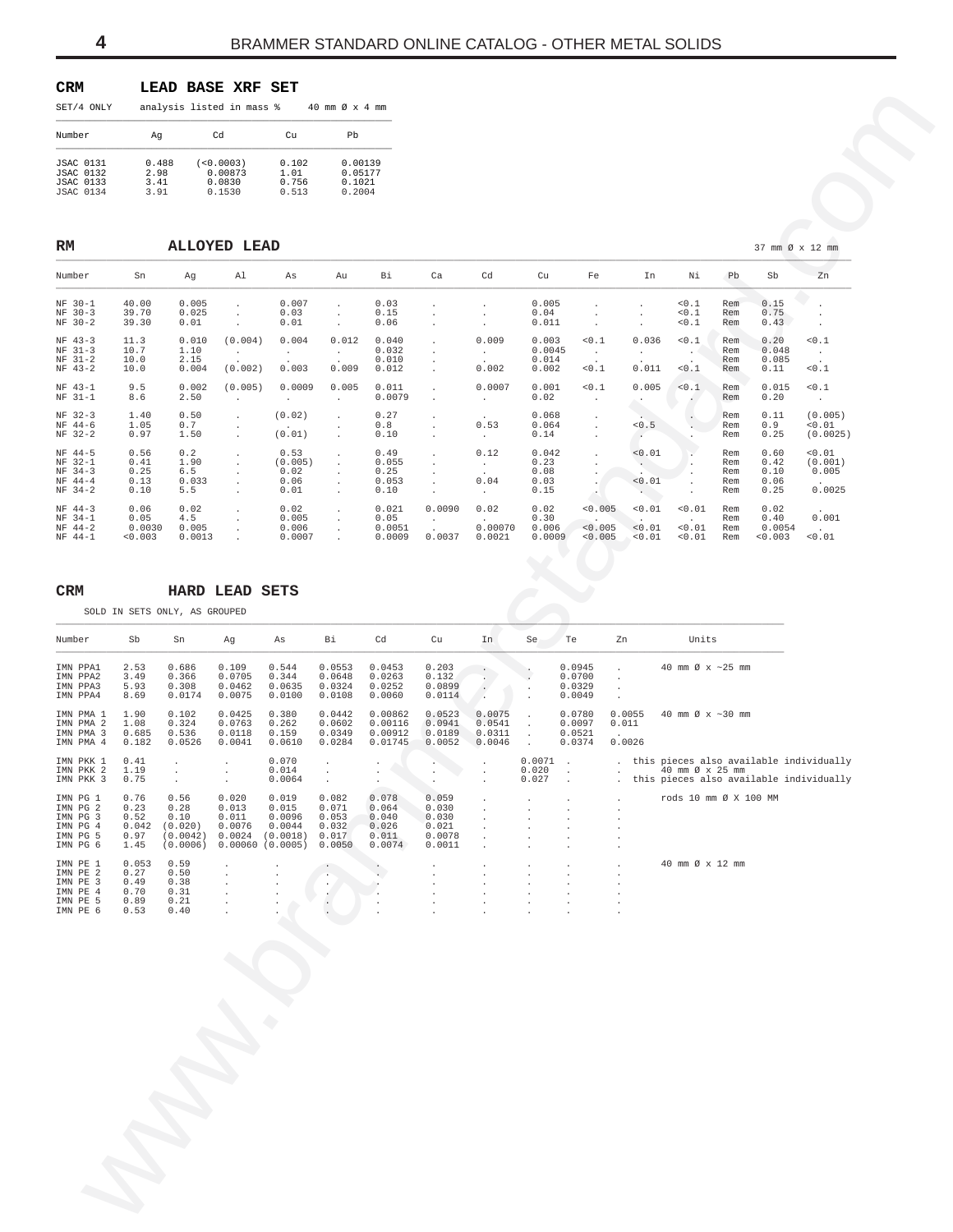<span id="page-4-0"></span>

| #                                  | Number                                                                  | Sn                                           | Sb                                                              | Ag                                                 | As                                                          | Bi                                               | Ca                                                                     | Cd                                                   | Cu                                                            | Fe                                                      | Νi                                                              | Te                                                                             | Zn                                                   |
|------------------------------------|-------------------------------------------------------------------------|----------------------------------------------|-----------------------------------------------------------------|----------------------------------------------------|-------------------------------------------------------------|--------------------------------------------------|------------------------------------------------------------------------|------------------------------------------------------|---------------------------------------------------------------|---------------------------------------------------------|-----------------------------------------------------------------|--------------------------------------------------------------------------------|------------------------------------------------------|
| 1<br>1<br>ı<br>ı<br>1              | 91X S63Bi1A<br>91X S62AG2A<br>91X S63PR1G<br>91X S63PROC<br>91X S50PR4B | 61.9<br>61.68<br>61.45<br>60.0<br>53.06      | 0.470<br>0.347<br>0.052<br>0.024<br>0.132                       | 0.0592<br>2.03<br>0.0061<br>0.020<br>0.0704        | (< 0.002)<br>0.022<br>0.0064<br>0.017<br>0.0364             | 0.597<br>0.168<br>0.0588<br>0.0101<br>0.114      | $\bullet$<br>$\cdot$<br>$\cdot$<br>$\cdot$                             | 0.0095<br>0.0016<br>0.0045<br>0.0124<br>0.0123       | 0.105<br>0.069<br>0.214<br>0.0245<br>1.184                    | 0.0204<br>0.0065<br>(0.0016)<br>0.0016<br>0.0028        | 0.0131<br>(0.0016)<br>0.0060<br>0.0039<br>0.0171                | 0.0012<br>$\sim$ $\sim$<br>0.0047<br>(0.0005)<br>$\sim$                        | (0.0022)<br>0.0011<br>(0.0021)<br>(0.0004)<br>0.032  |
| -1.<br>2<br>ı<br>ı<br>1            | SRM 1131<br>91X S40PR1B<br>93X S30APR3C<br>91X S30PR2C<br>93X S30APR1C  | 39.3<br>39.0<br>33.0<br>30.17<br>28.58       | 0.43<br>0.05<br>0.96<br>0.619<br>2.54                           | 0.01<br>0.005<br>0.021<br>0.060<br>0.0144          | 0.01<br>0.005<br>0.018<br>0.028<br>0.010                    | 0.06<br>0.05<br>0.28<br>0.158<br>0.059           | $\bullet$<br>$\bullet$<br>$\bullet$<br>$\bullet$                       | 0.001<br>0.009<br>0.0060<br>0.0014                   | 0.011<br>0.20<br>0.008<br>0.095<br>0.192                      | 0.015<br>0.003<br>0.009<br>(0.012)                      | 0.012<br>0.001<br>0.010<br>0.0077<br>0.0010                     | $\cdot$<br>$\cdot$                                                             | 0.002<br>0.0053<br>0.016<br>(0.0004)                 |
| -1<br>1<br>ı<br>1<br>1             | 86X PSS4C<br>85X SSBCA<br>91X S10PR1C<br>86X PSS2C<br>SRM 1132          | 10.22<br>9.70<br>9.10<br>6.46<br>5.84        | 16.18<br>2.14<br>0.0278<br>9.0<br>10.26                         | 0.0279<br>0.456<br>0.0078<br>0.0297<br>$\sim 100$  | 0.202<br>0.075<br>0.0045<br>0.50<br>0.057                   | 0.119<br>0.413<br>0.0277<br>0.077<br>0.052       | $\bullet$<br>$\bullet$<br>$\cdot$<br>$\bullet$<br>$\ddot{\phantom{a}}$ | 0.0575<br>0.455<br>0.0029<br>0.212                   | 0.113<br><b>Contract Contract</b><br>0.0097<br>0.141<br>0.054 | 0.0012<br>(0.0016)<br>(0.0007)<br>0.001                 | 0.0005<br><b>Contract Contract</b><br>0.0006<br>0.0020<br>0.003 | 0.0071<br>0.0037<br>$\Delta \sim 10^{-11}$<br>0.0033<br><b>SALES</b>           | 0.0156<br>< 0.001<br>0.001                           |
| -1<br>ı<br>1<br>-1<br>1            | 84X BA9C<br>85X SSCHA<br>85X PSn2D<br>BAM EB106<br>BAM EB105            | 2.94<br>2.64<br>1.90<br>1.72<br>1.43         | (0.005)<br>5.52<br>0.020<br>$\sim$ $\sim$<br>$\sim 10^{-11}$    | 0.0023<br>0.0134<br>0.0034<br>(0.00323)<br>0.00321 | (0.0005)<br>0.208<br>(0.0022)<br>$\sim$<br>$\sim$           | 0.0145<br>0.0441<br>0.026<br>(0.0135)<br>0.0133  | 0.118<br>$\sim 10^{-11}$<br>0.0782<br>0.0595                           | 0.0011<br>0.0040<br>0.00057<br>$\sim$<br>$\sim$      | 0.0021<br>0.177<br>0.031<br>$\sim$<br>$\sim$                  | (0.002)<br>(0.0010)<br>$\sim$<br>$\sim$                 | (0.0001)<br>0.010<br>0.0011<br><b>Contract</b>                  | (0.0003)<br>0.0070                                                             | 0.0017<br>0.0007<br>(0.0007)<br>$\sim$<br>$\sim$     |
| -1.<br>ı<br>ı<br>1<br>1            | 85X ANTHG<br>BAM EB104<br>BAM EB102a<br>84X BA1L<br>84X BA15A           | 1.35<br>1.27<br>1.01<br>0.993<br>0.941       | 6.07<br>$\sim 100$ km s $^{-1}$<br>(0.0004)<br>0.0006<br>0.0047 | 0.008<br>(0.00293)<br>0.0170<br>0.0092<br>0.0095   | 0.185<br>(<0.0002)<br>( < 0.001 )<br>0.00053                | 0.024<br>(0.0126)<br>0.00737<br>0.0125<br>0.0140 | 0.0530<br>0.0635<br>0.1090<br>0.0865                                   | 0.0045<br><b>Contract</b><br>0.00223<br>0.0013       | 0.013<br>0.00013<br>0.00071<br>0.0011                         | $\blacksquare$<br>(<0.0002)<br><b>Contract Contract</b> | 0.0063<br>$\triangle$ =<br>0.00009<br>$\sim$ 100 $\pm$          | (0.009)<br>$(<0.00011)$ $(<0.00005)$<br>(< 0.001)<br>$\sim$                    | 0.0008<br>0.0064<br>0.0062                           |
| $\mathbf{1}$<br>1<br>ı<br>2<br>1   | 85X HRHJ<br>83X PR8D<br>84X BA7B<br>$L21.04-2$<br>85X MS2XA             | 0.71<br>0.604<br>0.594<br>0.47<br>0.392      | 0.99<br>0.257<br>0.0022<br>(0.0003)<br>1.367                    | 0.238<br>0.497<br>0.0015<br>0.017<br>0.0043        | 0.700<br>0.134<br>(0.0004)<br>0.0002<br>0.176               | 0.086<br>1.18<br>0.0140<br>0.027<br>0.0188       | $\sim$<br>0.0391<br>0.084<br>$\sim 10^{-11}$                           | 0.00035<br>0.199<br>0.0004<br>(0.003)<br>0.0002      | 0.070<br>0.0448<br>0.0020<br>(0.005)<br>0.0277                | $\sim$<br>(0.0001)                                      | 0.0023<br>0.0008<br>(0.0003)<br>0.0005<br>0.0004                | 0.0022<br>0.0014<br>(0.0002)<br>$\sim$<br>$\cdot$                              | 0.0004<br>0.0024<br>0.007<br>0.0003                  |
| 2<br>ı<br>ı<br>1<br>1              | $L21.03-2$<br>84X BA20B<br>84X BA3D<br>84X BA8E<br>SRM C2415a           | 0.38<br>0.370<br>0.324<br>0.316<br>0.3058    | < 0.0005<br>0.0038<br>(0.006)<br>0.0023<br>2.981                | 0.010<br>0.0295<br>0.0062<br>0.0027<br>0.00762     | < 0.0005<br><b>Contract Contract</b><br>(<0.0005)<br>0.1865 | 0.023<br>0.0144<br>0.0351<br>0.0143<br>0.0507    | 0.089<br>0.368<br>0.0212<br>0.119                                      | (0.003)<br>0.0051<br>0.0047<br>0.00073<br>0.00497    | < 0.0005<br>0.0061<br>0.00076<br>0.1022                       |                                                         | 0.0005<br>(0.0001)<br>(0.0002)<br>0.00436                       | $\cdot$<br>(<0.0005)<br><b>Contract Contract Contract</b><br>0.01034           | (0.002)<br>0.0435<br>0.0032<br>0.0020<br>$\sim$      |
| -1<br>2<br>ı<br>2<br>1             | 85X PSb5G<br>$L21.02-2$<br>85X PSb12B<br>$L21.02-1$<br>85X S744A        | 0.288<br>0.28<br>0.270<br>0.27<br>0.237      | 4.72<br>0.0013<br>11.50<br>0.0003<br>1.532                      | 0.0029<br>0.007<br>0.0019<br>0.008<br>0.0046       | 0.248<br>0.0003<br>0.071<br>0.125                           | 0.0124<br>0.013<br>0.0310<br>0.01<br>0.0182      | 0.020<br>$\sim$<br>0.03<br>$\sim$                                      | 0.00055<br>0.0010<br>0.00053<br>< 0.0002<br>0.00033  | 0.0526<br>(0.002)<br>0.330<br>0.0013<br>0.0366                | ( < 0.001 )                                             | 0.0008<br>0.0005<br>0.0033<br>< 0.0002<br>0.00053               | 0.0016<br><b>Contract Contract Contract</b><br>0.0056<br>$\sim$<br>$\sim$      | 0.0003<br>(0.004)<br>0.071<br>0.0016<br>0.00020      |
| #                                  | Number                                                                  | Sn                                           | Sb                                                              | Ag                                                 | As                                                          | Bi                                               | Ca                                                                     | Cd                                                   | Cu                                                            | Fe                                                      | Νi                                                              | Te                                                                             | Zn                                                   |
| 1<br>ı<br>ı<br>1<br>-1             | 85X PSb24A<br>85X 0494 Pb3D<br>85X PSb33A<br>84X BA23C<br>84X BA21B     | 0.235<br>0.221<br>0.204<br>0.194<br>0.162    | 2.31<br>2.99<br>3.21<br>0.0022<br>0.0028                        | 0.0016<br>0.0186<br>0.0014<br>0.0032<br>0.0102     | 0.148<br>0.245<br>0.144<br>$\sim$<br>$\sim$                 | 0.0110<br>0.126<br>0.0115<br>0.020<br>0.0173     | $\cdot$<br>$\bullet$<br>1.03<br>0.552                                  | 0.00029<br>0.0007                                    | 0.0274<br>0.0974<br>0.035<br>$\sim$                           | 0.0005<br>$\sim$                                        | $\cdot$                                                         | 0.0155<br>$\cdot$<br>$\cdot$                                                   | $\cdot$<br>0.0021<br>0.0155                          |
| -1.<br>1<br>-1<br>2<br>1           | 85X PSb10C<br>BAM M110<br>85X 0494 Pb2C<br>$L21.01-2$<br>83X PR2G       | 0.134<br>0.131<br>0.124<br>0.11<br>0.0948    | 10.0<br>3.08<br>1.928<br>0.0006<br>0.0499                       | 0.0018<br>0.0022<br>0.0279<br>0.001<br>0.055       | 0.113<br>0.107<br>0.102<br>0.0005<br>0.0233                 | 0.040<br>0.0126<br>0.0387<br>0.001<br>0.0404     | $(<0.0002)$ $(<0.0001)$<br>0.051<br>$\lambda$                          | 0.0015<br>0.0003<br>0.0020                           | 0.147<br>0.00064<br>0.0227<br>0.0003<br>0.0309                | ( < 0.001 )<br><b>Contract Contract</b>                 | 0.0018<br><b>Contractor</b><br>0.0005<br>0.0006                 | 0.00038<br>0.00382<br>0.0100                                                   | 0.0122<br>(< 0.0001)<br>(0.002)<br>0.0005            |
| $\mathbf{1}$<br>1<br>1<br>1        | SRM C2416<br>85X M2A<br>85X 2.5LAA<br>85X PSb6A<br>85X PSb28A           | 0.09<br>0.071<br>0.068<br>0.065<br>0.061     | 0.79<br>1.847<br>2.48<br>6.51<br>2.73                           | 0.0044<br>0.0016<br>0.0017<br>0.0459<br>0.0015     | 0.056<br>0.259<br>0.334<br>0.111<br>0.247                   | 0.0141<br>0.0142<br>0.0270<br>0.0110             | $0.10$ (<0.001) (<0.0002)<br>$\cdot$<br>$\cdot$                        | 0.0003<br>(0.0002)<br>0.00460                        | 0.0281<br>0.0372<br>0.0651<br>0.0097                          | (0.0002)<br>$\cdot$<br>$\cdot$                          | 0.0005<br>0.0005<br>0.00213<br>$\cdot$                          | $0.065$ (<0.0005) (<0.0005) (<0.0005) (<0.0005)<br>0.0004<br>0.0108<br>$\cdot$ | (0.0001)<br>0.0002<br>(0.0002)<br>$\bullet$          |
| -1<br>1<br>1<br>-1<br>$\mathbf{1}$ | 85X SB28A<br>85X N35A<br>85X PSb8B<br>85X A16A<br>85X SM31A             | 0.051<br>0.044<br>0.041<br>0.0356<br>0.0274  | 2.87<br>3.42<br>8.04<br>1.57<br>2.98                            | 0.00248<br>0.0011<br>0.0049<br>0.0297<br>0.0009    | 0.162<br>0.201<br>0.0352<br>0.0503<br>0.0581                | 0.0140<br>0.0130<br>0.0178<br>0.0165<br>0.0114   | $\cdot$<br>$\cdot$<br>$\cdot$<br>$\cdot$                               | (0.0001)<br>0.00013<br>0.0010<br>0.00014<br>(0.0001) | 0.0035<br>0.0246<br>0.0169<br>0.0006<br>0.0084                | (0.00015)<br>(0.0001)<br>(0.0001)<br>(0.0001)           | 0.0012<br>0.00058<br>0.0016<br>0.0006<br>0.0006                 | $\cdot$<br>0.0043<br>$\sim$<br>$\cdot$                                         | (0.0001)<br>0.00013<br>< 0.001<br>0.00011<br>0.00015 |
| 1<br>1<br>1<br>-1<br>1             | 85X PSb60A<br>85X CADLB<br>85X SASHA<br>85X CADLA<br>84X BA4D           | 0.025<br>0.0182<br>0.0130<br>0.010<br>0.0063 | 5.88<br>2.00<br>1.54<br>1.54<br>0.0149                          | 0.0013<br>0.0132<br>0.0016<br>0.0076<br>0.0153     | 0.078<br>0.102<br>0.683<br>0.0065<br>0.0005                 | 0.0088<br>0.0489<br>0.0602<br>0.0169<br>0.0153   | $\cdot$<br>$\cdot$<br>(0.0004)                                         | 1.22<br>0.00024<br>1.69<br>0.0130                    | 0.0403<br>0.0384<br>0.0245<br>0.0093<br>0.0270                | 0.0008<br>(0.0006)<br>$\cdot$                           | 0.0002<br>0.0005<br>(0.0005)<br>(0.0003)                        | ( < 0.001)<br>0.0006<br>0.0030<br>0.0395                                       | (0.011)<br>(0.0018)<br>0.0035                        |
| 1<br>1                             | 85X YUMA<br>85X 0616 Pb1D                                               | 0.0046<br>(0.002)                            | 2.47<br>1.53                                                    | 0.0018<br>0.0089                                   | 0.306<br>0.060                                              | 0.0137<br>0.036                                  | $\cdot$<br>$\cdot$                                                     | 0.0002<br>0.0018                                     | 0.0234<br>0.0158                                              | $\cdot$<br>$\cdot$                                      | 0.0007<br>0.00071                                               | 0.0005<br>0.0082                                                               | (0.0002)<br>(0.001)                                  |
|                                    | Number                                                                  | Sn                                           | Sb                                                              | Αg                                                 | As                                                          | Вi                                               | Ca                                                                     | Cd                                                   | cu                                                            | Fe                                                      | Νi                                                              | Te                                                                             | Zn                                                   |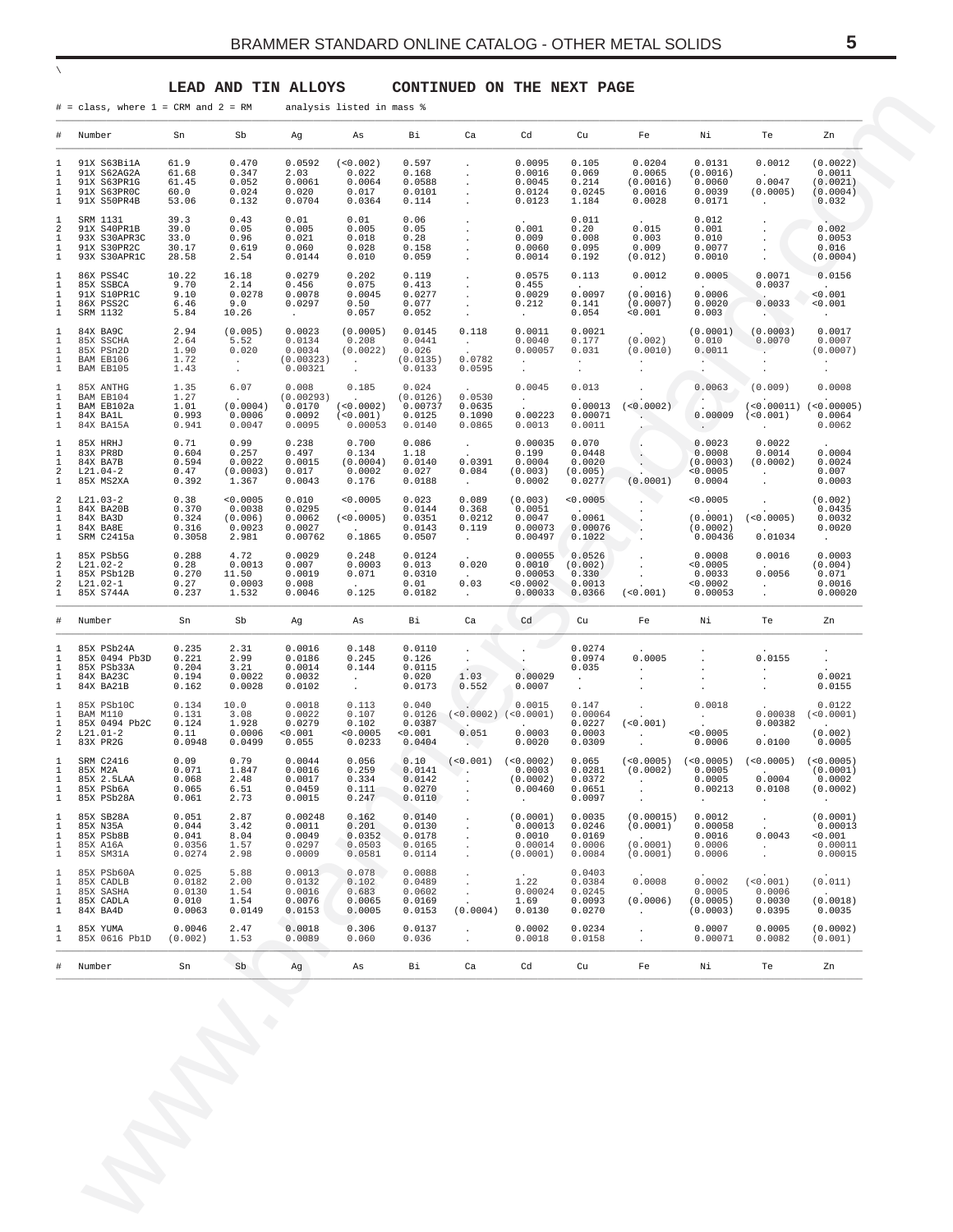# **LEAD ALLOYS CONTINUED FROM THE PREVIOUS PAGE**

<span id="page-5-0"></span>

|                                      | Al                            | Au                          | Hg                   | In                                | Mg                                | Mn                                 | Na                                | Pd                   | $\rm S$                           | Se                          | Tl                                      | Units                                                                                                                                              |
|--------------------------------------|-------------------------------|-----------------------------|----------------------|-----------------------------------|-----------------------------------|------------------------------------|-----------------------------------|----------------------|-----------------------------------|-----------------------------|-----------------------------------------|----------------------------------------------------------------------------------------------------------------------------------------------------|
| 91X S63Bi1A<br>91X S62AG2A           | (0.0015)<br>(0.0011)          | 0.074<br>0.0020             | $\ddot{\phantom{a}}$ | 0.0067<br><b>Carl Corporation</b> |                                   |                                    |                                   |                      |                                   | $\cdot$                     |                                         | Disc $40 \text{ mm}$ $\varnothing$ x $15 \text{ mm}$<br>Disc 40 mm $\varnothing$ x 15 mm                                                           |
| 91X S63PR1G<br>91X S63PR0C           | $\sim$ $\sim$                 | 0.0348<br>(0.0004)          | (0.015)<br>0.0082    | 0.0308<br>0.0098                  | $\cdot$                           |                                    |                                   |                      |                                   | $\sim$<br>$\sim$            |                                         | Disc 40 mm $\varnothing$ x 15 mm<br>Disc $\sim 40$ mm $\varnothing$ x $\sim 15$ mm                                                                 |
| SRM 1131                             | $\cdot$                       | $\sim$                      | $\ddot{\phantom{a}}$ | $\sim$                            |                                   |                                    |                                   |                      |                                   |                             |                                         | Disc $32 \text{ mm } \emptyset \times 19 \text{ mm}$                                                                                               |
| 91X S40PR1B<br>93X S30APR3C          | $\cdot$                       | $\sim$                      |                      | $\sim$<br>$\ddot{\phantom{0}}$    |                                   |                                    |                                   |                      |                                   | $\cdot$<br>$\cdot$          |                                         | Disc 40 mm Ø x 15 mm last<br>Disc 40 mm Ø x 15 mm last                                                                                             |
| 91X S30PR2C<br>93X S30APR1C          | < 0.0005<br><b>Carl Corp.</b> | 0.0017<br><b>Carl Corp.</b> |                      | 0.0094                            |                                   |                                    |                                   |                      |                                   | $\cdot$                     |                                         | Disc $40 \text{ mm}$ $\varnothing$ x $15 \text{ mm}$<br>Disc $40 \text{ mm}$ $\varnothing$ x $15 \text{ mm}$                                       |
| 86X PSS4C                            |                               |                             |                      | 0.0194                            |                                   |                                    |                                   |                      |                                   |                             |                                         | Disc $\sim$ 40 mm Ø x $\sim$ 15 mm                                                                                                                 |
| 86X PSS4B<br>85X SSBCA               |                               | 0.0079                      |                      | 0.0174<br>0.209                   |                                   |                                    | $\bullet$<br>$\ddot{\phantom{0}}$ |                      |                                   | $(0.0008)$ $(0.0029)$       | 0.0196                                  | Disc $~10$ mm $\varnothing$ x $~15$ mm<br>Disc 40 mm $\varnothing$ x 15 mm                                                                         |
| 91X S10PR1C<br>86X PSS2C             |                               | <b>Contract</b><br>$\cdot$  |                      | 0.0144                            |                                   |                                    |                                   |                      | $\sim$<br>$\cdot$                 | $\sim 10^{-11}$<br>$\cdot$  | <b>Contract</b><br>$\ddot{\phantom{a}}$ | Disc $40 \text{ mm}$ $\emptyset$ x 15 mm<br>Disc $\sim 40$ mm $\varnothing$ x $\sim 15$ mm                                                         |
| SRM 1132                             |                               | $\ddot{\phantom{a}}$        |                      | $\sim$                            |                                   |                                    |                                   |                      | $\cdot$                           |                             | $\cdot$                                 | Disc $32 \text{ mm } \emptyset \times 19 \text{ mm}$                                                                                               |
| 84X BA9C<br>85X SSCHA                | 0.0207<br>$\sim$              | $\cdot$<br>$\cdot$          |                      | $\cdot$<br>$\ddot{\phantom{a}}$   |                                   |                                    |                                   |                      | 0.0035                            | (0.015)                     | last                                    | Disc $\sim 40$ mm $\varnothing$ x $\sim 15$ mm<br>Disc 40 mm $\varnothing$ x ~11-13 mm                                                             |
| 85X PSn2D<br>BAM EB106               |                               |                             |                      |                                   |                                   |                                    |                                   |                      | <b>Contract</b>                   | (0.0025)<br>$\sim$          | <b>ALC</b>                              | Disc $\sim 40$ mm $\varnothing$ x $\sim 15$ mm<br>Disc 40 mm $\varnothing$ x 40 mm                                                                 |
| BAM EB105                            |                               |                             |                      |                                   |                                   |                                    |                                   |                      | $\cdot$                           | $\sim$                      |                                         | Disc 40 mm Ø x 40 mm                                                                                                                               |
| 85X ANTHG<br>BAM EB104               | $\cdot$                       |                             |                      |                                   |                                   | Co:0.0005                          | $\sim$                            | $\cdot$              | (0.004)                           | 0.014                       | $\sim$                                  | Disc $\sim 40$ mm $\varnothing$ x $\sim 15$ mm<br>Disc 40 mm Ø x 40 mm                                                                             |
| BAM EB102a<br>84X BA1L               | 0.0124<br>0.0317              |                             |                      | <b>Contractor</b>                 | $(<0.0002)$ $(<0.0001)$<br>0.0009 | $\cdot$                            | (0.0004)<br><b>Contractor</b>     |                      | (<0.0003)<br><b>Contractor</b>    | G.<br>$\sim$                | 0.00302<br>$\sim$ $\sim$                | Disc 40 mm Ø x 40 mm<br>Disc $\sim 40$ mm $\varnothing$ x $\sim 15$ mm                                                                             |
| 84X BA15A                            | 0.0161                        |                             |                      |                                   | $\cdot$                           |                                    |                                   |                      | $\sim$<br>0.0013                  | $\sim$ $-$                  | $\mathcal{L}_{\mathcal{A}}$             | Disc $\sim$ 38 mm Ø x $\sim$ 15 mm                                                                                                                 |
| 85X HRHJ<br>83X PR8D<br>84X BA7B     | $\sim$<br>0.0085              | 0.0106                      | 0.086                | 0.293                             | $\cdot$                           |                                    |                                   |                      | <b>Contract Contract</b>          | 0.038<br>(0.0003)           |                                         | Disc $\sim 40$ mm $\varnothing$ x $\sim 15$ mm<br>Disc $\sim 40$ mm $\varnothing$ x $\sim 15$ mm<br>Disc $\sim 40$ mm $\varnothing$ x $\sim 15$ mm |
| $L21.04-2$<br>85X MS2XA              | < 0.001                       | $\sim 10^{-10}$<br>$\cdot$  | $\sim$<br>$\cdot$    | $\sim$<br>$\cdot$                 |                                   |                                    |                                   | $\bullet$            | $\sim$<br>(0.0002)                | <b>CONTRACTOR</b><br>0.0334 |                                         | Block 50 mm x 50 mm x 20 mm<br>Disc $\sim$ 38 mm Ø x $\sim$ 15 mm                                                                                  |
| $L21.03-2$                           | <b>Contract</b><br>0.011      |                             |                      | $\cdot$                           |                                   |                                    |                                   |                      |                                   |                             |                                         | Block 50 mm x 50 mm x 20 mm                                                                                                                        |
| 84X BA20B<br>84X BA3D                | 0.065<br>0.0043               | $\cdot$<br>$\cdot$          | $\cdot$<br>$\cdot$   | $\bullet$<br>$\cdot$              | $\cdot$<br>0.00038                |                                    | $\ddot{\phantom{a}}$<br>$\Delta$  |                      | $\sim$<br>$\sim$                  |                             |                                         | Disc $\sim$ 38 mm Ø x $\sim$ 15 mm<br>Disc $\sim 40$ mm $\varnothing$ x $\sim 15$ mm                                                               |
| 84X BA8E<br>SRM C2415a               | 0.035<br>Pb:(96)              | $\cdot$                     |                      |                                   | 0.0005<br>$\ddot{\phantom{a}}$    | < 0.0005<br>$\cdot$                | $\cdot$<br>$\ddot{\phantom{a}}$   |                      | $\sim$<br>(0.0061)                | $\sim$<br>0.01005           |                                         | Disc $\sim 40$ mm $\varnothing$ x $\sim 15$ mm<br>Disc 40 mm $\varnothing$ x 18 mm                                                                 |
| 85X PSb5G                            |                               |                             |                      |                                   | $\cdot$                           |                                    |                                   | $\sim 100$           | (0.010)                           | 0.013                       |                                         | Disc $\sim 40$ mm $\varnothing$ x $\sim 15$ mm                                                                                                     |
| $L21.02-2$<br>85X PSb12B             | (0.004)<br><b>Service</b>     |                             |                      |                                   | $\cdot$                           |                                    | $\ddot{\phantom{a}}$<br>$\cdot$   |                      | < 0.001                           | 0.0004                      |                                         | Block 50 mm x 50 mm x 20 mm<br>Disc 40 mm $\varnothing$ x 15 mm                                                                                    |
| $L21.02-1$<br>85X S744A              |                               |                             | $\cdot$              |                                   |                                   |                                    | $\ddot{\phantom{a}}$              | $\cdot$<br>$\sim$    | 0.0028                            | last of batch<br>0.0253     | $\ddot{\phantom{0}}$                    | Block 50 mm x 50 mm x 20 mm<br>Disc $\sim 40$ mm $\varnothing$ x $\sim 15$ mm                                                                      |
| Number                               | Al                            | Au                          | Hg                   | In                                | Mg                                | Mn                                 | Na                                | Pd                   | S                                 | Se                          | Tl                                      | Units                                                                                                                                              |
|                                      |                               |                             |                      |                                   |                                   |                                    |                                   |                      |                                   |                             |                                         |                                                                                                                                                    |
| 85X PSb24A<br>85X 0494 Pb3D          | $\cdot$                       |                             |                      |                                   | $\cdot$                           |                                    | $\ddot{\phantom{1}}$              |                      | 0.0007<br>0.0185                  | 0.029<br>0.049              |                                         | Disc $\sim 40$ mm $\varnothing$ x $\sim 15$ mm<br>Disc $\sim 40$ mm $\varnothing$ x $\sim 15$ mm                                                   |
| 85X PSb33A<br>84X BA23C              | 0.042                         |                             |                      |                                   | 0.0034                            | < 0.0005                           | $\bullet$                         |                      | 0.0009<br>$\sim 100$ km s $^{-1}$ | 0.020<br><b>Contract</b>    |                                         | Disc $\sim 40$ mm $\varnothing$ x $\sim 15$ mm<br>Disc $\sim 40$ mm $\varnothing$ x $\sim 15$ mm                                                   |
| 84X BA21B                            | 0.0125                        |                             |                      |                                   | $\cdot$                           | $\cdot$                            |                                   |                      | $\sim$                            | $\sim$ $-$                  | $\cdot$                                 | Disc $\sim$ 39 mm Ø x $\sim$ 15 mm                                                                                                                 |
| 85X PSb10C<br>BAM M110               | $\sim$<br>$\sim$              |                             |                      |                                   |                                   |                                    |                                   |                      | $\blacksquare$                    | 0.0019<br>0.010             |                                         | Disc $\sim 40$ mm $\varnothing$ x $\sim 15$ mm<br>Disc $40 \text{ mm } \varnothing \times 30 \text{ mm}$                                           |
| 85X 0494 Pb2C<br>$L21.01-2$          | 0.012                         |                             |                      |                                   |                                   |                                    |                                   |                      | 0.0052                            | 0.0272                      |                                         | Disc $\sim 40$ mm $\varnothing$ x $\sim 15$ mm<br>Block 50 mm x 50 mm x 20 mm                                                                      |
| 83X PR2G                             | $\sim 100$                    | 0.0005                      | 0.003                | 0.0010                            |                                   |                                    | 0.0013                            |                      | (0.0006)                          | 0.0005                      |                                         | $(0.0017)$ Disc ~40 mm Ø x ~15 mm                                                                                                                  |
| SRM C2416<br>85X M2A                 | (<0.0001)<br>$\sim 100$       |                             |                      | $\cdot$                           |                                   | $(<0.0005)$ .<br><b>CONTRACTOR</b> | $\ddot{\phantom{a}}$              | $\ddot{\phantom{1}}$ | 0.0015<br>(0.0008)                | 0.0247                      | $\cdot$                                 | Disc 50 mm $\varnothing$ x 16 mm<br>Disc $\sim$ 38 mm Ø x $\sim$ 15 mm                                                                             |
| 85X 2.5LAA<br>85X PSb6A              |                               |                             |                      |                                   |                                   | $\cdot$                            |                                   |                      | <b>Contract Contract</b>          | 0.0006<br>0.0018            | $\sim$                                  | Disc $\sim 40$ mm $\varnothing$ x $\sim 15$ mm<br>Disc $\sim 40$ mm $\varnothing$ x $\sim 15$ mm                                                   |
| 85X PSb28A                           |                               |                             |                      |                                   |                                   |                                    |                                   |                      | 0.0014                            | 0.009                       |                                         | Disc $\sim 40$ mm $\varnothing$ x $\sim 15$ mm                                                                                                     |
| 85X SB28A<br>85X N35A                |                               |                             |                      |                                   |                                   |                                    |                                   |                      | 0.0010<br>0.007                   | 0.0223<br>0.0004            |                                         | Disc $\sim$ 38 mm Ø x $\sim$ 15 mm<br>Disc $\sim$ 38 mm Ø x $\sim$ 15 mm                                                                           |
| 85X PSb8B<br>85X A16A                |                               |                             |                      |                                   |                                   |                                    |                                   |                      | 0.005<br>(0.0003)                 | 0.0022<br>0.0218            |                                         | Disc $40 \text{ mm } \emptyset \times 15 \text{ mm}$<br>Disc $\sim$ 38 mm Ø x $\sim$ 15 mm                                                         |
| 85X SM31A                            |                               |                             |                      |                                   |                                   |                                    |                                   |                      | 0.0003                            | 0.0183                      | $\cdot$                                 | Disc $\sim$ 38 mm $\varnothing$ x $\sim$ 15 mm                                                                                                     |
| 85X PSb60A<br>85X CADLB<br>85X SASHA |                               |                             |                      |                                   |                                   |                                    |                                   |                      | 0.0054                            | 0.009<br>$\sim$             |                                         | Disc $\sim 40$ mm $\varnothing$ x $\sim 15$ mm<br>Disc $\sim 40$ mm $\varnothing$ x $\sim 15$ mm                                                   |
| 85X CADLA                            |                               |                             |                      | 0.0031                            |                                   |                                    |                                   |                      | (0.0005)<br>$\cdot$               | (0.0011)                    |                                         | Disc 40 mm $\varnothing$ x ~15 mm<br>Disc 40 mm $\varnothing$ x ~15 mm<br>Disc $\sim 40$ mm $\varnothing$ x $\sim 15$ mm                           |
| 84X BA4D<br>85X YUMA                 |                               |                             |                      |                                   |                                   |                                    |                                   |                      | $\cdot$<br>0.0062                 | $\sim$<br>0.0008            |                                         | Disc $\sim 40$ mm $\varnothing$ x $\sim 15$ mm                                                                                                     |
| 85X 0616 Pb1D                        |                               |                             | (0.001)              |                                   |                                   |                                    |                                   |                      | $\sim$                            | 0.0047                      |                                         | Disc $\sim 40$ mm $\varnothing$ x $\sim 15$ mm                                                                                                     |
| Number                               | Al                            | Au                          | Hg                   | In                                | Mg                                | Mn                                 | Na                                | Pd                   | $\rm S$                           | Se                          | Tl                                      | Units                                                                                                                                              |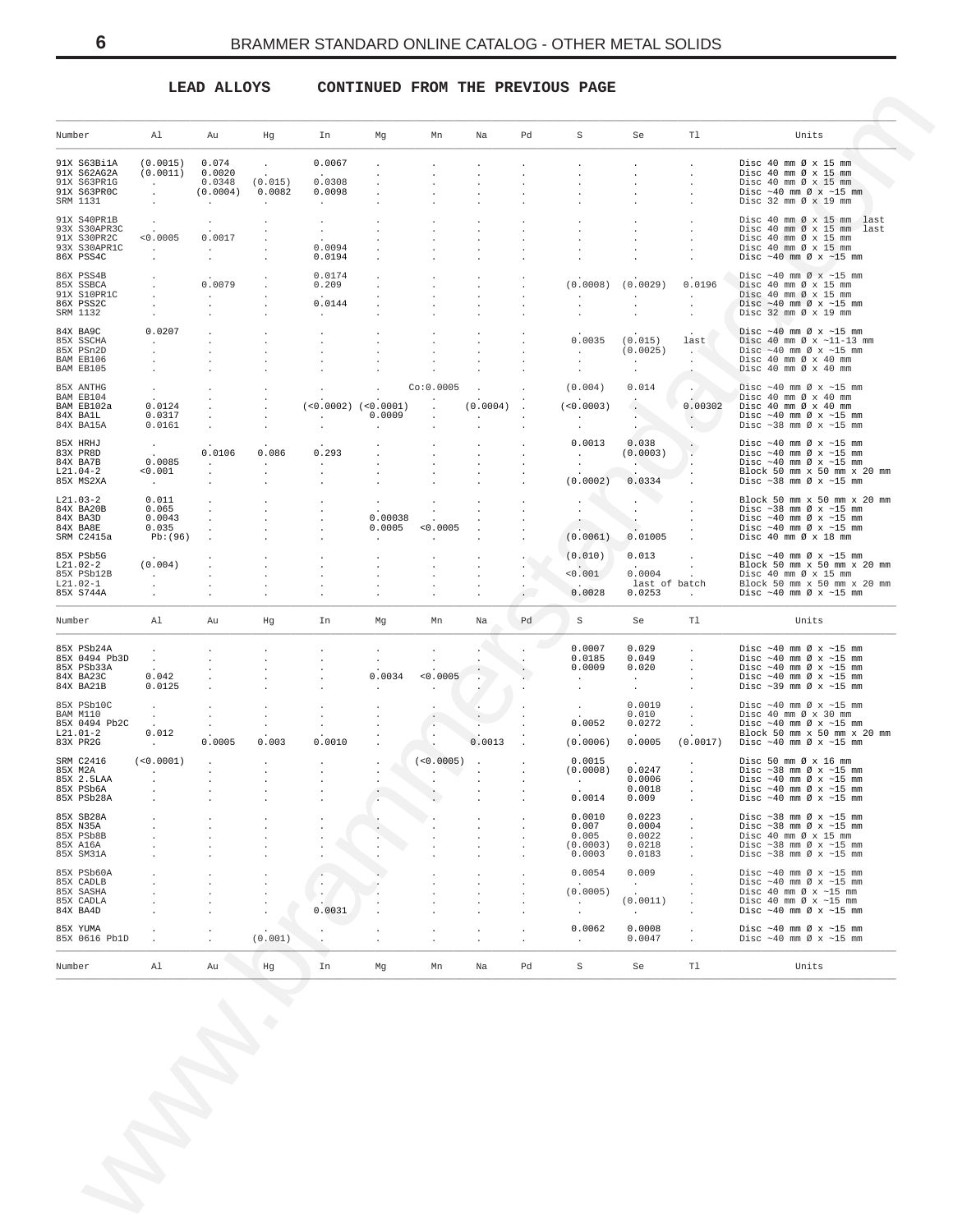### MAGNESIUM

 $#$  = class, where 1 = CRM and 2 = RM

 $\#$ 

 $\frac{1}{1}$ 

 $\frac{1}{1}$ 

 $\begin{smallmatrix}1\\1\\1\end{smallmatrix}$ 

 $\frac{1}{1}$ 

<span id="page-6-0"></span>61X: not for Glow Discharge  $\mathtt{Al}$  $cu$  $_{\rm Fe}$  $Mn$  $\overline{\text{Ni}}$  $_{\rm Pb}$  $Si$ Zn Be Number Ag  $\begin{array}{c} 0.0162 \\ 0.012 \\ 0.0070 \\ 0.0028 \end{array}$ 63X MgE1E<br>NCS HS91712-2<br>NCS HS91712-3  $(0.088)$ <br>0.063<br>0.055  $0.0503$ <br>0.037<br>0.017  $0.0014$ <br>0.012<br>0.015  $0.860$ <br>0.062<br>0.039  $\begin{array}{c} 0.011 \\ 0.0073 \\ 0.0035 \end{array}$  $0.052$ <br>0.037<br>0.055  $0.083$ <br> $0.038$ <br> $0.020$  $0.0195$  $(0.0002)$  $\cdot$  $61X$  MgP4A  $0.0247$  $0.0108$  $(0.0044)$  $0.0100$  $0.0066$  $0.037$  $0.0158$  $0.0203$  $< 0.0001$  $\begin{array}{c} 0.0044 \\ 0.0071 \\ 0.0015 \\ 0.0054 \end{array}$ NCS HS91712-4  $0.017$  $0.0054$  $0.011$  $0.0007$  $0.0013$  $0.0027$  $0.0058$ NCS HS91712-4<br>NCS HS91712-5<br>NCS HS91712-1  $0.011$ <br>0.0062<br>0.0052  $0.0016$ <br>0.0003<br>0.062  $0.016$ <br>0.0054<br>0.092  $0.0004$ <br> $(0.0001)$ <br> $0.0041$  $0.0025$ <br>(0.0005)<br>0.012  $0.019$ <br>0.0024<br>0.015  $0.0040$ <br>0.0046<br>0.058  $\frac{1}{2}$  $\frac{1}{2}$  $z<sub>r</sub>$  $\sim \hspace{-.05cm} \min \hspace{.05cm} \varnothing \hspace{.1cm} \times \hspace{.1cm} \sim \hspace{-.05cm} \min \hspace{.1cm} H$ Number  $<sub>ca</sub>$ </sub>  $\operatorname{\mathsf{Cd}}$  $ce$  $La$  $Na$  $\mathrm{Sn}$ 63X MgE1E<br>NCS HS91712-2<br>NCS HS91712-3  $\begin{array}{c} 0.0017\\ (0.0023)\\ (0.0027)\\ 0.0071 \end{array}$  $\begin{array}{r} 50 \text{x} 20 \text{ or } 40 \text{x} 15 \\ 40 \text{ x } 30 \\ 40 \text{ x } 30 \\ 40 \text{ x } 20 \end{array}$  $0.0053$  $\ddot{\phantom{a}}$  $\mathbb{R}^2$  $\overline{\phantom{a}}$  $\ddot{\phantom{a}}$ ÷,  $(0.0002)$  $\bar{z}$  $\ddot{\phantom{a}}$  $\overline{a}$  $(0.0003)$ 61X MgP4A  $0.028$  $0.0041$  $0.0030$  $0.0067$  $0.030$  $\cdot$ NCS HS91712-4<br>NCS HS91712-6<br>NCS HS91712-5<br>NCS HS91712-1  $(0.0015)$ <br> $(0.0018)$ <br> $(0.0011)$ <br> $(0.0018)$  $(0.0003)$ <br> $(0.0001)$ <br> $(0.0001)$ <br> $(0.0004)$  $\begin{array}{ccc} 40 & \times & 30 \\ 40 & \times & 30 \\ 40 & \times & 30 \\ 40 & \times & 30 \end{array}$  $\ddot{\phantom{a}}$  $\begin{array}{c} 1 \\ 1 \\ 2 \end{array}$  $\begin{array}{c} \frac{1}{2} \\ \frac{1}{2} \end{array}$  $\frac{1}{2}$  $\frac{1}{2}$  $\frac{1}{2}$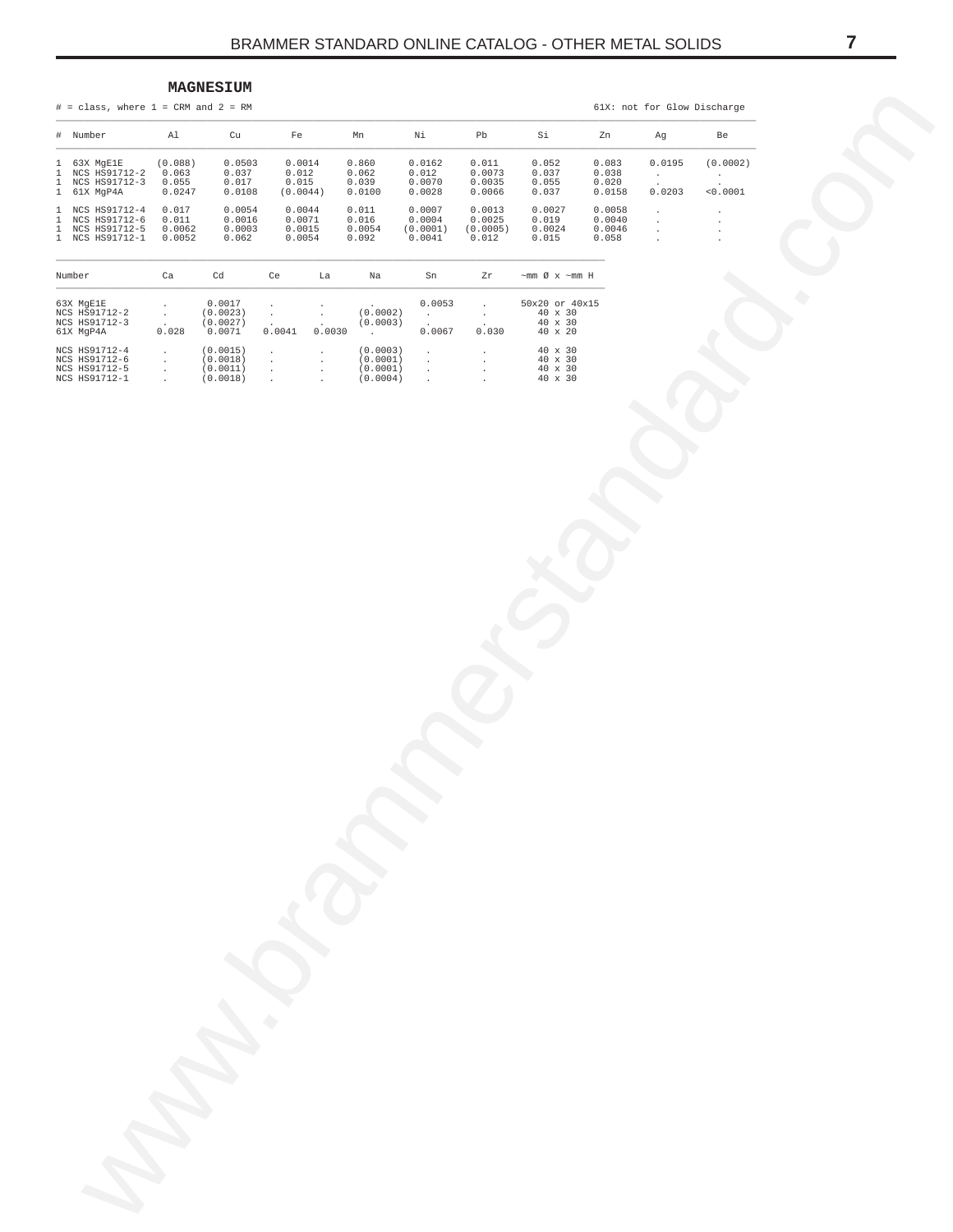# MAGNESIUM with RARE EARTHS

 $#$  = class, where 1 = CRM and 2 = RM analysis listed in mass % except \* which is mg/kg

|                                  | # Number                                                            | Aq                                 | Al                                     | $Be*$                         | Ca                                       | $Cd*$                                                                        | Ce                                        | Cu                                             | Fe                                                 | Gd                                                  | La                                                                      | Mn                                         | Nd                                         | Νi                                                  |
|----------------------------------|---------------------------------------------------------------------|------------------------------------|----------------------------------------|-------------------------------|------------------------------------------|------------------------------------------------------------------------------|-------------------------------------------|------------------------------------------------|----------------------------------------------------|-----------------------------------------------------|-------------------------------------------------------------------------|--------------------------------------------|--------------------------------------------|-----------------------------------------------------|
| $\mathbf{1}$<br>1<br>1<br>1<br>1 | 67X MqK3A<br>67X MqK2A<br>64X Mq09A<br>66X MqD1B<br>61X MqP5A       | $\lambda$<br>$\cdot$<br>0.0342     | 4.56<br>3.84<br>2.14<br>0.147<br>0.119 | 7<br>25<br>15<br>$\sim$<br>18 |                                          | $\ddot{\phantom{0}}$<br>$\cdot$<br>$\cdot$<br>$\cdot$<br>292                 | 0.83<br>0.70<br>0.111<br>0.065<br>0.049   | 0.0017<br>0.0041<br>0.0104<br>0.066<br>0.092   | 0.0024<br>0.0016<br>0.0069<br>0.0029<br>0.0048     | 0.038<br>0.053<br>$\ddot{\phantom{a}}$              | 0.374<br>0.34<br>0.083<br>0.031<br>0.0382                               | 0.516<br>0.534<br>0.068<br>0.125<br>0.201  | 0.175<br>0.125<br>0.114<br>0.064<br>0.0446 | 0.0016<br>0.0033<br>0.0020<br>0.0162<br>0.0176      |
| 1<br>2<br>2<br>2<br>2.           | 61X MqP6A<br>AA C7548<br>AA C7514<br>AA C7489<br>AA E1273           | 0.0043<br>$\overline{a}$<br>÷<br>÷ | 0.0449<br>0.004<br>0.002<br>0.001<br>0 |                               | (0.0008)<br>$\mathbf{r}$<br>$\mathbf{r}$ | 25<br>$\mathbf{r}$<br>$\mathbf{r}$<br>$\mathbf{r}$                           | 0.0209<br>2.66<br>2.47<br>2.57<br>1.86    | 0.0067<br>0.022<br>0.12<br>0.004<br>0.022      | 0.0041                                             | $\lambda$<br>$\overline{a}$<br>$\overline{a}$<br>i. | 0.0137<br>$\cdot$<br>$\overline{a}$<br>$\overline{a}$<br>$\overline{a}$ | 0.0125<br>0.035<br>0.012<br>0.012<br>0.041 | 0.0238                                     | 0.0025<br>0.001<br>0.002<br>0.015<br>0.002          |
| 2<br>1<br>1<br>1<br>$\mathbf{1}$ | AA E1272<br>58A ST5280<br>58A ST5290<br>58A ST5260<br>58A ST5250    | $\overline{a}$<br>$\lambda$        | 0<br>$\overline{a}$                    |                               |                                          | $\ddot{\phantom{0}}$<br>$\mathbf{r}$<br>$\mathbf{r}$<br>$\ddot{\phantom{0}}$ | 1.79<br>4.16<br>3.37<br>2.79<br>1.54      | 0.026<br>$\mathbf{r}$<br>$\mathbf{r}$<br>0.133 |                                                    | . п.                                                | ÷                                                                       | 0.045<br>0.214                             |                                            | 0.003<br>$\sim$<br>0.005                            |
| 1<br>1<br>1<br>1<br>1            | 58A ST5240<br>58A ST5230<br>58A ST5220<br>58A ST5210<br>58A ST10350 | $\ddot{\phantom{0}}$               |                                        |                               |                                          | $\ddot{\phantom{0}}$<br>$\ddot{\phantom{0}}$<br>$\mathbf{r}$<br>$\cdot$      | 1.47<br>1.28<br>0.826<br>0.149<br>$\cdot$ | 0.051<br>0.068<br>0.054<br>0.0092<br>$\cdot$   | 0.0041<br>0.0033<br>0.0027<br>$\ddot{\phantom{0}}$ | $\cdot$<br>$\lambda$                                | $\lambda$<br>٠                                                          | 0.062<br>0.067<br>0.093<br>0.15            | 3.55                                       | 0.084<br>0.0011<br>0.0009<br>0.001<br>$\sim$ $\sim$ |
| 2<br>2<br>2.                     | 2 AA D1075<br>AA D1073<br>AA D1072<br>AA D1074                      |                                    |                                        |                               |                                          | $\lambda$                                                                    |                                           | $\lambda$                                      |                                                    |                                                     |                                                                         |                                            | ٠                                          | $\ddot{\phantom{0}}$                                |
|                                  | # Number                                                            | Aq                                 | A1                                     | Be*                           | Ca                                       | $Cd*$                                                                        | Ce                                        | Cu                                             | Fe                                                 | Gd                                                  | La                                                                      | Mn                                         | Nd                                         | Νi                                                  |

| Number      | Pb           | Pr           | R.E.                 | Si                   | Sn           | Y            | Zn                   | Zr           | $~\sim$ mm Ø x $~\sim$ mm H |               |
|-------------|--------------|--------------|----------------------|----------------------|--------------|--------------|----------------------|--------------|-----------------------------|---------------|
| 67X MqK3A   | $\mathbf{r}$ | 0.069        | $\mathbf{r}$         | 0.068                |              |              | 0.050                | $\mathbf{r}$ | $40 \times 15$              |               |
| 67X MqK2A   | $\sim$       | 0.053        |                      | 0.057                | $\mathbf{r}$ |              | 0.132                | ÷.           | 50x20 or 40x15              |               |
| 64X Mq09A   | 0.0096       | $\mathbf{r}$ |                      | (0.37)               | 0.0076       |              | 0.243                | $\mathbf{r}$ | $40 \times 15$              |               |
| 66X MqD1B   | 0.026        |              |                      | (0.073)              | 0.026        |              | 1.19                 |              | 40 x 15                     |               |
| 61X MqP5A   | 0.0357       | $\mathbf{r}$ |                      | 0.094                | 0.0352       | 0.0132       | 0.099                |              | $40 \times 15$              |               |
| 61X MqP6A   | 0.0120       |              | $\sim$               | 0.044                | 0.0091       | 0.0375       | 0.010                | $\sim$       | 50x20 or 40x15              |               |
| AA C7548    |              |              | (4.8)                | 0.002                |              |              |                      | 0.16         | 62 x 6                      |               |
| AA C7514    |              |              | (4.7)                | 0.002                |              |              |                      | 0.42         | 62 x 6                      |               |
| AA C7489    |              |              | (5.0)                | 0.002                |              | $\mathbf{r}$ | $\ddot{\phantom{0}}$ | 0.46         | 62 x 6                      |               |
| AA E1273    |              |              | (3.6)                | 0.0                  | $\mathbf{r}$ |              | 2.87                 | 0.54         | $62 \times 6$               |               |
| AA E1272    |              | $\mathbf{r}$ | (3.3)                | 0.0                  |              | $\mathbf{r}$ | 2.58                 | 0.54         | 62 x 6                      |               |
| 58A ST5280  |              | $\mathbf{r}$ | $\ddot{\phantom{0}}$ | $\ddot{\phantom{a}}$ | $\mathbf{r}$ | $\mathbf{r}$ | 3.52                 | 0.63         | 45 x 25                     |               |
| 58A ST5290  |              |              | $\mathbf{r}$         |                      |              | $\mathbf{r}$ | 4.37                 | 0.81         | 45 x 25                     |               |
| 58A ST5260  |              |              |                      |                      |              | $\mathbf{r}$ | 4.36                 | (1.03)       | 45 x 25                     |               |
| 58A ST5250  |              |              |                      |                      |              |              | 1.46                 |              | 45 x 25                     |               |
| 58A ST5240  |              |              | $\cdot$              |                      |              |              | 2.69                 |              | 45 x 25                     |               |
| 58A ST5230  |              |              | $\mathbf{r}$         | (0.0047)             |              |              | 3.63                 |              | 45 x 25                     |               |
| 58A ST5220  |              |              | $\mathbf{r}$         | (0.0056)             |              |              | 4.58                 |              | 45 x 25                     |               |
| 58A ST5210  |              |              | $\ddot{\phantom{a}}$ | $\mathbf{r}$         |              |              | 5.59                 |              | 45 x 25                     |               |
| 58A ST10350 |              |              | $\ddot{\phantom{a}}$ | $\mathbf{r}$         |              |              | $\sim$               |              | 45 x 25                     |               |
| AA D1075    |              | $\mathbf{r}$ | (3.7)                |                      |              |              | (2.7)                | 0.64         | 62 x 6                      | last of stock |
| AA D1073    |              |              | (3.7)                |                      |              |              | 3.23                 | (0.6)        | 62 x 6                      |               |
| AA D1072    |              |              | (3.4)                |                      |              |              | 2.02                 | (0.5)        | 62 x 6                      |               |
| AA D1074    |              | $\mathbf{r}$ | (3.4)                |                      |              |              | (2.7)                | 0.42         | 62 x 6                      |               |
| Number      | Pb           | Pr           | R.E.                 | Si                   | Sn           | Y            | Zn                   | Zr           | $~\sim$ mm Ø x $~\sim$ mm H |               |

<span id="page-7-0"></span> $\boldsymbol{8}$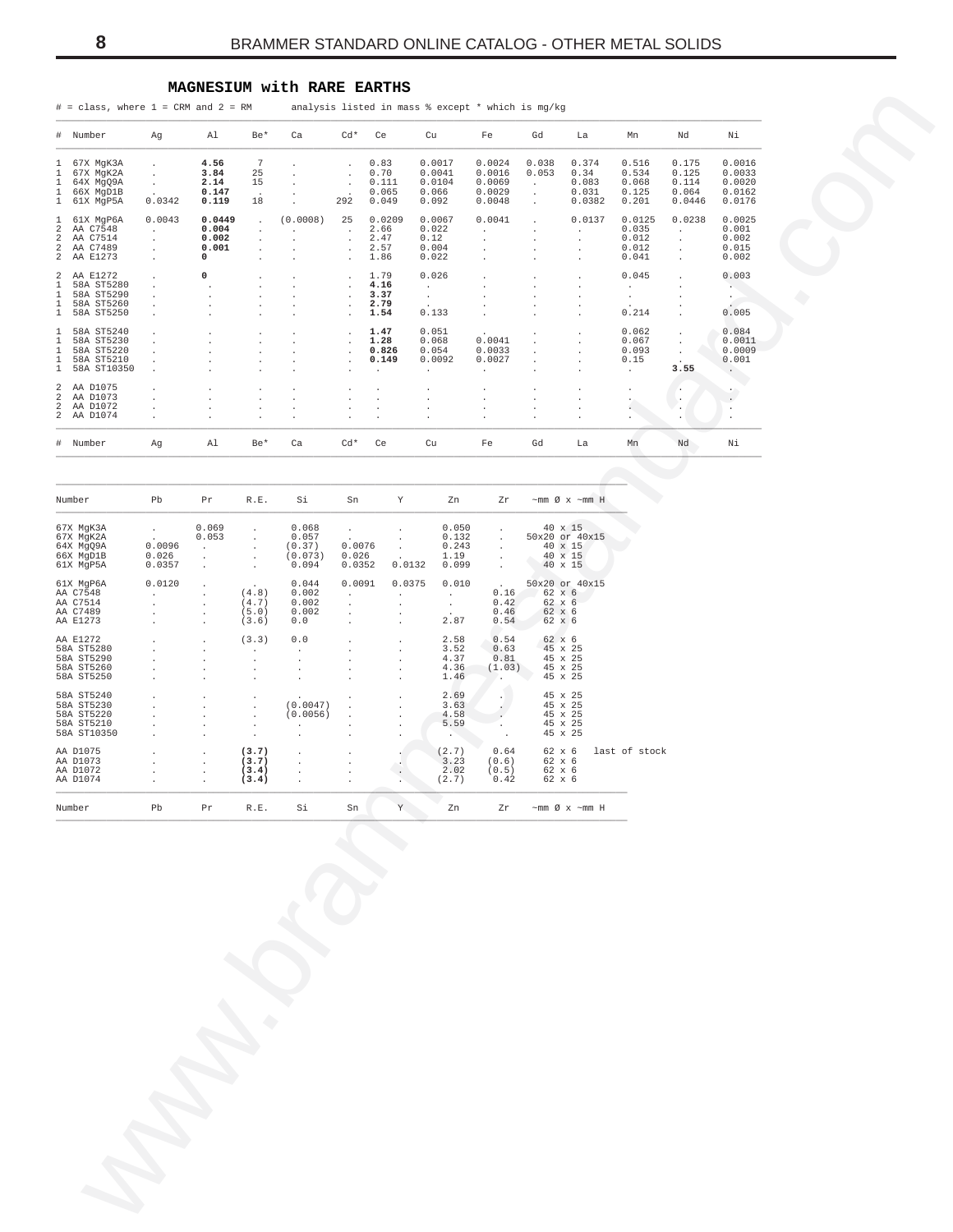# **MAGNESIUM with ALUMINUM**

<span id="page-8-0"></span>

|                                                                   | # Number                                                                       | Al                                    | Be                                                           | Ca                                                               | Cd                                                                            |                                                                  | Cu                                             | Fe                                             | Mn                                                               | Νi                                                                             | Pb                                                | Si                                        | Sn                                                            | Zn                                          |  |  |
|-------------------------------------------------------------------|--------------------------------------------------------------------------------|---------------------------------------|--------------------------------------------------------------|------------------------------------------------------------------|-------------------------------------------------------------------------------|------------------------------------------------------------------|------------------------------------------------|------------------------------------------------|------------------------------------------------------------------|--------------------------------------------------------------------------------|---------------------------------------------------|-------------------------------------------|---------------------------------------------------------------|---------------------------------------------|--|--|
| $\mathbf{1}$<br>2<br>$\mathbf{1}$<br>$\mathbf{1}$<br>$\mathbf{1}$ | 65X MgA15A<br>58A ZH2050M<br>64X MgQ3A<br>58A ST1240<br>58A ST2000a            | 10.67<br>10.4<br>8.66<br>7.33<br>5.96 | 0.0062<br>0.0007<br>0.0041<br>0.00015<br>(0.00024)           | (0.0014)<br>$\sim$<br>$\cdot$<br>$\cdot$<br>$\cdot$              | 0.0034<br>$\sim 10^{-11}$<br>$\cdot$<br>$\cdot$<br>$\cdot$                    |                                                                  | 0.0273<br>0.307<br>0.0349<br>0.02<br>0.0035    | 0.010<br>0.0081<br>0.0090<br>0.015<br>0.007    | 0.067<br>(0.71)<br>0.206<br>0.182<br>0.02                        | 0.0026<br>0.019<br>0.0032<br>(0.0015)<br>0.00094                               | 0.0051<br>$\sim$<br>0.0022<br>$\sim$<br>$\cdot$   | 0.034<br>0.41<br>(0.083)<br>0.27<br>0.097 | 0.0021<br>$\sim$<br>0.0019<br>$\cdot$<br>$\ddot{\phantom{a}}$ | 0.348<br>0.201<br>0.0039<br>0.171<br>0.0068 |  |  |
| $\mathbf{1}$<br>$\mathbf{1}$<br>$\mathbf{1}$<br>$\mathbf{1}$      | 58A ST3320<br>NCS HS49724-2*<br>58A ST1260<br>58A ST3340<br>1 NCS HS49724-4*   | 5.82<br>5.82<br>4.56<br>4.37<br>4.37  | 0.00018<br>0.00018<br>0.0009<br>0.0009<br>0.0009             | $\cdot$<br>$\sim$<br>$\sim$<br>$\cdot$<br>$\sim$                 | $\cdot$<br>$\cdot$<br>$\cdot$<br>$\cdot$<br>$\cdot$                           |                                                                  | 0.0016<br>0.0016<br>0.013<br>0.103<br>0.103    | 0.0077<br>0.0077<br>0.025<br>0.022<br>0.022    | 0.095<br>0.095<br>(0.65)<br>0.33<br>0.33                         | 0.0012<br>0.0012<br>0.0025<br>0.0038<br>0.0038                                 | $\cdot$<br>$\cdot$<br>$\sim$<br>$\cdot$<br>$\sim$ | 1.54<br>1.54<br>0.241<br>1.22<br>1.22     | $\cdot$<br>$\cdot$<br>$\cdot$<br>$\cdot$                      | 0.128<br>0.128<br>0.106<br>0.25<br>0.25     |  |  |
| $\mathbf{1}$<br>$\mathbf{1}$<br>$\mathbf{1}$<br>$\mathbf{1}$      | 65X MgA17A<br>64X MgQ7A<br>65X MgB4C<br>58A ST3310<br>1 NCS HS49724-1*         | 4.20<br>4.02<br>3.86<br>3.69<br>3.69  | 0.00042<br>0.0033<br>0.00011<br>0.00011                      | 0.021<br><b>Contract Contract</b><br>0.0010<br>$\sim$<br>$\cdot$ | 0.0049<br>0.00016<br>$\cdot$<br>$\cdot$                                       |                                                                  | 0.0215<br>0.0167<br>0.0183<br>0.0084<br>0.0084 | 0.0069<br>0.0028<br>(0.009)<br>0.007<br>0.0070 | 0.203<br>(0.434)<br>0.031<br>0.59<br>0.59                        | 0.0141<br>0.0053<br>0.0003<br>0.0012<br>0.0012                                 | 0.009<br>0.0126<br>0.0037<br>$\sim$<br>$\sim$     | 0.33<br>(1.05)<br>0.037<br>0.54<br>0.54   | 0.0050<br>0.0096<br>0.0050<br>$\cdot$<br>$\cdot$              | 0.128<br>0.0607<br>0.333<br>0.102<br>0.102  |  |  |
| $\mathbf{1}$<br>$\mathbf{1}$<br>$\mathbf{1}$<br>$\overline{a}$    | 58A ST3350<br>NCS HS49724-5<br>58A ST1220<br>AA C8209<br>1 64X MgQ6A           | 2.58<br>2.58<br>2.55<br>2.55<br>2.31  | 0.0012<br>0.0012<br>0.0009<br>0.0007                         | $\cdot$<br>$\cdot$<br>$\cdot$<br>$\cdot$<br>$\cdot$              | $\cdot$<br>$\cdot$<br>$\cdot$<br>$\cdot$<br>$\cdot$                           |                                                                  | 0.039<br>0.039<br>0.0081<br>0.012<br>0.0045    | 0.033<br>0.033<br>0.0089<br>(0.02)<br>(0.004)  | 0.23<br>0.23<br>0.338<br>0.15<br>(0.260)                         | 0.014<br>0.014<br>0.0008<br>0.001<br>0.0026                                    | $\cdot$<br>$\cdot$<br>$\sim$<br>0.0060            | 1.83<br>1.83<br>0.173<br>0.058<br>(0.97)  | $\cdot$<br>$\cdot$<br>$\cdot$<br>0.0055                       | 0.152<br>0.152<br>0.237<br>0.18<br>0.072    |  |  |
| $\mathbf{1}$<br>$\mathbf{1}$<br>$\mathbf{1}$                      | 58A ST3330<br>NCS HS49724-3*<br>64X MgQ1A<br>1 64X MgQ8A                       | 1.09<br>1.09<br>1.083<br>1.03         | (0.0005)<br>(0.0005)<br>0.00036<br>0.00015                   | $\cdot$<br>$\cdot$<br>$\cdot$<br>$\cdot$                         | $\cdot$<br>$\cdot$<br>$\cdot$<br>$\cdot$                                      |                                                                  | 0.016<br>0.16<br>0.084<br>0.0019               | (0.0034)<br>(0.0034)<br>0.0034<br>0.0018       | (0.50)<br>(0.50)<br>0.377<br>0.700                               | (0.0013)<br>(0.0013)<br>0.0041<br>0.0004                                       | $\sim$<br>0.020<br>0.0008                         | 0.68<br>0.68<br>0.062<br>0.045            | 0.0195<br>0.0022                                              | 0.339<br>0.339<br>0.235<br>0.044            |  |  |
|                                                                   | # Number                                                                       | Al                                    | Be                                                           | Ca                                                               | Cd                                                                            |                                                                  | Cu                                             | Fe                                             | Mn                                                               | Νi                                                                             | Pb                                                | Si                                        | Sn                                                            | Zn                                          |  |  |
|                                                                   |                                                                                |                                       |                                                              |                                                                  |                                                                               |                                                                  |                                                |                                                |                                                                  |                                                                                |                                                   |                                           |                                                               |                                             |  |  |
|                                                                   | Number                                                                         | Ag                                    | Ce                                                           | Hg                                                               | La                                                                            | Sr                                                               | Тi                                             |                                                | Zr                                                               | $\sim$ mm Ø x $\sim$ mm H                                                      |                                                   |                                           |                                                               |                                             |  |  |
|                                                                   | 65X MgA15A<br>58A ZH2050M<br>64X MgQ3A<br>58A ST1240<br>58A ST2000a            | 0.030<br>$\sim$                       | 0.0069<br>$\sim$<br>$\cdot$<br>$\cdot$<br>$\cdot$            | 0.011<br>$\sim$<br>$\cdot$<br>$\cdot$<br>$\cdot$                 | 0.0048<br>$\sim$<br>$\cdot$<br>$\cdot$<br>$\cdot$                             | $\ddot{\phantom{a}}$<br>$\cdot$<br>$\cdot$<br>$\cdot$<br>$\cdot$ | $\cdot$<br>$\cdot$<br>$\cdot$                  |                                                | $\cdot$<br>$\cdot$<br>$\cdot$<br>$\cdot$<br>$\cdot$              | 50x20 or 40x15<br>$~10^{-49}$ x $~134$<br>50x20 or 40x15<br>45 x 25<br>45 x 25 |                                                   |                                           |                                                               |                                             |  |  |
|                                                                   | 58A ST3320<br>NCS HS49724-2*<br>58A ST1260<br>58A ST3340<br>NCS HS49724-4*     | $\sim$                                | $\cdot$<br>$\cdot$                                           | $\cdot$<br>$\cdot$                                               | $\cdot$<br>$\cdot$<br>$\sim$<br>$\cdot$                                       | $\cdot$<br>$\cdot$<br>$\cdot$<br>$\cdot$                         | $\cdot$<br>$\cdot$<br>$\cdot$<br>$\cdot$       |                                                | $\cdot$<br>$\cdot$<br>$\cdot$<br>$\cdot$<br>$\ddot{\phantom{0}}$ | 45 x 25<br>45 x 25<br>45 x 25<br>45 x 25<br>45 x 25                            |                                                   |                                           |                                                               |                                             |  |  |
|                                                                   | 65X MgA17A<br>64X MgQ7A<br>65X MgB4C<br>58A ST3310<br>NCS HS49724-1*           | 0.0064<br>0.0046<br>$\sim$<br>$\cdot$ | $\cdot$<br>0.0003<br>$\cdot$<br>$\cdot$                      | $\cdot$<br>$\cdot$<br>$\cdot$<br>$\cdot$<br>$\cdot$              | $\cdot$<br>(0.0001)<br>$\cdot$<br>$\cdot$                                     | $\cdot$<br>$\cdot$<br>$\cdot$                                    | $\cdot$<br>(0.0008)<br>$\cdot$<br>$\cdot$      |                                                | $\cdot$<br>< 0.001<br>$\Delta \Delta \phi$<br>v.                 | 50x20 or 40x15<br>40 x 15<br>40 x 18<br>45 x 25<br>45 x 25                     |                                                   |                                           |                                                               |                                             |  |  |
|                                                                   | 58A ST3350<br>NCS HS49724-5<br>58A ST1220<br>AA C8209<br>64X MgQ6A             |                                       | $\cdot$<br>$\cdot$<br>$\cdot$<br>$\cdot$                     | $\cdot$<br>$\cdot$<br>$\cdot$<br>$\cdot$                         | $\cdot$<br>$\star$<br>$\ddot{\phantom{a}}$<br>$\ddot{\phantom{a}}$<br>$\cdot$ | $\bullet$<br>$\cdot$<br>$\cdot$<br>$\cdot$                       | $\cdot$                                        | $\sim$                                         | $\cdot$<br>$\cdot$                                               | 45 x 25<br>45 x 25<br>45 x 25<br>62 x 6<br>50x20 or 40x15                      |                                                   |                                           |                                                               |                                             |  |  |
|                                                                   | 58A ST3330<br>NCS HS49724-3*<br>64X MgQ1A<br>64X MgQ8A                         | $\cdot$                               | $\cdot$<br>$\cdot$<br>$\cdot$<br>$\mathcal{L}_{\mathcal{A}}$ | $\cdot$<br>$\cdot$<br>$\cdot$                                    | $\cdot$<br>$\cdot$<br>$\cdot$<br>$\sim$                                       | $\cdot$<br>$\cdot$<br>$\cdot$<br>$\cdot$                         | $\cdot$                                        |                                                |                                                                  | 45 x 25<br>45 x 25<br>50x20 or 40x15<br>50x20 or 40x15                         |                                                   |                                           |                                                               |                                             |  |  |
|                                                                   | Number                                                                         | Ag                                    | Ce                                                           | Hg                                                               | La                                                                            | Sr                                                               | Тi                                             |                                                | Zr                                                               | ~mm Ø x ~mm H                                                                  |                                                   |                                           |                                                               |                                             |  |  |
|                                                                   | * available in their respective sets only, NCS HS49724 1-5 and NCS HS49725 1-7 |                                       |                                                              |                                                                  |                                                                               |                                                                  |                                                |                                                |                                                                  |                                                                                |                                                   |                                           |                                                               |                                             |  |  |
|                                                                   |                                                                                |                                       |                                                              |                                                                  |                                                                               |                                                                  |                                                |                                                |                                                                  |                                                                                |                                                   |                                           |                                                               |                                             |  |  |

| Number         | Αq           | Ce                   | Hq                   | La       | Sr                   | Τi       | 7.r     | $~\sim$ mm Ø x $~\sim$ mm H |
|----------------|--------------|----------------------|----------------------|----------|----------------------|----------|---------|-----------------------------|
| 65X MgA15A     | 0.030        | 0.0069               | 0.011                | 0.0048   | $\mathbf{r}$         |          |         | 50x20 or 40x15              |
| 58A ZH2050M    |              | $\cdot$              |                      | ٠        | $\mathbf{r}$         |          |         | $~149 \times ~134$          |
| 64X Mq03A      |              |                      |                      |          |                      |          |         | 50x20 or 40x15              |
| 58A ST1240     |              | $\mathbf{r}$         | $\mathbf{r}$         | ÷.       |                      |          |         | $45 \times 25$              |
| 58A ST2000a    |              |                      |                      |          |                      |          |         | 45 x 25                     |
| 58A ST3320     |              |                      |                      | ×.       |                      |          |         | 45 x 25                     |
| NCS HS49724-2* |              |                      |                      | ä.       | $\mathbf{r}$         |          |         | 45 x 25                     |
| 58A ST1260     |              |                      | $\mathbf{r}$         | ä.       | $\mathbf{r}$         |          |         | 45 x 25                     |
| 58A ST3340     |              |                      | $\mathbf{r}$         | ÷.       | $\mathbf{r}$         |          |         | 45 x 25                     |
| NCS HS49724-4* |              |                      |                      |          |                      |          |         | 45 x 25                     |
| 65X MgA17A     | 0.0064       | $\ddot{\phantom{a}}$ | $\mathbf{r}$         | $\cdot$  |                      |          |         | 50x20 or 40x15              |
| 64X MqO7A      | $\cdot$      |                      |                      |          |                      |          |         | 40 x 15                     |
| 65X MqB4C      | 0.0046       | 0.0003               |                      | (0.0001) | $\mathbf{r}$         | (0.0008) | < 0.001 | $40 \times 18$              |
| 58A ST3310     |              |                      |                      |          |                      |          |         | 45 x 25                     |
| NCS HS49724-1* | $\mathbf{r}$ |                      |                      | ×.       | $\mathbf{r}$         |          |         | 45 x 25                     |
| 58A ST3350     |              |                      | $\ddot{\phantom{0}}$ | ٠        |                      |          |         | 45 x 25                     |
| NCS HS49724-5  |              | $\mathbf{r}$         | $\mathbf{r}$         | ÷.       |                      |          |         | $45 \times 25$              |
| 58A ST1220     |              |                      |                      |          |                      |          |         | 45 x 25                     |
| AA C8209       |              |                      |                      |          |                      |          |         | 62 x 6                      |
| 64X Mq06A      |              |                      |                      |          |                      |          |         | 50x20 or 40x15              |
| 58A ST3330     |              |                      | $\mathbf{r}$         | ٠        |                      |          |         | 45 x 25                     |
| NCS HS49724-3* |              | $\ddot{\phantom{0}}$ | $\cdot$              | ٠        | $\ddot{\phantom{0}}$ |          |         | 45 x 25                     |
| 64X MgO1A      |              |                      |                      |          |                      |          |         | 50x20 or 40x15              |
| 64X Mg08A      |              | $\mathbf{r}$         | $\mathbf{r}$         | ٠        |                      |          |         | 50x20 or 40x15              |
| Number         | Αq           | Ce                   | Hq                   | La       | Sr                   | Тi       | Zr      | $~\sim$ mm Ø x $~\sim$ mm H |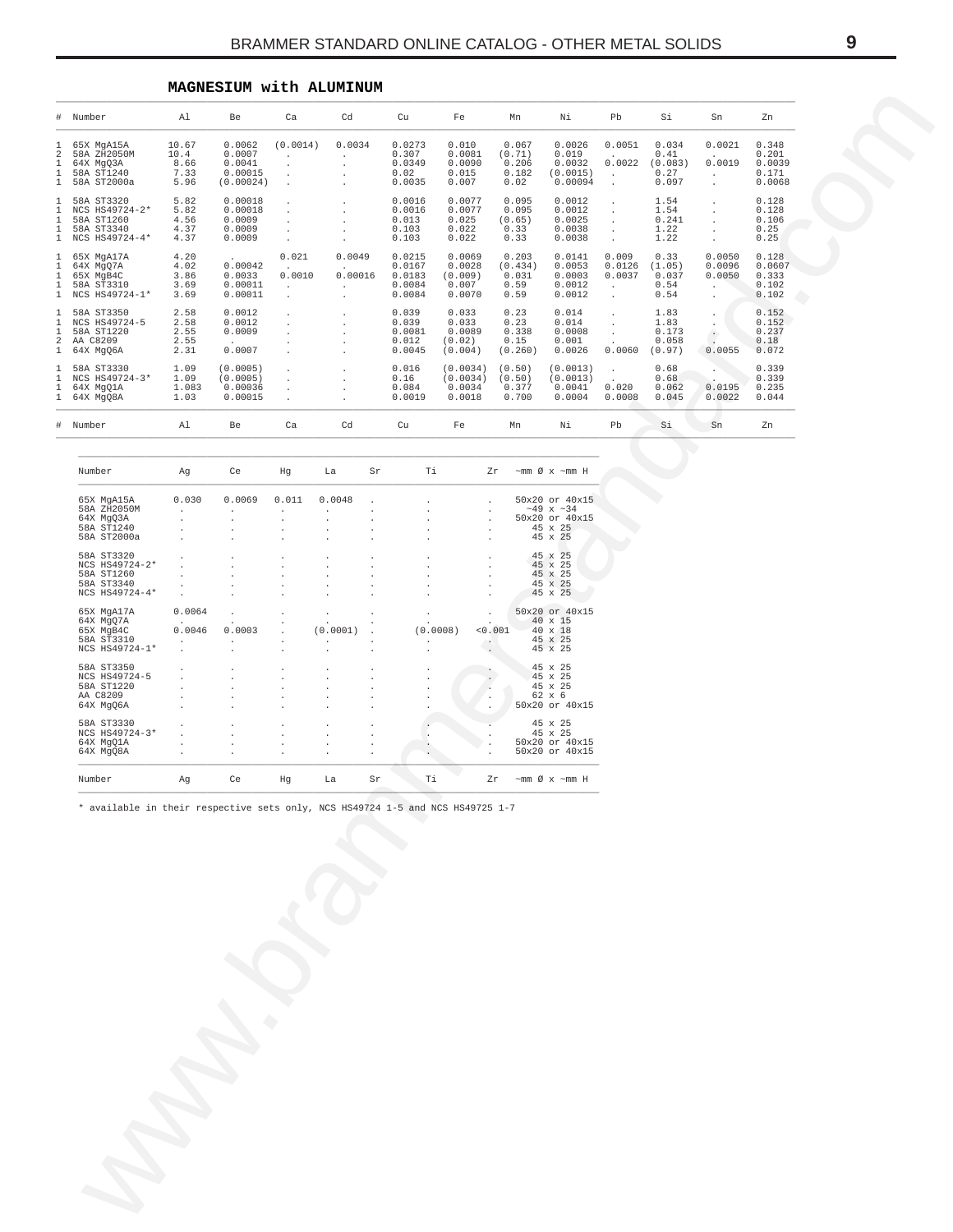# MAGNESIUM with ALUMINUM and ZINC

|                                                                                | $#$ = class, where $1$ = CRM and $2$ = RM                                 |                                        |                                        |                                                     | ##: not for Glow Discharge                                |                                                                             |                                                 |                                                                |                                            |                                                |                                                             |                                                   |                                                                  |
|--------------------------------------------------------------------------------|---------------------------------------------------------------------------|----------------------------------------|----------------------------------------|-----------------------------------------------------|-----------------------------------------------------------|-----------------------------------------------------------------------------|-------------------------------------------------|----------------------------------------------------------------|--------------------------------------------|------------------------------------------------|-------------------------------------------------------------|---------------------------------------------------|------------------------------------------------------------------|
|                                                                                | # Number                                                                  | Al                                     | Zn                                     | Be                                                  | Ca                                                        | Cd                                                                          | Cu                                              | Fe                                                             | Mn                                         | Νi                                             | Pb                                                          | Si                                                | Sn                                                               |
| $\overline{a}$<br>$\mathbf{1}$                                                 | 1 65X MgA21A<br>58A ZH2040M<br>65X MgA19A<br>2 AA SM183-B<br>2 AA SM183-C | 12.37<br>9.0<br>8.97<br>(8.0)<br>(8.0) | 5.11<br>0.46<br>2.17<br>(3.0)<br>(3.0) | 0.0006<br>0.0013<br>0.00025<br>$\sim$<br>$\epsilon$ |                                                           | $\lambda$<br>$\mathbf{r}$<br>$\mathbf{r}$<br>$\ddot{\phantom{0}}$<br>$\sim$ | 0.0020<br>0.222<br>0.0426<br>$\cdot$<br>$\cdot$ | 0.0140<br>0.01<br>0.0085<br>$\epsilon$<br>$\ddot{\phantom{a}}$ | 0.0777<br>0.57<br>0.322<br>(0.2)<br>(0.2)  | 0.0010<br>0.015<br>0.0065<br>0.005<br>0.005    | 0.0048<br>0.049<br>$\mathcal{L}^{\text{max}}$<br>$\epsilon$ | 0.028<br>0.285<br>0.196<br>$\cdot$<br>$\cdot$     | 0.0063<br>0.049                                                  |
| $\overline{a}$<br>$\mathbf{1}$<br>$\mathbf{1}$<br>$\mathbf{1}$                 | 1 65X MgA13A<br>58A ZH2030M<br>65X MgA16A<br>65X MgA18A<br>58A ST2120a    | 7.45<br>6.97<br>6.78<br>6.75<br>6.40   | 0.925<br>0.71<br>4.03<br>0.502<br>2.50 | (0.010)<br>0.0017<br>0.0011<br>0.00051<br>0.0004    | 0.0064<br>0.0024<br>$\mathcal{L}_{\mathcal{A}}$<br>$\sim$ | 0.0055<br>0.0066<br>$\ddot{\phantom{0}}$<br>$\mathbf{r}$                    | 0.125<br>0.151<br>0.099<br>0.052<br>0.080       | (0.008)<br>0.018<br>0.0073<br>0.0081<br>0.008                  | 0.092<br>0.374<br>0.271<br>0.192<br>0.35   | 0.0039<br>0.0096<br>0.0057<br>0.0074<br>0.0060 | 0.0085<br>0.050<br>0.0244<br>$\sim$                         | 0.022<br>0.183<br>0.023<br>0.043<br>0.12          | 0.043<br>0.028<br>0.0114                                         |
| $\mathbf{1}$<br>$\mathbf{1}$<br>$\overline{a}$<br>$\mathbf{1}$<br>$\mathbf{1}$ | 65X MgA20A<br>65X MgA12A<br>58A ZH2020M<br>65X MgA11B<br>65X MqB3C        | 5.87<br>5.68<br>5.06<br>3.63<br>3.38   | 1.32<br>3.18<br>0.95<br>1.59<br>0.711  | 0.0018<br>(0.0036)<br>0.0022<br>0.0022<br>0.0019    | $\ddot{\phantom{0}}$<br>0.037<br>(0.09)<br>(0.0033)       | $\cdot$<br>0.0121<br>0.0014<br>0.0025                                       | 0.013<br>0.266<br>0.085<br>0.0496<br>0.022      | 0.008<br>0.0053<br>0.028<br>0.0048<br>0.0028                   | 0.067<br>0.198<br>0.256<br>0.047<br>0.277  | 0.0025<br>0.0148<br>0.0047<br>0.0134<br>0.0027 | 0.0075<br>0.010<br>0.0183<br>0.0023                         | 0.052<br>0.0142<br>0.10<br>(0.024)<br>0.042       | 0.032<br>0.0021<br>$\sim$<br>0.093<br>0.0017                     |
| $\overline{a}$<br>$\mathbf{1}$<br>$\mathbf{1}$                                 | 2 58A ZH2010M<br>AA C7641<br>65X MqB2D<br>65X MqB2C<br>2 AA C7639         | 3.04<br>(3.0)<br>2.81<br>2.67<br>2.39  | 1.21<br>1.36<br>1.047<br>0.95<br>(1.0) | 0.0032<br>0.0014<br>0.0008<br>$\epsilon$            | (0.010)<br>0.011<br>$\ddot{\phantom{a}}$                  | $\overline{a}$<br>0.0103<br>0.0114<br>$\blacksquare$                        | 0.0096<br>0.065<br>0.113<br>$\blacksquare$      | 0.035<br>0.0032<br>(0.010)<br>$\bullet$                        | 0.082<br>$\sim$<br>0.526<br>0.333<br>(0.4) | 0.0006<br>0.0043<br>0.0027<br>$\sim$ 100 $\mu$ | <b>All Control</b><br>0.0053<br>0.0036<br>$\sim$            | 0.037<br>(0.088)<br>0.069<br>$\ddot{\phantom{0}}$ | $\ddot{\phantom{0}}$<br>0.0052<br>0.0047<br>$\ddot{\phantom{0}}$ |
|                                                                                | 1 65X MgB1E<br>1 58A ST1270                                               | 1.90<br>1.36                           | 1.60<br>0.492                          | 0.0008<br>0.0033                                    | (0.067)<br>$\mathbf{r}$                                   | 0.076<br>$\ddot{\phantom{0}}$                                               | 0.051<br>0.01                                   | 0.0027<br>0.0049                                               | 0.770<br>0.13                              | 0.0020<br>0.01                                 | 0.0095<br>$\sim$                                            | 0.069<br>0.065                                    | 0.0098<br>$\ddot{\phantom{0}}$                                   |
|                                                                                | # Number                                                                  | Al                                     | Zn                                     | Be                                                  | Ca                                                        | Cd                                                                          | Cu                                              | Fe                                                             | Mn                                         | Νi                                             | Pb                                                          | Si                                                | Sn                                                               |

| Number      | Aq           | Ce                   | Hq                                | La           | Τi           | Zr           | $\sim$ mm Ø x $\sim$ mm H |
|-------------|--------------|----------------------|-----------------------------------|--------------|--------------|--------------|---------------------------|
| 65X MgA21A  |              | $\ddot{\phantom{0}}$ | $\ddot{\phantom{0}}$              | $\cdot$      | $\cdot$      |              | 50x20 or 40x15            |
| 58A ZH2040M |              | $\sim$               | $\sim$                            |              | $\sim$       |              | $~10^{-49}$ x $~134$      |
| 65X MgA19A  |              | $\sim$               |                                   |              |              |              | 50x20 or 40x15            |
| AA SM183-B  |              |                      |                                   | $\mathbf{r}$ |              |              | 62 x 6                    |
| AA SM183-C  |              |                      |                                   |              |              |              | 62 x 6                    |
| 65X MgA13A  | 0.0074       | 0.0024               | (0.033)                           | 0.0021       |              |              | 50x20 or 40x15            |
| 58A ZH2030M | $\cdot$      |                      |                                   |              |              |              | $~149$ x $~134$           |
| 65X MgA16A  | 0.0035       | 0.0017               | 0.005                             | 0.0012       |              |              | 50x20 or 40x15            |
| 65X MgA18A  | $\mathbf{r}$ | $\mathbf{r}$         | $\mathbf{r}$                      | $\cdot$      |              |              | 50x20 or 40x15            |
| 58A ST2120a |              |                      |                                   |              |              |              | $45 \times 40$            |
| 65X MgA20A  | $\sim$       | $\sim$               | $\sim$                            | $\sim$       |              |              | 50x20 or 40x15            |
| 65X MgA12A  | 0.0128       | 0.0009               | (0.016)                           | 0.0007       |              |              | 50x20 or 40x15            |
| 58A ZH2020M |              |                      |                                   |              |              | $\mathbf{r}$ | $~149 \times ~134$        |
| 65X MgA11B  | (0.0002)     | (0.0005)             | 0.006                             | (0.0005)     |              |              | $40 \times 15$            |
| 65X MqB3C   | 0.0028       | $\sim$ $\sim$        | <b>Contract Contract Contract</b> |              |              |              | 50x20 or 40x15            |
| 58A ZH2010M | $\mathbf{r}$ | $\sim$               |                                   | $\cdot$      | $\mathbf{r}$ |              | $~149 \times ~134$        |
| AA C7641    | $\sim$       |                      |                                   | $\cdot$      | $\mathbf{r}$ |              | $62 \times 6$             |
| 65X MqB2D   | 0.0099       |                      |                                   |              |              |              | 50x20 or 40x15            |
| 65X MqB2C   | 0.0098       | 0.0009               |                                   | 0.0007       | 0.0003       | < 0.001      | $40 \times 15$            |
| AA C7639    | $\mathbf{r}$ | $\mathbf{r}$         | $\cdot$                           | $\mathbf{r}$ |              |              | $62 \times 6$             |
| 65X MqB1E   | 0.0300       | $\mathbf{r}$         |                                   | $\cdot$      | $\mathbf{r}$ |              | 50x20 or 40x15            |
| 58A ST1270  | $\cdot$      | $\ddot{\phantom{0}}$ | $\cdot$                           | $\cdot$      | $\cdot$      |              | 45 x 25                   |
| Number      | Aq           | Ce                   | Hq                                | La           | Τi           | Zr           | $\sim$ mm Ø x $\sim$ mm H |

<span id="page-9-0"></span>10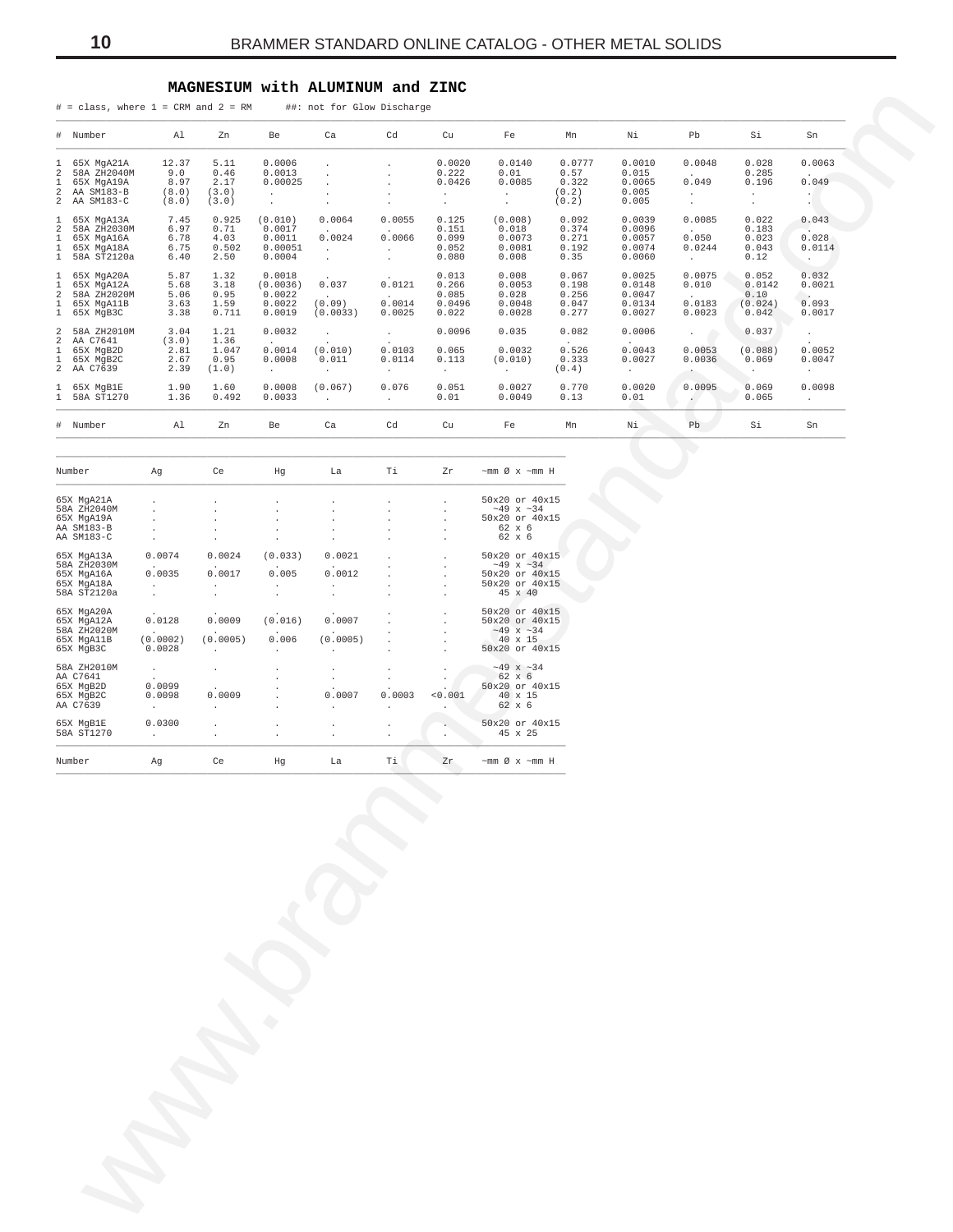# **MAGNESIUM with MANGANESE**

| $#$ = class, where $1$ = CRM and $2$ = RM |  |  |  |  |  |
|-------------------------------------------|--|--|--|--|--|
|-------------------------------------------|--|--|--|--|--|

| # Number                                | Mn                    | Al                      | Cu                       | Fe               | Νi                       | Pb                                 | Si                      | Sn     | Zn                       | Αq     | Ca       | Cd     | $\sim$ mm Ø x $\sim$ mm H   |
|-----------------------------------------|-----------------------|-------------------------|--------------------------|------------------|--------------------------|------------------------------------|-------------------------|--------|--------------------------|--------|----------|--------|-----------------------------|
| 2 AA C8096<br>1 63X MgE2B               | 1.88<br>1.76          | (0.1)<br>0.045          | (0.04)<br>0.0203         | $\sim$<br>0.0019 | (0.003)<br>0.0035        | <b>Contract Contract</b><br>0.0020 | (0.05)<br>0.019         | 0.0026 | (0.1)<br>0.0243          | 0.0089 | (0.0016) | 0.0009 | 62 x 6<br>$40 \times 15$    |
| 2 AA SMD3A<br>1 63X MgE3C<br>2 AA C8095 | 1.69<br>1.62<br>(1.6) | 0.08<br>(0.056)<br>0.17 | 0.032<br>0.0072<br>0.012 | 0.0005           | 0.002<br>0.0028<br>0.005 | 0.0046                             | 0.034<br>0.014<br>0.052 | 0.006  | 0.058<br>0.0101<br>0.029 | 0.0041 |          | 0.0046 | 62 x 6<br>40 x 15<br>62 x 6 |
| 2 AA C8016<br>2 AA C7857                | (1.3)<br>1.07         | 0.03<br>(0.1)           | 0.070<br>(0.03)          |                  | 0.011<br>(0.001)         |                                    | 0.064<br>(0.05)         |        | 0.11<br>(0.1)            |        |          |        | 62 x 6<br>62 x 6            |

# **MAGNESIUM with ZINC**

<span id="page-10-0"></span>

| # Number                                               |                                                         | Mn                           | Al                                        | Cu                                  | Fe                                         | Νi                                             | Pb                                                      | Si                                   | Sn                              | Zn                                    | Αg                                      | $\mathtt{Ca}$                                            | Cd                                              | $\sim$ mm Ø x $\sim$ mm H                |                                                        |
|--------------------------------------------------------|---------------------------------------------------------|------------------------------|-------------------------------------------|-------------------------------------|--------------------------------------------|------------------------------------------------|---------------------------------------------------------|--------------------------------------|---------------------------------|---------------------------------------|-----------------------------------------|----------------------------------------------------------|-------------------------------------------------|------------------------------------------|--------------------------------------------------------|
|                                                        | 2 AA C8096<br>1 63X MgE2B                               | 1.88<br>1.76                 | (0.1)<br>0.045                            | (0.04)<br>0.0203                    |                                            | (0.003)<br>$0.0019$ $0.0035$                   | 0.0020                                                  | (0.05)<br>0.019                      | 0.0026                          | (0.1)<br>0.0243                       |                                         | $0.0089$ $(0.0016)$                                      | 0.0009                                          | 62 x 6<br>40 x 15                        |                                                        |
|                                                        | AA SMD3A<br>63X MgE3C                                   | 1.69<br>1.62                 | 0.08<br>(0.056)                           | 0.032<br>0.0072                     | 0.0005                                     | 0.002<br>0.0028                                | 0.0046                                                  | 0.034<br>0.014                       | 0.006                           | 0.058<br>0.0101                       | 0.0041                                  |                                                          | 0.0046                                          | 62 x 6<br>40 x 15                        |                                                        |
|                                                        | 2 AA C8095<br>2 AA C8016<br>2 AA C7857                  | (1.6)<br>(1.3)<br>1.07       | 0.17<br>0.03<br>(0.1)                     | 0.012<br>0.070<br>(0.03)            | $\sim 10^{-1}$<br>$\sim$<br>$\sim$         | 0.005<br>0.011<br>(0.001)                      | $\sim$<br>$\blacksquare$<br>$\mathcal{L}_{\mathcal{A}}$ | 0.052<br>0.064<br>(0.05)             | $\sim$ $-$<br>$\Box$<br>$\Box$  | 0.029<br>0.11<br>(0.1)                | $\sim$<br>$\cdot$                       | $\cdot$                                                  | $\sim$<br>$\cdot$<br>$\ddot{\phantom{a}}$       | 62 x 6<br>62 x 6<br>62 x 6               |                                                        |
|                                                        |                                                         |                              |                                           |                                     |                                            |                                                |                                                         |                                      |                                 |                                       |                                         |                                                          |                                                 |                                          |                                                        |
|                                                        |                                                         |                              | $#$ = class, where $1$ = CRM and $2$ = RM |                                     | MAGNESIUM with ZINC                        |                                                |                                                         |                                      |                                 |                                       |                                         |                                                          |                                                 |                                          |                                                        |
| # Number                                               |                                                         | Zn                           | Ag                                        | Al                                  | Be                                         | Ca                                             | Cu                                                      | Fe                                   | Mn                              | Νi                                    | Pb                                      | Si                                                       | ${\rm Sn}$<br>Sr                                | Zr                                       | $\sim$ mm Ø x $\sim$ mm H                              |
|                                                        | 58A ST5310 7.20<br>66X MgC4C<br>58A ST7320<br>66X MgC5A | 6.81<br>6.68<br>6.61         | 0.0074<br>$\sim$<br>$\sim$                | 0.0040<br>0.039<br>(0.036)<br>0.072 | $(0.0001)$ $(<0.001)$<br>$\sim$<br>$\cdot$ | $\sim$<br>$\mathcal{L}^{\pm}$                  | 1.64<br>0.0024<br>3.45<br>0.0286                        | 0.0110<br>0.006<br>0.0069<br>0.0008  | 0.967<br>0.166<br>0.361<br>1.17 | 0.0020<br>0.0009<br>0.00024<br>0.0111 | 0.0030<br>0.0281                        | 0.025<br>0.06<br>0.066<br>0.026                          | $0.021$ $(0.00014)$<br>0.0051<br>$\mathbf{L}$ . | < 0.001<br>$\cdot$<br>$\blacksquare$     | 45 x 35<br>50x20 or 40x15<br>45 x 25<br>50x20 or 40x15 |
|                                                        | 66X MgD5A<br>58A ST7330<br>58A ST7340<br>58A ST7350     | 6.25<br>6.01<br>5.52<br>4.76 | 0.044<br>$\sim$<br>$\sim$<br>$\sim$       | 0.040<br>0.205<br>0.148<br>0.106    | < 0.0005<br>$\sim$<br>$\bullet$<br>$\sim$  | (0.030)<br>$\sim$<br>$\cdot$<br>$\blacksquare$ | 2.88<br>2.76<br>3.71<br>4.17                            | 0.008<br>0.019<br>(0.019)<br>0.016   | 0.307<br>0.57<br>0.25<br>0.133  | 0.0120<br>0.055<br>0.018<br>0.0022    | 0.097<br>$\sim$<br>$\bullet$<br>$\cdot$ | 0.134<br>0.144<br>$\ddot{\phantom{0}}$<br>0.332<br>0.215 | 0.104<br>$\cdot$<br>$\cdot$                     | $\cdot$<br>$\cdot$<br>$\cdot$<br>$\cdot$ | 50x20 or 40x15<br>45 x 25<br>45 x 25<br>45 x 25        |
| $\mathbf{1}$<br>2 AA C7510<br>2 AA SM176<br>2 AA SM175 |                                                         | 3.04<br>(3.0)<br>(2.0)       | $\sim$<br>$\blacksquare$<br>$\Delta$      | 0.19<br>0.21                        | 0.11<br>$\sim$<br>$\sim$                   | $\sim$<br>$\sim$<br>$\Box$                     | 0.019<br>(0.03)<br>(0.03)                               | $\cdot$<br>$\cdot$<br>$\blacksquare$ | (0.2)<br>(0.2)                  | 0.001<br>$\sim 100$<br>$\Box$         | $\cdot$<br>$\cdot$                      | (0.1)<br>(0.1)                                           | $\ddot{\phantom{a}}$                            | $\cdot$<br>$\cdot$                       | 62 x 6<br>62 x 6<br>62 x 6                             |
|                                                        |                                                         |                              |                                           |                                     |                                            |                                                |                                                         |                                      |                                 |                                       |                                         |                                                          |                                                 |                                          |                                                        |
|                                                        |                                                         |                              |                                           |                                     |                                            |                                                |                                                         |                                      |                                 |                                       |                                         |                                                          |                                                 |                                          |                                                        |
|                                                        |                                                         |                              |                                           |                                     |                                            |                                                |                                                         |                                      |                                 |                                       |                                         |                                                          |                                                 |                                          |                                                        |
|                                                        |                                                         |                              |                                           |                                     |                                            |                                                |                                                         |                                      |                                 |                                       |                                         |                                                          |                                                 |                                          |                                                        |
|                                                        |                                                         |                              |                                           |                                     |                                            |                                                |                                                         |                                      |                                 |                                       |                                         |                                                          |                                                 |                                          |                                                        |
|                                                        |                                                         |                              |                                           |                                     |                                            |                                                |                                                         |                                      |                                 |                                       |                                         |                                                          |                                                 |                                          |                                                        |
|                                                        |                                                         |                              |                                           |                                     |                                            |                                                |                                                         |                                      |                                 |                                       |                                         |                                                          |                                                 |                                          |                                                        |
|                                                        |                                                         |                              |                                           |                                     |                                            |                                                |                                                         |                                      |                                 |                                       |                                         |                                                          |                                                 |                                          |                                                        |
|                                                        |                                                         |                              |                                           |                                     |                                            |                                                |                                                         |                                      |                                 |                                       |                                         |                                                          |                                                 |                                          |                                                        |
|                                                        |                                                         |                              |                                           |                                     |                                            |                                                |                                                         |                                      |                                 |                                       |                                         |                                                          |                                                 |                                          |                                                        |
|                                                        |                                                         |                              |                                           |                                     |                                            |                                                |                                                         |                                      |                                 |                                       |                                         |                                                          |                                                 |                                          |                                                        |
|                                                        |                                                         |                              |                                           |                                     |                                            |                                                |                                                         |                                      |                                 |                                       |                                         |                                                          |                                                 |                                          |                                                        |
|                                                        |                                                         |                              |                                           |                                     |                                            |                                                |                                                         |                                      |                                 |                                       |                                         |                                                          |                                                 |                                          |                                                        |
|                                                        |                                                         |                              |                                           |                                     |                                            |                                                |                                                         |                                      |                                 |                                       |                                         |                                                          |                                                 |                                          |                                                        |
|                                                        |                                                         |                              |                                           |                                     |                                            |                                                |                                                         |                                      |                                 |                                       |                                         |                                                          |                                                 |                                          |                                                        |
|                                                        |                                                         |                              |                                           |                                     |                                            |                                                |                                                         |                                      |                                 |                                       |                                         |                                                          |                                                 |                                          |                                                        |
|                                                        |                                                         |                              |                                           |                                     |                                            |                                                |                                                         |                                      |                                 |                                       |                                         |                                                          |                                                 |                                          |                                                        |
|                                                        |                                                         |                              |                                           |                                     |                                            |                                                |                                                         |                                      |                                 |                                       |                                         |                                                          |                                                 |                                          |                                                        |
|                                                        |                                                         |                              |                                           |                                     |                                            |                                                |                                                         |                                      |                                 |                                       |                                         |                                                          |                                                 |                                          |                                                        |
|                                                        |                                                         |                              |                                           |                                     |                                            |                                                |                                                         |                                      |                                 |                                       |                                         |                                                          |                                                 |                                          |                                                        |
|                                                        |                                                         |                              |                                           |                                     |                                            |                                                |                                                         |                                      |                                 |                                       |                                         |                                                          |                                                 |                                          |                                                        |
|                                                        |                                                         |                              |                                           |                                     |                                            |                                                |                                                         |                                      |                                 |                                       |                                         |                                                          |                                                 |                                          |                                                        |
|                                                        |                                                         |                              |                                           |                                     |                                            |                                                |                                                         |                                      |                                 |                                       |                                         |                                                          |                                                 |                                          |                                                        |
|                                                        |                                                         |                              |                                           |                                     |                                            |                                                |                                                         |                                      |                                 |                                       |                                         |                                                          |                                                 |                                          |                                                        |
|                                                        |                                                         |                              |                                           |                                     |                                            |                                                |                                                         |                                      |                                 |                                       |                                         |                                                          |                                                 |                                          |                                                        |
|                                                        |                                                         |                              |                                           |                                     |                                            |                                                |                                                         |                                      |                                 |                                       |                                         |                                                          |                                                 |                                          |                                                        |
|                                                        |                                                         |                              |                                           |                                     |                                            |                                                |                                                         |                                      |                                 |                                       |                                         |                                                          |                                                 |                                          |                                                        |
|                                                        |                                                         |                              |                                           |                                     |                                            |                                                |                                                         |                                      |                                 |                                       |                                         |                                                          |                                                 |                                          |                                                        |
|                                                        |                                                         |                              |                                           |                                     |                                            |                                                |                                                         |                                      |                                 |                                       |                                         |                                                          |                                                 |                                          |                                                        |
|                                                        |                                                         |                              |                                           |                                     |                                            |                                                |                                                         |                                      |                                 |                                       |                                         |                                                          |                                                 |                                          |                                                        |
|                                                        |                                                         |                              |                                           |                                     |                                            |                                                |                                                         |                                      |                                 |                                       |                                         |                                                          |                                                 |                                          |                                                        |
|                                                        |                                                         |                              |                                           |                                     |                                            |                                                |                                                         |                                      |                                 |                                       |                                         |                                                          |                                                 |                                          |                                                        |
|                                                        |                                                         |                              |                                           |                                     |                                            |                                                |                                                         |                                      |                                 |                                       |                                         |                                                          |                                                 |                                          |                                                        |
|                                                        |                                                         |                              |                                           |                                     |                                            |                                                |                                                         |                                      |                                 |                                       |                                         |                                                          |                                                 |                                          |                                                        |
|                                                        |                                                         |                              |                                           |                                     |                                            |                                                |                                                         |                                      |                                 |                                       |                                         |                                                          |                                                 |                                          |                                                        |
|                                                        |                                                         |                              |                                           |                                     |                                            |                                                |                                                         |                                      |                                 |                                       |                                         |                                                          |                                                 |                                          |                                                        |
|                                                        |                                                         |                              |                                           |                                     |                                            |                                                |                                                         |                                      |                                 |                                       |                                         |                                                          |                                                 |                                          |                                                        |
|                                                        |                                                         |                              |                                           |                                     |                                            |                                                |                                                         |                                      |                                 |                                       |                                         |                                                          |                                                 |                                          |                                                        |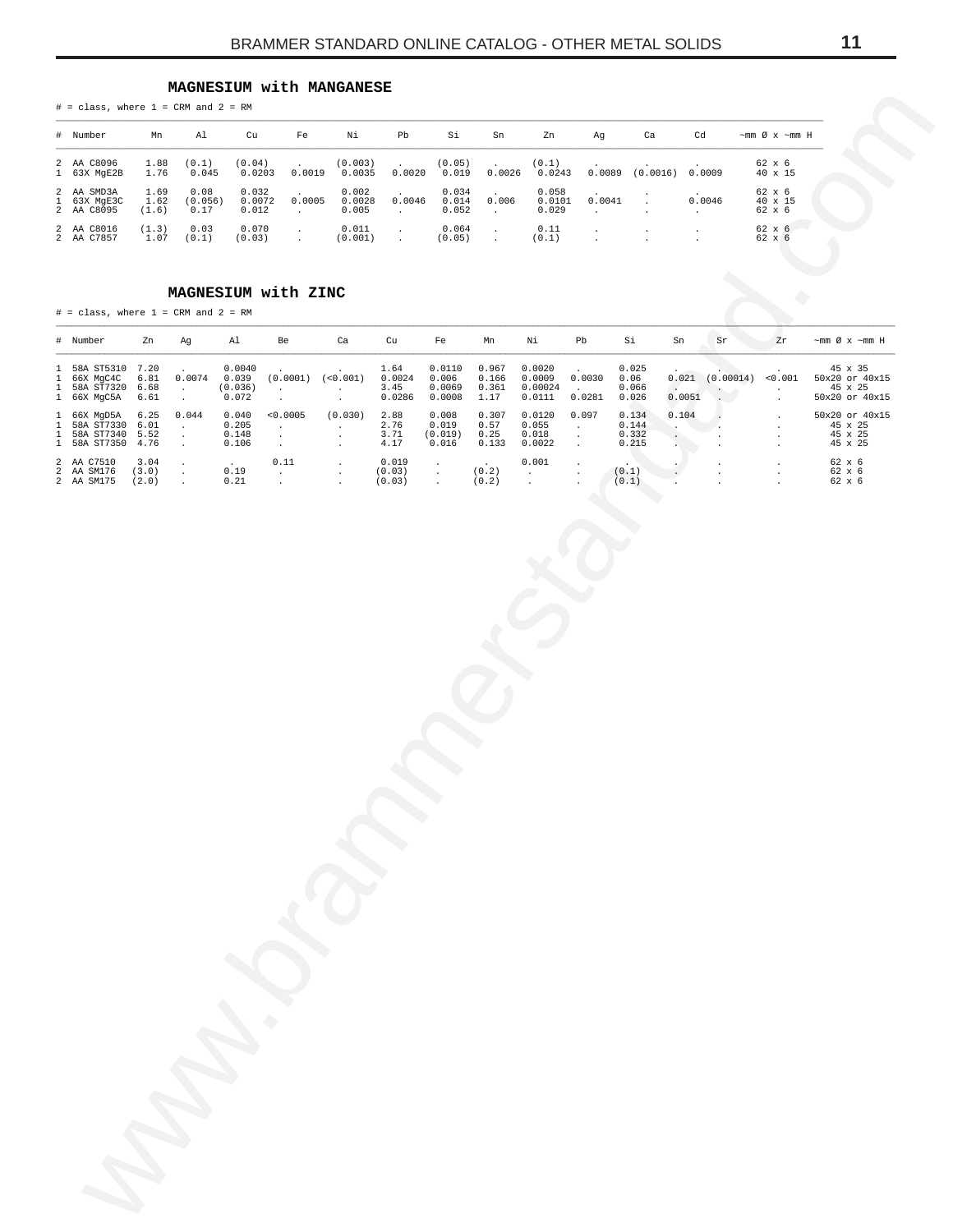| analysis listed in mass %         |                          |                               | FLX 0740: 2mm Ø mounted in 36mm Ø x 10mm |                                                         |                               |                               |                               |                                 | others: 3mm Ø mounted in 36mm Ø x 10mm |                    |                      |                               |           |
|-----------------------------------|--------------------------|-------------------------------|------------------------------------------|---------------------------------------------------------|-------------------------------|-------------------------------|-------------------------------|---------------------------------|----------------------------------------|--------------------|----------------------|-------------------------------|-----------|
| Number                            | Ag                       | Au                            | Cu                                       | Fe                                                      | Ir                            | Νi                            | Pd                            | Pt                              | Rh                                     | Ru                 | W                    | Zn                            |           |
| FLX 0720<br>FLX 1404              | $\sim$                   | 99.99<br>99.69                | 0.002<br>$\sim$                          |                                                         | 0.002<br>$\cdot$              |                               | 0.002<br>$\cdot$              | 0.002<br>$\cdot$                | 0.002<br>$\ddot{\phantom{a}}$          |                    |                      | $\cdot$                       | Co: 0.310 |
| FLX 0701A<br>FLX 0702<br>FLX 1405 | 5.82<br>4.60<br>$\sim$   | 91.73<br>90.12<br>81.89       | 2.45<br>5.28<br>$\sim$                   | $\cdot$<br>$\cdot$<br>$\cdot$                           | $\cdot$<br>$\cdot$<br>$\cdot$ | $\cdot$<br>18.11              | $\cdot$                       |                                 |                                        | $\cdot$            |                      | $\cdot$<br>$\cdot$<br>$\cdot$ |           |
| FLX 0743                          |                          | 80.07                         | 1.12                                     | $\cdot$                                                 | $\cdot$                       | 14.35                         | $\cdot$                       | $\cdot$                         |                                        | $\cdot$            |                      | 4.46                          |           |
| FLX 1402<br>FLX 0703<br>FLX 0708  | 5.16<br>4.18             | 76.37<br>75.14<br>75.12       | 10.29<br>4.93<br>17.47                   | $\cdot$<br>$\cdot$<br>$\cdot$                           | $\cdot$<br>$\cdot$            | $\sim$<br>5.81                | 15.75<br>$\sim$               |                                 |                                        |                    |                      | 8.18<br>1.60                  |           |
| FLX 0726                          | 10.16                    | 75.11                         | 14.73                                    | $\cdot$                                                 |                               | $\cdot$                       | $\cdot$                       |                                 |                                        |                    |                      | $\cdot$                       |           |
| FLX 0728<br>FLX 0727<br>FLX 0724  | 4.79<br>8.98<br>15.07    | 75.1<br>75.07<br>75.05        | 20.11<br>15.95<br>9.88                   | $\cdot$<br>$\ddot{\phantom{0}}$<br>$\cdot$              | $\cdot$<br>$\cdot$            | $\cdot$<br>$\cdot$<br>$\cdot$ | $\cdot$<br>$\cdot$<br>$\cdot$ |                                 |                                        |                    |                      | $\ddot{\phantom{1}}$          |           |
| FLX 0725<br>FLX 0705              | 12.54<br>10.09           | 75.03<br>75.03                | 12.43<br>4.83                            | $\cdot$<br>$\cdot$                                      |                               | $\cdot$<br>$\cdot$            | 10.05                         |                                 |                                        |                    |                      | $\bullet$<br>$\cdot$          |           |
| FLX 0704<br>FLX 0707              | 2.75<br>2.75             | 75.03<br>75.02                | 9.74<br>15.13                            | $\cdot$<br>$\cdot$                                      |                               | 5.04                          | 12.48                         |                                 |                                        |                    |                      | 2.06                          |           |
| FLX 0706<br>FLX 1302              | 13.13<br>15.16           | 75.0<br>59.13                 | 5.42<br>17.31                            | $\cdot$<br>$\cdot$                                      |                               | $\cdot$<br>$\cdot$            | 6.45                          |                                 |                                        |                    |                      | 8.40                          |           |
| FLX 0710<br>FLX 0709              | 30.94<br>21.93           | 59.06<br>59.02                | 3.48<br>4.05                             | $\cdot$<br>$\cdot$                                      | $\cdot$                       | $\blacksquare$<br>$\cdot$     | 6.52<br>15.0                  |                                 |                                        |                    |                      | $\cdot$<br>$\sim$             |           |
| FLX 0903<br>FLX 0738              | 4.32<br>19.7             | 58.69<br>58.65                | 36.99<br>19.22                           | $\ddot{\phantom{0}}$<br>$\cdot$                         |                               | $\cdot$<br>$\cdot$            | $\cdot$<br>$\cdot$            |                                 |                                        | $\cdot$<br>$\cdot$ | $\bullet$<br>$\cdot$ | 2.43                          |           |
| FLX 0904<br>FLX 0905              | 13.77<br>25.06           | 58.65<br>58.64                | 27.58<br>14.92                           | $\cdot$<br>$\cdot$                                      |                               | $\cdot$<br>$\cdot$            | $\cdot$<br>$\cdot$            |                                 |                                        | $\cdot$            | $\ddot{\phantom{0}}$ | 1.38                          |           |
| FLX 0715<br>FLX 0736              | 33.01                    | 58.64<br>58.61                | 26.18<br>7.89                            | $\cdot$<br>$\ddot{\phantom{0}}$                         | $\cdot$<br>$\cdot$            | 6.09<br>$\cdot$               | $\cdot$                       |                                 |                                        |                    | $\cdot$              | 9.09<br>0.49                  |           |
| FLX 0712<br>FLX 0735<br>FLX 0739  | 27.36<br>6.65<br>33.39   | 58.59<br>58.58<br>58.53       | 4.05<br>31.08<br>8.08                    | $\cdot$<br>$\cdot$<br>$\blacksquare$                    |                               | $\cdot$<br>$\cdot$<br>$\cdot$ | 10.0<br>$\cdot$<br>$\cdot$    |                                 |                                        |                    | $\cdot$              | 3.69<br>$\sim$                |           |
| FLX 0729                          | 29.42                    | 58.52                         | 12.06                                    | $\cdot$                                                 | $\cdot$                       | $\cdot$                       | $\cdot$                       |                                 |                                        |                    |                      |                               |           |
| FLX 0711<br>FLX 0713<br>FLX 0714  | 10.72<br>4.84            | 58.49<br>58.47<br>58.44       | 26.47<br>24.91<br>41.31                  | $\ddot{\phantom{0}}$<br>$\ddot{\phantom{1}}$<br>$\cdot$ |                               | 8.39<br>$\cdot$               | $\cdot$<br>$\cdot$            |                                 |                                        |                    |                      | 4.32<br>3.39<br>0.25          |           |
| FLX 0744                          | 26.84                    | 55.37                         | 10.09                                    | $\cdot$                                                 | $\cdot$                       | $\blacksquare$                | 6.49                          |                                 |                                        |                    |                      | 1.21                          |           |
| FLX 0737<br>FLX 1301<br>FLX 0716  | 6.15<br>45.83<br>15.09   | 38.35<br>37.63<br>37.63       | 46.89<br>12.67<br>37.97                  | $\cdot$                                                 |                               | $\cdot$<br>$\cdot$            |                               |                                 |                                        |                    |                      | 8.61<br>3.87<br>9.31          |           |
| FLX 0731<br>FLX 0732              | 54.31<br>58.75           | 37.52<br>33.71                | 8.17<br>7.54                             | $\cdot$<br>$\cdot$                                      |                               | $\cdot$<br>$\cdot$            |                               |                                 |                                        |                    |                      | $\cdot$<br>$\sim$             |           |
| FLX 0734<br>FLX 1401              | 6.3<br>33.00             | 33.65<br>33.61                | 50.28<br>33.36                           | $\ddot{\phantom{a}}$<br>$\cdot$                         | $\cdot$                       | $\bullet$<br>$\cdot$          |                               |                                 | $\cdot$                                |                    |                      | 9.77<br>0.030                 |           |
| FLX 0718<br>FLX 0717<br>FLX 1403  | 6.21<br>11.92<br>5.90    | 33.56<br>33.52<br>29.36       | 49.69<br>41.04<br>53.80                  | $\blacksquare$<br>0.010                                 |                               | $\cdot$<br>0.200              | $\cdot$<br>0.030              | $\cdot$<br>0.010                |                                        |                    |                      | 10.54<br>13.52<br>10.68       | Cd: 0.010 |
| FLX 0721                          | 99.97                    | $\cdot$                       | 0.008                                    | $\cdot$                                                 | $\cdot$<br>0.005              | $\cdot$                       | 0.005                         | 0.007                           | 0.005                                  |                    |                      | $\cdot$                       |           |
| FLX 0719<br>FLX 0730<br>FLX 1303  | 99.94<br>93.56<br>92.76  | $\cdot$<br>$\cdot$<br>$\cdot$ | 0.06<br>6.44<br>4.92                     | $\cdot$<br>$\cdot$<br>$\cdot$                           | $\cdot$<br>$\cdot$            | $\cdot$<br>$\cdot$            | $\bullet$ .                   | $\cdot$<br>$\epsilon$<br>$\sim$ |                                        |                    |                      | $\sim$<br>2.32                |           |
| FLX 0733                          | 83.75                    | $\sim$                        | 16.25                                    | $\cdot$                                                 | $\cdot$                       | $\cdot$                       | $\sim$ $\sim$                 |                                 |                                        | $\cdot$            |                      | $\cdot$                       |           |
| FLX 1406<br>FLX 0742<br>FLX 0740  | 34.98<br>0.005<br>$\sim$ | $\cdot$<br>$\cdot$            | 6.50<br>99.99<br>0.005                   | 0.005<br>$\sim$                                         | $\sim$<br>0.09                |                               | 58.52<br><b>COLL</b>          | $\cdot$                         | $\bullet$<br>99.90                     | 0.005              |                      |                               |           |
| FLX 0723<br>FLX 0722              | $\cdot$<br>$\cdot$       | $\cdot$<br>$\cdot$            | 0.01<br>$\sim$                           | 0.01<br>$\sim$                                          | $\sim$<br>0.02                |                               | 99.96<br>0.02                 | 0.01<br>99.95                   | 0.01<br>0.01                           | $\cdot$            |                      |                               |           |
| FLX 0741<br>FLX 0902              | $\cdot$                  | $\cdot$                       | 4.16                                     | $\blacksquare$                                          | $\sim$<br>$\bullet$           | $\mathcal{L}_{\mathcal{A}}$   | $\sim$                        | 95.84<br>95.37                  | $\sim$                                 | $\cdot$            | 4.63                 |                               |           |
| FLX 0901<br>FLX 1202              |                          |                               |                                          |                                                         | 10.0                          |                               |                               | 95.23<br>90.0                   |                                        | 4.77<br>$\cdot$    | $\cdot$              |                               |           |
| FLX 1201                          |                          |                               |                                          |                                                         | 25.0                          |                               |                               | 75.0                            |                                        | $\cdot$            |                      |                               |           |
| Number                            | Αg                       | Au                            | Cu                                       | Fe                                                      | Ir                            | Νi                            | Pd                            | Pt                              | Rh                                     | Ru                 | W                    | Zn                            |           |
|                                   |                          |                               |                                          |                                                         |                               |                               |                               |                                 |                                        |                    |                      |                               |           |
| RM                                |                          |                               | LARGER JEWELRY SAMPLES                   |                                                         |                               |                               |                               |                                 |                                        |                    |                      |                               |           |
|                                   |                          |                               | 16 mm Ø mounted in 36mm Ø x 10mm         |                                                         |                               |                               |                               |                                 |                                        |                    |                      |                               |           |
| Number                            | Ag                       | Au                            | Cu                                       | Νi                                                      | Pd                            | Zn                            |                               |                                 |                                        |                    |                      |                               |           |
| FLX 0720-16<br>FLX 0704-16d       | 2.99                     | 99.99<br>75.22                | 0.002                                    |                                                         | 12.6                          |                               | Ir, Pd, Pt, Rh: 0.002         |                                 |                                        |                    |                      |                               |           |
|                                   | 19.8                     | 58.58                         | 9.19<br>21.1                             |                                                         |                               | 0.52                          |                               |                                 |                                        |                    |                      |                               |           |
| FLX 0738-16                       |                          | <del>55.68</del>              | 9.43                                     |                                                         | <del>6.57</del>               | 1.52                          | replacement in development    |                                 |                                        |                    |                      |                               |           |
| FLX 0744-16<br>FLX 0732-16a       | 26.8<br>57.23            | 33.31                         | 9.46                                     |                                                         |                               |                               |                               |                                 |                                        |                    |                      |                               |           |

# <span id="page-11-0"></span>**RM JEWELRY INDIVIDUAL XRF SAMPLES**

## **RM LARGER JEWELRY SAMPLES**

|                              |                       |                   | 16 mm Ø mounted in 36mm Ø x 10mm |    |                              |                 |                            |
|------------------------------|-----------------------|-------------------|----------------------------------|----|------------------------------|-----------------|----------------------------|
| Number                       | Ag                    | Au .              | Cu                               | Νi | Pd                           | Zn              |                            |
| FLX 0720-16<br>FLX 0704-16d  | $\sim$ $\sim$<br>2.99 | 99.99<br>75.22    | 0.002<br>9.19                    |    | $\ddot{\phantom{0}}$<br>12.6 | $\mathbf{r}$    | Ir, Pd, Pt, Rh: 0.002      |
| FLX 0738-16<br>FLX 0744-16   | 19.8<br>26.8          | 58.58<br>$-55.68$ | 21.1<br>9.43                     |    | 6.57                         | 0.52<br>1.52    | replacement in development |
| FLX 0732-16a<br>FLX 0734-16a | 57.23<br>7.09         | 33.31<br>33.41    | 9.46<br>48.82                    |    | $\cdot$<br>$\mathbf{r}$      | $\sim$<br>10.68 |                            |
|                              |                       |                   |                                  |    |                              |                 |                            |
|                              |                       |                   |                                  |    |                              |                 |                            |
|                              |                       |                   |                                  |    |                              |                 |                            |
|                              |                       |                   |                                  |    |                              |                 |                            |
|                              |                       |                   |                                  |    |                              |                 |                            |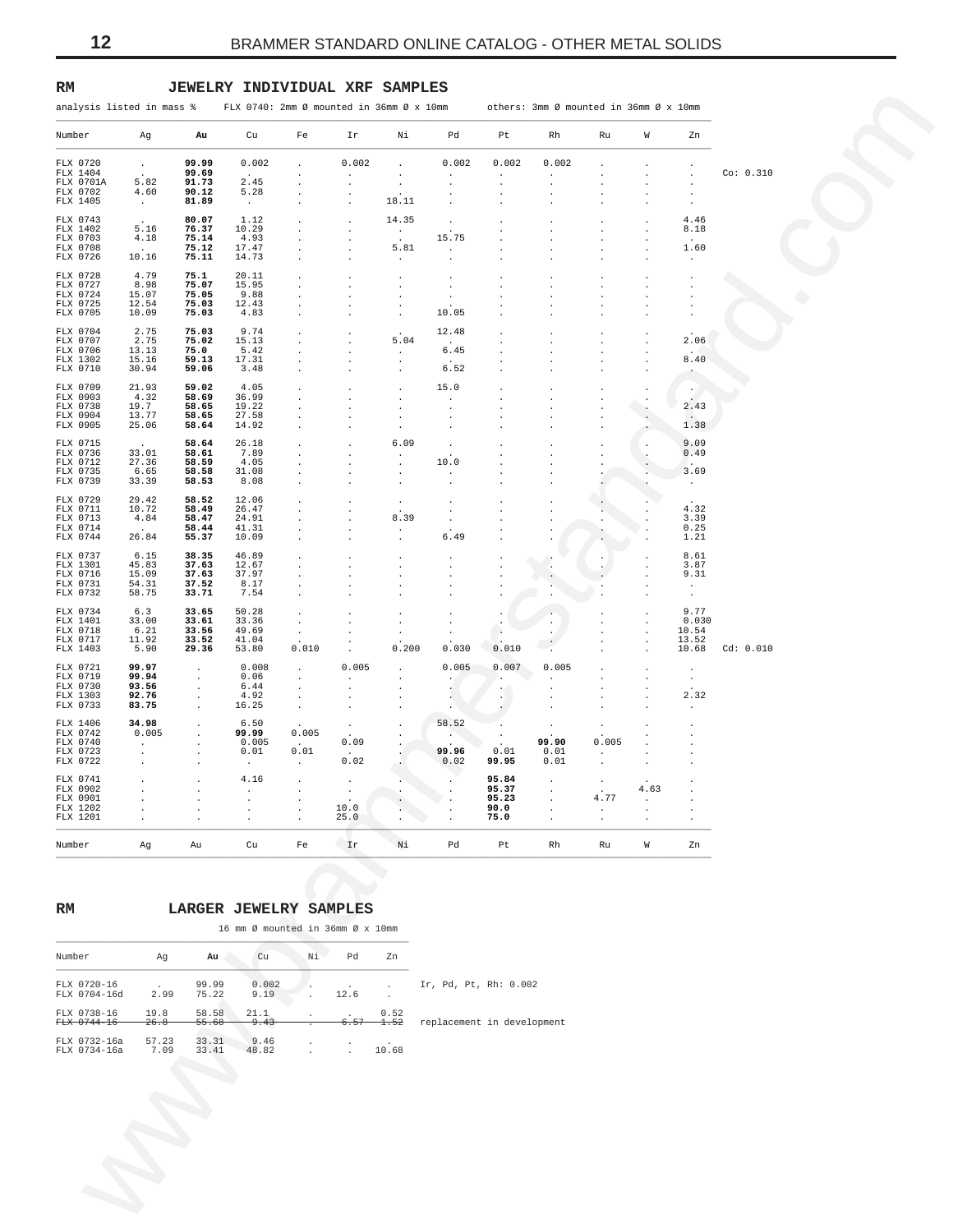<span id="page-12-0"></span>

| <b>CRM</b>                                                                          |  |  |  | <b>GOLD ALLOYS</b> |  |  |  |  |  |
|-------------------------------------------------------------------------------------|--|--|--|--------------------|--|--|--|--|--|
| analysis listed in mass $\frac{1}{6}$ ~16 mm disc mounted in acrylic 40 mm Ø x 5 mm |  |  |  |                    |  |  |  |  |  |

| Number                              | Alloy                                  | Aq                    | Au                      | Cи                  | Νi         | Zn                  |
|-------------------------------------|----------------------------------------|-----------------------|-------------------------|---------------------|------------|---------------------|
| ERM-EB508<br>ERM-EB507<br>ERM-EB506 | Yellow Gold<br>White Gold<br>Rose Gold | 24.90<br>3.02<br>3.90 | 75.12<br>75.10<br>58.56 | ٠<br>14.69<br>35.65 | ٠.<br>4.99 | ٠<br>2.107<br>1.891 |

| Alloy<br>Cu<br>Νi<br>Number<br>Ag<br>Au<br>Zn<br>Yellow Gold<br>24.90<br>ERM-EB508<br>75.12<br>ERM-EB507<br>White Gold<br>3.02<br>75.10<br>4.99<br>2.107<br>14.69<br>58.56<br>ERM-EB506<br>Rose Gold<br>3.90<br>35.65<br>1.891<br>$\cdot$<br><b>SILVER</b><br>analysis listed in mg/kg<br>131X AGP: RM, 25 Ø x 3mm<br>IMN SH: CRM 40 Ø x ~13-20mm<br>131X PAG: RM, 34 Ø x 12mm<br>$\mathtt{T}1$<br>Cd<br>$\, {\mathbb P}$<br>Rh<br>Te<br>Number<br>Cu<br>Al<br>As<br>Au<br>Вi<br>Fe<br>Ir<br>Mn<br>Νi<br>Pb<br>Pd<br>Pt<br>Sb<br>Se<br>Si<br>Sn<br>Ga<br>In<br>8<br>7<br>$\overline{a}$<br>131X PAG2A<br>400<br>2<br>20<br>5<br>15<br>0.02<br>10<br>9<br>2<br>12<br>180<br>10<br>12<br>10<br>14<br>15<br>12<br>4<br>$\ddot{\phantom{a}}$<br>$\cdot$<br>131X AGP2B<br>29<br>114<br>96<br>56<br>75<br>105<br>107<br>90<br>193<br>(20)<br>49<br>57<br>112<br>65<br>95<br>$\cdot$<br>$\cdot$<br>$\cdot$<br>$\cdot$<br>$\cdot$<br>75<br>8<br>12<br>120<br>40<br>35<br>5<br>60<br>0.02<br>35<br>25<br>40<br>180<br>35<br>50<br>35<br>40<br>120<br>131X PAG1A<br>$\overline{4}$<br>$\leq$ 1<br>30<br>$\cdot$<br>131X AGP3B<br>6<br>$\overline{\mathbf{3}}$<br>12<br>23<br>$21\,$<br>22<br>$18\,$<br>66<br>26<br>12<br>6<br>(11)<br>12<br>16<br>16<br>$\cdot$<br>$\cdot$<br>$\cdot$<br>$\cdot$<br>25.7<br>25.4<br>IMN SH3<br>11.0<br>7.7<br>9.2<br>11.3<br>$8.7\,$<br>27.3<br>29.7<br>44.9<br>48.6<br>8.7<br>25.7<br>25.8<br>59.0<br>9.6<br>$\cdot$<br>$\cdot$<br>$\cdot$<br>$\cdot$<br>$\cdot$<br>$\cdot$<br>$\overline{7}$<br>$7\phantom{.0}$<br>$\overline{3}$<br>9<br>$\overline{c}$<br>(23)<br>5<br>$7\phantom{.0}$<br>12<br>6<br>131X AGP4B<br>41<br>$\overline{\mathbf{3}}$<br>6<br>6<br>5<br>$\ddot{\phantom{a}}$<br>$\cdot$<br>$\cdot$<br>15.3<br>2.2<br>2.1<br>6.5<br>2.6<br>7.2<br>(0.70)<br>1.8<br>4.9<br>1.4<br>2.0<br>1.2<br>1.5<br>1.2<br>1.6<br>IMN SJ1<br>1.4<br>$\ddot{\phantom{1}}$<br>$\ddot{\phantom{a}}$<br>IMN SJ1 os last of stock.<br>SILVER ALLOYS<br>RM<br>analysis in mass %<br>$_{\rm Pb}$<br>Cu<br>Zn<br>Units<br>Status<br>Number<br>Ag<br>Au<br>99.84<br>0.012<br>$\sim$ 40 mm Ø x $\sim$ 10 mm<br>132X AGB100B<br>last of stock<br>132X AGB90A<br>$~\sim 40$ mm Ø x $~\sim 10$ mm<br>last of stock<br>90.16<br>9.56<br>$\cdot$<br>$\cdot$<br>$\sim\!40\,$ mm $\,\varnothing\,$ x $\,\sim\!10\,$ mm<br>132X AGB88B<br>88.12<br>11.87<br>last of stock<br>$\cdot$<br>$\cdot$<br>$\sim\!40\,$ mm $\,\varnothing\,$ x $\,\sim\!10\,$ mm<br>24.75<br>last of stock<br>132X AGB75B<br>75.20<br>$\cdot$<br>$\cdot$<br>1.975<br>9.612<br>0.921<br>$25$ mm $\varnothing$ x 3 mm<br>133X AGQ3C<br>rem<br>ok<br>133X AGQ2C<br>0.978<br>0.469<br>$25$ mm $\varnothing$ x 3 mm<br>ok<br>5.808<br>rem<br>$\cdot$<br>133X AGQ1C<br>0.245<br>$25$ mm $\varnothing$ x 3 mm<br>0.251<br>2.532<br>rem<br>ok<br>SILVER ALLOY<br>RM<br>analysis in mass %<br>Bi<br>Cu<br>Pb<br>Sb<br>Cd<br>Co<br>Ge<br>Number<br>Au<br>Se<br>Sn<br>Zn<br>Al<br>As<br>Fe<br>In<br>0.0078<br>0.0019<br>0.0113<br>133X AGA2A<br>0.507<br>0.113<br>10.00<br>1.02<br>0.192<br>0.520<br>0.502<br>0.0144<br>0.0163<br>0.027<br>0.0047<br>0.0065<br>Units<br>Number<br>Νi<br>Pd<br>Pt<br>Mn<br>Te<br>133X AGA2A<br>0.0115<br>0.0264<br>0.0076<br>0.0114<br>0.0098<br>last of stock<br>$mm \oslash x \sim 3 mm$ | IMN SJ: 40 mm Ø x ~15 mm<br>109<br>20 | analysis listed in mass $% -16$ mm disc mounted in acrylic 40 mm $\emptyset$ x 5 mm |  |  |  |  |  |  |  |  |  |  |  |                  |
|--------------------------------------------------------------------------------------------------------------------------------------------------------------------------------------------------------------------------------------------------------------------------------------------------------------------------------------------------------------------------------------------------------------------------------------------------------------------------------------------------------------------------------------------------------------------------------------------------------------------------------------------------------------------------------------------------------------------------------------------------------------------------------------------------------------------------------------------------------------------------------------------------------------------------------------------------------------------------------------------------------------------------------------------------------------------------------------------------------------------------------------------------------------------------------------------------------------------------------------------------------------------------------------------------------------------------------------------------------------------------------------------------------------------------------------------------------------------------------------------------------------------------------------------------------------------------------------------------------------------------------------------------------------------------------------------------------------------------------------------------------------------------------------------------------------------------------------------------------------------------------------------------------------------------------------------------------------------------------------------------------------------------------------------------------------------------------------------------------------------------------------------------------------------------------------------------------------------------------------------------------------------------------------------------------------------------------------------------------------------------------------------------------------------------------------------------------------------------------------------------------------------------------------------------------------------------------------------------------------------------------------------------------------------------------------------------------------------------------------------------------------------------------------------------------------------------------------------------------------------------------------------------------------------------------------------------------------------------------------------------------------------------------------------------------------------------------------------------------------------------------------------------------------------------------------------------------------------------------------------------------------------------------------------|---------------------------------------|-------------------------------------------------------------------------------------|--|--|--|--|--|--|--|--|--|--|--|------------------|
|                                                                                                                                                                                                                                                                                                                                                                                                                                                                                                                                                                                                                                                                                                                                                                                                                                                                                                                                                                                                                                                                                                                                                                                                                                                                                                                                                                                                                                                                                                                                                                                                                                                                                                                                                                                                                                                                                                                                                                                                                                                                                                                                                                                                                                                                                                                                                                                                                                                                                                                                                                                                                                                                                                                                                                                                                                                                                                                                                                                                                                                                                                                                                                                                                                                                                            |                                       |                                                                                     |  |  |  |  |  |  |  |  |  |  |  |                  |
|                                                                                                                                                                                                                                                                                                                                                                                                                                                                                                                                                                                                                                                                                                                                                                                                                                                                                                                                                                                                                                                                                                                                                                                                                                                                                                                                                                                                                                                                                                                                                                                                                                                                                                                                                                                                                                                                                                                                                                                                                                                                                                                                                                                                                                                                                                                                                                                                                                                                                                                                                                                                                                                                                                                                                                                                                                                                                                                                                                                                                                                                                                                                                                                                                                                                                            |                                       |                                                                                     |  |  |  |  |  |  |  |  |  |  |  |                  |
|                                                                                                                                                                                                                                                                                                                                                                                                                                                                                                                                                                                                                                                                                                                                                                                                                                                                                                                                                                                                                                                                                                                                                                                                                                                                                                                                                                                                                                                                                                                                                                                                                                                                                                                                                                                                                                                                                                                                                                                                                                                                                                                                                                                                                                                                                                                                                                                                                                                                                                                                                                                                                                                                                                                                                                                                                                                                                                                                                                                                                                                                                                                                                                                                                                                                                            |                                       |                                                                                     |  |  |  |  |  |  |  |  |  |  |  |                  |
|                                                                                                                                                                                                                                                                                                                                                                                                                                                                                                                                                                                                                                                                                                                                                                                                                                                                                                                                                                                                                                                                                                                                                                                                                                                                                                                                                                                                                                                                                                                                                                                                                                                                                                                                                                                                                                                                                                                                                                                                                                                                                                                                                                                                                                                                                                                                                                                                                                                                                                                                                                                                                                                                                                                                                                                                                                                                                                                                                                                                                                                                                                                                                                                                                                                                                            |                                       |                                                                                     |  |  |  |  |  |  |  |  |  |  |  | Zn               |
|                                                                                                                                                                                                                                                                                                                                                                                                                                                                                                                                                                                                                                                                                                                                                                                                                                                                                                                                                                                                                                                                                                                                                                                                                                                                                                                                                                                                                                                                                                                                                                                                                                                                                                                                                                                                                                                                                                                                                                                                                                                                                                                                                                                                                                                                                                                                                                                                                                                                                                                                                                                                                                                                                                                                                                                                                                                                                                                                                                                                                                                                                                                                                                                                                                                                                            |                                       |                                                                                     |  |  |  |  |  |  |  |  |  |  |  | 40               |
|                                                                                                                                                                                                                                                                                                                                                                                                                                                                                                                                                                                                                                                                                                                                                                                                                                                                                                                                                                                                                                                                                                                                                                                                                                                                                                                                                                                                                                                                                                                                                                                                                                                                                                                                                                                                                                                                                                                                                                                                                                                                                                                                                                                                                                                                                                                                                                                                                                                                                                                                                                                                                                                                                                                                                                                                                                                                                                                                                                                                                                                                                                                                                                                                                                                                                            |                                       |                                                                                     |  |  |  |  |  |  |  |  |  |  |  | 50<br>34<br>43.8 |
|                                                                                                                                                                                                                                                                                                                                                                                                                                                                                                                                                                                                                                                                                                                                                                                                                                                                                                                                                                                                                                                                                                                                                                                                                                                                                                                                                                                                                                                                                                                                                                                                                                                                                                                                                                                                                                                                                                                                                                                                                                                                                                                                                                                                                                                                                                                                                                                                                                                                                                                                                                                                                                                                                                                                                                                                                                                                                                                                                                                                                                                                                                                                                                                                                                                                                            |                                       |                                                                                     |  |  |  |  |  |  |  |  |  |  |  | 382.6            |
|                                                                                                                                                                                                                                                                                                                                                                                                                                                                                                                                                                                                                                                                                                                                                                                                                                                                                                                                                                                                                                                                                                                                                                                                                                                                                                                                                                                                                                                                                                                                                                                                                                                                                                                                                                                                                                                                                                                                                                                                                                                                                                                                                                                                                                                                                                                                                                                                                                                                                                                                                                                                                                                                                                                                                                                                                                                                                                                                                                                                                                                                                                                                                                                                                                                                                            |                                       |                                                                                     |  |  |  |  |  |  |  |  |  |  |  |                  |
|                                                                                                                                                                                                                                                                                                                                                                                                                                                                                                                                                                                                                                                                                                                                                                                                                                                                                                                                                                                                                                                                                                                                                                                                                                                                                                                                                                                                                                                                                                                                                                                                                                                                                                                                                                                                                                                                                                                                                                                                                                                                                                                                                                                                                                                                                                                                                                                                                                                                                                                                                                                                                                                                                                                                                                                                                                                                                                                                                                                                                                                                                                                                                                                                                                                                                            |                                       |                                                                                     |  |  |  |  |  |  |  |  |  |  |  |                  |
|                                                                                                                                                                                                                                                                                                                                                                                                                                                                                                                                                                                                                                                                                                                                                                                                                                                                                                                                                                                                                                                                                                                                                                                                                                                                                                                                                                                                                                                                                                                                                                                                                                                                                                                                                                                                                                                                                                                                                                                                                                                                                                                                                                                                                                                                                                                                                                                                                                                                                                                                                                                                                                                                                                                                                                                                                                                                                                                                                                                                                                                                                                                                                                                                                                                                                            |                                       |                                                                                     |  |  |  |  |  |  |  |  |  |  |  |                  |
|                                                                                                                                                                                                                                                                                                                                                                                                                                                                                                                                                                                                                                                                                                                                                                                                                                                                                                                                                                                                                                                                                                                                                                                                                                                                                                                                                                                                                                                                                                                                                                                                                                                                                                                                                                                                                                                                                                                                                                                                                                                                                                                                                                                                                                                                                                                                                                                                                                                                                                                                                                                                                                                                                                                                                                                                                                                                                                                                                                                                                                                                                                                                                                                                                                                                                            |                                       |                                                                                     |  |  |  |  |  |  |  |  |  |  |  |                  |
|                                                                                                                                                                                                                                                                                                                                                                                                                                                                                                                                                                                                                                                                                                                                                                                                                                                                                                                                                                                                                                                                                                                                                                                                                                                                                                                                                                                                                                                                                                                                                                                                                                                                                                                                                                                                                                                                                                                                                                                                                                                                                                                                                                                                                                                                                                                                                                                                                                                                                                                                                                                                                                                                                                                                                                                                                                                                                                                                                                                                                                                                                                                                                                                                                                                                                            |                                       |                                                                                     |  |  |  |  |  |  |  |  |  |  |  |                  |
|                                                                                                                                                                                                                                                                                                                                                                                                                                                                                                                                                                                                                                                                                                                                                                                                                                                                                                                                                                                                                                                                                                                                                                                                                                                                                                                                                                                                                                                                                                                                                                                                                                                                                                                                                                                                                                                                                                                                                                                                                                                                                                                                                                                                                                                                                                                                                                                                                                                                                                                                                                                                                                                                                                                                                                                                                                                                                                                                                                                                                                                                                                                                                                                                                                                                                            |                                       |                                                                                     |  |  |  |  |  |  |  |  |  |  |  |                  |
|                                                                                                                                                                                                                                                                                                                                                                                                                                                                                                                                                                                                                                                                                                                                                                                                                                                                                                                                                                                                                                                                                                                                                                                                                                                                                                                                                                                                                                                                                                                                                                                                                                                                                                                                                                                                                                                                                                                                                                                                                                                                                                                                                                                                                                                                                                                                                                                                                                                                                                                                                                                                                                                                                                                                                                                                                                                                                                                                                                                                                                                                                                                                                                                                                                                                                            |                                       |                                                                                     |  |  |  |  |  |  |  |  |  |  |  |                  |
|                                                                                                                                                                                                                                                                                                                                                                                                                                                                                                                                                                                                                                                                                                                                                                                                                                                                                                                                                                                                                                                                                                                                                                                                                                                                                                                                                                                                                                                                                                                                                                                                                                                                                                                                                                                                                                                                                                                                                                                                                                                                                                                                                                                                                                                                                                                                                                                                                                                                                                                                                                                                                                                                                                                                                                                                                                                                                                                                                                                                                                                                                                                                                                                                                                                                                            |                                       |                                                                                     |  |  |  |  |  |  |  |  |  |  |  |                  |
|                                                                                                                                                                                                                                                                                                                                                                                                                                                                                                                                                                                                                                                                                                                                                                                                                                                                                                                                                                                                                                                                                                                                                                                                                                                                                                                                                                                                                                                                                                                                                                                                                                                                                                                                                                                                                                                                                                                                                                                                                                                                                                                                                                                                                                                                                                                                                                                                                                                                                                                                                                                                                                                                                                                                                                                                                                                                                                                                                                                                                                                                                                                                                                                                                                                                                            |                                       |                                                                                     |  |  |  |  |  |  |  |  |  |  |  |                  |
|                                                                                                                                                                                                                                                                                                                                                                                                                                                                                                                                                                                                                                                                                                                                                                                                                                                                                                                                                                                                                                                                                                                                                                                                                                                                                                                                                                                                                                                                                                                                                                                                                                                                                                                                                                                                                                                                                                                                                                                                                                                                                                                                                                                                                                                                                                                                                                                                                                                                                                                                                                                                                                                                                                                                                                                                                                                                                                                                                                                                                                                                                                                                                                                                                                                                                            |                                       |                                                                                     |  |  |  |  |  |  |  |  |  |  |  |                  |
|                                                                                                                                                                                                                                                                                                                                                                                                                                                                                                                                                                                                                                                                                                                                                                                                                                                                                                                                                                                                                                                                                                                                                                                                                                                                                                                                                                                                                                                                                                                                                                                                                                                                                                                                                                                                                                                                                                                                                                                                                                                                                                                                                                                                                                                                                                                                                                                                                                                                                                                                                                                                                                                                                                                                                                                                                                                                                                                                                                                                                                                                                                                                                                                                                                                                                            |                                       |                                                                                     |  |  |  |  |  |  |  |  |  |  |  |                  |
|                                                                                                                                                                                                                                                                                                                                                                                                                                                                                                                                                                                                                                                                                                                                                                                                                                                                                                                                                                                                                                                                                                                                                                                                                                                                                                                                                                                                                                                                                                                                                                                                                                                                                                                                                                                                                                                                                                                                                                                                                                                                                                                                                                                                                                                                                                                                                                                                                                                                                                                                                                                                                                                                                                                                                                                                                                                                                                                                                                                                                                                                                                                                                                                                                                                                                            |                                       |                                                                                     |  |  |  |  |  |  |  |  |  |  |  |                  |
|                                                                                                                                                                                                                                                                                                                                                                                                                                                                                                                                                                                                                                                                                                                                                                                                                                                                                                                                                                                                                                                                                                                                                                                                                                                                                                                                                                                                                                                                                                                                                                                                                                                                                                                                                                                                                                                                                                                                                                                                                                                                                                                                                                                                                                                                                                                                                                                                                                                                                                                                                                                                                                                                                                                                                                                                                                                                                                                                                                                                                                                                                                                                                                                                                                                                                            |                                       |                                                                                     |  |  |  |  |  |  |  |  |  |  |  |                  |
|                                                                                                                                                                                                                                                                                                                                                                                                                                                                                                                                                                                                                                                                                                                                                                                                                                                                                                                                                                                                                                                                                                                                                                                                                                                                                                                                                                                                                                                                                                                                                                                                                                                                                                                                                                                                                                                                                                                                                                                                                                                                                                                                                                                                                                                                                                                                                                                                                                                                                                                                                                                                                                                                                                                                                                                                                                                                                                                                                                                                                                                                                                                                                                                                                                                                                            |                                       |                                                                                     |  |  |  |  |  |  |  |  |  |  |  |                  |
|                                                                                                                                                                                                                                                                                                                                                                                                                                                                                                                                                                                                                                                                                                                                                                                                                                                                                                                                                                                                                                                                                                                                                                                                                                                                                                                                                                                                                                                                                                                                                                                                                                                                                                                                                                                                                                                                                                                                                                                                                                                                                                                                                                                                                                                                                                                                                                                                                                                                                                                                                                                                                                                                                                                                                                                                                                                                                                                                                                                                                                                                                                                                                                                                                                                                                            |                                       |                                                                                     |  |  |  |  |  |  |  |  |  |  |  |                  |

# **RM SILVER ALLOYS**

| Number                                                    | Αq                               | Au                      | Cu                              | Рb                      | 7.n | Units                                                                                                                                               | Status                                                           |
|-----------------------------------------------------------|----------------------------------|-------------------------|---------------------------------|-------------------------|-----|-----------------------------------------------------------------------------------------------------------------------------------------------------|------------------------------------------------------------------|
| 132X AGB100B<br>132X AGB90A<br>132X AGB88B<br>132X AGB75B | 99.84<br>90.16<br>88.12<br>75.20 |                         | 0.012<br>9.56<br>11.87<br>24.75 |                         |     | $\sim$ 40 mm Ø x $\sim$ 10 mm<br>$\sim$ 40 mm Ø x $\sim$ 10 mm<br>$\sim$ 40 mm Ø x $\sim$ 10 mm<br>$\sim$ 40 mm Ø x $\sim$ 10 mm                    | last of stock<br>last of stock<br>last of stock<br>last of stock |
| 133X AGO3C<br>133X AGO2C<br>133X AGO1C                    | rem<br>rem<br>rem                | 1.975<br>0.978<br>0.251 | 9.612<br>5.808<br>2.532         | 0.921<br>0.469<br>0.245 |     | $25 \text{ mm}$ $\varnothing$ $\times$ 3 mm<br>$25 \text{ mm}$ $\varnothing$ $\times$ $3 \text{ mm}$<br>$25 \text{ mm}$ $\varnothing$ $\times$ 3 mm | ok<br>ok<br>ok                                                   |

| $_{\rm RM}$ |    |                         | SILVER ALLOY |    |      |                                   | analysis in mass % |    |        |    |                               |    |    |    |               |
|-------------|----|-------------------------|--------------|----|------|-----------------------------------|--------------------|----|--------|----|-------------------------------|----|----|----|---------------|
| Number      | Au | Bi                      | Cu           | Pb | – Sb | Se                                | Sn                 | Zn | Al     | As | Cd                            | Co | Fe | Ge | Ιn            |
| 133X AGA2A  |    | $0.507$ $0.113$ $10.00$ |              |    |      | 1.02  0.192  0.0078  0.520  0.502 |                    |    | 0.0019 |    | 0.0144  0.0113  0.0163  0.027 |    |    |    | 0.0047 0.0065 |

| M | __ |  |  |
|---|----|--|--|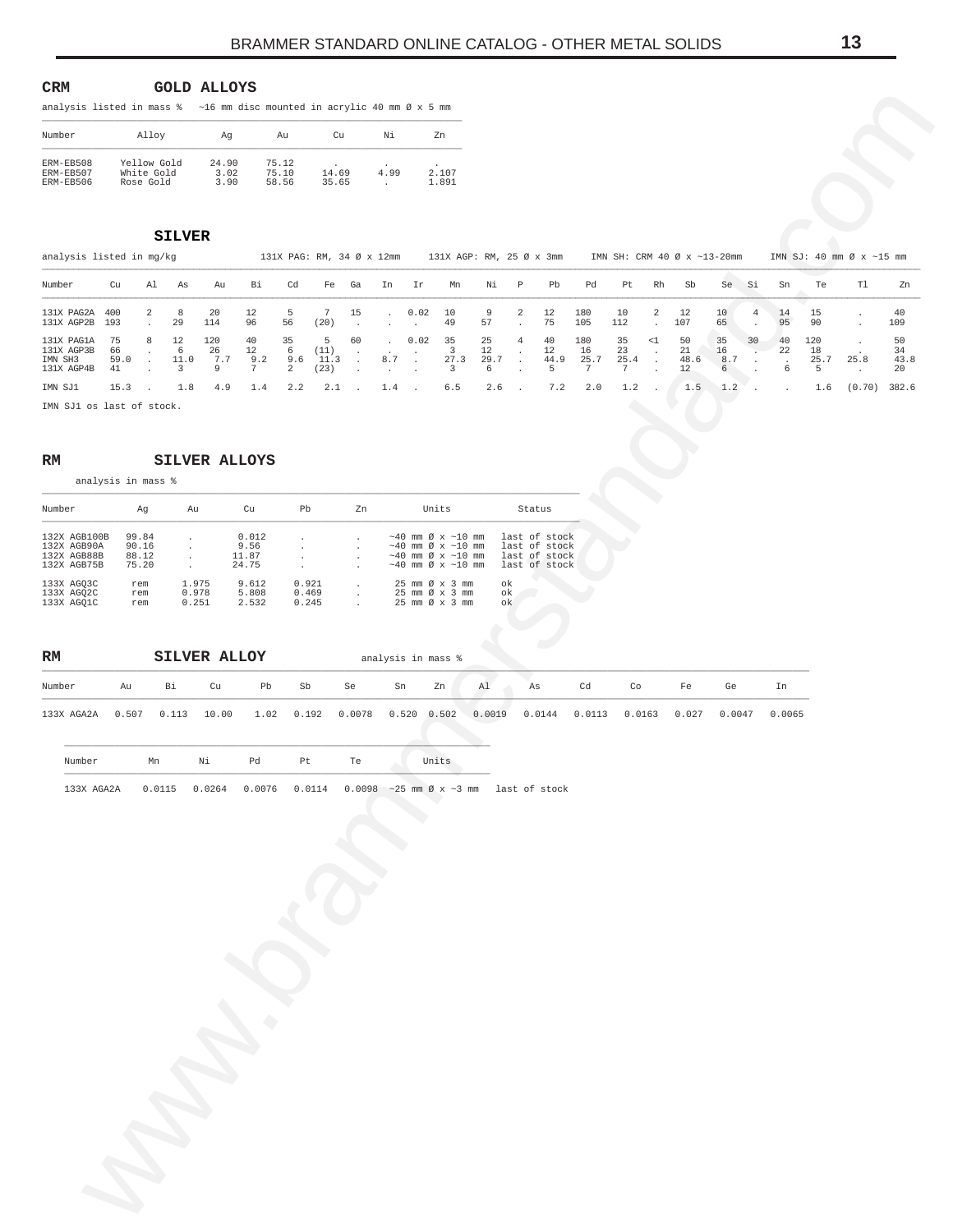<span id="page-13-0"></span>

|                                                                            | ᆠᅶᄭ                                                              |                                                                       |                                                    |                                                    |                                                                 |                                                     |                                                                              |                                                                  |                                                                     |                                                      |                                                                                                  |                           |                                      |                                                                                                                                                             |                                 |
|----------------------------------------------------------------------------|------------------------------------------------------------------|-----------------------------------------------------------------------|----------------------------------------------------|----------------------------------------------------|-----------------------------------------------------------------|-----------------------------------------------------|------------------------------------------------------------------------------|------------------------------------------------------------------|---------------------------------------------------------------------|------------------------------------------------------|--------------------------------------------------------------------------------------------------|---------------------------|--------------------------------------|-------------------------------------------------------------------------------------------------------------------------------------------------------------|---------------------------------|
| $#$ = class, where $1$ = CRM and $2$ = RM                                  |                                                                  |                                                                       |                                                    |                                                    |                                                                 |                                                     | analysis listed in mass %                                                    |                                                                  |                                                                     |                                                      | * Provisional Analysis                                                                           |                           |                                      |                                                                                                                                                             |                                 |
| # Number                                                                   | Aq                                                               | Al                                                                    | As                                                 | Au                                                 | Bi                                                              | C                                                   | Cd                                                                           | Co                                                               | Cr                                                                  | Cu                                                   | Fe                                                                                               | Ga                        | Ge                                   | Hq                                                                                                                                                          | In                              |
| 1 SRM 1728<br>1 71X SR1F<br>1 71X SROD                                     | 0.4591<br>0.0165<br>0.0101                                       | (0.002)<br>0.0057                                                     | 0.0032<br>(0.0006)                                 | $\sim$<br>0.0022<br>0.0039                         | (0.0128)<br>0.0102<br>(0.0007)                                  | $\sim$<br>$\sim$<br>$\sim$                          | 0.00582<br>0.0109<br>0.0020                                                  | (0.0057)<br>0.0016<br>0.0006                                     | (0.00012)<br>$\mathbf{r}$<br>$\mathbf{r}$                           | 3.06<br>0.0016<br>0.0049                             | 0.0111<br>(0.002)<br>0.0011                                                                      | 0.0070                    | $\sim$<br>0.011<br>$(0.0005)$ 0.0083 | 0.011198<br>0.0178                                                                                                                                          | (0.0031)<br>0.0104<br>0.0119    |
| SRM 1729<br>SRM 1727<br>2 BCS 192                                          | (<0.0075)<br>$\mathbf{r}$<br>$\sim$                              | (0.0460)<br>$\sim$<br>$\mathbf{r}$                                    | $\sim$<br>(<0.0100)<br>< 0.0001                    | $\sim$<br>$\ddot{\phantom{0}}$                     | 0.01147<br>(0.0008)                                             | $\sim$<br>$\sim$                                    | $\ddot{\phantom{0}}$<br>$< 0.0001$ 0.001 $< 0.0001$                          | $\sim$<br>(0.0002)<br>$\sim$                                     | $\mathbf{r}$                                                        | (0.0024)<br>(0.0004)<br>< 0.0001                     | (0.00141)<br>(0.0020)<br>< 0.0001                                                                |                           | $\overline{a}$                       | $\bullet$                                                                                                                                                   | $\cdot$<br>(0.0020)<br>< 0.0001 |
| Number                                                                     | Νi                                                               | P                                                                     | Pb                                                 | S                                                  | Sb                                                              | Se                                                  | Si                                                                           | Sn                                                               | Te                                                                  | T1                                                   | Zn                                                                                               | Melt 'C                   |                                      | Units                                                                                                                                                       |                                 |
| SRM 1728<br>71X SR1F<br>71X SROD<br>SRM 1729<br>SRM 1727<br><b>BCS 192</b> | 0.00817<br>0.0058<br>0.0009<br>(0.00022)<br>(0.0003)<br>< 0.0001 | (0.0010) 0.0544<br>0.0014<br>0.0007<br>$\sim$<br>$\ddot{\phantom{0}}$ | 0.0256<br>0.038<br>0.000311<br>0.003326<br>< 0.001 | 0.00349<br>(0.002)<br>(0.0047)<br>$\sim$<br>0.0002 | (0.0087)<br>0.0203<br>0.028<br>(0.00964)<br>(0.0040)<br>< 0.001 | 0.004<br>$\mathbf{r}$<br>$\sim$<br>$\sim$<br>$\sim$ | (0.0045)<br>$\mathbf{r}$<br>(0.0020)<br>$\ddot{\phantom{0}}$<br>$\mathbf{r}$ | (96.3)<br>$\sim$<br>$\sim$<br>(96.9)<br>$\overline{a}$<br>99.996 | $\ddot{\phantom{a}}$<br>0.0010<br>0.0019<br>$\mathbf{r}$<br>$\cdot$ | $\mathbf{r}$<br>$\mathbf{r}$<br>$\ddot{\phantom{0}}$ | (0.0156)<br>0.0126<br>0.0022<br>0.0518<br><b>Contract Contract Contract Contract</b><br>< 0.0001 | $\sim$<br>$\sim$<br>231.9 |                                      | 39 mm Ø x 15 mm<br>$\sim$ 40 mm Ø x $\sim$ 15 mm<br>$\sim$ 40 mm Ø x $\sim$ 15 mm<br>39 mm Ø x 15 mm<br>30 mm x 30 mm x 30 mm<br>300 g block or 100 g chips |                                 |

| RM                                                  |                                       | TIN                   | $\overline{\phantom{a}}$                 | LOW ALLOY                               |                                            |                                |                                      |                                  |                                       |                                |                                     |                                       | 37 mm Ø x 12 mm                 |                                         |
|-----------------------------------------------------|---------------------------------------|-----------------------|------------------------------------------|-----------------------------------------|--------------------------------------------|--------------------------------|--------------------------------------|----------------------------------|---------------------------------------|--------------------------------|-------------------------------------|---------------------------------------|---------------------------------|-----------------------------------------|
| Number                                              | Aq                                    | A1                    | As                                       | Bi                                      | Cd                                         | Co                             | Cu                                   | Fe                               | In                                    | Νi                             | Pb                                  | Sb                                    | Sn                              | Zn                                      |
| NF 54-1<br>NF 54-2<br>NF 54-3<br>NF 54-4<br>NF 54-5 | 0.005<br>0.01<br>0.03<br>0.06<br>0.10 | 0.005<br>0.01<br>0.03 | < 0.1<br>0.1<br>< 0.5<br>< 0.5<br>< 0.75 | 0.002<br>0.005<br>0.01<br>0.02<br>0.035 | 0.0002<br>0.0005<br>0.001<br>0.005<br>0.01 | 0.002<br>0.005<br>0.01<br>0.02 | 0.01<br>0.05<br>0.15<br>0.30<br>0.50 | < 0.1<br>< 0.1<br>< 0.1<br>< 0.1 | 0.005<br>0.01<br>0.02<br>0.04<br>0.08 | 0.002<br>0.005<br>0.01<br>0.02 | 0.03<br>0.15<br>0.40<br>0.70<br>1.0 | 0.005<br>0.01<br>0.02<br>0.04<br>0.08 | Rem<br>Rem<br>Rem<br>Rem<br>Rem | < 0.1<br>< 0.1<br>< 0.1<br>0.1<br>< 0.1 |

 $\mathbf{RM}$ BISMUTH AND SULPHUR IN TIN

certified analysis in bold, rest is informational composition

| Number    | Bi    | S       | Aq    | Al      | As      | Au      | Cd      | Cu    | Fe      | In      | Νi      | P       | Pb    | Sb    | Sn    | Zn      |
|-----------|-------|---------|-------|---------|---------|---------|---------|-------|---------|---------|---------|---------|-------|-------|-------|---------|
| $NF 60-3$ | 3.00  | 0.001   | 0.001 | < 0.001 | < 0.01  | < 0.001 | < 0.001 | 0.001 | 0.001   | 0.005   | < 0.001 | 0.01    | Rem   | 0.005 | 60    | < 0.001 |
| $NF 60-2$ | 2.39  | < 0.001 | 0.001 | < 0.001 | < 0.01  | < 0.001 | < 0.001 | 0.001 | < 0.001 | 0.005   | < 0.001 | 0.01    | Rem   | 0.005 | 60    | < 0.001 |
| NF 60-1   | 2.01  | 0.001   | 0.001 | 0.001   | < 0.01  | 0.001   | < 0.001 | 0.001 | < 0.001 | 0.005   | < 0.001 | 0.01    | Rem   | 0.005 | 60    | < 0.001 |
| NF 13-1   | 0.005 | 0.0005  | 0.004 | < 0.001 | < 0.010 | 0.002   | < 0.001 | 0.021 | 0.003   | < 0.005 | 0.001   | < 0.010 | Rem   | 0.013 | 63.01 | 0.001   |
| $NF 13-2$ | 0.005 | 0.001   | 0.004 | < 0.001 | < 0.010 | 0.002   | < 0.001 | 0.021 | 0.003   | < 0.005 | 0.001   | 0.010   | Rem   | 0.013 | 63.01 | < 0.001 |
| $NF$ 13-3 | 0.005 | 0.006   | 0.004 | < 0.001 | < 0.010 | 0.002   | < 0.001 | 0.021 | 0.003   | < 0.005 | 0.001   | < 0.010 | Rem   | 0.013 | 63.01 | < 0.001 |
| $NF$ 13-4 | 0.005 | 0.0074  | 0.004 | < 0.001 | < 0.010 | 0.002   | < 0.001 | 0.021 | 0.003   | < 0.005 | 0.001   | < 0.010 | Rem   | 0.013 | 63.01 | < 0.001 |
| NF 13-5   | 0.005 | 0.021   | 0.004 | < 0.001 | < 0.010 | 0.002   | < 0.001 | 0.021 | 0.003   | < 0.005 | 0.001   | < 0.010 | Rem   | 0.013 | 63.01 | < 0.001 |
| NF 59-5   | 0.008 | 0.020   | 3.98  | < 0.001 | < 0.01  | 0.001   | < 0.001 | 0.51  | 0.005   | 0.006   | 0.001   | 0.01    | 0.056 | 0.023 | Rem   | 0.001   |
| NF 59-4   | 0.008 | 0.0085  | 3.98  | < 0.001 | < 0.01  | < 0.001 | < 0.001 | 0.51  | 0.005   | 0.006   | 0.001   | 0.01    | 0.056 | 0.023 | Rem   | 0.001   |
| NF 59-3   | 0.008 | 0.0048  | 3.98  | < 0.001 | < 0.01  | 0.001   | < 0.001 | 0.51  | 0.005   | 0.006   | 0.001   | < 0.01  | 0.056 | 0.023 | Rem   | 0.001   |
| NF 59-2   | 0.008 | 0.0007  | 3.98  | < 0.001 | < 0.01  | < 0.001 | < 0.001 | 0.51  | 0.005   | 0.006   | 0.001   | 0.01    | 0.056 | 0.023 | Rem   | 0.001   |
| NF 59-1   | 0.008 | 0.0006  | 3.98  | < 0.001 | 0.01    | < 0.001 | < 0.001 | 0.51  | 0.005   | 0.006   | 0.001   | 0.01    | 0.056 | 0.023 | Rem   | 0.001   |

#### $\mathop{\mathsf{CRM}}$ SPECIALTY TIN BASE LOW-LEAD and LEAD-FREE SOLDERS

analysis listed in mass %

 $~10$  mm Ø x  $~15$  mm

| Number                                                   | Aq                                        | Al                                                 | As                                             | Au                                          | Вi                                            | Cd                                                                 | Co                                           | Cu                                     | Fe                                                       | Ge                                             | Hq                                                                                   | In                                             | Νi                                             | P                                                   | Pb                                           | S                                                                    | Sb                                        | Se                                                                  | Zn                                                 |
|----------------------------------------------------------|-------------------------------------------|----------------------------------------------------|------------------------------------------------|---------------------------------------------|-----------------------------------------------|--------------------------------------------------------------------|----------------------------------------------|----------------------------------------|----------------------------------------------------------|------------------------------------------------|--------------------------------------------------------------------------------------|------------------------------------------------|------------------------------------------------|-----------------------------------------------------|----------------------------------------------|----------------------------------------------------------------------|-------------------------------------------|---------------------------------------------------------------------|----------------------------------------------------|
| 74X CA5B<br>74X CA7B<br>74X AB1A<br>74X CA2C<br>74X CA3C | 4.09<br>3.58<br>3.50<br>3.02              | (0.0014)<br>4.02 Cr:0.0045<br>$\cdot$<br>0.0005    | 0.0125<br>0.0085<br>0.0280<br>0.0145<br>0.0022 | 0.0091<br>0.0010<br>0.0016<br>0.0087        | 0.997<br>0.0298<br>0.016                      | $0.0050$ $0.0023$<br>$0.0102$ 0.0059<br>0.0199<br>0.0039<br>0.0023 | (0.0018) 0.347<br>0.0032<br>0.0025<br>0.0053 | 1.189<br>0.0285<br>0.797<br>0.071      | 0.0021<br>0.007<br>0.0435<br>0.0038<br>$0.0036(0.002)$ . | 0.014                                          | 0.0030<br>0.049<br>0.0054                                                            | 0.0129<br>0.0053<br>0.0262<br>0.0084<br>0.0052 | 0.0149<br>0.0315<br>0.0036<br>0.0336<br>0.0053 | (0.011)<br>0.005<br>0.025                           | 0.044<br>0.107<br>0.0353<br>0.057<br>0.033   | $\ddot{\phantom{a}}$                                                 | 0.0194<br>0.0111<br>0.0806<br>0.033       | $0.124$ $(0.0004)$ $(0.0019)$<br>$\mathbf{r}$<br>$\cdot$            | 0.0501<br><b>Service</b><br>0.0015<br>(0.0008)     |
| 74X HAG<br>74X CA8B<br>74X EF<br>74X AMF<br>74X WSA      | 2.80<br>2.47<br>0.667<br>0.496<br>0.298   | (0.002)<br>(0.0012)<br>(0.0012)<br>(0.0007)        | 0.0032<br>0.0144<br>0.0092<br>0.0038<br>0.0105 | $\cdot$<br>$\ddot{\phantom{1}}$<br>(0.0002) | 0.0639<br>0.0172<br>0.0099<br>0.190<br>0.0063 | 0.0018<br>0.0101<br>0.0003<br>0.0061<br>0.00140                    | 0.0202<br>$\sim$                             | 0.629<br>0.950<br>2.94<br>3.07<br>4.58 | 0.0029<br>0.0043<br>0.0008<br>(0.0006)<br>(0.0036)       | 0.002000.101<br>$\ddot{\phantom{a}}$<br>$\sim$ | $\blacksquare$<br>$\ddot{\phantom{a}}$<br>$\ddot{\phantom{a}}$                       | 0.0090<br>0.0062<br>0.0074<br>0.0082<br>0.0032 | 0.0133<br>0.0020<br>0.0069<br>0.0260<br>0.0048 | (0.0009)<br>0.010<br>(0.0012)<br>(0.0016)<br>0.0122 | 0.077<br>0.084<br>0.0248<br>0.126<br>0.037   | $\mathbf{r}$                                                         | 2.10<br>0.0180<br>0.0168<br>1.064<br>1.49 | (0.0008)<br>0.0008<br>$(0.0013)$ $(0.0055)$<br>$\ddot{\phantom{0}}$ | 2.73<br>(0.0054)<br>0.0009                         |
| 74X HNF<br>74X HNE<br>74X HNG<br>74X OAA<br>74X HBG      | 0.160<br>0.143<br>0.160<br>0.100<br>0.086 | 0.0011<br>0.005<br>(0.001)<br>(0.0007)<br>(0.0026) | 0.016<br>0.010<br>0.016<br>0.080<br>0.045      | $\ddot{\phantom{0}}$<br>(0.0001)            | 0.042<br>0.122<br>0.043<br>1.065<br>0.038     | 0.0046<br>0.0057<br>0.0046<br>0.00063<br>0.0103                    | $\ddot{\phantom{a}}$<br>$\cdot$              | 4.12<br>3.82<br>4.12<br>3.41<br>4.49   | 0.020<br>0.010<br>(0.014)<br>0.007<br>0.0138             | $\cdot$<br>$\cdot$<br>$\cdot$                  | $\cdot$<br>$\cdot$<br>$\overline{a}$<br>$\ddot{\phantom{0}}$<br>$\ddot{\phantom{a}}$ | $0.0052$ $0.195$<br>0.0052<br>0.0034<br>0.0179 | 0.185<br>0.195<br>0.0025<br>1.22               | (0.001)<br>(0.002)<br>(0.001)<br>0.0072<br>(0.002)  | 0.0050<br>0.0404<br>0.0050<br>0.128<br>0.056 | last<br>$\mathbf{r}$<br>$\ddot{\phantom{a}}$<br>$\ddot{\phantom{a}}$ | 0.038<br>0.037<br>0.036<br>0.0098<br>4.81 | 0.0024<br>0.0016<br>0.0024<br>$\sim$<br>0.0038                      | 0.0068<br>(0.0009)<br>(0.007)<br>(0.002)<br>(0.02) |
| 74X GE2A<br>74X GE1A<br>74X TCF<br>74X BZ1A              | 0.079<br>0.052<br>0.039<br>0.004          | 0.068<br>0.065<br>(0.001)<br>0.0021                | $\bullet$<br>$\sim$<br>0.024<br>0.0119         |                                             | $\cdot$<br>0.106<br>3.03                      | 0.0086<br>0.0059<br>0.0150<br>0.0012                               | $\cdot$<br>$\cdot$<br>$\cdot$                | 0.713<br>0.662<br>4.99<br>0.026        | 0.0031<br>0.011                                          | 0.479<br>0.046<br>$\sim$<br>$\sim$             | $\ddot{\phantom{a}}$<br>$\cdot$<br>$\cdot$<br>$\ddot{\phantom{a}}$                   | $\cdot$<br>0.0215<br>$\ddot{\phantom{0}}$      | 0.031<br>0.0289<br>0.0167<br>0.0097            | $\cdot$<br>(0.002)<br>$\cdot$                       | 0.0467<br>0.0339<br>0.183<br>0.0238          | $\ddot{\phantom{a}}$<br>$\ddot{\phantom{a}}$<br>$\overline{a}$       | 0.124<br>0.031                            | 0.0473<br>$\sim$                                                    | $\bullet$<br>0.004<br>8.27                         |
|                                                          |                                           |                                                    |                                                |                                             |                                               |                                                                    |                                              |                                        |                                                          |                                                |                                                                                      |                                                |                                                |                                                     |                                              |                                                                      |                                           |                                                                     |                                                    |

 $m + M$ 

37 mm  $\varnothing$  x 12 mm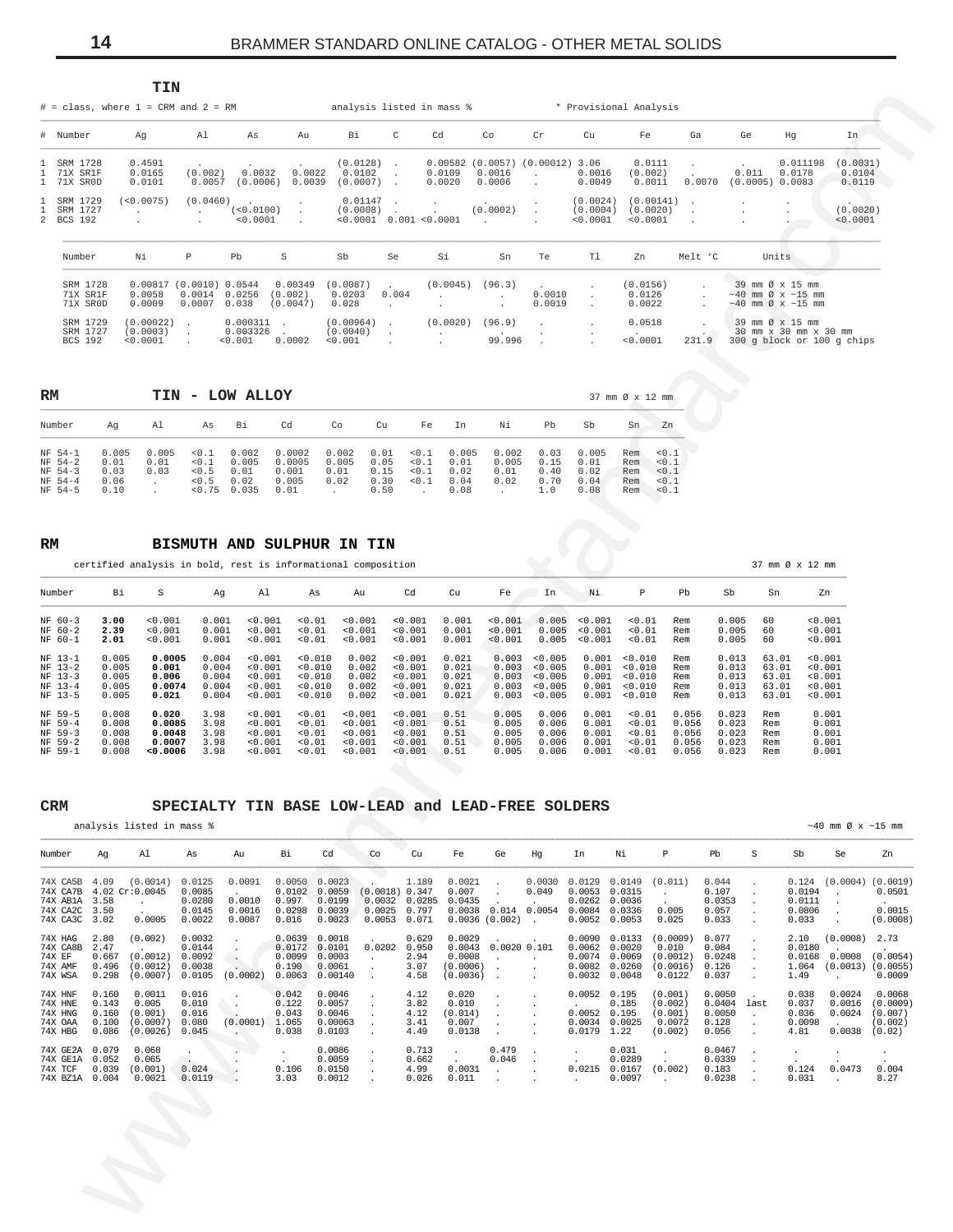<span id="page-14-0"></span>

| RM                              |                              | TIN<br>$\overline{\phantom{0}}$ |                   |                                              | <b>ANTIMONY ALLOYS</b>                       |                                                              |                                |                                                         |                                               |                                              |                                              | 37 mm Ø x 12 mm                 |                               |
|---------------------------------|------------------------------|---------------------------------|-------------------|----------------------------------------------|----------------------------------------------|--------------------------------------------------------------|--------------------------------|---------------------------------------------------------|-----------------------------------------------|----------------------------------------------|----------------------------------------------|---------------------------------|-------------------------------|
| Number                          | Type                         | Sb                              | Sn                | Αq                                           | A1                                           | As                                                           | Bi                             | Cd                                                      | Cu                                            | Fe                                           | In                                           | Pb                              | Zn                            |
| NF 53<br>NF 52<br>NF 51         | $TA-12$<br>$TA-10$<br>$TA-8$ | 12.4<br>10.1<br>8.00            | Rem<br>Rem<br>Rem | $\lambda$<br>$\mathbf{r}$<br>$\mathbf{r}$    | $\cdot$<br>$\cdot$<br>$\mathbf{r}$           | $\ddot{\phantom{0}}$<br>$\ddot{\phantom{0}}$<br>$\mathbf{r}$ | $\cdot$<br>$\cdot$<br>$\cdot$  | $\cdot$<br>$\ddot{\phantom{0}}$<br>$\ddot{\phantom{0}}$ | $\cdot$<br>$\cdot$<br>٠                       | $\cdot$<br>$\cdot$<br>$\cdot$                | $\cdot$<br>$\cdot$<br>$\cdot$                | $\cdot$<br>$\cdot$              | $\cdot$<br>$\cdot$<br>$\cdot$ |
| $NF 45-3$<br>$NF$ 45-2<br>NF 50 | $TA-6$<br>$TA-5$<br>$TA-5$   | 6.0<br>5.0<br>5.10              | Rem<br>Rem<br>Rem | ×.<br>×.<br>$\mathbf{r}$                     | $\mathbf{r}$<br>$\mathbf{r}$<br>$\mathbf{r}$ | 0.05<br>0.02<br>$\mathbf{r}$                                 | 0.25<br>0.005<br>$\mathbf{r}$  | 0.03<br>0.005<br>$\mathbf{r}$                           | 0.08<br>0.003<br>$\mathbf{r}$                 | < 0.01<br>< 0.01<br>$\overline{\phantom{a}}$ | $\sim$<br>$\sim$<br>$\overline{\phantom{a}}$ | 0.20<br>0.05<br>$\cdot$         | 0.1<br>0.1<br>$\cdot$         |
| NF 45-1<br>NF 49<br>NF 48       | $TA-4$<br>$TA-3$<br>$TA-2$   | 4.0<br>3.10<br>2.00             | Rem<br>Rem<br>Rem | $\mathbf{r}$<br>$\mathbf{r}$<br>$\mathbf{r}$ | $\mathbf{r}$<br>$\cdot$                      | 0.03<br>$\ddot{\phantom{0}}$<br>$\mathbf{r}$                 | 0.10<br>$\sim$<br>$\mathbf{r}$ | 0.015<br>$\ddot{\phantom{0}}$<br>$\mathbf{r}$           | 0.015<br>$\ddot{\phantom{0}}$<br>$\mathbf{r}$ | < 0.01<br>$\cdot$<br>$\cdot$                 | $\sim$<br>$\cdot$<br>$\cdot$                 | 0.04<br>$\cdot$<br>$\mathbf{r}$ | 0.1<br>$\cdot$<br>$\cdot$     |
| NF 47                           | $TA-1$                       | 1.00                            | Rem               | $\cdot$                                      | $\cdot$                                      | $\cdot$                                                      | $\cdot$                        | $\cdot$                                                 | ٠                                             | $\cdot$                                      | $\cdot$                                      | $\cdot$                         | $\cdot$                       |

# **CRM TIN - ANTIMONY - COPPER ALLOYS**

| cast                                           |                                |                               |                                   |                                      |                                |                                    |                                    |                                    |                            |                                     |                            |                                    |                 | $\sim$ 40 mm Ø x $\sim$ 15 mm |                                         |
|------------------------------------------------|--------------------------------|-------------------------------|-----------------------------------|--------------------------------------|--------------------------------|------------------------------------|------------------------------------|------------------------------------|----------------------------|-------------------------------------|----------------------------|------------------------------------|-----------------|-------------------------------|-----------------------------------------|
| Number                                         | Sb                             | Cu                            | Pb                                | Aq                                   | Al                             | As                                 | Bi                                 | Cd                                 | Co                         | Fe                                  | In                         | Νi                                 | P               | S                             | Zn                                      |
| 73X SC7B<br>73X SC11C<br>73X SC9B<br>73X SC12B | 13.86<br>12.98<br>8.31<br>7.50 | 5.71<br>11.51<br>8.03<br>6.03 | 0.32<br>0.0630<br>0.305<br>0.091  | 0.0059<br>(0.056)<br>0.0055<br>0.842 | (0.0009)<br>(0.0010)<br>0.0015 | 0.059<br>0.248<br>0.117<br>(0.034) | 0.013<br>0.554<br>0.0825<br>0.0301 | 0.0019<br>1.72<br>0.0506<br>0.758  | 0.0143<br>0.0051<br>0.0210 | (0.043)<br>0.0052<br>0.053<br>0.024 | 0.0194<br>0.0059<br>$\sim$ | 0.0160<br>0.110<br>0.0084<br>0.115 | 0.025           | (0.0007)                      | 0.0033<br>0.005<br>(0.003)<br>0.0212    |
| 73X SC4B<br>73X SC8B<br>73X SC13A<br>73X SC2B  | 5.94<br>5.5<br>4.21<br>3.05    | 2.63<br>3.75<br>4.19<br>1.028 | 0.429<br>0.105<br>0.259<br>0.0457 | 0.0525<br>0.03<br>0.0318             | (0.0015)<br>0.001<br>(0.01)    | 0.0268<br>0.13<br>0.054<br>0.0355  | 0.153<br>0.050<br>0.0188<br>0.602  | 0.0085<br>0.10<br>0.0021<br>0.0282 | 0.0020<br>0.02<br>0.0217   | 0.0014<br>0.053<br>0.053<br>0.0037  | 0.0143<br>0.025<br>0.0099  | 0.0130<br>0.034<br>0.0156          | 0.005<br>(0.02) | 0.003                         | (0.0010)<br>0.003<br>0.0126<br>(0.0007) |
| 71X PB4A<br>71X PB3A                           | 0.0059<br>0.0024               | 0.0014<br>0.0074              | 4.00<br>2.77                      | 0.0047<br>0.0011                     |                                | 0.0045<br>0.0022                   | (0.002)<br>0.0103                  | 0.0027<br>0.0008                   |                            |                                     |                            |                                    |                 |                               | 0.0063<br>0.0016                        |

# **RM TIN - LEAD ALLOYS** 37 mm Ø x 12 mm

| Sb<br>Вi<br>Cd<br>Cu<br>Type<br>Sn<br>Al<br>Fe<br>Number<br>Ag<br>As<br>NF 53<br>$TA-12$<br>12.4<br>Rem<br>$\cdot$<br>$\cdot$<br>NF 52<br>$TA-10$<br>10.1<br>Rem<br>$\cdot$<br>$\cdot$<br>$\cdot$<br>$\ddot{\phantom{0}}$<br>NF 51<br>8.00<br>$TA-8$<br>Rem<br>$\cdot$<br>$\cdot$<br>$\cdot$<br>$\ddot{\phantom{0}}$<br>$\cdot$<br>0.25<br>0.03<br>0.08<br>0.01<br>6.0<br>0.05<br>$NF$ 45-3<br>$TA-6$<br>Rem<br>$\cdot$<br>٠<br>$NF 45-2$<br>5.0<br>0.02<br>0.005<br>0.005<br>0.003<br>< 0.01<br>$TA-5$<br>Rem<br>$\cdot$<br>NF 50<br>5.10<br>$TA-5$<br>Rem<br>$\cdot$<br>$\cdot$<br>$\cdot$<br>$\cdot$<br>$\cdot$<br>$\cdot$<br>0.015<br>0.015<br>0.01<br>4.0<br>0.03<br>0.10<br>$NF 45-1$<br>$TA-4$<br>Rem<br>$\cdot$<br>NF 49<br>$TA-3$<br>3.10<br>Rem<br>$\cdot$<br>$\cdot$<br>$\cdot$<br>$\cdot$<br>٠<br>$\cdot$<br>NF 48<br>$TA-2$<br>2.00<br>Rem<br>$\cdot$<br>$\cdot$<br>$\cdot$<br>$\cdot$<br>$\cdot$<br>NF 47<br>1.00<br>TA-1<br>Rem<br><b>CRM</b><br>TIN - ANTIMONY - COPPER ALLOYS<br>cast<br>Sb<br>Cd<br>Cu<br>Pb<br>Al<br>Bi<br>Co<br>Number<br>Ag<br>As<br>73X SC7B<br>13.86<br>5.71<br>0.32<br>0.0059<br>(0.0009)<br>0.059<br>0.013<br>0.0019<br>0.0143<br>73X SC11C<br>12.98<br>1.72<br>11.51<br>0.0630<br>(0.056)<br>0.248<br>0.554<br>$\cdot$<br>8.31<br>0.0051<br>73X SC9B<br>8.03<br>0.305<br>0.0055<br>(0.0010)<br>0.117<br>0.0825<br>0.0506<br>73X SC12B<br>7.50<br>0.091<br>0.842<br>0.0015<br>(0.034)<br>0.758<br>0.0210<br>6.03<br>0.0301<br>73X SC4B<br>5.94<br>2.63<br>0.429<br>0.0525<br>(0.0015)<br>0.0268<br>0.153<br>0.0085<br>0.0020<br>$5.5$<br>3.75<br>0.105<br>73X SC8B<br>0.03<br>0.001<br>0.13<br>0.050<br>0.10<br>0.02<br>73X SC13A<br>4.21<br>0.259<br>0.054<br>0.0188<br>0.0021<br>4.19<br>(0.01)<br>$\ddot{\phantom{a}}$<br>73X SC2B<br>3.05<br>1.028<br>0.0457<br>0.0282<br>0.0217<br>0.0318<br>0.0355<br>0.602<br>$\cdot$<br>4.00<br>0.0059<br>0.0014<br>0.0047<br>0.0045<br>(0.002)<br>0.0027<br>71X PB4A<br>$\cdot$<br>$\cdot$<br>0.0024<br>2.77<br>0.0074<br>0.0011<br>0.0022<br>0.0008<br>71X PB3A<br>0.0103<br>$\ddot{\phantom{a}}$<br>$\cdot$<br>TIN - LEAD ALLOYS<br>RM<br>Sb<br>Sn<br>Al<br>Вi<br>Cd<br>Cu<br>Number<br>Type<br>Ag<br>As<br>Au | In<br>$\cdot$<br>$\cdot$<br>$\cdot$<br>$\cdot$<br>$\cdot$<br>$\cdot$<br>Fe<br>(0.043)<br>0.0052<br>0.053<br>0.024<br>0.0014<br>0.053<br>0.053<br>0.0037 | Pb<br>Zn<br>$\cdot$<br>$\cdot$<br>$\cdot$<br>0.20<br>0.1<br>0.05<br>0.1<br>$\cdot$<br>0.04<br>0.1<br>$\cdot$<br>In<br>0.0194<br>0.0059<br><b>Alberta</b><br>0.0143<br>0.025<br>$\sim$ $^{-1}$ | $\, {\mathbb P}$<br>Νi<br>0.0160<br>0.025<br>0.110<br>0.0084<br>$\cdot$<br>0.115<br>$\cdot$ | $\sim$ 40 mm Ø x $\sim$ 15 mm<br>$\rm S$<br>Zn<br>(0.0007)<br>0.0033<br>0.005<br>$\cdot$                               |                                                        |
|----------------------------------------------------------------------------------------------------------------------------------------------------------------------------------------------------------------------------------------------------------------------------------------------------------------------------------------------------------------------------------------------------------------------------------------------------------------------------------------------------------------------------------------------------------------------------------------------------------------------------------------------------------------------------------------------------------------------------------------------------------------------------------------------------------------------------------------------------------------------------------------------------------------------------------------------------------------------------------------------------------------------------------------------------------------------------------------------------------------------------------------------------------------------------------------------------------------------------------------------------------------------------------------------------------------------------------------------------------------------------------------------------------------------------------------------------------------------------------------------------------------------------------------------------------------------------------------------------------------------------------------------------------------------------------------------------------------------------------------------------------------------------------------------------------------------------------------------------------------------------------------------------------------------------------------------------------------------------------------------------------------------------------------------------------------------------------------------------------------------------------------------------------------------------------------------------|---------------------------------------------------------------------------------------------------------------------------------------------------------|-----------------------------------------------------------------------------------------------------------------------------------------------------------------------------------------------|---------------------------------------------------------------------------------------------|------------------------------------------------------------------------------------------------------------------------|--------------------------------------------------------|
|                                                                                                                                                                                                                                                                                                                                                                                                                                                                                                                                                                                                                                                                                                                                                                                                                                                                                                                                                                                                                                                                                                                                                                                                                                                                                                                                                                                                                                                                                                                                                                                                                                                                                                                                                                                                                                                                                                                                                                                                                                                                                                                                                                                                    |                                                                                                                                                         |                                                                                                                                                                                               |                                                                                             |                                                                                                                        |                                                        |
|                                                                                                                                                                                                                                                                                                                                                                                                                                                                                                                                                                                                                                                                                                                                                                                                                                                                                                                                                                                                                                                                                                                                                                                                                                                                                                                                                                                                                                                                                                                                                                                                                                                                                                                                                                                                                                                                                                                                                                                                                                                                                                                                                                                                    |                                                                                                                                                         |                                                                                                                                                                                               |                                                                                             |                                                                                                                        |                                                        |
|                                                                                                                                                                                                                                                                                                                                                                                                                                                                                                                                                                                                                                                                                                                                                                                                                                                                                                                                                                                                                                                                                                                                                                                                                                                                                                                                                                                                                                                                                                                                                                                                                                                                                                                                                                                                                                                                                                                                                                                                                                                                                                                                                                                                    |                                                                                                                                                         |                                                                                                                                                                                               |                                                                                             |                                                                                                                        |                                                        |
|                                                                                                                                                                                                                                                                                                                                                                                                                                                                                                                                                                                                                                                                                                                                                                                                                                                                                                                                                                                                                                                                                                                                                                                                                                                                                                                                                                                                                                                                                                                                                                                                                                                                                                                                                                                                                                                                                                                                                                                                                                                                                                                                                                                                    |                                                                                                                                                         |                                                                                                                                                                                               |                                                                                             |                                                                                                                        |                                                        |
|                                                                                                                                                                                                                                                                                                                                                                                                                                                                                                                                                                                                                                                                                                                                                                                                                                                                                                                                                                                                                                                                                                                                                                                                                                                                                                                                                                                                                                                                                                                                                                                                                                                                                                                                                                                                                                                                                                                                                                                                                                                                                                                                                                                                    |                                                                                                                                                         |                                                                                                                                                                                               |                                                                                             |                                                                                                                        |                                                        |
|                                                                                                                                                                                                                                                                                                                                                                                                                                                                                                                                                                                                                                                                                                                                                                                                                                                                                                                                                                                                                                                                                                                                                                                                                                                                                                                                                                                                                                                                                                                                                                                                                                                                                                                                                                                                                                                                                                                                                                                                                                                                                                                                                                                                    |                                                                                                                                                         |                                                                                                                                                                                               |                                                                                             |                                                                                                                        |                                                        |
|                                                                                                                                                                                                                                                                                                                                                                                                                                                                                                                                                                                                                                                                                                                                                                                                                                                                                                                                                                                                                                                                                                                                                                                                                                                                                                                                                                                                                                                                                                                                                                                                                                                                                                                                                                                                                                                                                                                                                                                                                                                                                                                                                                                                    |                                                                                                                                                         |                                                                                                                                                                                               |                                                                                             |                                                                                                                        |                                                        |
|                                                                                                                                                                                                                                                                                                                                                                                                                                                                                                                                                                                                                                                                                                                                                                                                                                                                                                                                                                                                                                                                                                                                                                                                                                                                                                                                                                                                                                                                                                                                                                                                                                                                                                                                                                                                                                                                                                                                                                                                                                                                                                                                                                                                    |                                                                                                                                                         |                                                                                                                                                                                               |                                                                                             |                                                                                                                        |                                                        |
|                                                                                                                                                                                                                                                                                                                                                                                                                                                                                                                                                                                                                                                                                                                                                                                                                                                                                                                                                                                                                                                                                                                                                                                                                                                                                                                                                                                                                                                                                                                                                                                                                                                                                                                                                                                                                                                                                                                                                                                                                                                                                                                                                                                                    |                                                                                                                                                         |                                                                                                                                                                                               |                                                                                             |                                                                                                                        |                                                        |
|                                                                                                                                                                                                                                                                                                                                                                                                                                                                                                                                                                                                                                                                                                                                                                                                                                                                                                                                                                                                                                                                                                                                                                                                                                                                                                                                                                                                                                                                                                                                                                                                                                                                                                                                                                                                                                                                                                                                                                                                                                                                                                                                                                                                    |                                                                                                                                                         |                                                                                                                                                                                               |                                                                                             | (0.003)<br>$\cdot$<br>0.0212<br>$\cdot$                                                                                |                                                        |
|                                                                                                                                                                                                                                                                                                                                                                                                                                                                                                                                                                                                                                                                                                                                                                                                                                                                                                                                                                                                                                                                                                                                                                                                                                                                                                                                                                                                                                                                                                                                                                                                                                                                                                                                                                                                                                                                                                                                                                                                                                                                                                                                                                                                    |                                                                                                                                                         |                                                                                                                                                                                               | 0.0130<br>0.005<br>0.034<br>$\ddot{\phantom{a}}$<br>(0.02)<br>$\sim$ $\geq$                 | (0.0010)<br>0.003<br>0.003<br>0.0126<br>$\cdot$                                                                        |                                                        |
|                                                                                                                                                                                                                                                                                                                                                                                                                                                                                                                                                                                                                                                                                                                                                                                                                                                                                                                                                                                                                                                                                                                                                                                                                                                                                                                                                                                                                                                                                                                                                                                                                                                                                                                                                                                                                                                                                                                                                                                                                                                                                                                                                                                                    |                                                                                                                                                         | 0.0099<br>$\sim$<br>$\cdot$                                                                                                                                                                   | 0.0156<br>$\cdot$<br>$\cdot$                                                                | (0.0007)<br>$\cdot$<br>0.0063<br>$\cdot$                                                                               |                                                        |
|                                                                                                                                                                                                                                                                                                                                                                                                                                                                                                                                                                                                                                                                                                                                                                                                                                                                                                                                                                                                                                                                                                                                                                                                                                                                                                                                                                                                                                                                                                                                                                                                                                                                                                                                                                                                                                                                                                                                                                                                                                                                                                                                                                                                    |                                                                                                                                                         |                                                                                                                                                                                               | $\cdot$<br>٠                                                                                | 0.0016                                                                                                                 |                                                        |
|                                                                                                                                                                                                                                                                                                                                                                                                                                                                                                                                                                                                                                                                                                                                                                                                                                                                                                                                                                                                                                                                                                                                                                                                                                                                                                                                                                                                                                                                                                                                                                                                                                                                                                                                                                                                                                                                                                                                                                                                                                                                                                                                                                                                    |                                                                                                                                                         |                                                                                                                                                                                               |                                                                                             | 37 mm Ø x 12 mm                                                                                                        |                                                        |
|                                                                                                                                                                                                                                                                                                                                                                                                                                                                                                                                                                                                                                                                                                                                                                                                                                                                                                                                                                                                                                                                                                                                                                                                                                                                                                                                                                                                                                                                                                                                                                                                                                                                                                                                                                                                                                                                                                                                                                                                                                                                                                                                                                                                    |                                                                                                                                                         | Fe<br>In                                                                                                                                                                                      | Νi                                                                                          | $\mathbb P$<br>Pd                                                                                                      | Pb<br>Zn                                               |
| $NF$ 1-4<br>65.0<br>0.10<br>0.01<br>0.1<br>0.015<br>0.02<br>0.02<br>0.01<br>$TL-64$<br>NF 29<br>$TL-65$<br>65.0<br>$\cdot$<br>$\cdot$<br>$\cdot$<br>$\cdot$<br>$\cdot$<br>$\cdot$<br>0.49<br>64.50<br>0.52<br>0.49<br>NF 8<br>Solder<br>$\cdot$<br>$\cdot$<br>$\cdot$<br>$\cdot$<br>$\cdot$<br>NF 7<br>63.50<br>0.31<br>0.25<br>0.41<br>Solder<br>l.<br>$\cdot$<br>$\cdot$<br>$\cdot$<br>$\cdot$<br>$NF 14-1$<br>TL-PH1<br>63.2<br>$\cdot$<br>$\cdot$<br>$\cdot$<br>$\cdot$<br>$\cdot$<br>$\cdot$<br>$\cdot$                                                                                                                                                                                                                                                                                                                                                                                                                                                                                                                                                                                                                                                                                                                                                                                                                                                                                                                                                                                                                                                                                                                                                                                                                                                                                                                                                                                                                                                                                                                                                                                                                                                                                       | 0.01                                                                                                                                                    | 0.1<br>0.04<br>$\cdot$<br>$\cdot$<br>$\cdot$<br>$\cdot$<br>$\cdot$<br>$\cdot$<br>$\cdot$<br>$\cdot$                                                                                           | 0.1<br>$\cdot$<br>$\cdot$<br>$\cdot$<br>$\cdot$                                             | Rem<br>$\ddot{\phantom{0}}$<br>Rem<br>$\cdot$<br>Rem<br>$\cdot$<br>Rem<br>$\cdot$<br>0.0036<br>Rem<br>$\cdot$          | 0.1<br>$\cdot$<br>$\cdot$<br>$\cdot$<br>$\blacksquare$ |
| $NF 14-2$<br>TL-PH2<br>63.2<br>0.03<br>0.25<br>0.30<br>$NF$ 2-3<br>$63 - A$<br>0.50<br>0.10<br>0.1<br>0.25<br>0.02<br>63.0<br>0.03<br>0.02<br>0.10<br>$NF$ 2-2<br>$63 - A$<br>0.30<br>< 0.1<br>0.10<br>0.01<br>63.0<br>0.10<br>$NF$ 1-3<br>0.05<br>0.005<br>< 0.1<br>0.005<br>0.01<br>0.01<br>0.005<br>$TL-63$<br>63.0<br>NF 6<br>0.25<br>Solder<br>62.50<br>0.11<br>0.10<br>$\cdot$<br>$\cdot$<br>$\sim$<br>$\cdot$                                                                                                                                                                                                                                                                                                                                                                                                                                                                                                                                                                                                                                                                                                                                                                                                                                                                                                                                                                                                                                                                                                                                                                                                                                                                                                                                                                                                                                                                                                                                                                                                                                                                                                                                                                               | 0.005                                                                                                                                                   | $< 0$ . $\mathbbm{1}$<br>0.03<br>0.015<br>0.1<br>0.01<br>0.1<br>$\cdot$<br>$\cdot$                                                                                                            | 0.01<br>0.005<br>0.1                                                                        | 0.0078<br>Rem<br>$\cdot$<br>Rem<br>$\cdot$<br>$\cdot$<br>Rem<br>$\cdot$<br>$\cdot$<br>Rem<br>$\cdot$<br>$\cdot$<br>Rem | $\blacksquare$<br>0.1<br>0.1<br>0.1<br>$\sim$          |
| $\mathcal{L}_{\mathcal{A}}$<br>0.02<br>0.001<br>$<0.1$<br>0.001<br>0.005<br>0.005<br>0.002<br>$NF$ 1-2<br>62.0<br>$TL-60$<br>NF 5<br>Solder<br>61.50<br>0.48<br>0.046<br>0.10<br>$\sim$<br>$\cdot$<br>$\cdot$<br>$\cdot$<br>$\cdot$                                                                                                                                                                                                                                                                                                                                                                                                                                                                                                                                                                                                                                                                                                                                                                                                                                                                                                                                                                                                                                                                                                                                                                                                                                                                                                                                                                                                                                                                                                                                                                                                                                                                                                                                                                                                                                                                                                                                                                | 0.001                                                                                                                                                   | < 0.1<br>0.001<br>$\cdot$<br>$\cdot$                                                                                                                                                          | $\cdot$<br>0.1<br>$\cdot$                                                                   | $\ddot{\phantom{0}}$<br>Rem<br>$\cdot$<br>Rem<br>$\cdot$                                                               | 0.1<br>$\sim$                                          |
| $TL-60$<br>NF 28<br>60.0<br>0.003<br>0.0006<br>$<0.1$<br>0.001<br>0.001<br>0.0006<br>0.001<br>$NF$ 1-1<br>$TL-60$<br>60.0<br>$NF 10-1$<br>$TLP-1$<br>60<br>$\cdot$<br>$\cdot$<br>$\cdot$<br>$\cdot$<br>$\cdot$<br>$\cdot$                                                                                                                                                                                                                                                                                                                                                                                                                                                                                                                                                                                                                                                                                                                                                                                                                                                                                                                                                                                                                                                                                                                                                                                                                                                                                                                                                                                                                                                                                                                                                                                                                                                                                                                                                                                                                                                                                                                                                                          | 0.0005                                                                                                                                                  | 0.001<br>0.1<br>$\cdot$<br>$\cdot$                                                                                                                                                            | 0.1<br>$\cdot$                                                                              | Rem<br>$\cdot$<br>Rem<br>0.01<br>Rem                                                                                   | 0.1<br>$\blacksquare$                                  |
| $NF 10-2$<br>$TLP-2$<br>60<br>$\cdot$<br>$\cdot$<br>$\ddot{\phantom{0}}$<br>$\cdot$<br>$\cdot$<br>$\cdot$<br>$NF 10-3$<br>$TLP-3$<br>60<br>$\cdot$<br>$\cdot$                                                                                                                                                                                                                                                                                                                                                                                                                                                                                                                                                                                                                                                                                                                                                                                                                                                                                                                                                                                                                                                                                                                                                                                                                                                                                                                                                                                                                                                                                                                                                                                                                                                                                                                                                                                                                                                                                                                                                                                                                                      |                                                                                                                                                         | $\cdot$<br>$\cdot$                                                                                                                                                                            | $\cdot$<br>$\cdot$                                                                          | 0.05<br>Rem<br>0.10<br>Rem<br>0 25                                                                                     | $\cdot$<br>$\cdot$                                     |
| $NF 10-4$<br>$TLP-4$<br>60<br>NF <sub>3</sub><br>59.20<br>Solder<br>0.085<br>0.0045<br>NF 27<br>$TL-55$<br>55.0                                                                                                                                                                                                                                                                                                                                                                                                                                                                                                                                                                                                                                                                                                                                                                                                                                                                                                                                                                                                                                                                                                                                                                                                                                                                                                                                                                                                                                                                                                                                                                                                                                                                                                                                                                                                                                                                                                                                                                                                                                                                                    | 0.0091                                                                                                                                                  |                                                                                                                                                                                               |                                                                                             | Rem<br>Rem<br>Rem                                                                                                      |                                                        |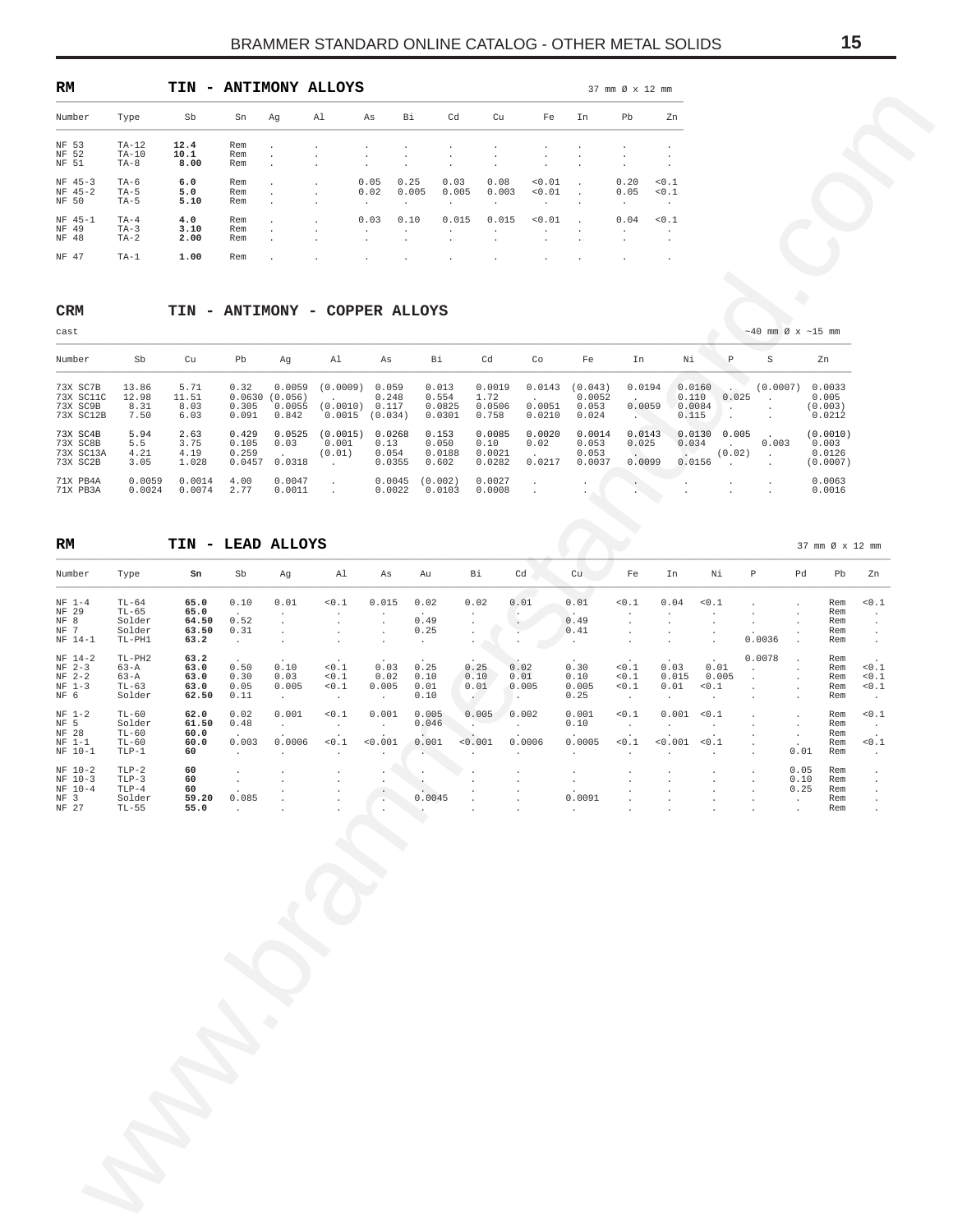| RM                                                          |                                      |                                           | <b>TIN - SILVER ALLOYS</b>                     |                                                                               |                                                |                                                                 |                                                           |                                                                        |                                           |                                                           |                                     | 37 mm Ø x 12 mm                                                  |
|-------------------------------------------------------------|--------------------------------------|-------------------------------------------|------------------------------------------------|-------------------------------------------------------------------------------|------------------------------------------------|-----------------------------------------------------------------|-----------------------------------------------------------|------------------------------------------------------------------------|-------------------------------------------|-----------------------------------------------------------|-------------------------------------|------------------------------------------------------------------|
| Number                                                      | Aq                                   | Вi                                        | Cu                                             | Ge                                                                            | Hq                                             | In                                                              | Νi                                                        | P                                                                      | Pb                                        | Sb                                                        | Sn                                  | Zn                                                               |
| $NF 46-3$<br>NF 56-5<br>NF 56-6<br>$NF 46-2$<br>$NF 57-2$   | 5.0#<br>4.49<br>4.24<br>4.1<br>4.01  | 0.25<br>0.029<br>0.096<br>0.095<br>$\sim$ | 0.030<br>0.54<br>0.80<br>0.096<br>0.46         | #<br>$\equiv$<br>$\mathbf{r}$<br>$\mathbf{r}$<br>$\mathbf{r}$<br>$\mathbf{r}$ | 0.0024<br>0.009<br>$\cdot$<br>0.0002           | segregation in Ag noted<br>$\mathbf{r}$                         | $\mathbf{r}$<br>$\mathbf{r}$                              | <b>Contract Contract Contract</b><br>0.006<br>0.012<br>$\sim$<br>0.006 | 0.21<br>0.26<br>0.024<br>0.059<br>< 0.001 | 0.059<br>$\sim$<br>$\sim$<br>0.11<br>$\sim$               | Rem<br>Rem<br>Rem<br>Rem<br>Rem     | (0.017)<br><b>Contract Contract</b><br>$\overline{a}$<br>(0.007) |
| NF 56-2<br>NF 56-3<br>NF 56-4<br>NF 46-1<br>$NF 57-1$       | 3.77<br>3.53<br>3.26<br>3.1<br>3.00  | 0.50<br>$\sim$<br>0.20<br>0.05<br>0.004   | 0.60<br>0.4<br>0.30<br>0.19<br>0.49            | $\mathbf{r}$                                                                  | 0.0004<br>0.014<br>0.0045<br>$\cdot$<br>0.0016 |                                                                 |                                                           | 0.009<br>0.003<br>0.021<br>$\cdot$<br>0.004                            | 0.051<br>0.009<br>0.22<br>0.043<br>0.076  | $\sim$<br>0.50<br>$\ddot{\phantom{a}}$<br>0.205<br>$\sim$ | Rem<br>Rem<br>Rem<br>Rem<br>Rem     | $\mathbf{r}$<br>(0.015)                                          |
| $NF 9-1$<br>$NF 61-4$<br>NF 63-6<br>NF 56-1<br>$NF 61-3$    | 3.00<br>2.58<br>2.56<br>2.54<br>2.33 | 0.048<br>$\sim$<br>0.006<br>$\sim$        | 0.073<br>$\sim$<br>0.50<br>0.91<br>$\sim$      | 0.042<br><b>College</b>                                                       | 0.018<br>$\mathbf{r}$                          | < 0.001<br>$\mathbf{r}$                                         | 0.0073<br>and the state                                   | 0.020<br>$\cdot$                                                       | Rem<br>Rem<br>0.009<br>0.10<br>Rem        | 0.51<br>$\mathbf{r}$<br>$\mathbf{r}$<br>÷.                | 59.90<br>62.0<br>Rem<br>Rem<br>62.0 | $\ddot{\phantom{0}}$<br>÷.<br>$\ddot{\phantom{a}}$               |
| $NF 61-2$<br>$NF 61-1$<br>$NF 63-4$<br>$NF 63-2$<br>NF 63-5 | 1.81<br>1.54<br>1.50<br>1.02<br>1.01 |                                           | $\lambda$<br>$\cdot$<br>0.194<br>0.104<br>0.51 | $\cdot$<br>$\cdot$<br>0.025<br>0.052<br>0.010                                 | ٠<br>$\cdot$<br>$\mathbf{r}$                   | $\overline{\phantom{a}}$<br>$\bullet$<br>0.027<br>0.005<br>0.11 | $\ddot{\phantom{0}}$<br>$\cdot$<br>0.12<br>0.027<br>0.065 | $\lambda$                                                              | Rem<br>Rem<br>0.012<br>0.18<br>0.018      |                                                           | 62.0<br>62.0<br>Rem<br>Rem<br>Rem   | ÷.                                                               |
| $NF$ 9-3<br>$NF 63-1$<br>NF 58-3<br>NF 58-1<br>NF 58-2      | 1.00<br>0.74<br>0.51<br>0.32<br>0.21 | 0.25<br>$\sim$<br>0.077<br>0.12<br>0.095  | 0.010<br>0.077<br>0.59<br>0.69<br>0.79         | $\mathbf{r}$<br>0.079<br>$\mathbf{r}$<br>$\mathbf{r}$<br>$\overline{a}$       | $\mathbf{r}$<br>0.0043<br>0.0003<br>0.0024     | 0.200<br>$\mathbf{r}$<br>$\overline{a}$<br>÷                    | 0.068<br>$\mathbf{r}$                                     | 0.010<br>0.001<br>0.006                                                | Rem<br>0.009<br>0.040<br>0.085<br>0.008   | 0.23<br>$\sim$<br>$\mathbf{r}$                            | 63.60<br>Rem<br>Rem<br>Rem<br>Rem   | i.<br>¥.<br>$\mathbf{r}$                                         |

Ww.brammerstandard.com **CRM TIN BASE SETS** available in sets only, as grouped \_\_\_\_\_\_\_\_\_\_\_\_\_\_\_\_\_\_\_\_\_\_\_\_\_\_\_\_\_\_\_\_\_\_\_\_\_\_\_\_\_\_\_\_\_\_\_\_\_\_\_\_\_\_\_\_\_\_\_\_\_\_\_\_\_\_\_\_\_\_\_\_\_\_\_\_\_\_\_\_\_\_\_\_\_\_\_\_\_\_\_\_\_\_\_\_\_\_\_\_\_\_\_\_\_\_\_\_\_\_\_\_\_\_\_\_\_\_\_\_\_\_\_\_\_\_\_\_\_\_\_\_\_\_ Number Ag Al As Au Bi Cd Cu Fe In Ni Pb Sb Sn Zn \_\_\_\_\_\_\_\_\_\_\_\_\_\_\_\_\_\_\_\_\_\_\_\_\_\_\_\_\_\_\_\_\_\_\_\_\_\_\_\_\_\_\_\_\_\_\_\_\_\_\_\_\_\_\_\_\_\_\_\_\_\_\_\_\_\_\_\_\_\_\_\_\_\_\_\_\_\_\_\_\_\_\_\_\_\_\_\_\_\_\_\_\_\_\_\_\_\_\_\_\_\_\_\_\_\_\_\_\_\_\_\_\_\_\_\_\_\_\_\_\_\_\_\_\_\_\_\_\_\_\_\_\_\_ IMN LBA 1 0.632 . 0.0459 0.0115 0.230 0.00085 0.282 0.0195 0.208 0.0055 0.228 0.0517 Rem 0.0032 40 mm Ø x 25 mm IMN LBA 2 0.697 (0.0029) 0.0314 0.0259 0.175 0.0052 0.487 0.0182 0.127 0.0107 0.319 0.0979 Rem 0.0047 IMN LBA 3 0.0971 0.0022 0.0239 0.0468 0.0989 0.0039 0.885 0.0057 0.0949 0.0224 0.141 0.142 Rem 0.0020 IMN LBA 4 0.0976 0.0061 (0.0086) 0.0632 0.0364 0.0058 1.21 0.0114 0.0503 0.0320 0.0862 0.457 Rem 0.0006 IMN LBA 5 0.214 . (0.0090) 0.691 0.325 0.0053 0.763 0.0098 0.0228 0.0346 0.0579 0.286 Rem (0.0009)  $\begin{array}{cccccccccccccccc} \texttt{IMN} \text{ LCA} & 1 & 0.210 & <0.0102 & 0.0494 & 0.0677 & 0.269 & 0.0093 & 0.141 & 0.0219 & 0.490 & \text{Rem} & . & 40 & \text{mm} & \text{Ø x 25 mm} \\ \texttt{IMN} \text{ LCA} & 2 & 0.158 & . & 0.010 & 0.0864 & 0.0542 & 0.146 & 0.0073 & 2.67 & 0.0155 & 0.0610 & 0.0210 & 0$ IMN LCA 2 0.158 . 0.0864 0.0542 0.146 0.0073 2.67 0.0155 0.0610 0.0210 0.0773 0.138 Rem 0.0016 IMN LCA 3 0.107 (0.0011) 0.0285 0.0260 0.100 0.0025 3.53 0.0143 0.0081 0.0102 0.137 0.101 Rem 0.0042 IMN LCA 4 0.0545 (0.0023) 0.0145 0.0100 0.0403 0.0115 4.51 0.0101 0.0442 0.0056 0.0890 0.0479 Rem 0.0103 IMN LCA 5 0.221 . 0.0386 0.0670 0.263 0.0006 1.52 0.0295 0.0533 0.0315 0.232 0.458 Rem 0.0011 IMN L89 1 . . 0.019 . 0.012 0.19 3.20 0.18 . 0.010 0.072 5.66 Rem 0.099 10 mm Ø x 100 mm IMN L89 2 . . 0.037 . 0.026 0.091 4.15 0.086 . 0.031 0.13 6.39 Rem 0.059 IMN L89 3 . . 0.065 . 0.052 0.041 3.49 0.058 . 0.090 0.29 7.41 Rem 0.042 IMN L89 4 . . 0.12 . 0.099 0.021 2.81 0.028 . 0.16 0.52 8.14 Rem 0.020 IMN L89 5 . . 0.18 . 0.20 0.011 2.12 0.013 . 0.33 1.11 8.86 Rem . IMN L89 6 . . 0.029 . 0.014 0.19 4.51 0.17 . 0.014 0.20 8.03 Rem 0.096 IMN LA 1 . . 0.012 . 0.014 1.41 2.45 0.012 . 0.011 3.18 6.79 Rem 0.0016 40 mm Ø x 25 mm IMN LA 2 . . 0.092 . 0.033 0.88 3.84 0.018 . 0.094 2.17 7.81 Rem . IMN LA 3 . . 0.24 . 0.059 0.50 8.13 0.059 . 0.28 1.19 10.22 Rem 0.0095 IMN LA 4 . . 0.43 . 0.085 0.096 6.95 0.080 . 0.45 0.41 11.66 Rem . IMN LA 5 . . 0.54 . 0.099 0.011 5.45 0.096 . 0.53 0.070 13.58 Rem 0.020 IMN L 1 . . 0.051 . 0.17 0.0020 0.11 . . . Rem 0.52 56.06 0.00093 40 mm Ø x 30 mm IMN L 2 . . 0.034 . 0.11 0.0043 0.075 (0.011) . . Rem 0.35 59.09 0.0019 IMN L 3 . . 0.092 . 0.22 0.0065 0.034 (0.023) . . Rem 0.14 60.18 0.0064 IMN L 4 . . 0.017 . 0.055 0.0080 0.013 (0.0085) . . Rem 0.079 62.81 0.0011 IMN L 5 . . 0.0035 . 0.014 0.0097 0.0037 . . . Rem 0.011 64.96 0.0056 \_\_\_\_\_\_\_\_\_\_\_\_\_\_\_\_\_\_\_\_\_\_\_\_\_\_\_\_\_\_\_\_\_\_\_\_\_\_\_\_\_\_\_\_\_\_\_\_\_\_\_\_\_\_\_\_\_\_\_\_\_\_\_\_\_\_\_\_\_\_\_\_\_\_\_\_\_\_\_\_\_\_\_\_\_\_\_\_\_\_\_\_\_\_\_\_\_\_\_\_\_\_\_\_\_\_\_\_\_\_\_\_\_\_\_\_\_\_\_\_\_\_\_\_\_\_\_\_\_\_\_\_\_\_ Number Ag Al As Au Bi Cd Cu Fe In Ni Pb Sb Sn Zn

| <b>CRM</b>                                                         |                                                  | TITANIUM                                   |                                              |                                                         |                                             | * Provisional Analysis                             |                                          |                                                     |                                                       |                                                  |                                               |                                                   |                                              |                                        |
|--------------------------------------------------------------------|--------------------------------------------------|--------------------------------------------|----------------------------------------------|---------------------------------------------------------|---------------------------------------------|----------------------------------------------------|------------------------------------------|-----------------------------------------------------|-------------------------------------------------------|--------------------------------------------------|-----------------------------------------------|---------------------------------------------------|----------------------------------------------|----------------------------------------|
| Number                                                             | A1                                               | B                                          | C                                            | Co                                                      | Cr.                                         | Cu                                                 | Fe                                       | H                                                   | Mn                                                    | Mo                                               | N                                             | Nb                                                | Νi                                           | 0                                      |
| BS $T-4B$ *<br>IARM 312B<br>IARM 303B<br>IARM 361A<br>IARM TiG4-18 | 0.038<br>0.018<br>(0.015)<br>(0.013)<br>(0.0020) | < 0.005<br>(<0.001)<br>< 0.001<br>(0.0005) | 0.017<br>0.0092<br>0.035<br>(0.012)<br>0.053 | < 0.05<br>(< 0.002)<br>< 0.002<br>(< 0.002)<br>(0.0006) | 0.009<br>0.010<br>0.0018<br>0.008<br>0.0017 | 0.006<br>(0.003)<br>(0.002)<br>(0.003)<br>(0.0012) | 0.17<br>0.072<br>0.120<br>0.095<br>0.164 | < 0.005<br>0.0004<br>(0.0008)<br>(0.0027)<br>0.0019 | < 0.005<br>(0.001)<br>(0.001)<br>$< 0.05$ )<br>0.0011 | 0.003<br>(0.003)<br>(0.002)<br>0.288<br>(0.0007) | 0.005<br>0.007<br>0.017<br>(0.006)<br>(0.003) | 0.018<br>(0.001)<br>(0.006)<br>(0.004)<br>(0.002) | 0.009<br>0.019<br>(0.0013)<br>0.88<br>0.0023 | 0.37<br>0.128<br>0.176<br>0.15<br>0.34 |
| Number                                                             | $\mathbb{P}$                                     | Pd                                         | Ru                                           | S                                                       | Si                                          | Sn                                                 | Тi                                       | V                                                   | W                                                     | Υ                                                | Zr                                            |                                                   | Grade                                        | mm Ø x H                               |

\_\_\_\_\_\_\_\_\_\_\_\_\_\_\_\_\_\_\_\_\_\_\_\_\_\_\_\_\_\_\_\_\_\_\_\_\_\_\_\_\_\_\_\_\_\_\_\_\_\_\_\_\_\_\_\_\_\_\_\_\_\_\_\_\_\_\_\_\_\_\_\_\_\_\_\_\_\_\_\_\_\_\_\_\_\_\_\_\_\_\_\_\_\_\_\_\_\_\_\_\_\_\_\_\_\_\_\_\_\_\_\_\_\_\_\_\_\_\_\_\_\_\_\_\_\_\_\_\_\_\_\_\_\_

| $BS T-4B$ * |                     | < 0.005                                           | 0.005   | 0.01 [99.7]                   | 0.008 | < 0.05                |          | < 0.05 |                  | Ti CP 4 38 $x \sim 7$ or 19+     |
|-------------|---------------------|---------------------------------------------------|---------|-------------------------------|-------|-----------------------|----------|--------|------------------|----------------------------------|
| IARM 312B   |                     | $(<0.002)(<0.005)$ $(<0.001)(0.0008)$             | (0.006) | $(0.004)$ (99.7)              | 0.009 | $(<0.005)$ $(<0.001)$ |          | 0.0014 | Ti CP 4.1 31 x 2 |                                  |
| TARM 303B   | 0.13                | $< 0.01$ $< 0.002$                                | (0.006) | $(0.006)$ $(99.6)$ $(0.0023)$ |       | < 0.002               | < 0.001  |        |                  | $(0.0028)$ Ti Cp 7 31 x 2 or 18  |
|             |                     | $IARM 361A ( <0.003) (0.002) ( <0.006) ( <0.004)$ | (0.012) | $(0.004)$ (98.5) (0.006)      |       | (< 0.03)              | (0.0004) |        |                  | $(0.0016)$ Ti CP 12 31 x 2 or 18 |
|             | IARM TiG4-18 0.0010 | (0.0014)                                          |         | $0.019$ (99.5) (0.0005)       |       | $\cdots$ (0.0010) .   |          | 0.0005 |                  | Ti CP $4$ 38 $x \sim 2$ or 18    |

<span id="page-15-0"></span>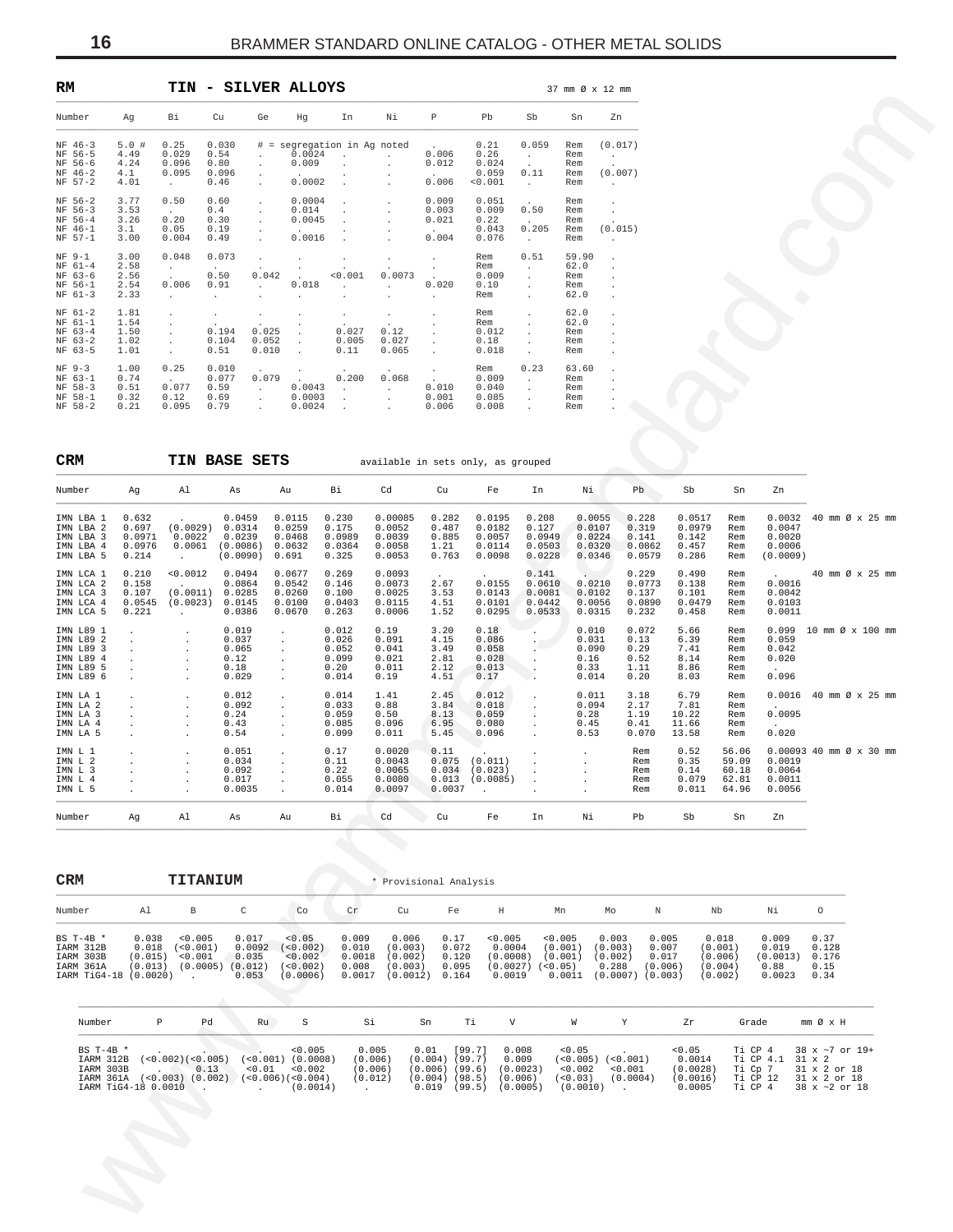# **TITANIUM ALLOYS, chart 1 of 2**

| * Provisional Analysis<br>$\#$ = class, where 1 = CRM and 2 = RM |  |  |  |  |  | analysis listed in mass % |  |  |  |  |
|------------------------------------------------------------------|--|--|--|--|--|---------------------------|--|--|--|--|
|------------------------------------------------------------------|--|--|--|--|--|---------------------------|--|--|--|--|

| #                                                          | Number                                                                          | A1                                    | V                                      | C                                          | $\operatorname{Cr}$                               | Cu                                                             | Fe                                      | Η                                                               | N                                                             | $\circ$                                                                  | Mn                                                               | Mo                                                                     | Νi                                        | Si                                          | Sn                                                          | Zr                                                    |
|------------------------------------------------------------|---------------------------------------------------------------------------------|---------------------------------------|----------------------------------------|--------------------------------------------|---------------------------------------------------|----------------------------------------------------------------|-----------------------------------------|-----------------------------------------------------------------|---------------------------------------------------------------|--------------------------------------------------------------------------|------------------------------------------------------------------|------------------------------------------------------------------------|-------------------------------------------|---------------------------------------------|-------------------------------------------------------------|-------------------------------------------------------|
|                                                            | IARM 269B<br>58A ZB03002<br>IARM Ti64-18<br>TL 3001<br>58A CP03005              | 7.86<br>6.54<br>6.52<br>6.471<br>6.46 | 1.03<br>3.61<br>4.08<br>4.330<br>5.1   | 0.014<br>(0.034)<br>0.0098<br>0.01         | (0.013)<br>0.0024<br>0.02                         | $(0.014)$ $(0.0014)$ $(0.0023)$ 0.071<br>0.0099                | 0.066<br>0.19<br>0.1993<br>0.231        | 0.007<br>$\sim$<br>(0.0031)<br>$\mathbf{r}$                     | (0.006)<br>0.016<br>(0.025)                                   | 0.090<br>$\sim$<br>0.181<br>$\mathcal{L}^{\text{max}}$                   | 0.0071<br>$\frac{1}{2}$ , $\frac{1}{2}$<br>0.0025<br>0.0064      | 0.98<br><b>Contractor</b><br>(0.004)<br>$\sim$<br>$\ddot{\phantom{a}}$ | (0.001)<br>< 0.003<br>0.011<br>$\cdot$    | (0.025)<br>0.024<br>(0.011)<br>0.031        | 0.008<br>(0.003)<br>0.001                                   | (0.002)<br>0.018                                      |
| $\mathbf{1}$<br>1                                          | CT 6AL4V<br>SRM 654b<br>BS T-5B $*$<br>IARM T164ELI-18<br><b>BCR 089</b>        | 6.39<br>6.34<br>6.2<br>6.11<br>5.97   | 4.01<br>4.31<br>4.2<br>4.01<br>3.976   | $\blacksquare$<br>0.048<br>0.033<br>$\sim$ | 0.025<br>0.017<br>(0.004)<br>$\ddot{\phantom{0}}$ | $\cdot$<br>0.008<br>0.005<br>(0.002)                           | 0.14<br>0.23<br>0.22<br>0.167<br>$\sim$ | $\cdot$<br>(0.002)<br>< 0.01<br>(0.0021)<br>$\mathbf{r}$        | $\sim$ $-$<br>0.023<br>(0.006)                                | $\ddot{\phantom{a}}$<br>(0.17)<br>0.017<br>0.118<br>$\ddot{\phantom{0}}$ | $\sim 10^{-11}$<br>< 0.05<br>(0.0014)<br>$\sim$                  | 0.013<br>0.015<br>$\sim$ $-$<br>$\cdot$                                | 0.028<br>0.024<br>(0.003)                 | 0.045<br>0.017<br>(0.014)                   | 0.023<br>0.01<br>(0.022)                                    | $\sim$ $\sim$<br>0.008<br>0.009<br>$\sim$<br>$\sim$ . |
| 1<br>$\mathfrak{D}$<br>1<br>$\overline{1}$<br>$\mathbf{1}$ | 58A CP03004<br>AA Ti64-150<br>IARM T1662-18<br>IARM T1662-19<br>58A CP03003     | 5.88<br>4.50<br>5.61<br>5.58<br>5.21  | 1.61<br>4.7<br>5.35<br>5.53<br>4.89    | 0.017<br>0.007<br>0.0084<br>0.014          | 0.028<br>0.0221<br>0.046<br>0.0050<br>0.997       | 0.0085<br>0.019<br>0.46<br>0.47<br>$\mathcal{L}^{\mathcal{L}}$ | 0.074<br>0.16<br>0.510<br>0.52<br>1.01  | $\cdot$<br>$\mathbf{r}$<br>0.0089<br>0.0048<br>$\sim$           | Bi:0.0040<br>0.021<br>0.022<br>$\sim$                         | $\ddot{\phantom{0}}$<br>$\mathbf{r}$<br>0.19<br>0.19<br>$\epsilon$       | 0.027<br>0.0148<br>(0.005)<br>0.0013<br><b>Contract Contract</b> | 3.58<br>0.0174<br>0.0031<br>0.0015<br>4.87                             | 0.019<br>0.039<br>0.0032<br>$\sim$        | 0.059<br>0.035<br>0.011<br>(0.006)<br>0.038 | 0.0085<br>0.0189<br>2.01<br>2.03<br>$\sim$                  | 0.024<br>0.029<br>(0.0011)<br>(0.0008)<br>0.02        |
| 1                                                          | 1 IARM T142515-18<br>1 IARM Ti1023-18<br>58A SY03003<br>58A SY03004<br>SRM 1128 | 3.99<br>3.31<br>3.14<br>3.13<br>3.06  | 2.53<br>9.75<br>14.98<br>2.82<br>15.13 | 0.0067<br>(0.032)<br>0.01<br>0.01<br>0.011 | 0.015<br>(0.016)<br>2.84<br>$\sim$<br>2.96        | $(0.0022)$ 1.58<br>(0.006)                                     | 1.98<br>0.05<br>0.042<br>0.134          | 0.0018<br>(0.002)<br>(0.001)<br>(0.001)<br>$\ddot{\phantom{a}}$ | 0.0026<br>(0.005)<br>(0.02)<br>(0.01)<br>$\ddot{\phantom{0}}$ | 0.25<br>0.109<br>(0.013)<br>(0.1)<br>$\ddot{\phantom{0}}$                | (0.006)<br>(0.0024)                                              | (0.0014) 0.009<br>(0.003)<br>$\mathbf{r}$                              | 0.009                                     | 0.011<br>(0.018)                            | <b>Contract Contract Contract</b><br>3.17<br>$\sim$<br>3.04 | $(0.004)$ $(0.0019)$                                  |
| 1<br>1<br>1<br>1<br>$\mathbf{1}$                           | IARM 261E<br>IARM 261C<br>IARM 344B<br>IARM 261D<br>IARM 261B                   | 3.05<br>3.05<br>3.03<br>3.02<br>2.98  | 2.51<br>2.46<br>14.7<br>2.50<br>2.23   | 0.012<br>0.011<br>0.0095<br>0.011<br>0.011 | 0.016<br>0.014<br>2.91<br>0.016<br>0.016          | 0.0025<br>0.003<br>(0.0024) 0.118<br>0.0028<br>0.003           | 0.18<br>0.180<br>0.185<br>0.19          | (0.0005)<br>0.001<br>(0.007)<br>(0.0005)<br>(0.001)             | 0.006<br>0.005<br>(0.016)<br>0.0051<br>0.004                  | 0.084<br>0.085<br>0.118<br>0.083<br>0.083                                | (0.001)<br>(0.003)<br>(0.003)<br>(0.002)<br>(0.003)              | 0.003<br>0.004<br>(0.006)<br>0.003<br>0.004                            | 0.018<br>0.016<br>0.021<br>0.018<br>0.023 | 0.007<br>0.007<br>(0.03)<br>0.008<br>0.008  | 0.005<br>0.006<br>3.01<br>0.005<br>0.004                    | (0.003)<br>0.003<br>(0.002)<br>0.003<br>(0.002)       |
| #                                                          | Number                                                                          | Al                                    | V                                      | C                                          | Cr                                                | Cu                                                             | Fe                                      | Η                                                               | N                                                             | $\circ$                                                                  | Mn                                                               | Mo                                                                     | Νi                                        | Si                                          | Sn                                                          | Zr                                                    |

<span id="page-16-0"></span>

| ⋕<br>Number<br>IARM 269B<br>58A ZB03002<br>IARM Ti64-18<br>1<br>TL 3001<br>58A CP03005<br>2<br>CT 6AL4V<br>SRM 654b<br>BS T-5B *<br>1.<br><b>BCR 089</b><br>58A CP03004<br>AA Ti64-150<br>IARM T1662-18<br>IARM Ti662-19<br>58A CP03003<br>Т.<br>1<br>1<br>58A SY03003<br>58A SY03004<br>SRM 1128<br>IARM 261E<br>IARM 261C<br>IARM 344B<br>IARM 261D<br>IARM 261B<br>Number<br>Number | Al<br>7.86<br>6.54<br>6.52<br>6.471<br>6.46<br>6.39<br>6.34<br>6.2<br>IARM Ti64ELI-18 6.11<br>5.97<br>5.88<br>4.50<br>5.61<br>5.58<br>5.21<br>IARM Ti42515-18 3.99<br>IARM Ti1023-18 3.31<br>3.14<br>3.13<br>3.06<br>3.05<br>3.05<br>3.03<br>3.02<br>2.98<br>Al | V<br>1.03<br>3.61<br>4.08<br>4.330<br>5.1<br>4.01<br>4.31<br>4.2<br>4.01<br>3.976<br>1.61<br>4.7<br>5.35<br>5.53<br>4.89<br>2.53<br>9.75<br>14.98<br>2.82<br>15.13<br>2.51<br>2.46<br>14.7<br>2.50<br>2.23 | C<br>0.014<br>$(0.034)$ $(0.013)$<br>0.0098<br>0.01<br>$\cdot$<br>0.048<br>0.033<br>$\sim$<br>0.017<br><b>Carlos</b><br>0.007<br>0.0084<br>0.014<br>$0.0067$ 0.015<br>$(0.032)$ $(0.016)$<br>0.01<br>0.01<br>0.011<br>0.012<br>0.011<br>0.0095<br>0.011 | Cr<br><b>Service</b><br>0.0024<br>0.02<br>0.025<br>0.017<br>$(0.004)$ $(0.002)$<br>$\sim$<br>0.028<br>0.0221<br>0.046<br>0.0050<br>0.997<br>2.84<br>$\sim$ $-$<br>2.96<br>0.016<br>0.014 | Cu<br>$(0.014)$ $(0.0014)$ $(0.0023)$ 0.071<br><b>Contractor</b><br>$\sim$<br>$\sim 10^{-11}$<br>0.0099 0.231<br>0.008<br>0.005<br>$\ddot{\phantom{0}}$<br>0.0085<br>0.019<br>0.46<br>0.47<br>$\sim$<br>$(0.0022)$ 1.58<br>$(0.006)$ 1.98<br>$\sim 10^{-11}$<br>$\cdot$<br>$\sim$<br>0.0025 | Fe<br>0.066<br>0.19<br>0.1993<br>0.14<br>0.23<br>0.22<br>0.167<br>$\cdot$<br>0.074<br>0.16<br>0.510<br>0.52<br>1.01<br>0.05<br>0.042<br>0.134 | Η<br>0.007<br><b>Contractor</b><br>$(0.0031)$ $(0.025)$<br>$\sim 100$<br>(0.002)<br>< 0.01<br>$(0.0021)$ $(0.006)$ 0.118<br>$\cdot$<br>$\cdot$<br>$\sim$<br>0.0089<br>0.0048<br>$\sim 10^{-11}$<br>0.0018<br>(0.002)<br>(0.001)<br>(0.001) | Ν<br>(0.006)<br>0.016<br><b>Carlos</b><br>$\sim$<br>0.023<br>$\ddot{\phantom{0}}$<br>Bi:0.0040<br>0.021<br>0.022<br>$\sim$<br>$0.0026$ 0.25 | $\circ$<br>0.090<br><b>Contract</b><br>0.181<br>$\sim 10^{-10}$<br>(0.17)<br>0.017<br>$\sim$<br>$\sim$<br>$\sim 10^{-1}$<br>0.19<br>0.19<br>$\sim$ | Mn<br>0.0071<br><b>Contractor</b><br>0.0025<br>0.0064<br>< 0.05<br>(0.0014)<br>$\sim$<br>0.027<br>0.0148<br>(0.005)<br>0.0013<br>$\sim$ $-$ | Mo<br>0.98<br>$\sim 10^{-11}$<br>(0.004)<br>$\sim$<br>0.013<br>0.015<br><b>Contract</b><br>$\cdot$<br>3.58<br>$0.0174$ 0.019<br>$0.0031$ $0.039$<br>4.87 | Νi<br>$(0.001)$ $(0.025)$<br>0.003<br>0.011<br>$\cdot$<br>0.028<br>0.024<br>$(0.003)$ $(0.014)$ $(0.022)$ .<br>$\cdot$<br>$0.0015$ $0.0032$ $(0.006)$<br>$\sim$ | Si<br>0.024<br>(0.011)<br>0.031<br>0.045<br>0.017<br>$\blacksquare$<br>0.059<br>0.035<br>0.011 | Sn<br>0.008<br>(0.003)<br>0.001<br>0.023<br>0.01<br>0.0085<br>0.0189<br>2.01<br>2.03 | Zr<br>(0.002)<br>$\ddot{\phantom{a}}$<br>$\ddot{\phantom{a}}$<br>0.018<br>0.008<br>0.009<br>$\cdot$<br>0.024<br>0.029<br>(0.0011)<br>(0.0008) |  |
|----------------------------------------------------------------------------------------------------------------------------------------------------------------------------------------------------------------------------------------------------------------------------------------------------------------------------------------------------------------------------------------|-----------------------------------------------------------------------------------------------------------------------------------------------------------------------------------------------------------------------------------------------------------------|------------------------------------------------------------------------------------------------------------------------------------------------------------------------------------------------------------|---------------------------------------------------------------------------------------------------------------------------------------------------------------------------------------------------------------------------------------------------------|------------------------------------------------------------------------------------------------------------------------------------------------------------------------------------------|---------------------------------------------------------------------------------------------------------------------------------------------------------------------------------------------------------------------------------------------------------------------------------------------|-----------------------------------------------------------------------------------------------------------------------------------------------|--------------------------------------------------------------------------------------------------------------------------------------------------------------------------------------------------------------------------------------------|---------------------------------------------------------------------------------------------------------------------------------------------|----------------------------------------------------------------------------------------------------------------------------------------------------|---------------------------------------------------------------------------------------------------------------------------------------------|----------------------------------------------------------------------------------------------------------------------------------------------------------|-----------------------------------------------------------------------------------------------------------------------------------------------------------------|------------------------------------------------------------------------------------------------|--------------------------------------------------------------------------------------|-----------------------------------------------------------------------------------------------------------------------------------------------|--|
|                                                                                                                                                                                                                                                                                                                                                                                        |                                                                                                                                                                                                                                                                 |                                                                                                                                                                                                            |                                                                                                                                                                                                                                                         |                                                                                                                                                                                          |                                                                                                                                                                                                                                                                                             |                                                                                                                                               |                                                                                                                                                                                                                                            |                                                                                                                                             |                                                                                                                                                    |                                                                                                                                             |                                                                                                                                                          |                                                                                                                                                                 |                                                                                                |                                                                                      |                                                                                                                                               |  |
|                                                                                                                                                                                                                                                                                                                                                                                        |                                                                                                                                                                                                                                                                 |                                                                                                                                                                                                            |                                                                                                                                                                                                                                                         |                                                                                                                                                                                          |                                                                                                                                                                                                                                                                                             |                                                                                                                                               |                                                                                                                                                                                                                                            |                                                                                                                                             |                                                                                                                                                    |                                                                                                                                             |                                                                                                                                                          |                                                                                                                                                                 |                                                                                                |                                                                                      |                                                                                                                                               |  |
|                                                                                                                                                                                                                                                                                                                                                                                        |                                                                                                                                                                                                                                                                 |                                                                                                                                                                                                            |                                                                                                                                                                                                                                                         |                                                                                                                                                                                          |                                                                                                                                                                                                                                                                                             |                                                                                                                                               |                                                                                                                                                                                                                                            |                                                                                                                                             |                                                                                                                                                    |                                                                                                                                             |                                                                                                                                                          |                                                                                                                                                                 |                                                                                                |                                                                                      |                                                                                                                                               |  |
|                                                                                                                                                                                                                                                                                                                                                                                        |                                                                                                                                                                                                                                                                 |                                                                                                                                                                                                            |                                                                                                                                                                                                                                                         |                                                                                                                                                                                          |                                                                                                                                                                                                                                                                                             |                                                                                                                                               |                                                                                                                                                                                                                                            |                                                                                                                                             |                                                                                                                                                    |                                                                                                                                             |                                                                                                                                                          |                                                                                                                                                                 | 0.038                                                                                          | $\ddot{\phantom{0}}$                                                                 | 0.02                                                                                                                                          |  |
|                                                                                                                                                                                                                                                                                                                                                                                        |                                                                                                                                                                                                                                                                 |                                                                                                                                                                                                            |                                                                                                                                                                                                                                                         |                                                                                                                                                                                          |                                                                                                                                                                                                                                                                                             |                                                                                                                                               | $\sim$                                                                                                                                                                                                                                     | (0.02)<br>$(0.01)$ $(0.1)$<br>$\cdot$                                                                                                       | (0.005) 0.109<br>(0.013)<br>$\sim$                                                                                                                 | (0.006)<br>$\sim 100$ km s $^{-1}$<br>$\ddot{\phantom{a}}$<br>$\cdot$                                                                       | (0.0014) 0.009<br>$(0.0024)$ $(0.003)$ 0.009<br>$\sim$<br>$\ddot{\phantom{a}}$<br>$\cdot$                                                                | $\sim$<br>$\cdot$<br>$\ddot{\phantom{a}}$                                                                                                                       | (0.018)<br>$\sim$                                                                              | $\sim$ 100 $\sim$ 100 $\sim$<br>3.17<br>3.04                                         | $0.011$ $(0.004)$ $(0.0019)$<br>$\ddot{\phantom{a}}$<br>$\cdot$                                                                               |  |
|                                                                                                                                                                                                                                                                                                                                                                                        |                                                                                                                                                                                                                                                                 |                                                                                                                                                                                                            | 0.011                                                                                                                                                                                                                                                   | 2.91<br>0.016<br>0.016                                                                                                                                                                   | 0.003<br>(0.0024) 0.118<br>0.0028<br>0.003                                                                                                                                                                                                                                                  | 0.18<br>0.180<br>0.185<br>0.19                                                                                                                | (0.0005) 0.006<br>0.001<br>(0.007)<br>(0.0005) 0.0051<br>(0.001)                                                                                                                                                                           | 0.005<br>(0.016)<br>0.004                                                                                                                   | 0.084<br>0.085<br>0.118<br>0.083<br>0.083                                                                                                          | (0.001)<br>(0.003)<br>(0.003)<br>(0.002)<br>(0.003)                                                                                         | 0.003<br>0.004<br>(0.006)<br>0.003<br>0.004                                                                                                              | 0.018<br>0.016<br>0.021<br>0.018<br>0.023                                                                                                                       | 0.007<br>0.007<br>(0.03)<br>0.008<br>0.008                                                     | 0.005<br>0.006<br>3.01<br>0.005<br>0.004                                             | (0.003)<br>0.003<br>(0.002)<br>0.003<br>(0.002)                                                                                               |  |
|                                                                                                                                                                                                                                                                                                                                                                                        |                                                                                                                                                                                                                                                                 | V                                                                                                                                                                                                          | $\mathtt{C}$                                                                                                                                                                                                                                            | $\operatorname{\sf Cr}$                                                                                                                                                                  | Cu                                                                                                                                                                                                                                                                                          | Fe                                                                                                                                            | Н                                                                                                                                                                                                                                          | Ν                                                                                                                                           | $\circ$                                                                                                                                            | Mn                                                                                                                                          | Mo                                                                                                                                                       | Νi                                                                                                                                                              | Si                                                                                             | Sn                                                                                   | Zr                                                                                                                                            |  |
|                                                                                                                                                                                                                                                                                                                                                                                        |                                                                                                                                                                                                                                                                 | $\mathbf B$                                                                                                                                                                                                | Co                                                                                                                                                                                                                                                      | Nb                                                                                                                                                                                       | $\mathbb P$                                                                                                                                                                                                                                                                                 | Pd                                                                                                                                            | Ru                                                                                                                                                                                                                                         |                                                                                                                                             | $\rm S$                                                                                                                                            | Ta                                                                                                                                          | Ti                                                                                                                                                       | W                                                                                                                                                               | Y                                                                                              |                                                                                      | Units                                                                                                                                         |  |
| IARM 269B<br>58A ZB03002<br>IARM Ti64-18<br>TL 3001<br>58A CP03005                                                                                                                                                                                                                                                                                                                     |                                                                                                                                                                                                                                                                 | $(<0.001)$ $(<0.0005)$<br>$\cdot$                                                                                                                                                                          |                                                                                                                                                                                                                                                         | (0.004)<br>$\cdot$                                                                                                                                                                       | $(0.003)$ $(<0.005)$<br>$\cdot$                                                                                                                                                                                                                                                             | $\cdot$                                                                                                                                       | (0.004)<br>$\cdot$                                                                                                                                                                                                                         |                                                                                                                                             | $\cdot$                                                                                                                                            | $(0.003)$ $(<0.005)$<br>$\sim$<br>$\cdot$<br>$\Delta$                                                                                       | (89.9)<br>(89.0)<br>$\sim$<br>$\cdot$                                                                                                                    | $\cdot$                                                                                                                                                         | $(0.001)$ $(<0.001)$<br>$\cdot$                                                                |                                                                                      | 31 mm Ø x 2 or 18 mm<br>40 mm Ø x 30 mm<br>31 mm Ø x 2 or 18 mm<br>38 mm Ø x 20 mm<br>40 mm Ø x 35 mm                                         |  |
| CT 6AL4V<br>SRM 654b<br>BS T-5B *<br>BCR 089                                                                                                                                                                                                                                                                                                                                           | IARM Ti64ELI-18                                                                                                                                                                                                                                                 |                                                                                                                                                                                                            |                                                                                                                                                                                                                                                         |                                                                                                                                                                                          |                                                                                                                                                                                                                                                                                             |                                                                                                                                               |                                                                                                                                                                                                                                            |                                                                                                                                             | (0.001)<br>0.001<br>$\sim$                                                                                                                         |                                                                                                                                             | [89.2]<br>(89.7)<br>$\cdot$                                                                                                                              | $\cdot$<br>$\cdot$<br>$\cdot$                                                                                                                                   | last<br>$\sim 10^{-1}$<br>$\ddot{\phantom{a}}$<br>$\cdot$                                      |                                                                                      | $30-35$ mm $\varnothing$ x ~19 mm<br>31 mm Ø x 19 mm<br>38 mm Ø x ~7 or 19+ mm<br>31 mm Ø x 2 or 18 mm<br>40 mm Ø x 20 mm                     |  |
| 58A CP03004<br>AA Ti64-150<br>IARM Ti662-18<br>IARM Ti662-19<br>58A CP03003                                                                                                                                                                                                                                                                                                            |                                                                                                                                                                                                                                                                 | 0.016<br>$\sim$<br>$\cdot$<br>$\cdot$<br>$\ddot{\phantom{a}}$                                                                                                                                              | 0.014<br>$\sim$<br>(0.00026)                                                                                                                                                                                                                            | 0.016<br>$\cdot$<br>$\cdot$                                                                                                                                                              | Er: 0.0094<br>(0.003)<br>$\sim$                                                                                                                                                                                                                                                             | 0.016<br>$\ddot{\phantom{0}}$<br>$\cdot$                                                                                                      | $\cdot$                                                                                                                                                                                                                                    | $0.015$ Hf: $0.0153$                                                                                                                        | <b>Contract Contract</b><br>(0.002)<br>$\cdot$                                                                                                     | 0.016<br>$\cdot$<br>$\cdot$                                                                                                                 | Mg: (0.004)<br>85.8<br>(85.7)<br>$\sim$                                                                                                                  | $\cdot$<br>$\cdot$<br>$\cdot$                                                                                                                                   | 0.005<br>$\sim 100$ km s $^{-1}$<br>$\sim$                                                     |                                                                                      | 40 mm Ø x 35 mm<br>$\sim$ 38 mm Ø x $\sim$ 25 mm<br>31 mm Ø x 2 or 18 mm<br>31 mm Ø x 2 or 18 mm<br>40 mm Ø x 35 mm                           |  |
| 58A SY03003<br>58A SY03004<br>SRM 1128                                                                                                                                                                                                                                                                                                                                                 | IARM T142515-18<br>IARM Ti1023-18                                                                                                                                                                                                                               | $\cdot$                                                                                                                                                                                                    | (0.0020)<br>$\sim 10^{-11}$<br>$\cdot$<br>$\cdot$                                                                                                                                                                                                       | (0.0016)<br>$\ddot{\phantom{a}}$<br>$\ddot{\phantom{a}}$<br>$\ddot{\phantom{a}}$                                                                                                         | $\cdot$<br>$\cdot$<br>$\cdot$                                                                                                                                                                                                                                                               | $\cdot$<br>$\cdot$<br>$\cdot$                                                                                                                 | $\cdot$<br>$\ddot{\phantom{0}}$<br>$\blacksquare$<br>$\cdot$                                                                                                                                                                               |                                                                                                                                             | $\cdot$<br>$\cdot$<br>$\ddot{\phantom{a}}$                                                                                                         | $\blacksquare$                                                                                                                              | (91.6)<br>84.8<br>$\sim$<br>$\cdot$<br>$\cdot$                                                                                                           | $\cdot$<br>$\cdot$                                                                                                                                              | $\cdot$<br>$\sim$<br>< 0.001<br>$\sim$                                                         |                                                                                      | 31 mm Ø x 2 or 18 mm<br>31 mm Ø x 2 or 18 mm<br>36 mm Ø x 30 mm<br>36 mm Ø x 30 mm<br>35 mm Ø x 19 mm                                         |  |
| IARM 261E<br>IARM 261C<br>IARM 344B<br>IARM 261D<br>IARM 261B                                                                                                                                                                                                                                                                                                                          |                                                                                                                                                                                                                                                                 | 0.0003<br>0.0004<br>< 0.001<br>0.0003<br>0.0004                                                                                                                                                            | $(0.0004)$ $(0.005)$<br>(0.005)<br>0.004<br>< 0.001<br>< 0.004                                                                                                                                                                                          | (0.003)<br>(0.003)<br>(0.003)<br>(0.002)                                                                                                                                                 | < 0.003<br>(0.003)<br>< 0.003<br>< 0.004<br>(0.004)                                                                                                                                                                                                                                         | (0.002)<br>(0.002)<br>0.03<br>(0.002)                                                                                                         | (0.001)<br>(0.001)<br>< 0.02<br>(0.001)                                                                                                                                                                                                    | $(0.0005)$ $(0.001)$                                                                                                                        | (0.001)<br>(0.001)<br>< 0.003<br>(0.0004)                                                                                                          | $\sim$<br>0.04<br>$(0.0005)$ $(94.2)$                                                                                                       | (94.1)<br>(94.1)<br>(76.0)<br>(94.4)                                                                                                                     | (0.001)<br>(0.001)<br>0.03<br>(0.001)<br>(0.003)                                                                                                                | (0.001)<br>0.006                                                                               | (0.0004)<br>(0.0005)<br>(0.0004)                                                     | 31 mm Ø x 2 or 18 mm<br>31 mm Ø x 2 or 18 mm<br>31 mm Ø x 2 or 18 mm<br>31 mm Ø x 2 or 18 mm<br>31 mm Ø x 2 or 18 mm                          |  |
| Number                                                                                                                                                                                                                                                                                                                                                                                 |                                                                                                                                                                                                                                                                 | $\, {\bf B} \,$                                                                                                                                                                                            | $\mathbb{C} \circ$                                                                                                                                                                                                                                      | $_{\rm Nb}$                                                                                                                                                                              | $\mathbb P$                                                                                                                                                                                                                                                                                 | Pd                                                                                                                                            | Ru                                                                                                                                                                                                                                         |                                                                                                                                             | $\mbox{S}$                                                                                                                                         | Ta                                                                                                                                          | Τi                                                                                                                                                       | W                                                                                                                                                               | Y                                                                                              |                                                                                      | Units                                                                                                                                         |  |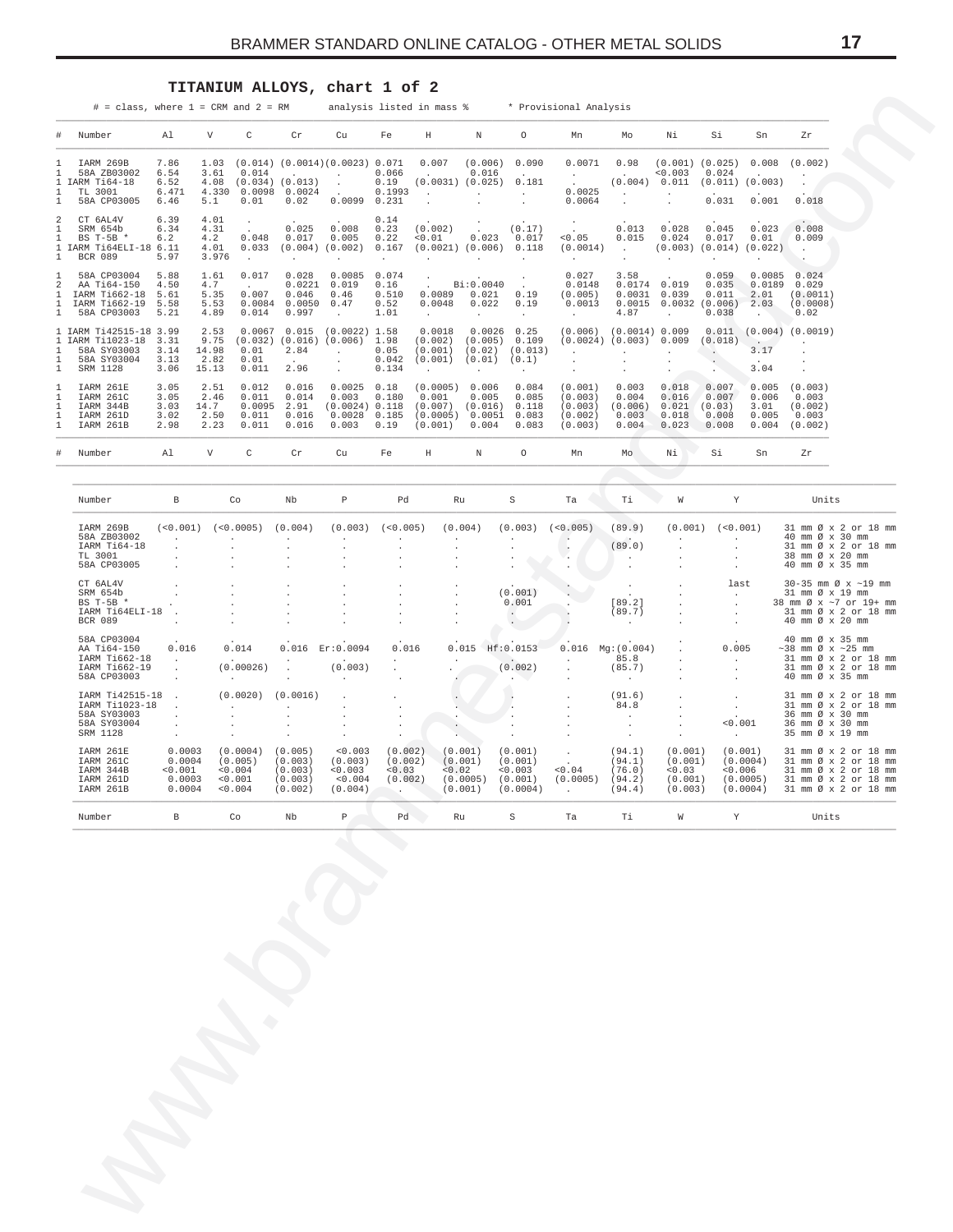# **TITANIUM ALLOYS, chart 2 of 2**

<span id="page-17-0"></span>

|                                                                                                                       |                                                                |                                                                 | $#$ = class, where $1$ = CRM and $2$ = RM          |                                             |                                           | analysis listed in mass %                                                                                                                                                                      |                                                                                     |                                                     |                                                                  | * Provisional Analysis                                  |                                                    |                                             |                                                    |                                                                                                        |                                                                                                                                                                                       |
|-----------------------------------------------------------------------------------------------------------------------|----------------------------------------------------------------|-----------------------------------------------------------------|----------------------------------------------------|---------------------------------------------|-------------------------------------------|------------------------------------------------------------------------------------------------------------------------------------------------------------------------------------------------|-------------------------------------------------------------------------------------|-----------------------------------------------------|------------------------------------------------------------------|---------------------------------------------------------|----------------------------------------------------|---------------------------------------------|----------------------------------------------------|--------------------------------------------------------------------------------------------------------|---------------------------------------------------------------------------------------------------------------------------------------------------------------------------------------|
| Number                                                                                                                | Al                                                             | V                                                               | C                                                  | Cr                                          | Fe                                        | H                                                                                                                                                                                              | Mn                                                                                  | Mo                                                  | N                                                                | Nb                                                      | $\circ$                                            | Si                                          | Sn                                                 | Тi                                                                                                     | Zr                                                                                                                                                                                    |
| 58A SY03008-6<br>58A SY03001-6<br>58A SY03008-5<br>1<br>58A SY03008-4<br>1<br>58A SY03001-5<br>1                      | 7.64<br>7.15<br>7.05<br>6.61<br>6.45                           | $\cdot$<br>$\cdot$<br>$\sim$<br>$\cdot$<br>$\ddot{\phantom{a}}$ | 0.12<br>0.0098<br>0.093<br>0.081<br>0.02           | $\cdot$<br>$\ddot{\phantom{a}}$             | 0.369<br>0.051<br>0.325<br>0.301<br>0.122 | $\cdot$<br>$\cdot$<br>$\cdot$<br>$\cdot$                                                                                                                                                       |                                                                                     | 2.27<br>2.0<br>2.54<br>2.83<br>1.49                 | $\cdot$<br>$\cdot$<br>$\cdot$<br>$\cdot$<br>$\ddot{\phantom{a}}$ | 2.02<br>$\sim$<br>2.46                                  |                                                    | 0.446<br>0.253<br>0.389<br>0.354<br>0.202   | $\cdot$<br>$\cdot$<br>$\cdot$<br>$\cdot$           | $\cdot$<br>$\cdot$                                                                                     | 0.63<br>1.01<br>0.83<br>1.21<br>1.54                                                                                                                                                  |
| 58A ZB03001<br>58A SY03008-3<br>$\mathbf{1}$<br>IARM 300E<br>-1<br>58A SY03007<br>1<br>IARM Ti6242-18<br>$\mathbf{1}$ | 6.38<br>6.25<br>6.16<br>6.14<br>6.11                           | $\sim$<br>(0.03)<br>$\sim 10^{-1}$<br>$\sim$                    | 0.0074<br>0.069<br>0.008<br>0.061<br>(0.007)       | $\cdot$<br>(0.007)<br>$\sim$<br>$\sim$      | 0.08<br>0.288<br>0.17<br>0.253<br>0.025   | $\cdot$<br>$(0.001)$ $(<0.02)$<br>(0.0022)                                                                                                                                                     | $\cdot$<br>$\cdot$                                                                  | 3.22<br>3.46<br>(0.0028) 0.0059<br>3.25<br>2.02     | 0.01<br><b>Carl Corporation</b><br>(0.004)                       | $\sim$<br>6.85<br>$\sim$<br>$\sim$                      | $\cdot$<br>0.180<br>0.121                          | 0.26<br>0.298<br>(0.017)<br>0.298<br>0.077  | $\cdot$<br>2.06                                    | $(0.005)$ $(86.5)$ $(<0.02)$<br>(85.5)                                                                 | 1.75<br>1.6<br>1.64<br>4.05                                                                                                                                                           |
| IARM 300B<br>IARM 300D<br>58A SY03001-4<br>58A SY03002<br>$\mathbf{1}$<br>IARM 300C                                   | 6.09<br>6.06<br>6.03<br>5.99<br>5.97                           | (0.004)<br>(0.03)<br>$\sim 10^{-11}$<br>0.030                   | 0.0081<br>(0.010)<br>0.049<br>0.01<br>(0.010)      | 0.0174<br>(0.006)<br>1.22<br>0.008          | 0.175<br>0.183<br>0.187<br>0.05<br>0.181  | (0.001)                                                                                                                                                                                        | $0.0025$ $(0.006)$<br>$(0.001)$ $(<0.005)$ 0.0019<br>$\sim$<br>$(0.0006)$ $(0.003)$ | 0.0013<br>1.02<br>2.89<br>0.0023                    | 0.0030<br>(0.005)<br>(0.01)<br>0.0061                            | 6.84<br>6.82<br>2.76<br>1.97<br>6.80                    | 0.171<br>0.166<br>(0.13)<br>0.174                  | 0.016<br>(0.021)<br>0.149<br>0.067<br>0.018 | 2.24                                               | $(0.004)$ $(86.3)$ $(0.013)$<br>$(0.005)$ $(86.7)$ $(0.005)$<br>$\sim$<br>$(0.006)$ $(86.7)$ $(0.005)$ | 1.93<br>1.99                                                                                                                                                                          |
| IARM 300A<br>IARM 336A<br>58A SY03008-2<br>58A SY03001-3<br>IARM 271A                                                 | 5.96<br>5.9<br>5.59<br>5.55<br>5.28                            | (0.005)<br>0.005<br>$\sim 10^{-11}$<br>0.09                     | 0.007<br>0.005<br>0.049<br>0.06<br>0.026           | 0.0097<br>(0.002)<br>$\sim$<br>0.016        | 0.191<br>0.115<br>0.233<br>0.246<br>0.31  | 0.0018<br>0.0022<br><b>Contract</b><br>0.013                                                                                                                                                   | 0.0012<br><b>Contract</b><br>$\sim$<br>(0.002)                                      | 0.0009<br>6.16<br>3.79<br>0.595<br>0.011            | 0.0033<br>0.0015<br>$\sim 10^{-11}$<br>0.012                     | 6.86<br>$\sim 10^{-11}$<br>3.3<br>$\sim$                | 0.162<br>0.102<br>$\sim$ $-$<br>0.16               | 0.018<br>0.019<br>0.242<br>0.1<br>0.021     | 2.03<br>$\sim$<br>2.49                             | $(0.007)$ 86.71 $(0.003)$<br>$\sim$ $\sim$ $\sim$                                                      | 3.92<br>1.96<br>2.31<br>0.015                                                                                                                                                         |
| IARM 271B<br>IARM 345A<br>58A SY03001-2<br>58A SY03001-1<br>58A SY03008-1                                             | 5.21<br>5.12<br>5.1<br>4.62<br>4.59                            | 0.057<br>0.005<br>$\sim 10^{-11}$<br>$\sim$<br>$\sim$           | 0.0128<br>0.010<br>0.084<br>0.124<br>0.015         | 0.010<br>3.89<br>$\sim$<br>$\sim$<br>$\sim$ | 0.196<br>0.121<br>0.313<br>0.347<br>0.189 | 0.0139<br>0.0040<br>$\sim 10^{-11}$<br>$\sim$<br>$\sim$                                                                                                                                        | 0.0036<br>0.0009<br>$\sim$<br>$\cdot$<br>$\cdot$                                    | 0.0063<br>4.09<br>0.297<br>0.103<br>4.74            | 0.013<br>$\sim$ $-$<br>$\ddot{\phantom{a}}$<br>$\sim$            | (0.005)<br>$0.0025$ $(0.002)$<br>3.63<br>3.94<br>$\sim$ | 0.155<br>0.120<br><b>SALE</b><br>$\sim$<br>$\cdot$ | (0.010)<br>0.013<br>0.043<br>0.007<br>0.149 | 2.52<br>1.99<br>$\sim$<br>$\cdot$<br>$\sim$ $\sim$ | (91.9)<br>(82.8)<br>$\sim$<br>$\blacksquare$                                                           | 0.059<br>1.90<br>2.74<br>2.94<br>2.45                                                                                                                                                 |
| IARM 280A<br>IARM 367A<br>BS T-24A 17025<br>$BS T-24$                                                                 | 4.11<br>2.02<br>0.0029<br>0.002                                | 0.023<br>(0.005)<br>1.29<br>1.22                                | 0.005<br>(0.014)<br>0.010<br>0.005                 | 0.0055<br>0.012<br>0.51<br>0.54             | 0.044<br>0.064<br>0.54<br>0.54            | 0.0030<br>$0.0077$ 4.7<br>$\sim$                                                                                                                                                               | $0.0015$ $(0.002)$<br>1.61<br>4.7                                                   | 4.01<br>$(0.0023)$ 0.0074 $(<0.01)$<br>0.51<br>0.51 | 0.006                                                            | $0.0014$ $(0.001)$<br>$0.0054$ (0.003)<br>$\sim$        | 0.19<br>0.105<br>0.079<br>(0.09)                   | 0.47<br>(0.011)<br>< 0.03<br>(0.01)         | 2.07<br>0.020<br>0.019                             | 0.0019(96.1)<br>91.7<br>$\sim$                                                                         | (0.002)<br>(0.003)<br>(0.002)<br>(0.001)                                                                                                                                              |
| SRM 643<br>SRM 642<br>SRM 641                                                                                         |                                                                | $\cdot$<br>$\cdot$<br>$\cdot$                                   | $\cdot$                                            |                                             | $\cdot$                                   |                                                                                                                                                                                                | 11.6<br>9.0<br>6.6                                                                  | $\cdot$<br>$\cdot$<br>$\cdot$                       | $\cdot$                                                          | $\ddot{\phantom{0}}$<br>$\cdot$                         | $\cdot$                                            |                                             |                                                    |                                                                                                        |                                                                                                                                                                                       |
| Number                                                                                                                | Al                                                             | V                                                               | $\mathbb{C}$                                       | Cr                                          | Fe                                        | H                                                                                                                                                                                              | Mn                                                                                  | Mo                                                  | Ν                                                                | Nb                                                      | $\circ$                                            | Si                                          | Sn                                                 | Ti                                                                                                     | Zr                                                                                                                                                                                    |
| Number                                                                                                                | B                                                              | Co                                                              | Cu                                                 | Mg                                          | Νi                                        | $\, {\bf P}$                                                                                                                                                                                   | Pb<br>Pd                                                                            | Ru                                                  |                                                                  | S.                                                      | Sb                                                 | Ta                                          | W                                                  | Y                                                                                                      | Units                                                                                                                                                                                 |
| 58A SY03008-6<br>58A SY03001-6<br>58A SY03008-5<br>58A SY03008-4<br>58A SY03001-5                                     |                                                                |                                                                 |                                                    |                                             |                                           |                                                                                                                                                                                                |                                                                                     | $\cdot$                                             | $\,$ .                                                           |                                                         |                                                    |                                             |                                                    |                                                                                                        | 36 mm Ø x 25 mm<br>36 mm Ø x 25 mm<br>36 mm Ø x 25 mm<br>36 mm Ø x 25 mm<br>36 mm Ø x 25 mm                                                                                           |
| 58A ZB03001<br>58A SY03008-3<br>IARM 300E<br>58A SY03007<br>IARM Ti6242-18                                            | $(<0.002)$ $(0.004)$ $(<0.02)$<br>$\overline{a}$<br>$\cdot$    | $\cdot$                                                         |                                                    | (<0.001)<br>$\cdot$                         | 0.005<br>(0.011)<br>0.0038                | $(<0.001)(<0.0001)(<0.001)(<0.01)(<0.01)(<0.001)(<0.001)$<br>$\cdot$                                                                                                                           | 0.001<br>$\cdot$<br>$\sim$<br>$\sim$<br>$\blacksquare$                              | $\sim$                                              |                                                                  | $\ddot{\phantom{0}}$<br>$\cdot$<br>$\cdot$              | $\cdot$<br>$\ddot{\phantom{a}}$                    | $\cdot$<br>$\cdot$<br>$\cdot$               | $(0.006)$ $(<0.002)$<br>$\sim$                     | (0.003)<br>$\sim 10^{-11}$<br>$\ddot{\phantom{a}}$                                                     | 40 mm Ø x 30 mm<br>36 mm Ø x 25 mm<br>31 mm Ø x 2 or 18 mm<br>36 mm Ø x 25 mm<br>31 mm Ø x 2 or 18 mm                                                                                 |
| IARM 300B<br>IARM 300D<br>58A SY03001-4<br>58A SY03002<br>IARM 300C                                                   | $(0.0012)$ $(0.002)$<br>$(0.001)$ $(0.004)$<br><b>Contract</b> | $\sim 10^{-1}$                                                  | (0.014)<br>$(0.003)$ $(<0.001)$<br>$\sim 10^{-11}$ | <b>Section</b>                              | 0.012<br>$\sim 10^{-10}$                  | $0.013$ (<0.002) (<0.0005)(<0.005) (<0.001) (0.001) (0.0004) (0.005) (<0.002) (0.003)<br>$\sim 100$<br>$(0.0006)$ $(0.001)$ $(0.003)$ $(<0.001)$ $(0.014)$ $(<0.001)$ $(<0.0001)$ $(<0.005)$ . | (0.005)<br><b>Contract Contract Contract</b>                                        | And the state of the state                          |                                                                  | (0.001)<br><b>Contractor</b>                            | <b>Contractor</b>                                  | (0.005)                                     | the control of the control of the con-             |                                                                                                        | 31 mm Ø x 2 or 18 mm<br>31 mm Ø x 2 or 18 mm<br>36 mm Ø x 25 mm<br>36 mm Ø x 30 mm last<br>$(0.0005)$ $(0.0005)$ $(0.005)$ $(<0.002)$ $(0.002)$ 31 mm $\varnothing \times 2$ or 18 mm |
| IARM 300A<br>IARM 336A<br>58A SY03008-2<br>58A SY03001-3<br>IARM 271A                                                 | $\cdot$<br>$\cdot$                                             | $(0.001)$ $(0.002)$ $(0.002)$                                   | 0.004                                              |                                             | (0.002)<br>0.035                          | $(0.0008)$ $(0.001)$ $0.0039$ $(0.0004)$ $0.0081$ $(0.001)$ $(0.002)$ $(0.02)$ $(0.02)$ $(0.0008)$<br>(0.002)                                                                                  |                                                                                     |                                                     |                                                                  | (0.002)<br>$\cdot$<br>(0.002)                           | <b>Contractor</b>                                  |                                             |                                                    |                                                                                                        | $(0.004)$ $(<0.002)$ $(0.0004)$ 31 mm Ø x 2 or 18 mm<br>$(0.004)$ $(0.0003)$ 31 mm Ø x 2 or 18 mm<br>36 mm Ø x 25 mm<br>36 mm Ø x 25 mm<br>31 mm Ø x 2 mm last                        |
| IARM 271B<br>IARM 345A<br>58A SY03001-2<br>58A SY03001-1<br>58A SY03008-1                                             | $(0.001)$ $(0.002)$<br>$\sim$                                  | $(0.0012)$ $(0.001)$<br>$\cdot$                                 | 0.0068<br>(0.002)<br>$\cdot$                       | (0.001)<br>$\cdot$                          | 0.0089<br>0.015<br>$\cdot$                | (0.011)<br>(0.002)<br>$\ddot{\phantom{a}}$                                                                                                                                                     | (0.002)<br>$\cdot$                                                                  | $(0.011)$ $(0.003)$<br>$\cdot$                      |                                                                  | (0.001)<br>(0.001)<br>$\ddot{\phantom{a}}$              |                                                    | $\ddot{\phantom{a}}$                        | $\cdot$                                            | $\cdot$                                                                                                | $(0.0104)$ $(0.0021)$ $(0.00018)$ 31 mm Ø x 2 or 18 mm<br>$(0.003)$ $(0.002)$ $(0.0003)$ 31 mm Ø x 2 or 18 mm<br>36 mm Ø x 25 mm<br>36 mm Ø x 25 mm<br>36 mm Ø x 25 mm                |
| IARM 280A<br>IARM 367A<br>BS T-24A 17025<br>BS T-24                                                                   | $(<0.001)$ $(<0.002)$<br>$(0.0003)$ $(0.004)$<br>$\cdot$       | (0.002)                                                         | 0.003<br>(0.002)<br>(0.03)<br>0.020                | $(0.0006)$ $(0.005)$<br><b>Contract</b>     | 0.012<br>(0.007)                          | $(<0.001)$ $(0.013)$ $(<0.005)$ $(<0.001)$<br>(0.0008)<br>$\overline{\phantom{a}}$<br>$\ddot{\phantom{a}}$                                                                                     | (0.002)<br>$\ddot{\phantom{a}}$                                                     | $(<0.01)$ $(<0.01)$<br>$\cdot$                      |                                                                  | (0.001)<br>0.0023<br>(0.002)                            |                                                    | $\cdot$                                     | 0.60<br>0.37                                       | $\sim$<br>$\cdot$                                                                                      | $(0.0003)$ 31 mm $\emptyset$ x 2 or 18 mm<br>$(0.0012)$ (<0.0005) (<0.005) (<0.002) (<0.001) 31 mm $\emptyset \times 2$ or 18 mm<br>32 mm Ø x ~12 or 19+ mm<br>32 mm Ø x 19 mm        |
| SRM 643<br>SRM 642                                                                                                    |                                                                | $\cdot$                                                         | $\cdot$                                            |                                             |                                           |                                                                                                                                                                                                |                                                                                     |                                                     |                                                                  |                                                         |                                                    |                                             |                                                    |                                                                                                        | 32 mm Ø x 19 mm<br>32 mm Ø x 19 mm last<br>32 mm Ø x 19 mm                                                                                                                            |
| SRM 641                                                                                                               | В                                                              | Co                                                              | Cu                                                 | Mg                                          | Νi                                        | $\mathbb P$                                                                                                                                                                                    | Pb<br>Pd                                                                            | Ru                                                  |                                                                  | $\mbox{\scriptsize S}$                                  | Sb                                                 | Ta                                          | W                                                  | Y                                                                                                      | Units                                                                                                                                                                                 |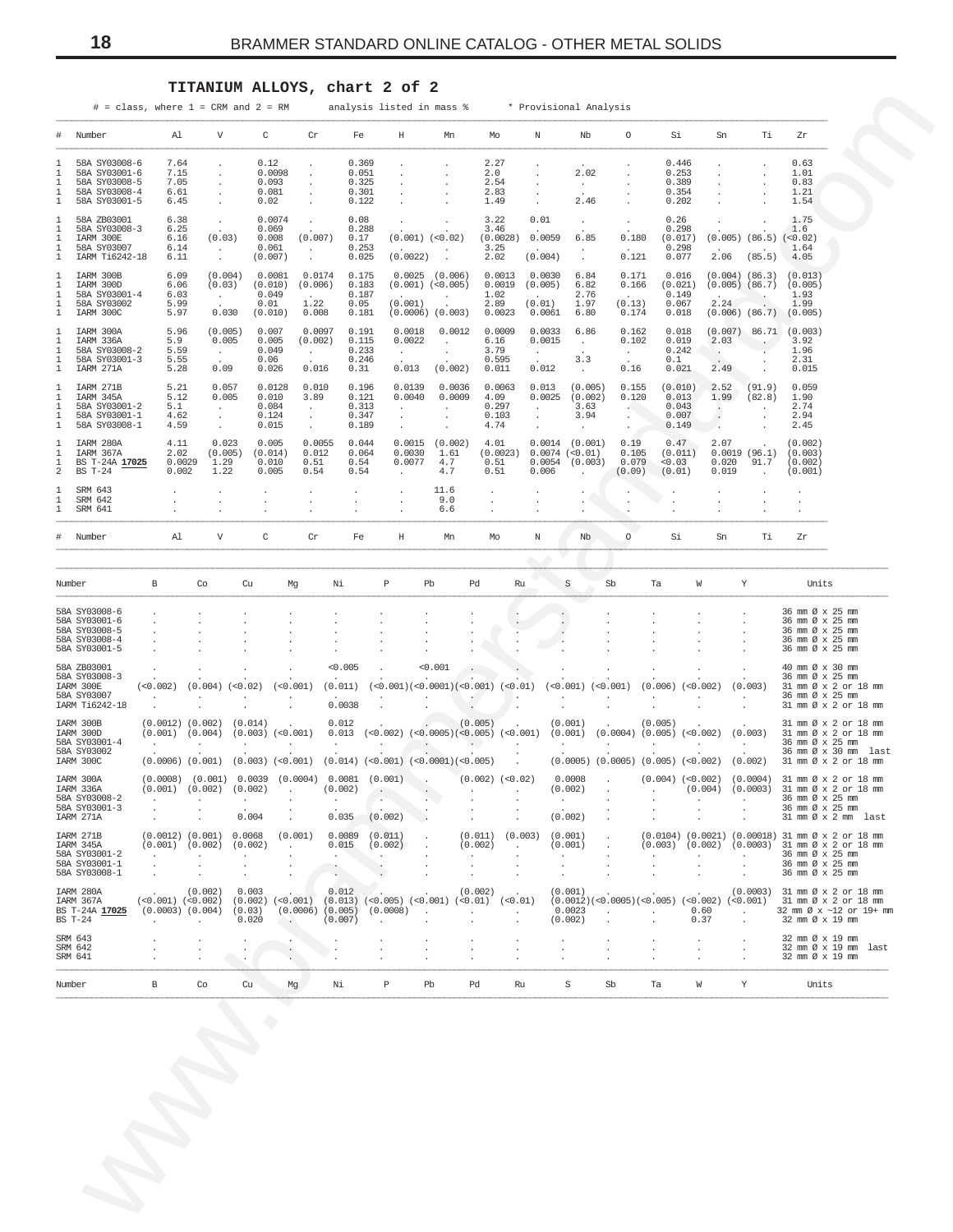<span id="page-18-0"></span>

|                     |                                                                  | <b>ZINC</b>                                         |                                           |                                                       |                                                        |                                                     |                                                        |                               |                             |                                        |                                             |                                                                   |                                                         |
|---------------------|------------------------------------------------------------------|-----------------------------------------------------|-------------------------------------------|-------------------------------------------------------|--------------------------------------------------------|-----------------------------------------------------|--------------------------------------------------------|-------------------------------|-----------------------------|----------------------------------------|---------------------------------------------|-------------------------------------------------------------------|---------------------------------------------------------|
|                     |                                                                  |                                                     | $#$ = class, where $1$ = CRM and $2$ = RM |                                                       | analysis listed in mass %                              |                                                     | Trace = informational values such as (<0.001) or lower |                               |                             |                                        |                                             |                                                                   |                                                         |
|                     | # Number                                                         | Pb                                                  | Al                                        | Cd                                                    | Cu                                                     | Fe                                                  | In                                                     | Mg                            | Mn                          | Νi                                     | Sb                                          | Sn                                                                | T1                                                      |
|                     | 1 41X Z6A<br>41X Z5N<br>ERM-EB325<br>41X Z11A<br>1 41X Z4L       | 0.031<br>0.0286<br>0.0142<br>0.0077<br>0.00584      | 0.0096<br>0.0243<br>0.0261<br>0.0065      | 0.0093<br>0.0165<br>0.00947<br>0.0155<br>0.00437      | 0.0088<br>0.0109<br>0.00475<br>0.0116<br>0.00326       | (0.002)<br>0.0262<br>0.00561<br>0.0019<br>0.0148    | 0.0228<br>0.0057<br>0.0345<br>0.00304                  | < 0.0005<br>0.0107<br>0.00331 | 0.0002<br>0.0049<br>0.00286 | 0.0002<br>0.0051<br>$\cdot$<br>0.00320 | $\sim$<br>0.0054<br>0.0026<br>0.00340       | 0.0038<br>0.0063<br>0.00461<br>0.0072<br>0.00221                  | $\cdot$<br>0.0068<br>0.00368<br>(0.0010)<br>0.00277     |
|                     | 41X Z3M<br>BS SP-5<br>ERM-EB323<br><b>BCR 327</b><br>BCR 326     | 0.00502<br>0.005<br>0.00486<br>0.004094<br>0.003070 | 0.00158<br>0.0003<br>Trace                | 0.00327<br>< 0.0004<br>0.000651<br>0.03014<br>0.02030 | 0.00345<br>< 0.001<br>0.00189<br>(0.000056)<br>0.01048 | 0.00605<br>< 0.001<br>0.00113<br>0.01440<br>0.02648 | 0.00233<br>$\mathbf{r}$                                | (0.00034)<br>< 0.002          | 0.00524                     | 0.00209<br>$\cdot$<br>$\cdot$          | 0.00167<br>< 0.001<br>$\cdot$<br>$\cdot$    | 0.00297<br>0.0010<br>0.00187<br>$\ddot{\phantom{0}}$<br>$\bullet$ | 0.00210<br>0.00108<br>$\sim$<br>$\cdot$                 |
| $\overline{a}$<br>2 | BS SP-A<br>ERM-EB324<br><b>BCS 194e</b><br>BAM M601<br>ERM-EB322 | 0.003<br>0.00261<br>0.002<br>0.00157<br>0.00150     | 0.051<br>< 0.00005                        | 0.00489<br>$\sim$<br>0.000055<br>0.001508             | < 0.0005<br>0.000987<br>0.000189<br>0.000589           | 0.011<br>0.00585<br>0.001<br>0.000220<br>0.00191    | < 0.000005                                             |                               |                             |                                        | 0.099<br>$\mathbf{r}$<br>$\cdot$<br>$\cdot$ | < 0.001<br>0.00098<br>$\overline{a}$<br>0.00056                   | 0.00199<br>$\ddot{\phantom{0}}$<br>0.000225<br>0.000528 |
|                     | SRM 683<br>SRM 631<br><b>BCR 321</b><br>SRM 682 *                | 0.00111<br>(0.001)<br>0.000485<br>$\sim$            | 0.50<br>< 0.00007<br>(<0.000003)          | 0.00011<br>0.0002<br>(0.000023)<br>(0.00001)          | 0.00059<br>0.0013<br>(0.000097)<br>0.0000042           | 0.00022<br>0.005<br>(0.000222)<br>(0.00001)         | Trace<br>0.0023<br>< 0.00002<br>$\sim$                 | Trace<br>(<0.00001)           | Trace<br>0.00015<br>Trace   | Trace<br>(<0.00001)                    | $\blacksquare$                              | (0.000002)<br>0.0001<br>< 0.00005<br>(0.000002)                   | (0.00002)<br>0.000078<br>(<0.00002)                     |
|                     | Number                                                           | Αq                                                  | Bi<br>Cr                                  | Ga                                                    | Ge                                                     | Hq                                                  | Si<br>Zn                                               | Melt 'C                       |                             | Units                                  |                                             |                                                                   |                                                         |

| MUILIDET        | -44                  | D T                  | ᅩ            | Gd                   | ಆರ                   | ny                   | DТ                       | 411             | METL C               | <b>UITT CR</b>                                       |
|-----------------|----------------------|----------------------|--------------|----------------------|----------------------|----------------------|--------------------------|-----------------|----------------------|------------------------------------------------------|
|                 |                      |                      |              |                      |                      |                      |                          |                 |                      |                                                      |
| 41X Z6A         |                      | 0.0122               | (0.0001)     |                      |                      | $\cdot$              |                          |                 |                      | 50 mm Ø x 20 mm                                      |
| 41X Z5N         | $\mathbf{r}$         | 0.0056               |              |                      | $\cdot$              | 0.0050               | $\ddot{\phantom{a}}$     |                 | $\mathbf{r}$         | $\sim$ 50 mm Ø x 20 mm                               |
| ERM-EB325       | $\mathbf{r}$         | $\sim$               |              |                      | $\mathbf{r}$         |                      |                          | $\sim$          | $\mathbf{r}$         | 60 mm Ø x 30 mm                                      |
| 41X Z11A        |                      | 0.0189               |              |                      | $\ddot{\phantom{0}}$ | (0.0009)             | $\lambda$                |                 | $\mathbf{r}$         | 50 mm Ø x 20 mm                                      |
| 41X Z4L         | $\mathbf{r}$         | 0.00319              |              |                      | $\mathbf{r}$         | 0.0025               |                          |                 | $\mathbf{r}$         | 50 mm Ø x 20 mm                                      |
| 41X Z3M         |                      | 0.00315              |              |                      |                      | 0.00289              |                          |                 |                      | $\sim$ 50 mm Ø x $\sim$ 20 mm                        |
|                 |                      |                      | $\mathbf{r}$ |                      | $\cdot$              |                      | $\mathbf{r}$             |                 | $\ddot{\phantom{0}}$ |                                                      |
| BS SP-5         | $\mathbf{r}$         | $\ddot{\phantom{0}}$ |              |                      | $\cdot$              | $\cdot$              |                          | $\mathbf{r}$    | $\ddot{\phantom{0}}$ | 37 mm Ø x 12 mm                                      |
| ERM-EB323       | $\ddot{\phantom{0}}$ |                      |              |                      | $\cdot$              | $\cdot$              | $\ddot{\phantom{0}}$     | $\cdot$         |                      | 60 mm Ø x 30 mm                                      |
| BCR 327         | $\mathbf{r}$         |                      |              |                      | $\cdot$              | $\cdot$              | $\mathbf{r}$             |                 |                      | 80 mm Ø x 20 mm                                      |
| BCR 326         | $\cdot$              |                      |              |                      | $\cdot$              | $\cdot$              | $\cdot$                  |                 |                      | 80 mm Ø x 20 mm                                      |
| BS SP-A         | $\mathbf{r}$         |                      |              | $\ddot{\phantom{0}}$ | $\cdot$              | $\cdot$              |                          |                 |                      | 38 mm Ø x 14 mm<br>last of stock                     |
| ERM-EB324       | $\mathbf{r}$         |                      |              | $\ddot{\phantom{0}}$ | $\ddot{\phantom{0}}$ |                      |                          |                 |                      | 60 mm Ø x 30 mm                                      |
| <b>BCS 194e</b> | $\mathbf{r}$         |                      |              |                      |                      |                      |                          | $\sim$<br>99.99 | 419.5                | $300 \text{ q}(4.5 \times 3.5 \times 3 \text{ cms})$ |
| BAM M601        |                      |                      |              | $\ddot{\phantom{0}}$ | $\cdot$              | $\ddot{\phantom{0}}$ | $\ddot{\phantom{0}}$     |                 |                      | 45 mm Ø x 30 mm                                      |
|                 | $\mathbf{r}$         |                      |              | $\ddot{\phantom{0}}$ | $\cdot$              | $\cdot$              | $\ddot{\phantom{0}}$     | $\cdot$         |                      |                                                      |
| ERM-EB322       | $\ddot{\phantom{0}}$ |                      |              | $\ddot{\phantom{0}}$ | $\cdot$              | $\cdot$              | $\overline{\phantom{a}}$ |                 |                      | 60 mm Ø x 30 mm                                      |
| SRM 683         | 0.00013              | $\mathbf{r}$         | $\sim$       | Trace                | $\cdot$              |                      | $\cdot$                  |                 |                      | Cylinder segment 57mm Ø x 25mm x 19mm                |
| SRM 631         | Trace                |                      | 0.0001       | (0.002)              | (0.0002)             | $\cdot$              |                          |                 |                      | 45 mm x 45 mm x 19 mm                                |
| BCR 321         | $\sim$               | $\cdot$              |              | $\cdot$              | $\cdot$              | $\cdot$              | $\ddot{\phantom{0}}$     |                 |                      | 80 mm Ø x 20 mm                                      |
| SRM 682 *       | (0.000002)           |                      | (<0.000006)  |                      |                      | $\mathbf{r}$         | (<0.00005)               |                 |                      | Cylinder segment 57mm Ø x 25mm x 19mm                |

\* SRM 682 has trace informational B, Be, C, Ca, Cl, F, K, Li, N, and Nb.

#### $\mathtt{CRM}$ ZINC SETS

available in sets only, as grouped

| Number                                                   | Al                                              | Cd                                               | Cu                                              | Fe                                                | Pb                                               | Sn                                              | Τi                                                           | Zn                              | Units                                                 |
|----------------------------------------------------------|-------------------------------------------------|--------------------------------------------------|-------------------------------------------------|---------------------------------------------------|--------------------------------------------------|-------------------------------------------------|--------------------------------------------------------------|---------------------------------|-------------------------------------------------------|
| IMN ZE 1<br>IMN ZE 2<br>IMN ZE 3<br>IMN ZE 4<br>IMN ZE 5 | 0.012<br>0.0035<br>0.025<br>0.0011              | 0.0019<br>0.0031<br>0.0050<br>0.00023<br>0.0060  | 0.011<br>(0.00037)<br>0.0032<br>0.013<br>0.0049 | 0.020<br>0.0052<br>(0.00035)<br>0.011             | 0.018<br>0.0078<br>0.0052<br>0.0012<br>0.0004    | 0.0018<br>0.0074<br>0.015<br>0.0017<br>0.00045  | $\overline{\phantom{a}}$<br>×.<br>$\ddot{\phantom{0}}$<br>×. | Rem<br>Rem<br>Rem<br>Rem<br>Rem | Discs $40 \text{ mm}$ $\varnothing$ x $25 \text{ mm}$ |
| IMN ZL 1<br>IMN ZL 2<br>IMN ZL 3<br>IMN ZL 4<br>IMN ZL 5 | 0.0190<br>0.0119<br>0.00388<br>0.0497<br>0.0518 | 0.0365<br>0.0241<br>0.00492<br>0.0115<br>0.00085 | 0.342<br>0.573<br>0.201<br>0.114<br>0.0115      | 0.00072<br>0.0174<br>0.00496<br>0.00879<br>0.0299 | 0.00498<br>0.00923<br>0.0247<br>0.0351<br>0.0363 | 0.0364<br>0.0420<br>0.00788<br>0.0114<br>0.0011 | 0.00745<br>0.114<br>0.238<br>0.394<br>0.598                  | Rem<br>Rem<br>Rem<br>Rem<br>Rem | Discs $40 \text{ mm}$ $\varnothing$ x $25 \text{ mm}$ |
| IMN ZA 1<br>IMN ZA 2<br>IMN ZA 3<br>IMN ZA 4             |                                                 | 0.0042<br>0.0029<br>0.00092<br>0.00049           | (0.0032)<br>0.0013<br>0.00011<br>0.00032        | 0.00167<br>0.0061<br>0.00078<br>0.00040           | 0.025<br>0.011<br>0.0028<br>0.0016               | 0.0038<br>0.0012<br>0.00036<br>0.00011          | ÷.<br>×.<br>$\mathbf{r}$                                     | Rem<br>Rem<br>Rem<br>Rem        | Rods $10 \text{ mm}$ $\alpha$ x $100 \text{ mm}$      |

| CRM    |                                                               |                                              |                                                  | ZINC ROHS MONITOR                           |                                              |
|--------|---------------------------------------------------------------|----------------------------------------------|--------------------------------------------------|---------------------------------------------|----------------------------------------------|
| cast   |                                                               |                                              |                                                  | 50 mm $\varnothing \times 20$               | mm                                           |
| Number |                                                               | Cd                                           | Cr                                               | Ηq                                          | Pb                                           |
|        | 41X ZSC6A<br>41X ZSC3A<br>41X ZSC1A<br>41X ZSC4A<br>41X ZSC2A | 0.215<br>0.119<br>0.0288<br>0.0131<br>0.0016 | < 0.0002<br>0.0148<br>0.0039<br>0.0299<br>0.0036 | 0.029<br>0.0021<br>0.026<br>0.050<br>0.0053 | 0.0077<br>0.0273<br>0.0621<br>0.156<br>0.111 |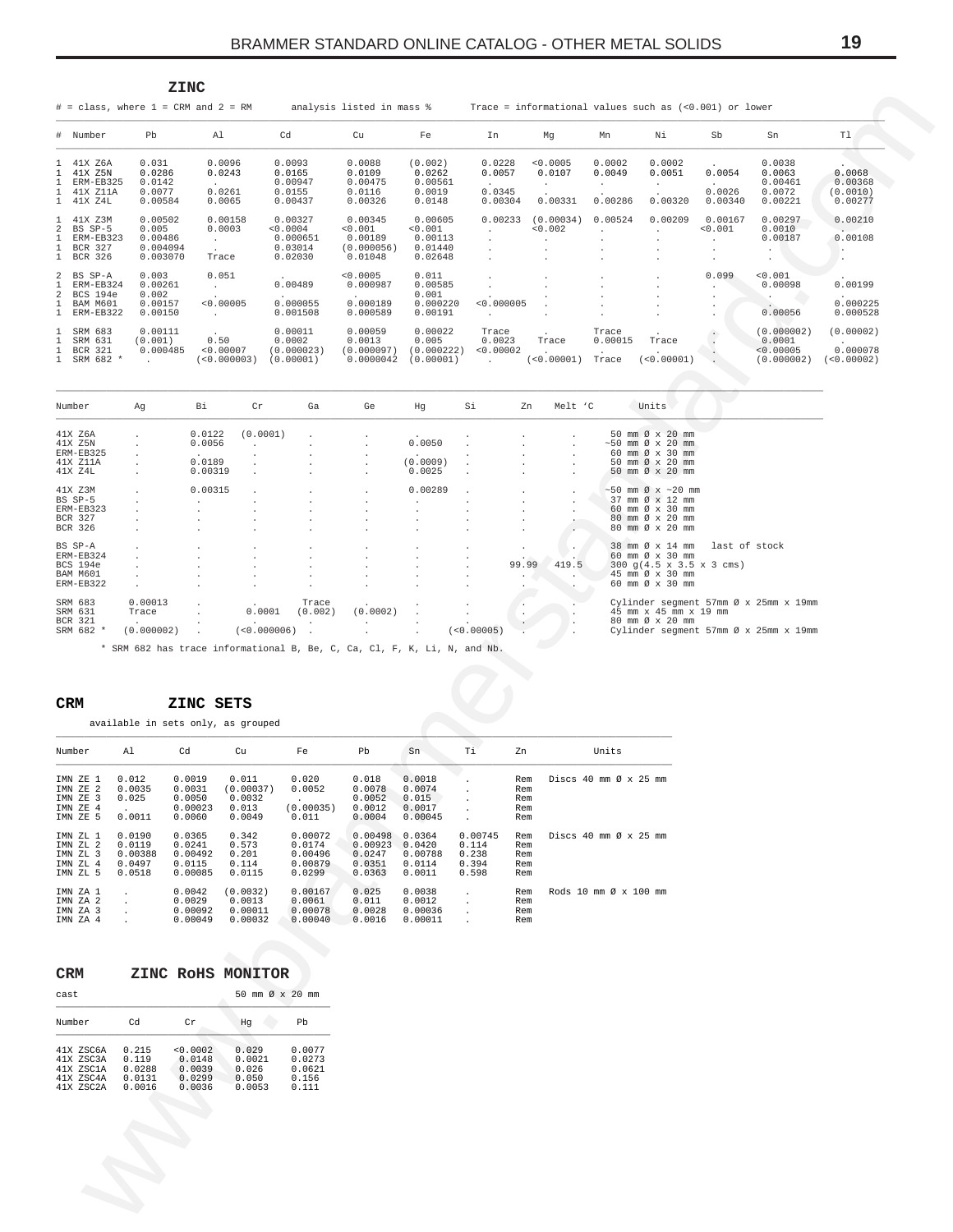# <span id="page-19-0"></span>**CRM ZAMAK (MAZAK) SPECIFICATIONS AND SUGGESTED SAMPLES**

| Number<br>Al<br>Cu<br>Νi<br>Cd<br>Cr<br>Fe<br>Pb<br>Mg<br>Mn<br>Sn<br>0.002<br>Zamak 2<br>$3.9 - 4.3$<br>$2.6 - 2.9$<br>$0.025 - 0.05$<br>0.003<br>0.075<br>0.004<br>$\sim$<br>$\ddot{\phantom{0}}$<br>$\ddot{\phantom{0}}$<br>0.0003<br>43X Z7A<br>3.68<br>3.14<br>0.062<br>0.0005<br>0.00092<br>0.029<br>0.0025<br>0.0058<br>0.0031<br>0.0480<br>0.0258<br>0.0030<br>43X Z4C<br>4.79<br>2.69<br>0.0033<br>0.0017<br>0.0153<br>0.0062<br>$\ddot{\phantom{a}}$<br>$3.9 - 4.3$<br>$0.75 - 1.25$<br>$0.030 - 0.06$<br>Zamak 5<br>0.003<br>0.075<br>0.004<br>0.002<br>$\bullet$<br>٠<br>$3.9 - 4.3$<br>$0.75 - 1.25$<br>0.004<br>0.002<br>Zamak 6<br>0.05<br>0.003<br>< 0.075<br>$\bullet$<br>$\bullet$<br>$\bullet$<br>3.40<br>0.0062<br>0.0109<br>0.0046<br>(0.042)<br>0.0013<br>0.0077<br>0.0058<br>43X Z3M<br>1.499<br>0.114<br>0.00595<br>0.0705<br>0.0267<br>0.00739<br>0.00330<br>BCR 360<br>3.427<br>1.234<br>0.0048<br>0.0031<br>0.023<br>0.0106<br>SRM 630<br>4.30<br>0.976<br>0.030<br>0.0027<br>0.0083<br>0.0040<br>ERM-EB602<br>4.08<br>0.812<br>0.0415<br>0.00025<br>0.00011<br>0.00073<br>0.00195<br>0.00010<br><b>Service</b><br><b>Allen</b><br>BCR 361<br>4.068<br>0.798<br>(0.000080)<br>0.001034<br>0.000531<br>0.00463<br>$\sim$<br>0.0075<br>43X Z1L<br>4.48<br>0.720<br>0.0345<br>0.0069<br>0.0004<br>0.0009<br>0.0011<br>(0.0005)<br>$\ddot{\phantom{a}}$<br>0.0087<br>0.0040<br>SRM 628<br>4.59<br>0.611<br>0.0094<br>0.030<br>0.066<br>0.0091<br>0.0045<br>0.0017<br>0.000982<br>0.000283<br>BCR 357<br>4.227<br>0.5849<br>0.0273<br>0.00257<br>0.00138<br>0.000351<br>$\sim$<br>$\sim$<br>$3.9 - 4.3$<br>$0.025 - 0.05$<br>0.003<br>0.075<br>0.002<br>Zamak 3<br>0.10<br>0.004<br>$\bullet$<br>٠<br>$0.005 - 0.02$<br>Zamak 7<br>$3.9 - 4.3$<br>0.10<br>$0.010 - 0.020$<br>0.002<br>0.075<br>0.002<br>0.001<br>$\bullet$<br>$\ddot{\phantom{0}}$<br>BCR 356<br>4.434<br>0.3944<br>0.01323<br>0.000343<br>0.000073<br>0.00315<br>0.000987<br>(0.000032)<br>0.00063<br>0.0483<br>42X Z12A<br>4.717<br>0.156<br>0.0488<br>0.0413<br>0.00277<br>0.0457<br>0.0079<br>0.0022<br>0.0029<br>0.0038<br>SRM 627<br>3.88<br>0.132<br>0.031<br>0.0051<br>0.023<br>0.014<br>0.0082<br>0.0042<br>0.00581<br>0.0786<br>0.0268<br>0.00569<br>BCR 355<br>3.443<br>0.1035<br>0.00291<br>$\cdot$<br>42X Z3K<br>0.014<br>0.0077<br>3.53<br>0.100<br>0.060<br>0.0030<br>0.0023<br>0.0033<br>0.001<br>42X Z4J<br>3.55<br>0.063<br>0.058<br>0.0177<br>0.0076<br>0.012<br>0.0077<br>0.0113<br>0.0060<br>0.0016<br>0.0395<br>SRM 626<br>3.56<br>0.056<br>0.020<br>0.047<br>0.103<br>0.048<br>0.0022<br>0.0012<br>SRM 625<br>3.06<br>0.034<br>0.070<br>0.0184<br>0.0007<br>0.0128<br>0.036<br>0.031<br>0.0014<br>0.0006<br>0.00308<br>BCR 354<br>3.726<br>0.03123<br>0.0602<br>0.00831<br>0.00297<br>0.00141<br>$\cdot$<br>$\cdot$<br>$\cdot$<br>0.003126<br>0.02830<br>0.000674<br>0.000288<br>0.00030<br>BCR 352<br>4.150<br>(0.00064)<br>$\cdot$<br>4.355<br>0.001213<br>(0.00019)<br>BCR 351<br>0.01310<br>(0.000021)<br>0.000450<br>0.0001<br>$\cdot$<br>$\cdot$<br>Zamak 8<br>$7.8 - 9.0$<br>$0.70 - 1.40$<br>$0.015 - 0.030$<br>0.02<br>0.005<br><0.1<br>0.005<br>0.003<br>$\ddot{\phantom{0}}$<br>٠<br>43X Z14F<br>7.98<br>1.238<br>0.0123<br>0.0058<br>0.00567<br>0.0037<br>0.0025<br>(0.0003)<br>0.0019<br>0.0005<br>Number<br>Тi<br>Tl.<br>Be<br>Bi<br>Ce<br>In<br>La<br>Sb<br>Si<br>Zamak 2<br>$\bullet$<br>٠<br>$\bullet$<br>$\bullet$<br>٠<br>$\bullet$<br>0.0194<br>(0.0009)<br>0.0016<br>0.067<br>43X Z7A<br>43X Z4C<br>(0.0023)<br>(0.0012)<br>0.0113<br>Zamak 5<br>Zamak 6<br>$\bullet$<br>$\bullet$<br>$\bullet$<br>$\bullet$<br>٠<br>0.0092<br>0.0029<br>43X Z3M<br>$\cdot$<br>0.00298<br>0.00259<br>BCR 360<br>$\cdot$<br>$\cdot$<br>$\cdot$<br>$\cdot$<br>0.022<br>SRM 630<br>$\cdot$<br>ERM-EB602<br>0.00114<br>0.00048<br>(<0.00002)<br>0.00374<br>BCR 361<br>$\sim$<br>(0.0006)<br>43X Z1L Ag:0.0037<br>(0.0008)<br>$\sim$<br>$\sim$<br>SRM 628<br>0.008<br>$\cdot$<br>$\cdot$<br>0.000330<br>0.000276<br>BCR 357<br>$\cdot$<br>$\ddot{\phantom{1}}$<br>$\cdot$<br>Zamak 3<br>$\bullet$<br>Zamak 7<br>$\bullet$<br>$\bullet$<br>$\bullet$<br>$\ddot{\phantom{0}}$<br>$\ddot{\phantom{0}}$<br>$\bullet$<br>$\bullet$<br>٠<br>< 0.00002<br>0.000079<br>BCR 356<br>42X Z12A<br>0.0116<br>0.0068<br>0.0084<br>0.0070<br>0.0076<br>SRM 627<br>0.021<br>$\sim$<br>$\cdot$<br>$\blacksquare$<br>0.00246<br>0.002325<br>BCR 355<br>0.0067<br>0.0029<br>0.0011<br>42X Z3K<br>$\sim$<br>$\sim$<br>42X Z4J<br>0.020<br>0.0016<br>0.020<br>(0.0029)<br>(0.0025)<br>0.042<br>SRM 626<br>SRM 625<br>0.017<br>0.001101<br>BCR 354<br>0.00098<br>$\cdot$<br>0.000302<br>0.00032<br>BCR 352<br>BCR 351<br>< 0.00002<br>0.000074<br>Zamak 8<br>0.03<br>$\bullet$<br>$\bullet$<br>43X Z14F<br>0.0106<br>0.0105<br>(<0.001)<br>(0.0001)<br>$\cdot$<br>ZAMAK SET<br>CRM<br>SOLD IN SET/4 ONLY<br>40 mm Ø x 25 mm<br>Number<br>Νi<br>Pb<br>Al<br>Cd<br>Cu<br>Fe<br>Mg<br>Si<br>Sn<br>0.0083<br>0.0067<br>0.0068<br>IMN ZG 1<br>3.07<br>0.00048<br>1.34<br>0.074<br>0.009<br>0.036<br>3.56<br>0.0049<br>IMN ZG 2<br>0.72<br>0.048<br>0.0025<br>0.0065<br>0.024<br>0.0048<br>0.011<br>IMN ZG 3<br>4.00<br>0.0028<br>0.11<br>0.028<br>0.001<br>0.0033<br>$0.01\,$<br>0.00067<br>IMN ZG 4<br>4.64<br>0.011<br>0.00055<br>(0.0089)<br>0.016<br>0.00042<br>0.0013<br>(0.0047)<br>0.0021 |  | 42X, 43X: ~50 mm $\varnothing$ x ~15-20 mm |  | BAM: 39 mm Ø x 39 mm | BCR: 80 mm Ø x 20 mm | SRM: 44 mm x 44 mm x 19 mm |  |
|------------------------------------------------------------------------------------------------------------------------------------------------------------------------------------------------------------------------------------------------------------------------------------------------------------------------------------------------------------------------------------------------------------------------------------------------------------------------------------------------------------------------------------------------------------------------------------------------------------------------------------------------------------------------------------------------------------------------------------------------------------------------------------------------------------------------------------------------------------------------------------------------------------------------------------------------------------------------------------------------------------------------------------------------------------------------------------------------------------------------------------------------------------------------------------------------------------------------------------------------------------------------------------------------------------------------------------------------------------------------------------------------------------------------------------------------------------------------------------------------------------------------------------------------------------------------------------------------------------------------------------------------------------------------------------------------------------------------------------------------------------------------------------------------------------------------------------------------------------------------------------------------------------------------------------------------------------------------------------------------------------------------------------------------------------------------------------------------------------------------------------------------------------------------------------------------------------------------------------------------------------------------------------------------------------------------------------------------------------------------------------------------------------------------------------------------------------------------------------------------------------------------------------------------------------------------------------------------------------------------------------------------------------------------------------------------------------------------------------------------------------------------------------------------------------------------------------------------------------------------------------------------------------------------------------------------------------------------------------------------------------------------------------------------------------------------------------------------------------------------------------------------------------------------------------------------------------------------------------------------------------------------------------------------------------------------------------------------------------------------------------------------------------------------------------------------------------------------------------------------------------------------------------------------------------------------------------------------------------------------------------------------------------------------------------------------------------------------------------------------------------------------------------------------------------------------------------------------------------------------------------------------------------------------------------------------------------------------------------------------------------------------------------------------------------------------------------------------------------------------------------------------------------------------------------------------------------------------------------------------------------------------------------------------------------------------------------------------------------------------------------------------------------------------------------------------------------------------------------------------------------------------------------------------------------------------------------------------------------------------------------------------------------------------------------------------------------------------------------------------------------------------------------------------------------------------------------------------------------------------------------------------------------------------------------------------------------------------------------------------------------------------------------------------------------------------------------------------------------------------------------------------------------------------------------------------------------------------------------------------------------------------------------------------------------------------------------------------------------------------------------|--|--------------------------------------------|--|----------------------|----------------------|----------------------------|--|
|                                                                                                                                                                                                                                                                                                                                                                                                                                                                                                                                                                                                                                                                                                                                                                                                                                                                                                                                                                                                                                                                                                                                                                                                                                                                                                                                                                                                                                                                                                                                                                                                                                                                                                                                                                                                                                                                                                                                                                                                                                                                                                                                                                                                                                                                                                                                                                                                                                                                                                                                                                                                                                                                                                                                                                                                                                                                                                                                                                                                                                                                                                                                                                                                                                                                                                                                                                                                                                                                                                                                                                                                                                                                                                                                                                                                                                                                                                                                                                                                                                                                                                                                                                                                                                                                                                                                                                                                                                                                                                                                                                                                                                                                                                                                                                                                                                                                                                                                                                                                                                                                                                                                                                                                                                                                                                                                                                                    |  |                                            |  |                      |                      |                            |  |
|                                                                                                                                                                                                                                                                                                                                                                                                                                                                                                                                                                                                                                                                                                                                                                                                                                                                                                                                                                                                                                                                                                                                                                                                                                                                                                                                                                                                                                                                                                                                                                                                                                                                                                                                                                                                                                                                                                                                                                                                                                                                                                                                                                                                                                                                                                                                                                                                                                                                                                                                                                                                                                                                                                                                                                                                                                                                                                                                                                                                                                                                                                                                                                                                                                                                                                                                                                                                                                                                                                                                                                                                                                                                                                                                                                                                                                                                                                                                                                                                                                                                                                                                                                                                                                                                                                                                                                                                                                                                                                                                                                                                                                                                                                                                                                                                                                                                                                                                                                                                                                                                                                                                                                                                                                                                                                                                                                                    |  |                                            |  |                      |                      |                            |  |
|                                                                                                                                                                                                                                                                                                                                                                                                                                                                                                                                                                                                                                                                                                                                                                                                                                                                                                                                                                                                                                                                                                                                                                                                                                                                                                                                                                                                                                                                                                                                                                                                                                                                                                                                                                                                                                                                                                                                                                                                                                                                                                                                                                                                                                                                                                                                                                                                                                                                                                                                                                                                                                                                                                                                                                                                                                                                                                                                                                                                                                                                                                                                                                                                                                                                                                                                                                                                                                                                                                                                                                                                                                                                                                                                                                                                                                                                                                                                                                                                                                                                                                                                                                                                                                                                                                                                                                                                                                                                                                                                                                                                                                                                                                                                                                                                                                                                                                                                                                                                                                                                                                                                                                                                                                                                                                                                                                                    |  |                                            |  |                      |                      |                            |  |
|                                                                                                                                                                                                                                                                                                                                                                                                                                                                                                                                                                                                                                                                                                                                                                                                                                                                                                                                                                                                                                                                                                                                                                                                                                                                                                                                                                                                                                                                                                                                                                                                                                                                                                                                                                                                                                                                                                                                                                                                                                                                                                                                                                                                                                                                                                                                                                                                                                                                                                                                                                                                                                                                                                                                                                                                                                                                                                                                                                                                                                                                                                                                                                                                                                                                                                                                                                                                                                                                                                                                                                                                                                                                                                                                                                                                                                                                                                                                                                                                                                                                                                                                                                                                                                                                                                                                                                                                                                                                                                                                                                                                                                                                                                                                                                                                                                                                                                                                                                                                                                                                                                                                                                                                                                                                                                                                                                                    |  |                                            |  |                      |                      |                            |  |
|                                                                                                                                                                                                                                                                                                                                                                                                                                                                                                                                                                                                                                                                                                                                                                                                                                                                                                                                                                                                                                                                                                                                                                                                                                                                                                                                                                                                                                                                                                                                                                                                                                                                                                                                                                                                                                                                                                                                                                                                                                                                                                                                                                                                                                                                                                                                                                                                                                                                                                                                                                                                                                                                                                                                                                                                                                                                                                                                                                                                                                                                                                                                                                                                                                                                                                                                                                                                                                                                                                                                                                                                                                                                                                                                                                                                                                                                                                                                                                                                                                                                                                                                                                                                                                                                                                                                                                                                                                                                                                                                                                                                                                                                                                                                                                                                                                                                                                                                                                                                                                                                                                                                                                                                                                                                                                                                                                                    |  |                                            |  |                      |                      |                            |  |
|                                                                                                                                                                                                                                                                                                                                                                                                                                                                                                                                                                                                                                                                                                                                                                                                                                                                                                                                                                                                                                                                                                                                                                                                                                                                                                                                                                                                                                                                                                                                                                                                                                                                                                                                                                                                                                                                                                                                                                                                                                                                                                                                                                                                                                                                                                                                                                                                                                                                                                                                                                                                                                                                                                                                                                                                                                                                                                                                                                                                                                                                                                                                                                                                                                                                                                                                                                                                                                                                                                                                                                                                                                                                                                                                                                                                                                                                                                                                                                                                                                                                                                                                                                                                                                                                                                                                                                                                                                                                                                                                                                                                                                                                                                                                                                                                                                                                                                                                                                                                                                                                                                                                                                                                                                                                                                                                                                                    |  |                                            |  |                      |                      |                            |  |
|                                                                                                                                                                                                                                                                                                                                                                                                                                                                                                                                                                                                                                                                                                                                                                                                                                                                                                                                                                                                                                                                                                                                                                                                                                                                                                                                                                                                                                                                                                                                                                                                                                                                                                                                                                                                                                                                                                                                                                                                                                                                                                                                                                                                                                                                                                                                                                                                                                                                                                                                                                                                                                                                                                                                                                                                                                                                                                                                                                                                                                                                                                                                                                                                                                                                                                                                                                                                                                                                                                                                                                                                                                                                                                                                                                                                                                                                                                                                                                                                                                                                                                                                                                                                                                                                                                                                                                                                                                                                                                                                                                                                                                                                                                                                                                                                                                                                                                                                                                                                                                                                                                                                                                                                                                                                                                                                                                                    |  |                                            |  |                      |                      |                            |  |
|                                                                                                                                                                                                                                                                                                                                                                                                                                                                                                                                                                                                                                                                                                                                                                                                                                                                                                                                                                                                                                                                                                                                                                                                                                                                                                                                                                                                                                                                                                                                                                                                                                                                                                                                                                                                                                                                                                                                                                                                                                                                                                                                                                                                                                                                                                                                                                                                                                                                                                                                                                                                                                                                                                                                                                                                                                                                                                                                                                                                                                                                                                                                                                                                                                                                                                                                                                                                                                                                                                                                                                                                                                                                                                                                                                                                                                                                                                                                                                                                                                                                                                                                                                                                                                                                                                                                                                                                                                                                                                                                                                                                                                                                                                                                                                                                                                                                                                                                                                                                                                                                                                                                                                                                                                                                                                                                                                                    |  |                                            |  |                      |                      |                            |  |
|                                                                                                                                                                                                                                                                                                                                                                                                                                                                                                                                                                                                                                                                                                                                                                                                                                                                                                                                                                                                                                                                                                                                                                                                                                                                                                                                                                                                                                                                                                                                                                                                                                                                                                                                                                                                                                                                                                                                                                                                                                                                                                                                                                                                                                                                                                                                                                                                                                                                                                                                                                                                                                                                                                                                                                                                                                                                                                                                                                                                                                                                                                                                                                                                                                                                                                                                                                                                                                                                                                                                                                                                                                                                                                                                                                                                                                                                                                                                                                                                                                                                                                                                                                                                                                                                                                                                                                                                                                                                                                                                                                                                                                                                                                                                                                                                                                                                                                                                                                                                                                                                                                                                                                                                                                                                                                                                                                                    |  |                                            |  |                      |                      |                            |  |
|                                                                                                                                                                                                                                                                                                                                                                                                                                                                                                                                                                                                                                                                                                                                                                                                                                                                                                                                                                                                                                                                                                                                                                                                                                                                                                                                                                                                                                                                                                                                                                                                                                                                                                                                                                                                                                                                                                                                                                                                                                                                                                                                                                                                                                                                                                                                                                                                                                                                                                                                                                                                                                                                                                                                                                                                                                                                                                                                                                                                                                                                                                                                                                                                                                                                                                                                                                                                                                                                                                                                                                                                                                                                                                                                                                                                                                                                                                                                                                                                                                                                                                                                                                                                                                                                                                                                                                                                                                                                                                                                                                                                                                                                                                                                                                                                                                                                                                                                                                                                                                                                                                                                                                                                                                                                                                                                                                                    |  |                                            |  |                      |                      |                            |  |
|                                                                                                                                                                                                                                                                                                                                                                                                                                                                                                                                                                                                                                                                                                                                                                                                                                                                                                                                                                                                                                                                                                                                                                                                                                                                                                                                                                                                                                                                                                                                                                                                                                                                                                                                                                                                                                                                                                                                                                                                                                                                                                                                                                                                                                                                                                                                                                                                                                                                                                                                                                                                                                                                                                                                                                                                                                                                                                                                                                                                                                                                                                                                                                                                                                                                                                                                                                                                                                                                                                                                                                                                                                                                                                                                                                                                                                                                                                                                                                                                                                                                                                                                                                                                                                                                                                                                                                                                                                                                                                                                                                                                                                                                                                                                                                                                                                                                                                                                                                                                                                                                                                                                                                                                                                                                                                                                                                                    |  |                                            |  |                      |                      |                            |  |
|                                                                                                                                                                                                                                                                                                                                                                                                                                                                                                                                                                                                                                                                                                                                                                                                                                                                                                                                                                                                                                                                                                                                                                                                                                                                                                                                                                                                                                                                                                                                                                                                                                                                                                                                                                                                                                                                                                                                                                                                                                                                                                                                                                                                                                                                                                                                                                                                                                                                                                                                                                                                                                                                                                                                                                                                                                                                                                                                                                                                                                                                                                                                                                                                                                                                                                                                                                                                                                                                                                                                                                                                                                                                                                                                                                                                                                                                                                                                                                                                                                                                                                                                                                                                                                                                                                                                                                                                                                                                                                                                                                                                                                                                                                                                                                                                                                                                                                                                                                                                                                                                                                                                                                                                                                                                                                                                                                                    |  |                                            |  |                      |                      |                            |  |
|                                                                                                                                                                                                                                                                                                                                                                                                                                                                                                                                                                                                                                                                                                                                                                                                                                                                                                                                                                                                                                                                                                                                                                                                                                                                                                                                                                                                                                                                                                                                                                                                                                                                                                                                                                                                                                                                                                                                                                                                                                                                                                                                                                                                                                                                                                                                                                                                                                                                                                                                                                                                                                                                                                                                                                                                                                                                                                                                                                                                                                                                                                                                                                                                                                                                                                                                                                                                                                                                                                                                                                                                                                                                                                                                                                                                                                                                                                                                                                                                                                                                                                                                                                                                                                                                                                                                                                                                                                                                                                                                                                                                                                                                                                                                                                                                                                                                                                                                                                                                                                                                                                                                                                                                                                                                                                                                                                                    |  |                                            |  |                      |                      |                            |  |
|                                                                                                                                                                                                                                                                                                                                                                                                                                                                                                                                                                                                                                                                                                                                                                                                                                                                                                                                                                                                                                                                                                                                                                                                                                                                                                                                                                                                                                                                                                                                                                                                                                                                                                                                                                                                                                                                                                                                                                                                                                                                                                                                                                                                                                                                                                                                                                                                                                                                                                                                                                                                                                                                                                                                                                                                                                                                                                                                                                                                                                                                                                                                                                                                                                                                                                                                                                                                                                                                                                                                                                                                                                                                                                                                                                                                                                                                                                                                                                                                                                                                                                                                                                                                                                                                                                                                                                                                                                                                                                                                                                                                                                                                                                                                                                                                                                                                                                                                                                                                                                                                                                                                                                                                                                                                                                                                                                                    |  |                                            |  |                      |                      |                            |  |
|                                                                                                                                                                                                                                                                                                                                                                                                                                                                                                                                                                                                                                                                                                                                                                                                                                                                                                                                                                                                                                                                                                                                                                                                                                                                                                                                                                                                                                                                                                                                                                                                                                                                                                                                                                                                                                                                                                                                                                                                                                                                                                                                                                                                                                                                                                                                                                                                                                                                                                                                                                                                                                                                                                                                                                                                                                                                                                                                                                                                                                                                                                                                                                                                                                                                                                                                                                                                                                                                                                                                                                                                                                                                                                                                                                                                                                                                                                                                                                                                                                                                                                                                                                                                                                                                                                                                                                                                                                                                                                                                                                                                                                                                                                                                                                                                                                                                                                                                                                                                                                                                                                                                                                                                                                                                                                                                                                                    |  |                                            |  |                      |                      |                            |  |
|                                                                                                                                                                                                                                                                                                                                                                                                                                                                                                                                                                                                                                                                                                                                                                                                                                                                                                                                                                                                                                                                                                                                                                                                                                                                                                                                                                                                                                                                                                                                                                                                                                                                                                                                                                                                                                                                                                                                                                                                                                                                                                                                                                                                                                                                                                                                                                                                                                                                                                                                                                                                                                                                                                                                                                                                                                                                                                                                                                                                                                                                                                                                                                                                                                                                                                                                                                                                                                                                                                                                                                                                                                                                                                                                                                                                                                                                                                                                                                                                                                                                                                                                                                                                                                                                                                                                                                                                                                                                                                                                                                                                                                                                                                                                                                                                                                                                                                                                                                                                                                                                                                                                                                                                                                                                                                                                                                                    |  |                                            |  |                      |                      |                            |  |
|                                                                                                                                                                                                                                                                                                                                                                                                                                                                                                                                                                                                                                                                                                                                                                                                                                                                                                                                                                                                                                                                                                                                                                                                                                                                                                                                                                                                                                                                                                                                                                                                                                                                                                                                                                                                                                                                                                                                                                                                                                                                                                                                                                                                                                                                                                                                                                                                                                                                                                                                                                                                                                                                                                                                                                                                                                                                                                                                                                                                                                                                                                                                                                                                                                                                                                                                                                                                                                                                                                                                                                                                                                                                                                                                                                                                                                                                                                                                                                                                                                                                                                                                                                                                                                                                                                                                                                                                                                                                                                                                                                                                                                                                                                                                                                                                                                                                                                                                                                                                                                                                                                                                                                                                                                                                                                                                                                                    |  |                                            |  |                      |                      |                            |  |
|                                                                                                                                                                                                                                                                                                                                                                                                                                                                                                                                                                                                                                                                                                                                                                                                                                                                                                                                                                                                                                                                                                                                                                                                                                                                                                                                                                                                                                                                                                                                                                                                                                                                                                                                                                                                                                                                                                                                                                                                                                                                                                                                                                                                                                                                                                                                                                                                                                                                                                                                                                                                                                                                                                                                                                                                                                                                                                                                                                                                                                                                                                                                                                                                                                                                                                                                                                                                                                                                                                                                                                                                                                                                                                                                                                                                                                                                                                                                                                                                                                                                                                                                                                                                                                                                                                                                                                                                                                                                                                                                                                                                                                                                                                                                                                                                                                                                                                                                                                                                                                                                                                                                                                                                                                                                                                                                                                                    |  |                                            |  |                      |                      |                            |  |
|                                                                                                                                                                                                                                                                                                                                                                                                                                                                                                                                                                                                                                                                                                                                                                                                                                                                                                                                                                                                                                                                                                                                                                                                                                                                                                                                                                                                                                                                                                                                                                                                                                                                                                                                                                                                                                                                                                                                                                                                                                                                                                                                                                                                                                                                                                                                                                                                                                                                                                                                                                                                                                                                                                                                                                                                                                                                                                                                                                                                                                                                                                                                                                                                                                                                                                                                                                                                                                                                                                                                                                                                                                                                                                                                                                                                                                                                                                                                                                                                                                                                                                                                                                                                                                                                                                                                                                                                                                                                                                                                                                                                                                                                                                                                                                                                                                                                                                                                                                                                                                                                                                                                                                                                                                                                                                                                                                                    |  |                                            |  |                      |                      |                            |  |
|                                                                                                                                                                                                                                                                                                                                                                                                                                                                                                                                                                                                                                                                                                                                                                                                                                                                                                                                                                                                                                                                                                                                                                                                                                                                                                                                                                                                                                                                                                                                                                                                                                                                                                                                                                                                                                                                                                                                                                                                                                                                                                                                                                                                                                                                                                                                                                                                                                                                                                                                                                                                                                                                                                                                                                                                                                                                                                                                                                                                                                                                                                                                                                                                                                                                                                                                                                                                                                                                                                                                                                                                                                                                                                                                                                                                                                                                                                                                                                                                                                                                                                                                                                                                                                                                                                                                                                                                                                                                                                                                                                                                                                                                                                                                                                                                                                                                                                                                                                                                                                                                                                                                                                                                                                                                                                                                                                                    |  |                                            |  |                      |                      |                            |  |
|                                                                                                                                                                                                                                                                                                                                                                                                                                                                                                                                                                                                                                                                                                                                                                                                                                                                                                                                                                                                                                                                                                                                                                                                                                                                                                                                                                                                                                                                                                                                                                                                                                                                                                                                                                                                                                                                                                                                                                                                                                                                                                                                                                                                                                                                                                                                                                                                                                                                                                                                                                                                                                                                                                                                                                                                                                                                                                                                                                                                                                                                                                                                                                                                                                                                                                                                                                                                                                                                                                                                                                                                                                                                                                                                                                                                                                                                                                                                                                                                                                                                                                                                                                                                                                                                                                                                                                                                                                                                                                                                                                                                                                                                                                                                                                                                                                                                                                                                                                                                                                                                                                                                                                                                                                                                                                                                                                                    |  |                                            |  |                      |                      |                            |  |
|                                                                                                                                                                                                                                                                                                                                                                                                                                                                                                                                                                                                                                                                                                                                                                                                                                                                                                                                                                                                                                                                                                                                                                                                                                                                                                                                                                                                                                                                                                                                                                                                                                                                                                                                                                                                                                                                                                                                                                                                                                                                                                                                                                                                                                                                                                                                                                                                                                                                                                                                                                                                                                                                                                                                                                                                                                                                                                                                                                                                                                                                                                                                                                                                                                                                                                                                                                                                                                                                                                                                                                                                                                                                                                                                                                                                                                                                                                                                                                                                                                                                                                                                                                                                                                                                                                                                                                                                                                                                                                                                                                                                                                                                                                                                                                                                                                                                                                                                                                                                                                                                                                                                                                                                                                                                                                                                                                                    |  |                                            |  |                      |                      |                            |  |
|                                                                                                                                                                                                                                                                                                                                                                                                                                                                                                                                                                                                                                                                                                                                                                                                                                                                                                                                                                                                                                                                                                                                                                                                                                                                                                                                                                                                                                                                                                                                                                                                                                                                                                                                                                                                                                                                                                                                                                                                                                                                                                                                                                                                                                                                                                                                                                                                                                                                                                                                                                                                                                                                                                                                                                                                                                                                                                                                                                                                                                                                                                                                                                                                                                                                                                                                                                                                                                                                                                                                                                                                                                                                                                                                                                                                                                                                                                                                                                                                                                                                                                                                                                                                                                                                                                                                                                                                                                                                                                                                                                                                                                                                                                                                                                                                                                                                                                                                                                                                                                                                                                                                                                                                                                                                                                                                                                                    |  |                                            |  |                      |                      |                            |  |
|                                                                                                                                                                                                                                                                                                                                                                                                                                                                                                                                                                                                                                                                                                                                                                                                                                                                                                                                                                                                                                                                                                                                                                                                                                                                                                                                                                                                                                                                                                                                                                                                                                                                                                                                                                                                                                                                                                                                                                                                                                                                                                                                                                                                                                                                                                                                                                                                                                                                                                                                                                                                                                                                                                                                                                                                                                                                                                                                                                                                                                                                                                                                                                                                                                                                                                                                                                                                                                                                                                                                                                                                                                                                                                                                                                                                                                                                                                                                                                                                                                                                                                                                                                                                                                                                                                                                                                                                                                                                                                                                                                                                                                                                                                                                                                                                                                                                                                                                                                                                                                                                                                                                                                                                                                                                                                                                                                                    |  |                                            |  |                      |                      |                            |  |
|                                                                                                                                                                                                                                                                                                                                                                                                                                                                                                                                                                                                                                                                                                                                                                                                                                                                                                                                                                                                                                                                                                                                                                                                                                                                                                                                                                                                                                                                                                                                                                                                                                                                                                                                                                                                                                                                                                                                                                                                                                                                                                                                                                                                                                                                                                                                                                                                                                                                                                                                                                                                                                                                                                                                                                                                                                                                                                                                                                                                                                                                                                                                                                                                                                                                                                                                                                                                                                                                                                                                                                                                                                                                                                                                                                                                                                                                                                                                                                                                                                                                                                                                                                                                                                                                                                                                                                                                                                                                                                                                                                                                                                                                                                                                                                                                                                                                                                                                                                                                                                                                                                                                                                                                                                                                                                                                                                                    |  |                                            |  |                      |                      |                            |  |
|                                                                                                                                                                                                                                                                                                                                                                                                                                                                                                                                                                                                                                                                                                                                                                                                                                                                                                                                                                                                                                                                                                                                                                                                                                                                                                                                                                                                                                                                                                                                                                                                                                                                                                                                                                                                                                                                                                                                                                                                                                                                                                                                                                                                                                                                                                                                                                                                                                                                                                                                                                                                                                                                                                                                                                                                                                                                                                                                                                                                                                                                                                                                                                                                                                                                                                                                                                                                                                                                                                                                                                                                                                                                                                                                                                                                                                                                                                                                                                                                                                                                                                                                                                                                                                                                                                                                                                                                                                                                                                                                                                                                                                                                                                                                                                                                                                                                                                                                                                                                                                                                                                                                                                                                                                                                                                                                                                                    |  |                                            |  |                      |                      |                            |  |
|                                                                                                                                                                                                                                                                                                                                                                                                                                                                                                                                                                                                                                                                                                                                                                                                                                                                                                                                                                                                                                                                                                                                                                                                                                                                                                                                                                                                                                                                                                                                                                                                                                                                                                                                                                                                                                                                                                                                                                                                                                                                                                                                                                                                                                                                                                                                                                                                                                                                                                                                                                                                                                                                                                                                                                                                                                                                                                                                                                                                                                                                                                                                                                                                                                                                                                                                                                                                                                                                                                                                                                                                                                                                                                                                                                                                                                                                                                                                                                                                                                                                                                                                                                                                                                                                                                                                                                                                                                                                                                                                                                                                                                                                                                                                                                                                                                                                                                                                                                                                                                                                                                                                                                                                                                                                                                                                                                                    |  |                                            |  |                      |                      |                            |  |
|                                                                                                                                                                                                                                                                                                                                                                                                                                                                                                                                                                                                                                                                                                                                                                                                                                                                                                                                                                                                                                                                                                                                                                                                                                                                                                                                                                                                                                                                                                                                                                                                                                                                                                                                                                                                                                                                                                                                                                                                                                                                                                                                                                                                                                                                                                                                                                                                                                                                                                                                                                                                                                                                                                                                                                                                                                                                                                                                                                                                                                                                                                                                                                                                                                                                                                                                                                                                                                                                                                                                                                                                                                                                                                                                                                                                                                                                                                                                                                                                                                                                                                                                                                                                                                                                                                                                                                                                                                                                                                                                                                                                                                                                                                                                                                                                                                                                                                                                                                                                                                                                                                                                                                                                                                                                                                                                                                                    |  |                                            |  |                      |                      |                            |  |
|                                                                                                                                                                                                                                                                                                                                                                                                                                                                                                                                                                                                                                                                                                                                                                                                                                                                                                                                                                                                                                                                                                                                                                                                                                                                                                                                                                                                                                                                                                                                                                                                                                                                                                                                                                                                                                                                                                                                                                                                                                                                                                                                                                                                                                                                                                                                                                                                                                                                                                                                                                                                                                                                                                                                                                                                                                                                                                                                                                                                                                                                                                                                                                                                                                                                                                                                                                                                                                                                                                                                                                                                                                                                                                                                                                                                                                                                                                                                                                                                                                                                                                                                                                                                                                                                                                                                                                                                                                                                                                                                                                                                                                                                                                                                                                                                                                                                                                                                                                                                                                                                                                                                                                                                                                                                                                                                                                                    |  |                                            |  |                      |                      |                            |  |
|                                                                                                                                                                                                                                                                                                                                                                                                                                                                                                                                                                                                                                                                                                                                                                                                                                                                                                                                                                                                                                                                                                                                                                                                                                                                                                                                                                                                                                                                                                                                                                                                                                                                                                                                                                                                                                                                                                                                                                                                                                                                                                                                                                                                                                                                                                                                                                                                                                                                                                                                                                                                                                                                                                                                                                                                                                                                                                                                                                                                                                                                                                                                                                                                                                                                                                                                                                                                                                                                                                                                                                                                                                                                                                                                                                                                                                                                                                                                                                                                                                                                                                                                                                                                                                                                                                                                                                                                                                                                                                                                                                                                                                                                                                                                                                                                                                                                                                                                                                                                                                                                                                                                                                                                                                                                                                                                                                                    |  |                                            |  |                      |                      |                            |  |
|                                                                                                                                                                                                                                                                                                                                                                                                                                                                                                                                                                                                                                                                                                                                                                                                                                                                                                                                                                                                                                                                                                                                                                                                                                                                                                                                                                                                                                                                                                                                                                                                                                                                                                                                                                                                                                                                                                                                                                                                                                                                                                                                                                                                                                                                                                                                                                                                                                                                                                                                                                                                                                                                                                                                                                                                                                                                                                                                                                                                                                                                                                                                                                                                                                                                                                                                                                                                                                                                                                                                                                                                                                                                                                                                                                                                                                                                                                                                                                                                                                                                                                                                                                                                                                                                                                                                                                                                                                                                                                                                                                                                                                                                                                                                                                                                                                                                                                                                                                                                                                                                                                                                                                                                                                                                                                                                                                                    |  |                                            |  |                      |                      |                            |  |
|                                                                                                                                                                                                                                                                                                                                                                                                                                                                                                                                                                                                                                                                                                                                                                                                                                                                                                                                                                                                                                                                                                                                                                                                                                                                                                                                                                                                                                                                                                                                                                                                                                                                                                                                                                                                                                                                                                                                                                                                                                                                                                                                                                                                                                                                                                                                                                                                                                                                                                                                                                                                                                                                                                                                                                                                                                                                                                                                                                                                                                                                                                                                                                                                                                                                                                                                                                                                                                                                                                                                                                                                                                                                                                                                                                                                                                                                                                                                                                                                                                                                                                                                                                                                                                                                                                                                                                                                                                                                                                                                                                                                                                                                                                                                                                                                                                                                                                                                                                                                                                                                                                                                                                                                                                                                                                                                                                                    |  |                                            |  |                      |                      |                            |  |
|                                                                                                                                                                                                                                                                                                                                                                                                                                                                                                                                                                                                                                                                                                                                                                                                                                                                                                                                                                                                                                                                                                                                                                                                                                                                                                                                                                                                                                                                                                                                                                                                                                                                                                                                                                                                                                                                                                                                                                                                                                                                                                                                                                                                                                                                                                                                                                                                                                                                                                                                                                                                                                                                                                                                                                                                                                                                                                                                                                                                                                                                                                                                                                                                                                                                                                                                                                                                                                                                                                                                                                                                                                                                                                                                                                                                                                                                                                                                                                                                                                                                                                                                                                                                                                                                                                                                                                                                                                                                                                                                                                                                                                                                                                                                                                                                                                                                                                                                                                                                                                                                                                                                                                                                                                                                                                                                                                                    |  |                                            |  |                      |                      |                            |  |
|                                                                                                                                                                                                                                                                                                                                                                                                                                                                                                                                                                                                                                                                                                                                                                                                                                                                                                                                                                                                                                                                                                                                                                                                                                                                                                                                                                                                                                                                                                                                                                                                                                                                                                                                                                                                                                                                                                                                                                                                                                                                                                                                                                                                                                                                                                                                                                                                                                                                                                                                                                                                                                                                                                                                                                                                                                                                                                                                                                                                                                                                                                                                                                                                                                                                                                                                                                                                                                                                                                                                                                                                                                                                                                                                                                                                                                                                                                                                                                                                                                                                                                                                                                                                                                                                                                                                                                                                                                                                                                                                                                                                                                                                                                                                                                                                                                                                                                                                                                                                                                                                                                                                                                                                                                                                                                                                                                                    |  |                                            |  |                      |                      |                            |  |
|                                                                                                                                                                                                                                                                                                                                                                                                                                                                                                                                                                                                                                                                                                                                                                                                                                                                                                                                                                                                                                                                                                                                                                                                                                                                                                                                                                                                                                                                                                                                                                                                                                                                                                                                                                                                                                                                                                                                                                                                                                                                                                                                                                                                                                                                                                                                                                                                                                                                                                                                                                                                                                                                                                                                                                                                                                                                                                                                                                                                                                                                                                                                                                                                                                                                                                                                                                                                                                                                                                                                                                                                                                                                                                                                                                                                                                                                                                                                                                                                                                                                                                                                                                                                                                                                                                                                                                                                                                                                                                                                                                                                                                                                                                                                                                                                                                                                                                                                                                                                                                                                                                                                                                                                                                                                                                                                                                                    |  |                                            |  |                      |                      |                            |  |

| Number                                                            | Be                                           | Bi                             | Ce                                                                         | In                                                          | La                                  | Sb                                                | Si                                                | Τi                   | T1                                                                  |
|-------------------------------------------------------------------|----------------------------------------------|--------------------------------|----------------------------------------------------------------------------|-------------------------------------------------------------|-------------------------------------|---------------------------------------------------|---------------------------------------------------|----------------------|---------------------------------------------------------------------|
| Zamak <sub>2</sub>                                                | $\bullet$                                    | $\ddot{\phantom{0}}$           | $\ddot{\phantom{0}}$                                                       | $\ddot{\phantom{0}}$                                        | $\ddot{\phantom{0}}$                | $\ddot{\phantom{0}}$                              | $\ddot{\phantom{0}}$                              | $\ddot{\phantom{0}}$ |                                                                     |
| 43X Z7A<br>43X Z4C                                                | 0.0194<br>$\sim$                             | (0.0009)<br>0.0113             | $\mathbf{r}$<br>$\mathbf{r}$                                               |                                                             | $\mathbf{r}$                        | 0.0016                                            | <b>Contract Contract</b><br>$(0.0023)$ $(0.0012)$ | 0.067                |                                                                     |
| Zamak 5<br>Zamak 6                                                | $\ddot{\phantom{0}}$<br>$\cdot$              | $\ddot{\phantom{0}}$<br>$\sim$ |                                                                            |                                                             |                                     | $\ddot{\phantom{0}}$                              |                                                   |                      |                                                                     |
| 43X Z3M<br>BCR 360<br>SRM 630<br>ERM-EB602                        | $\overline{a}$                               | 0.0092<br>$\mathbf{r}$         |                                                                            | 0.00298<br>$\cdot$                                          |                                     | 0.0029<br>a.<br><b>Contract Contract Contract</b> | $\mathbf{r}$<br>0.022<br>0.00114                  | 0.00048              | 0.00259                                                             |
| <b>BCR 361</b><br>43X Z1L Ag:0.0037<br>SRM 628<br>BCR 357         | $\mathbf{r}$                                 | (0.0008)<br>s.                 | $\mathbf{r}$<br>$\mathbf{r}$<br>$\mathbf{r}$                               | (<0.00002)<br>the committee of the com-<br>0.000330         | $\mathbf{r}$<br>$\mathbf{r}$        | <b>Contract Contract Contract</b><br>(0.0006)     | 0.008                                             |                      | 0.00374<br>0.000276                                                 |
| Zamak 3<br>Zamak 7                                                | $\ddot{\phantom{0}}$<br>$\ddot{\phantom{a}}$ | $\mathbf{r}$                   |                                                                            |                                                             |                                     |                                                   |                                                   |                      |                                                                     |
| BCR 356<br>42X Z12A<br>SRM 627<br><b>BCR 355</b><br>42X Z3K       | $\mathbf{r}$                                 | $\ddot{\phantom{0}}$           | <b>Contract Contract</b><br>0.0116<br>$\mathcal{L}^{\text{max}}$<br>0.0067 | < 0.00002<br>0.0068<br>0.00246<br><b>Contract Contract</b>  | 0.0084<br>$\mathcal{L}$ .<br>0.0029 | 0.0070                                            | $\mathbf{L}$<br>0.021<br>0.0011                   |                      | 0.000079<br>0.0076<br>0.002325<br><b>Contract Contract Contract</b> |
| 42X Z4J<br>SRM 626<br>SRM 625<br><b>BCR 354</b><br><b>BCR 352</b> | $\mathbf{r}$                                 |                                | 0.020<br>$\ddot{\phantom{0}}$<br>$\mathbf{r}$<br>$\mathbf{r}$              | 0.0016<br>$\mathcal{L}_{\text{max}}$<br>0.00098<br>0.000302 | 0.020                               | (0.0029)                                          | 0.042<br>0.017<br>$\sim$ 100 $\sim$               | ÷.                   | (0.0025)<br><b>Contract Contract</b><br>0.001101<br>0.00032         |
| <b>BCR 351</b>                                                    |                                              |                                | $\mathbf{r}$                                                               | < 0.00002                                                   |                                     |                                                   |                                                   |                      | 0.000074                                                            |
| Zamak 8                                                           | $\ddot{\phantom{0}}$                         |                                |                                                                            |                                                             |                                     |                                                   | 0.03                                              |                      |                                                                     |
| 43X Z14F                                                          | $\mathbf{r}$                                 | 0.0106                         |                                                                            |                                                             |                                     |                                                   | $0.0105$ (<0.001) (0.0001)                        |                      | $\mathbf{r}$                                                        |

| <b>CRM</b> |    |                    | ZAMAK SET |    |    |    |    |                 |
|------------|----|--------------------|-----------|----|----|----|----|-----------------|
|            |    | SOLD IN SET/4 ONLY |           |    |    |    |    | 40 mm Ø x 25 mm |
| Number     | Al | Cd                 | Cu        | Fe | Ma | Νi | Pb | Sn              |

| Number                                       | Aì                           | Cd                                   | Cu                               | Fe                       | Mα                                 | Νi                                   | Ph                                  |                                    | Sn                                    |
|----------------------------------------------|------------------------------|--------------------------------------|----------------------------------|--------------------------|------------------------------------|--------------------------------------|-------------------------------------|------------------------------------|---------------------------------------|
| IMN ZG 1<br>IMN ZG 2<br>IMN ZG 3<br>IMN ZG 4 | 3.07<br>3.56<br>4.00<br>4.64 | 0.00048<br>0.0049<br>0.0028<br>0.011 | 1.34<br>0.72<br>0.11<br>(0.0089) | 0.0083<br>0.011<br>0.016 | 0.074<br>0.048<br>0.028<br>0.00055 | 0.0067<br>0.0025<br>0.001<br>0.00042 | 0.009<br>0.0065<br>0.0033<br>0.0013 | 0.036<br>0.024<br>0.01<br>(0.0047) | 0.0068<br>0.0048<br>0.00067<br>0.0021 |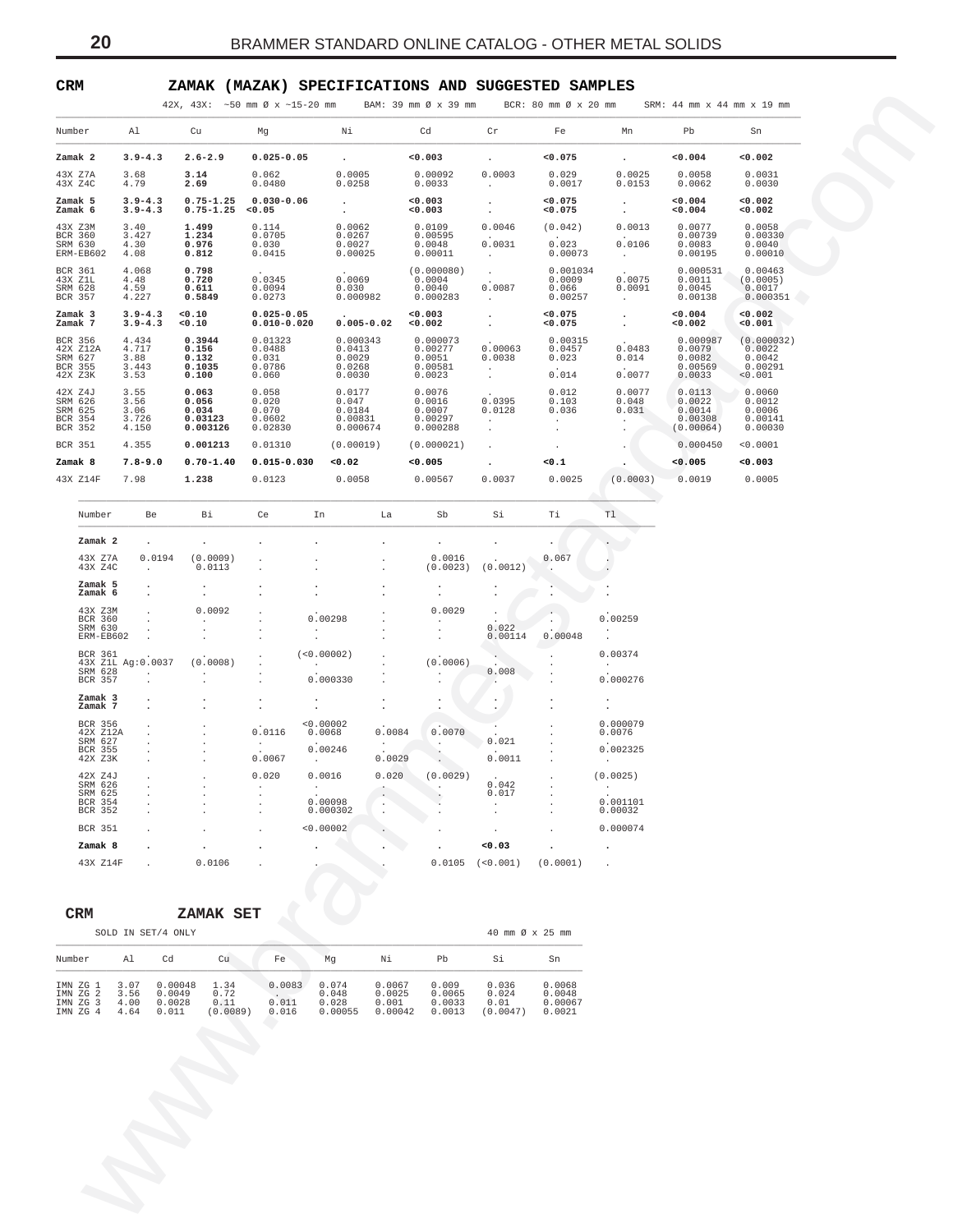## **ZINC BINARY AND TERNARY SAMPLES**

|                              | $#$ = class, where $1$ = CRM and $2$ = RM |                          |      |                 | analysis in mass %                |              | cast                                                                |
|------------------------------|-------------------------------------------|--------------------------|------|-----------------|-----------------------------------|--------------|---------------------------------------------------------------------|
| $^{\#}$                      | Number                                    | Al                       | Mn   | Ma              | Pb                                | Sb           | Units                                                               |
|                              | 2 41X ZMA5.0                              | 5.13                     |      | 5.04            |                                   |              | $\sim$ 40 mm Ø x $\sim$ 15 mm                                       |
| $\mathbf{1}$                 | SRM 1741<br>2 41X ZMA0.5<br>1 SRM 1740    | 0.5242<br>0.50<br>0.4177 |      | $\cdot$<br>0.52 | 0.1571<br>$\sim$ $\sim$<br>0.0691 | $\mathbf{r}$ | 50 mm Ø x 12 mm<br>$\sim$ 40 mm Ø x $\sim$ 15 mm<br>50 mm Ø x 12 mm |
| $\mathbf{1}$<br>$\mathbf{1}$ | SRM 1738<br>41X ZMn1A                     | 0.1014                   | 1.07 | $\mathbf{r}$    | 0.0101                            |              | 50 mm Ø x 12 mm<br>50 mm $\varnothing \times 20$ mm<br>last         |

# **RM ZINC - ALUMINUM - ANTIMONY ALLOYS**

| cast    |      | some Sb segregation in below series, last of stock |       |       |       |       |       | 40 mm $\varnothing$ x 15 mm |       |
|---------|------|----------------------------------------------------|-------|-------|-------|-------|-------|-----------------------------|-------|
| Number  | Al   | Sb                                                 | Вi    | Cd    | Cu    | Fe    | Ma    | Pb                          | Sn    |
| 44X Z4A | 20.3 | 6.7                                                | 0.016 | 0.011 | 0.007 | 0.011 | 0.008 | 0.032                       | 0.018 |

# **CRM ZINC ALLOY SETS AND SINGLES**

<span id="page-20-0"></span>

|                                                          |                               | $#$ = class, where $1$ = CRM and $2$ = RM |                                                    |                              | analysis in mass %                             |                                            | cast                                               |         |                            |                          |                              |                        |                    |                                                 |  |
|----------------------------------------------------------|-------------------------------|-------------------------------------------|----------------------------------------------------|------------------------------|------------------------------------------------|--------------------------------------------|----------------------------------------------------|---------|----------------------------|--------------------------|------------------------------|------------------------|--------------------|-------------------------------------------------|--|
| # Number                                                 |                               | Al                                        | Mn<br>Mg                                           | Pb                           | Sb                                             |                                            | Units                                              |         |                            |                          |                              |                        |                    |                                                 |  |
| 2 41X ZMA5.0                                             |                               | 5.13                                      | 5.04<br>$\cdot$                                    | $\cdot$                      |                                                |                                            | $~\sim$ 40 mm Ø x $~\sim$ 15 mm                    |         |                            |                          |                              |                        |                    |                                                 |  |
| $\mathbf{1}$<br>SRM 1741<br>41X ZMA0.5<br>$\overline{a}$ |                               | 0.5242<br>0.50                            | $\cdot$<br>0.52<br>$\cdot$                         | 0.1571<br><b>All Control</b> | $\cdot$                                        |                                            | 50 mm Ø x 12 mm<br>$~\sim 40$ mm Ø x $~\sim 15$ mm |         |                            |                          |                              |                        |                    |                                                 |  |
| SRM 1740<br>$\mathbf{1}$<br>1 SRM 1738                   |                               | 0.4177<br>0.1014                          | $\cdot$<br>$\cdot$<br>$\cdot$                      | 0.0691<br>0.0101             |                                                |                                            | 50 mm Ø x 12 mm<br>50 mm Ø x 12 mm                 |         |                            |                          |                              |                        |                    |                                                 |  |
| 1 41X ZMn1A                                              |                               | $\sim 10^{-11}$                           | 1.07<br>$\cdot$                                    | $\sim$                       |                                                |                                            | 50 mm Ø x 20 mm                                    | last    |                            |                          |                              |                        |                    |                                                 |  |
|                                                          |                               |                                           |                                                    |                              |                                                |                                            |                                                    |         |                            |                          |                              |                        |                    |                                                 |  |
| RM                                                       |                               |                                           |                                                    |                              |                                                |                                            | ZINC - ALUMINUM - ANTIMONY ALLOYS                  |         |                            |                          |                              |                        |                    |                                                 |  |
| cast                                                     |                               |                                           | some Sb segregation in below series, last of stock |                              |                                                |                                            |                                                    |         | 40 mm Ø x 15 mm            |                          |                              |                        |                    |                                                 |  |
| Number                                                   | Al                            | Sb                                        | Bi                                                 | Cd                           | Cu                                             | Fe                                         | Mg                                                 | Pb      | ${\rm Sn}$                 |                          |                              |                        |                    |                                                 |  |
| 44X Z4A                                                  | 20.3                          | $6.7\,$                                   | 0.016                                              | 0.011                        | 0.007                                          | 0.011                                      | 0.008                                              | 0.032   | 0.018                      |                          |                              |                        |                    |                                                 |  |
| CRM                                                      |                               |                                           | ZINC ALLOY SETS AND SINGLES                        |                              |                                                |                                            |                                                    |         |                            |                          |                              |                        |                    |                                                 |  |
|                                                          |                               |                                           |                                                    |                              |                                                |                                            |                                                    |         |                            |                          |                              |                        |                    | $\sim$ 40 mm Ø x $\sim$ 25 mm                   |  |
| Number                                                   | Al                            | Bi                                        | Cd                                                 | Cu                           | Fe                                             | Mg                                         | Mn                                                 | Νi      | Pb                         | Sb                       | ${\rm Sn}$                   | Ti                     | Zn                 | Availability                                    |  |
| IMN ZK 1<br>IMN ZK 2<br>IMN ZK 3                         | 11.789<br>10.572<br>9.767     | 0.200<br>0.169<br>0.102                   | 0.0021<br>0.0031<br>0.0071                         | 1.538<br>3.119<br>3.996      | $\cdot$<br>$\bullet$                           | 0.0009<br>0.0040<br>0.0307                 | 0.0137                                             |         | 0.0031<br>0.0121<br>0.0226 | 0.127<br>0.102<br>0.0674 | 0.00085<br>0.0015<br>0.00267 |                        |                    | set or single<br>set                            |  |
| IMN ZK 4<br>IMN ZK 5                                     | 8.371<br>6.476                | 0.0188<br>0.0020                          | 0.0121<br>0.0207                                   | 5.487<br>6.663               | $\bullet$<br>$\bullet$<br>$\ddot{\phantom{a}}$ | 0.0640<br>0.0410                           | $\sim$<br>$\ddot{\phantom{a}}$<br>0.589            | $\cdot$ | 0.0334<br>0.0507           | 0.0121<br>0.0025         | 0.00491<br>0.0065            | $\cdot$<br>$\cdot$     | $\cdot$<br>$\cdot$ | set<br>set<br>set                               |  |
| IMN ZF 1<br>IMN ZF 2                                     | 0.018<br>0.011                | $\cdot$<br>$\sim$                         | 0.0041<br>0.0055                                   | 0.013<br>0.46                | 0.020<br>0.011                                 | $\cdot$<br>$\cdot$                         | $\cdot$<br>$\cdot$                                 |         | 0.0012<br>0.0082           |                          | 0.013<br>0.0077              | 0.0014<br>0.11         | Rem<br>Rem         | set or single<br>set                            |  |
| IMN ZF 3<br>IMN ZF 4<br>IMN ZF 5                         | 0.0033<br>0.0058<br>$\bullet$ | $\sim$<br>$\sim$                          | 0.00053<br>0.0088                                  | 0.098<br>0.86<br>0.011       | 0.0018<br>0.00045<br>0.0081                    | $\cdot$<br>$\ddot{\phantom{a}}$<br>$\cdot$ | $\cdot$                                            | $\cdot$ | 0.0091<br>0.026            | $\cdot$<br>$\cdot$       | 0.0022<br>0.0017<br>$\cdot$  | 0.021<br>0.20<br>0.013 | Rem<br>Rem<br>Rem  | set or single<br>set or single<br>set or single |  |
|                                                          |                               |                                           |                                                    |                              |                                                |                                            |                                                    |         |                            |                          |                              |                        |                    |                                                 |  |
|                                                          |                               |                                           |                                                    |                              |                                                |                                            |                                                    |         |                            |                          |                              |                        |                    |                                                 |  |
|                                                          |                               |                                           |                                                    |                              |                                                |                                            |                                                    |         |                            |                          |                              |                        |                    |                                                 |  |
|                                                          |                               |                                           |                                                    |                              |                                                |                                            |                                                    |         |                            |                          |                              |                        |                    |                                                 |  |
|                                                          |                               |                                           |                                                    |                              |                                                |                                            |                                                    |         |                            |                          |                              |                        |                    |                                                 |  |
|                                                          |                               |                                           |                                                    |                              |                                                |                                            |                                                    |         |                            |                          |                              |                        |                    |                                                 |  |
|                                                          |                               |                                           |                                                    |                              |                                                |                                            |                                                    |         |                            |                          |                              |                        |                    |                                                 |  |
|                                                          |                               |                                           |                                                    |                              |                                                |                                            |                                                    |         |                            |                          |                              |                        |                    |                                                 |  |
|                                                          |                               |                                           |                                                    |                              |                                                |                                            |                                                    |         |                            |                          |                              |                        |                    |                                                 |  |
|                                                          |                               |                                           |                                                    |                              |                                                |                                            |                                                    |         |                            |                          |                              |                        |                    |                                                 |  |
|                                                          |                               |                                           |                                                    |                              |                                                |                                            |                                                    |         |                            |                          |                              |                        |                    |                                                 |  |
|                                                          |                               |                                           |                                                    |                              |                                                |                                            |                                                    |         |                            |                          |                              |                        |                    |                                                 |  |
|                                                          |                               |                                           |                                                    |                              |                                                |                                            |                                                    |         |                            |                          |                              |                        |                    |                                                 |  |
|                                                          |                               |                                           |                                                    |                              |                                                |                                            |                                                    |         |                            |                          |                              |                        |                    |                                                 |  |
|                                                          |                               |                                           |                                                    |                              |                                                |                                            |                                                    |         |                            |                          |                              |                        |                    |                                                 |  |
|                                                          |                               |                                           |                                                    |                              |                                                |                                            |                                                    |         |                            |                          |                              |                        |                    |                                                 |  |
|                                                          |                               |                                           |                                                    |                              |                                                |                                            |                                                    |         |                            |                          |                              |                        |                    |                                                 |  |
|                                                          |                               |                                           |                                                    |                              |                                                |                                            |                                                    |         |                            |                          |                              |                        |                    |                                                 |  |
|                                                          |                               |                                           |                                                    |                              |                                                |                                            |                                                    |         |                            |                          |                              |                        |                    |                                                 |  |
|                                                          |                               |                                           |                                                    |                              |                                                |                                            |                                                    |         |                            |                          |                              |                        |                    |                                                 |  |
|                                                          |                               |                                           |                                                    |                              |                                                |                                            |                                                    |         |                            |                          |                              |                        |                    |                                                 |  |
|                                                          |                               |                                           |                                                    |                              |                                                |                                            |                                                    |         |                            |                          |                              |                        |                    |                                                 |  |
|                                                          |                               |                                           |                                                    |                              |                                                |                                            |                                                    |         |                            |                          |                              |                        |                    |                                                 |  |
|                                                          |                               |                                           |                                                    |                              |                                                |                                            |                                                    |         |                            |                          |                              |                        |                    |                                                 |  |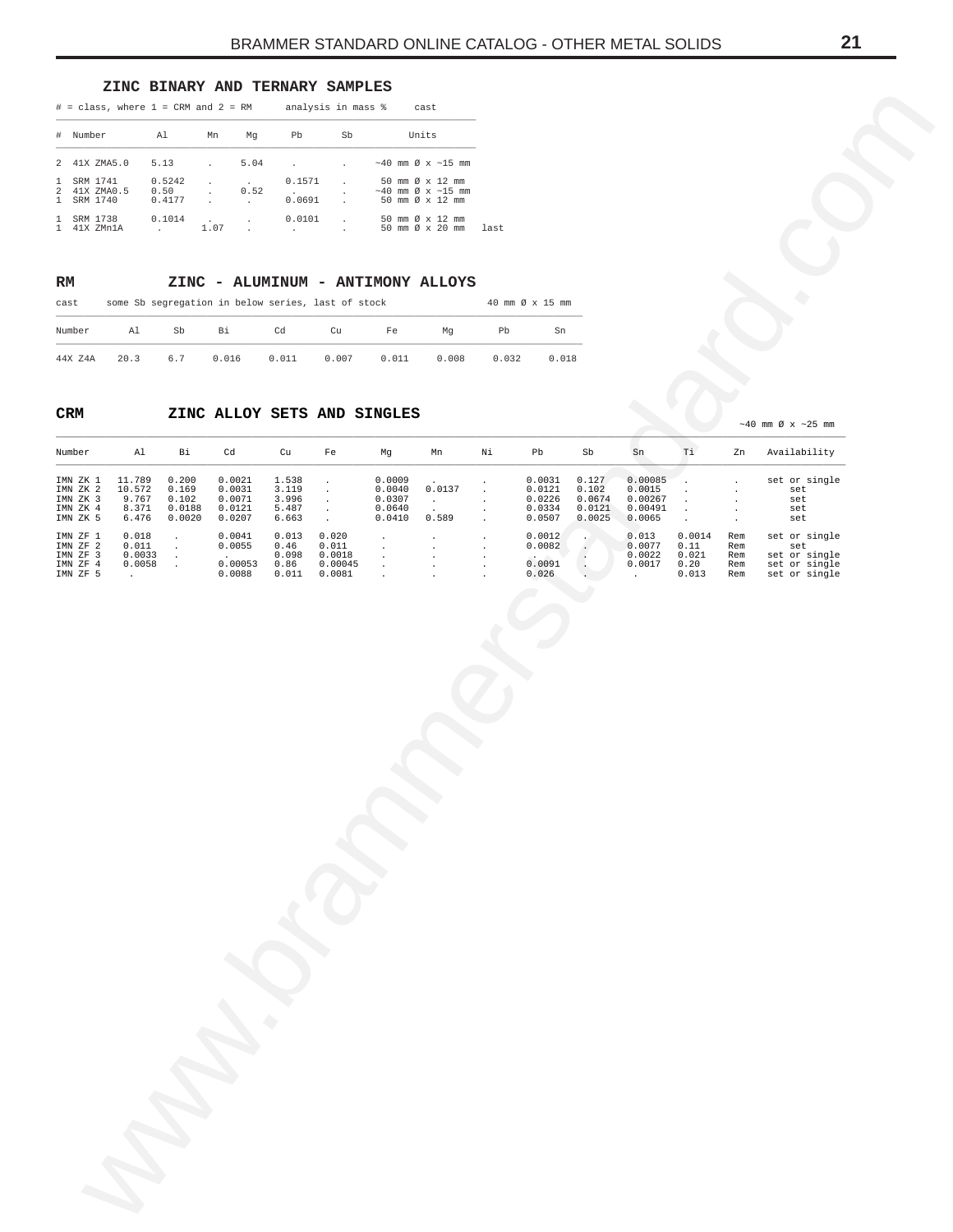|                                                                    |                                           |                                                     |                                                 |                                                                                           | ZINC ALLOYS, chart 1 of 2                  |                                               |                                                | $X: ~ -50$ mm $\varnothing$ x $~ -15 - 20$ mm   |                                                                                                                                                                    | CAN: 50 mm Ø x 12 mm                           |                                        |                                                                                                   | SRM: 44 mm x 44 mm x 19 mm                         |                                           |
|--------------------------------------------------------------------|-------------------------------------------|-----------------------------------------------------|-------------------------------------------------|-------------------------------------------------------------------------------------------|--------------------------------------------|-----------------------------------------------|------------------------------------------------|-------------------------------------------------|--------------------------------------------------------------------------------------------------------------------------------------------------------------------|------------------------------------------------|----------------------------------------|---------------------------------------------------------------------------------------------------|----------------------------------------------------|-------------------------------------------|
| Number                                                             | Al                                        | Вi                                                  | Cd                                              | Cr                                                                                        | Cu                                         | Fe                                            | Mg                                             | Mn                                              | Νi                                                                                                                                                                 | Pb                                             | Sb                                     | Si                                                                                                | Sn                                                 | Τi                                        |
| CAN NZA-1<br>CAN NZA-4<br>CAN NZA-3<br>43X Z21D<br>CAN NZA-2       | 28.70<br>26.65<br>25.99<br>23.9<br>23.81  | $\cdot$<br>$\cdot$<br>$\cdot$<br>$\cdot$            | 0.00098<br>0.0029<br>0.0064<br>0.0010<br>0.0047 | $\cdot$<br>$\cdot$<br>$\cdot$                                                             | 1.51<br>2.45<br>2.00<br>2.68<br>3.00       | 0.046<br>0.027<br>0.066<br>0.0067<br>0.021    | 0.020<br>0.0106<br>0.0049<br>0.0142<br>0.029   | $\cdot$<br>$\cdot$<br>0.0022<br>$\sim$          | $\cdot$<br>0.0021<br>$\sim$                                                                                                                                        | 0.0030<br>0.0101<br>0.0045<br>0.0087<br>0.0076 | $\cdot$                                | $\cdot$<br>$\cdot$<br>0.0191<br>$\sim 10^{-11}$                                                   | 0.0069<br>0.0087<br>0.0034<br>0.0007<br>0.0045     |                                           |
| CAN NZA-7<br>42X Z16A<br>43X Z11F<br>CAN NZA-5<br>43X GALF4A       | 13.17<br>12.28<br>11.12<br>10.85<br>10.71 | $\cdot$<br>0.0046<br>$\sim$                         | 0.00020<br>0.0045<br>0.0175<br>0.0095<br>0.0108 | 0.0007<br>(0.0003)<br><b>All Control</b>                                                  | 0.212<br>0.235<br>0.335<br>1.04<br>2.470   | (0.016)<br>0.033<br>0.015<br>(0.016)<br>0.074 | 0.052<br>0.105<br>0.0357<br>0.021<br>0.0062    | 0.0028<br>0.0032<br>$\sim$<br>$\sim$            | 0.0039<br>0.0014<br>$\sim 100$<br>$\cdot$                                                                                                                          | 0.0136<br>0.0090<br>0.0202<br>0.0012<br>0.0122 | 0.0009<br>$\sim$<br>$\cdot$            | 0.011<br>0.0013<br>$\sim$<br>$\cdot$                                                              | 0.0116<br>0.0034<br>0.0145<br>0.0017<br>0.0110     |                                           |
| 43X Z12E<br>42X Z15A<br>43X Z13E<br>43X GALF3A<br>43X Z15D         | 10.38<br>9.99<br>9.01<br>8.37<br>8.33     | 0.0021<br>$\sim$<br>0.0014<br>0.005                 | 0.0045<br>0.0023<br>0.0072<br>0.0018<br>0.0036  | 0.0008<br>0.0003<br>0.0004<br>$\mathcal{A}^{\mathcal{A}}$ and $\mathcal{A}^{\mathcal{A}}$ | 0.791<br>0.0028<br>1.113<br>0.507<br>1.18  | 0.037<br>0.026<br>0.0045<br>0.018<br>0.005    | 0.0287<br>0.0026<br>0.0198<br>0.0099<br>0.0236 | 0.0026<br>0.0037<br>0.0025<br>0.0067            | 0.0033<br>0.0017<br>0.0036<br>0.0082                                                                                                                               | 0.0041<br>0.0074<br>0.0086<br>0.0032<br>0.0029 | 0.0032<br>0.0006<br>0.0020<br>(0.0010) | (0.002)<br>(0.0012)<br>$\sim$                                                                     | 0.0017<br>0.0006<br>0.0035<br>0.0025<br>0.0020     | 0.0050                                    |
| CAN NZA-6<br>42X Z8A<br>42X Z9A<br>43X GALF2A<br>SRM 629           | 7.54<br>7.03<br>5.58<br>5.40<br>5.15      | $\cdot$<br>$\cdot$<br>$\cdot$<br>$\cdot$<br>$\cdot$ | 0.0147<br>0.0003<br>0.0054<br>0.0043<br>0.0155  | (0.0002)<br><b>Contractor</b><br>0.0008                                                   | 3.17<br>0.0215<br>0.0070<br>0.0585<br>1.50 | (0.0105)<br>$\sim 100$<br>0.032<br>0.017      | 0.00037<br>0.0033<br>0.0464<br>0.0504<br>0.094 | 0.0014<br>0.0006<br>0.0017                      | 0.0019<br>(0.0003)<br>0.0075                                                                                                                                       | 0.0809<br>0.0025<br>0.0021<br>0.0050<br>0.0135 |                                        | 0.013<br>(0.004)<br>0.078                                                                         | 0.0051<br>(0.0023)<br>(0.00035)<br>0.0040<br>0.012 | (0.0001)<br>0.020<br>$\ddot{\phantom{a}}$ |
| 42X Z10A<br>43X GALF1A<br>42X Z7C<br>42X Z7D<br>43X SC4A           | 4.93<br>4.68<br>4.39<br>4.37<br>4.35      | $\cdot$<br>$\cdot$<br>$\cdot$<br>$\cdot$<br>$\cdot$ | 0.0029<br>0.0499<br>0.030<br>0.0021<br>0.0058   | $\sim$<br>(0.0001)<br><b>Contract Contract</b><br>0.009                                   | 0.314<br>4.39<br>0.0249<br>0.0240<br>1.122 | 0.0009<br>0.061<br>0.027<br>0.023<br>0.022    | 0.0020<br>0.0999<br>0.0095<br>0.0094<br>0.093  | 0.0183<br>0.0045<br>0.0046<br>0.044             | 0.0099<br>0.0067<br>0.0080<br>0.0249                                                                                                                               | 0.0065<br>0.0505<br>0.0097<br>0.0040<br>0.0064 | 0.0022<br>$\sim$<br>$\cdot$            | 0.006<br>0.0022<br>0.022                                                                          | 0.0033<br>0.0514<br>0.012<br>0.0025<br>0.0056      | (0.0001)<br>$\cdot$                       |
| 43X Z10A<br>43X SC1A<br>43X SC2A<br>42X Z11A<br>43X Z9A            | 3.99<br>3.75<br>3.41<br>3.19<br>3.17      | $\blacksquare$<br>$\cdot$<br>$\cdot$<br>0.0033      | 0.0014<br>0.0011<br>0.0018<br>0.0020<br>0.0034  | 0.00027<br>0.0082<br>0.023<br>0.0016<br>0.0034                                            | 2.97<br>1.903<br>4.80<br>0.093<br>4.82     | 0.007<br>0.073<br>0.046<br>(0.036)<br>0.073   | 0.0403<br>0.740<br>0.498<br>0.0329<br>0.0472   | 0.0050<br>0.0201<br>0.0183<br>0.0196<br>0.0108  | 0.0036<br>0.0161<br>0.0096<br>0.0241<br>0.0027                                                                                                                     | 0.0046<br>0.0150<br>0.0097<br>0.0058<br>0.0078 | 0.0047<br>0.0033                       | 0.009<br>0.022<br>0.0133<br>$\mathcal{A}^{\mathcal{A}}$ and $\mathcal{A}^{\mathcal{A}}$<br>$\sim$ | 0.0012<br>0.0082<br>0.0031<br>0.0017<br>0.0020     | 0.0012                                    |
| 43X Z5B<br>43X SC3A<br>43X Z8A<br>IMN ZM 1<br>41X 0336 Zn2N 1.000  | 3.164<br>3.14<br>2.51<br>1.264            | 0.0148<br>$\cdot$<br>$\sim$<br>0.0043               | 0.0030<br>0.0028<br>0.00090<br>0.0017<br>0.147  | 0.0108<br>0.00024<br>$\sim$                                                               | 5.92<br>3.03<br>0.481<br>0.0055<br>0.216   | 0.10<br>0.018<br>(0.0017)<br>0.0016<br>0.0283 | 0.0144<br>0.257<br>0.00155<br>0.123<br>0.0568  | 0.0061<br>0.0337<br>0.00021<br>0.0055<br>0.0227 | 0.0056<br>0.0261<br>0.00033<br>1.260<br>0.0047                                                                                                                     | 0.0029<br>0.0066<br>0.0027<br>0.0072<br>0.492  | 0.065<br>$\sim$<br>0.00042<br>0.0019   | 0.022<br>$\sim$<br>$\cdot$<br>$\cdot$                                                             | (0.0004)<br>0.0078<br>(0.0005)<br>0.123<br>0.0547  |                                           |
| Number                                                             | Al                                        | Вi                                                  | Cd                                              | Cr                                                                                        | Cu                                         | Fe                                            | Mg                                             | Mn                                              | Νi                                                                                                                                                                 | Pb                                             | Sb                                     | Si                                                                                                | Sn                                                 | Τi                                        |
|                                                                    |                                           |                                                     |                                                 |                                                                                           |                                            |                                               |                                                |                                                 |                                                                                                                                                                    |                                                |                                        |                                                                                                   |                                                    |                                           |
| Number                                                             | Ag                                        | As                                                  | Be                                              | Ce                                                                                        | In                                         | La                                            | T1                                             | Zr                                              | Units                                                                                                                                                              |                                                |                                        |                                                                                                   |                                                    |                                           |
| CAN NZA-1<br>CAN NZA-4<br>CAN NZA-3<br>43X Z21D<br>CAN NZA-2       |                                           | (0.0004)                                            | $\ddot{\phantom{a}}$                            |                                                                                           |                                            |                                               |                                                |                                                 | 50 mm Ø x 12 mm<br>50 mm Ø x 12 mm<br>50 mm Ø x 12 mm<br>$~50$ mm Ø x $~15-20$ mm<br>50 mm Ø x 12 mm                                                               |                                                |                                        |                                                                                                   |                                                    |                                           |
| CAN NZA-7<br>42X Z16A<br>43X Z11F<br>CAN NZA-5<br>43X GALF4A       |                                           |                                                     |                                                 | 0.079                                                                                     | 0.0051                                     | 0.041                                         | (0.003)                                        | $\cdot$                                         | 50 mm Ø x 12 mm<br>$~50$ mm Ø x $~15-20$ mm<br>$~50$ mm Ø x $~15-20$ mm<br>50 mm Ø x 12 mm<br>$~50$ mm Ø x $~15-20$ mm                                             |                                                |                                        |                                                                                                   |                                                    |                                           |
| 43X Z12E<br>42X Z15A<br>43X Z13E<br>43X GALF3A<br>43X Z15D         |                                           |                                                     |                                                 | 0.0152<br>$\sim$                                                                          | 0.0024                                     | 0.0076                                        |                                                |                                                 | $~50$ mm Ø x $~15-20$ mm<br>$~50$ mm Ø x $~15-20$ mm<br>$~50$ mm Ø x $~15-20$ mm<br>$~50$ mm Ø x $~15-20$ mm<br>$\sim$ 50 mm Ø x $\sim$ 15-20 mm                   |                                                |                                        |                                                                                                   |                                                    |                                           |
| CAN NZA-6<br>42X Z8A<br>42X Z9A<br>43X GALF2A<br>SRM 629           |                                           |                                                     |                                                 | 0.0081<br>0.0047<br>0.0318<br>$\sim$                                                      |                                            | 0.0079<br>0.0044<br>0.0158<br>$\sim$          | $\cdot$<br>$\cdot$                             | $\cdot$<br>0.011<br>$\sim$<br>$\sim$            | 50 mm Ø x 12 mm<br>$~150$ mm Ø x $~15-20$ mm<br>$\sim$ 50 mm Ø x $\sim$ 15-20 mm<br>$\sim$ 50 mm Ø x $\sim$ 15-20 mm<br>44 mm x 44 mm x 19 mm                      |                                                |                                        |                                                                                                   |                                                    |                                           |
| 42X Z10A<br>43X GALF1A<br>42X Z7C<br>42X Z7D<br>43X SC4A           |                                           |                                                     | $\cdot$                                         | 0.0569<br>0.09<br>0.0581<br>$\cdot$                                                       | 0.0018<br>$\blacksquare$ .                 | 0.0284<br>0.08<br>0.025<br>$\sim$             | 0.0013<br>$\sim$<br>$\cdot$<br>$\cdot$         | $\sim$<br>$\cdot$<br>last<br>$\sim$             | $\sim$ 50 mm Ø x $\sim$ 15-20 mm<br>$~150$ mm Ø x $~15-20$ mm<br>$\sim$ 50 mm Ø x $\sim$ 15-20 mm<br>$\sim$ 50 mm Ø x $\sim$ 15-20 mm<br>$~150$ mm Ø x $~15-20$ mm |                                                |                                        |                                                                                                   |                                                    |                                           |
| 43X Z10A<br>43X ZSC1A<br>43X SC2A<br>42X Z11A<br>43X Z9A           |                                           |                                                     | $\cdot$<br>0.0010                               | $\sim$<br>0.0014                                                                          | 0.0037                                     | $\cdot$<br>(0.0009)<br>$\cdot$                | $\sim$<br>0.0047<br>$\cdot$                    |                                                 | $\sim$ 50 mm Ø x $\sim$ 15-20 mm<br>$~150$ mm Ø x $~15-20$ mm<br>$~150$ mm Ø x $~15-20$ mm<br>$\sim$ 50 mm Ø x $\sim$ 15-20 mm<br>$~150$ mm Ø x $~15-20$ mm        |                                                |                                        |                                                                                                   |                                                    |                                           |
| 43X Z5B<br>43X ZSC3A<br>43X Z8<br>IMN ZM 1<br>41X 0336 Zn2N 0.0131 | $\ddot{\phantom{a}}$                      | $0.0254$ $(0.0005)$<br>$\cdot$                      |                                                 |                                                                                           |                                            |                                               | $\cdot$<br>$\sim$<br>0.0016                    |                                                 | $\sim$ 50 mm Ø x $\sim$ 15-20 mm<br>$~150$ mm Ø x $~15-20$ mm<br>$~150$ mm Ø x $~15-20$ mm<br>40 mm Ø x 25 mm<br>$~150$ mm Ø x $~15-20$ mm                         |                                                |                                        |                                                                                                   |                                                    |                                           |
|                                                                    | Ag                                        | As                                                  | Be                                              | Ce                                                                                        | In                                         | La                                            | Tl                                             | Zr                                              | Units                                                                                                                                                              |                                                |                                        |                                                                                                   |                                                    |                                           |

| Number Ag  |                      | As                  | Be     | Ce              |                      | In La                      | Tl                       | Zr                       | Units                            |
|------------|----------------------|---------------------|--------|-----------------|----------------------|----------------------------|--------------------------|--------------------------|----------------------------------|
| CAN NZA-1  |                      |                     |        |                 |                      |                            |                          |                          | 50 mm Ø x 12 mm                  |
| CAN NZA-4  | $\blacksquare$       |                     |        |                 |                      |                            |                          |                          | 50 mm Ø x 12 mm                  |
| CAN NZA-3  | $\mathbf{r}$         |                     |        |                 |                      |                            |                          |                          | 50 mm Ø x 12 mm                  |
| 43X Z21D   | $\ddot{\phantom{a}}$ | (0.0004)            |        |                 |                      |                            |                          |                          | $~50$ mm Ø x $~15-20$ mm         |
| CAN NZA-2  | $\ddot{\phantom{a}}$ | $\sim$              |        |                 |                      |                            |                          |                          | 50 mm Ø x 12 mm                  |
|            |                      |                     |        |                 |                      |                            |                          |                          |                                  |
| CAN NZA-7  |                      |                     |        |                 |                      |                            |                          |                          | 50 mm Ø x 12 mm                  |
| 42X Z16A   |                      |                     |        |                 | 0.0051               |                            | (0.003)                  |                          | $\sim$ 50 mm Ø x $\sim$ 15-20 mm |
| 43X Z11F   | ÷                    | $\sim$              |        | $\Delta$        | $\sim$               |                            |                          |                          | $\sim$ 50 mm Ø x $\sim$ 15-20 mm |
| CAN NZA-5  |                      |                     |        |                 |                      |                            |                          |                          | 50 mm Ø x 12 mm                  |
| 43X GALF4A |                      |                     |        | 0.079           |                      | 0.041                      |                          |                          | $\sim$ 50 mm Ø x $\sim$ 15-20 mm |
| 43X Z12E   |                      |                     |        |                 |                      |                            |                          |                          | $\sim$ 50 mm Ø x $\sim$ 15-20 mm |
| 42X Z15A   |                      |                     |        |                 | 0.0024               |                            |                          |                          | $~50$ mm Ø x $~15-20$ mm         |
| 43X Z13E   |                      | ÷                   |        |                 | $\ddot{\phantom{a}}$ |                            |                          |                          | $~50$ mm Ø x $~15-20$ mm         |
| 43X GALF3A |                      | $\mathbf{r}$        |        | 0.0152          |                      | 0.0076                     |                          |                          | $~50$ mm Ø x $~15-20$ mm         |
| 43X Z15D   |                      | $\overline{a}$      |        | $\sim$          |                      | $\mathcal{L}(\mathcal{A})$ |                          |                          | $\sim$ 50 mm Ø x $\sim$ 15-20 mm |
|            |                      |                     |        |                 |                      |                            |                          |                          |                                  |
| CAN NZA-6  |                      |                     |        |                 |                      |                            |                          |                          | 50 mm Ø x 12 mm                  |
| 42X Z8A    | $\mathbf{r}$         | $\mathbf{r}$        |        | 0.0081          |                      | 0.0079                     |                          | $\sim$                   | $\sim$ 50 mm Ø x $\sim$ 15-20 mm |
| 42X Z9A    |                      |                     |        | 0.0047          |                      | 0.0044                     |                          | 0.011                    | $\sim$ 50 mm Ø x $\sim$ 15-20 mm |
| 43X GALF2A |                      | ÷                   |        | 0.0318          |                      | 0.0158                     |                          | <b>Contract Contract</b> | $~50$ mm Ø x $~15-20$ mm         |
| SRM 629    |                      |                     |        | <b>Contract</b> |                      |                            |                          |                          | 44 mm x 44 mm x 19 mm            |
| 42X Z10A   |                      |                     |        |                 | 0.0018               |                            | 0.0013                   |                          | $\sim$ 50 mm Ø x $\sim$ 15-20 mm |
| 43X GALF1A | $\mathbf{r}$         | ÷.                  |        | 0.0569          |                      | 0.0284                     | <b>Contract Contract</b> | <b>Contract</b>          | $\sim$ 50 mm Ø x $\sim$ 15-20 mm |
| 42X Z7C    |                      |                     |        | 0.09            |                      | 0.08                       |                          | last                     | $\sim$ 50 mm Ø x $\sim$ 15-20 mm |
| 42X Z7D    |                      |                     |        | 0.0581          |                      | 0.025                      |                          | $\sim$                   | $\sim$ 50 mm Ø x $\sim$ 15-20 mm |
| 43X SC4A   |                      |                     |        |                 |                      |                            |                          |                          | $\sim$ 50 mm Ø x $\sim$ 15-20 mm |
|            |                      |                     |        |                 |                      |                            |                          |                          |                                  |
| 43X Z10A   |                      |                     |        |                 |                      |                            |                          |                          | $~50$ mm Ø x $~15-20$ mm         |
| 43X ZSC1A  | ÷                    | $\sim$              |        |                 |                      |                            | $\mathbf{r}$             | $\mathbf{r}$             | $\sim$ 50 mm Ø x $\sim$ 15-20 mm |
| 43X SC2A   |                      |                     |        |                 |                      |                            |                          |                          | $~50$ mm Ø x $~15-20$ mm         |
| 42X Z11A   |                      |                     |        | 0.0014          | 0.0037               | (0.0009)                   | 0.0047                   |                          | $\sim$ 50 mm Ø x $\sim$ 15-20 mm |
| 43X Z9A    | $\ddot{\phantom{0}}$ |                     | 0.0010 |                 |                      |                            | $\cdot$                  |                          | $\sim$ 50 mm Ø x $\sim$ 15-20 mm |
| 43X Z5B    |                      | $0.0254$ $(0.0005)$ |        |                 |                      |                            |                          |                          | $\sim$ 50 mm Ø x $\sim$ 15-20 mm |
| 43X ZSC3A  | $\sim$               | $\sim$              |        |                 |                      |                            |                          |                          | $\sim$ 50 mm Ø x $\sim$ 15-20 mm |
| 43X Z8     | $\ddot{\phantom{a}}$ |                     |        |                 |                      |                            |                          |                          | $\sim$ 50 mm Ø x $\sim$ 15-20 mm |
| IMN ZM 1   |                      |                     |        |                 |                      |                            |                          |                          | 40 mm Ø x 25 mm                  |
|            | 41X 0336 Zn2N 0.0131 |                     |        |                 |                      |                            | 0.0016                   |                          | $\sim$ 50 mm Ø x $\sim$ 15-20 mm |
|            |                      |                     |        |                 |                      |                            |                          |                          |                                  |
|            |                      |                     |        |                 |                      |                            |                          |                          |                                  |

<span id="page-21-0"></span>